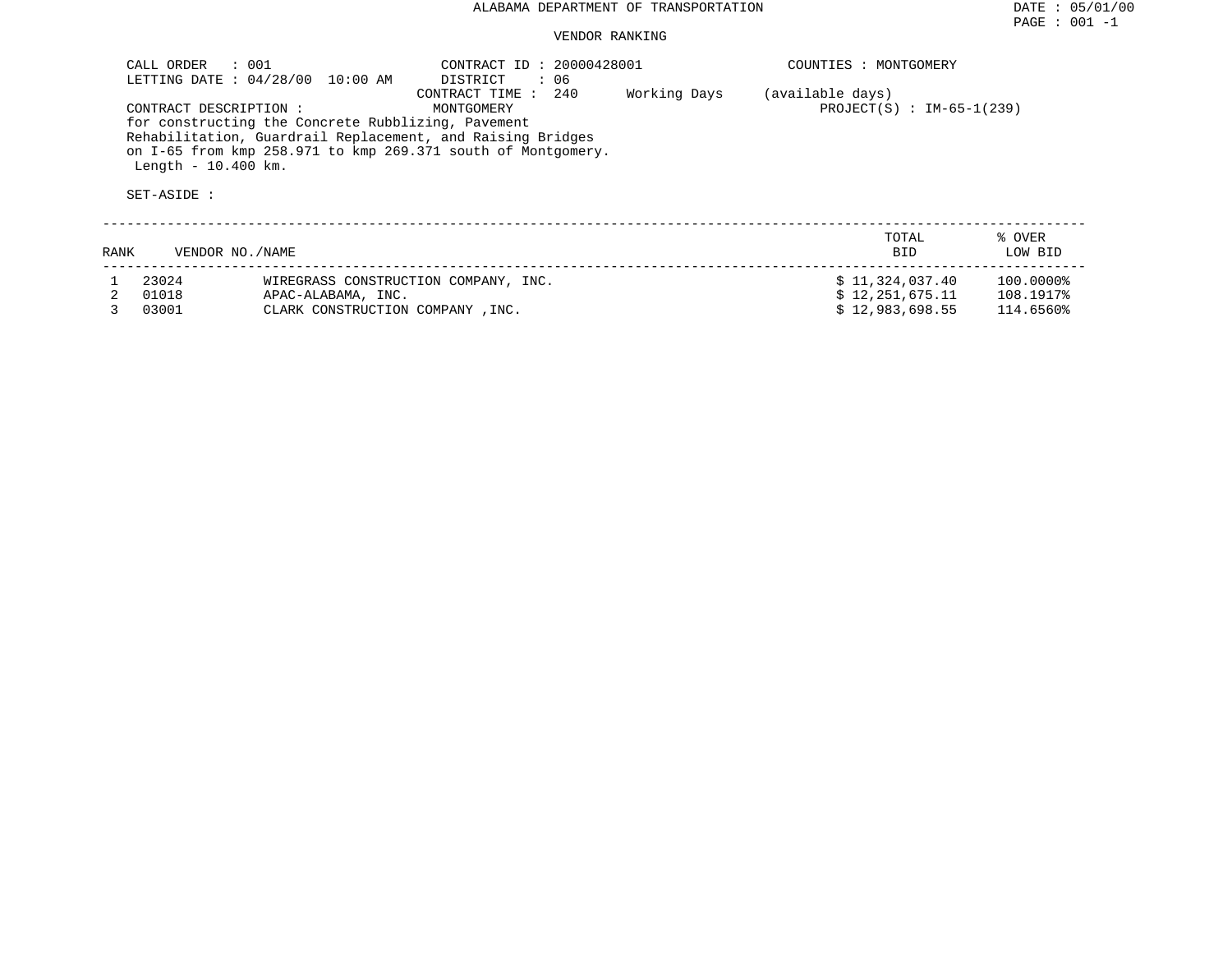| CALL ORDER                      | 001 | CONTRACT ID: 20000428001 |    |  | COUNTIES : MONTGOMERY |
|---------------------------------|-----|--------------------------|----|--|-----------------------|
| LETTING DATE: 04/28/00 10:00 AM |     | DISTRICT                 | በ6 |  |                       |

| $(1)$ 23024<br>(2) 01018<br>(3) 03001<br> WIREGRASS CONSTRUCTION COMPA APAC-ALABAMA, INC.<br>CLARK CONSTRUCTION CO., INC.<br>LINE NO / ITEM CODE / ALT<br>ITEM DESCRIPTION<br>OUANTITY<br>UNIT PRICE<br>AMOUNT  <br>UNIT PRICE<br>AMOUNT<br>UNIT PRICE<br>AMOUNT<br>SECTION 0001<br>ROADWAY<br>0010 201A000<br>25000.00000<br>25000.00<br>4000.00000<br>4000.00<br>LUMP<br>200000.00000<br>200000.00<br>Clearing & Grubbing (Approximately 1<br>Hectare)<br>0020 206C000<br>135.000 M2<br>5.00000<br>675.00<br>7.60000<br>1026.00<br>8.00000<br>1080.00<br>Removing Concrete Sidewalk<br>0030 206C001<br>6700.000 M2<br>40200.00<br>118925.00<br>6.00000<br>17.75000<br>17.50000<br>117250.00<br>Removing Concrete Pavement<br>0040 206C013<br>90.000 M2<br>100.00000<br>9000.00<br>4617.00<br>51.30000<br>4617.00<br>51.30000<br>Removing Bridge End Slab<br>0050 206D000<br>18.000 M<br>30.00000<br>540.00<br>76.30000<br>1373.40<br>60.00000<br>1080.00<br>Removing Pipe<br>0060 206D001<br>3620.00<br>8.20000<br>11873.60<br>8.20000<br>11873.60<br>1448.000 M<br>2.50000<br>Removing Guardrail<br>0070 206D003<br>460.000 M<br>10.00000<br>4600.00<br>19.97000<br>9186.20<br>8.00000<br>3680.00<br>Removing Curb And Gutter<br>0080 206D009<br>21.000 M<br>25.00000<br>525.00<br>91.40000<br>1919.40<br>100.00000<br>2100.00<br>Removing New Jersey Barrier Rail<br>0090 206D020<br>20.000 M<br>300.00000<br>10253.00<br>512.65000<br>10253.00<br>6000.00<br>512.65000<br>Removing Concrete Pavement Lug<br>0100 206E001<br>7.000 EACH<br>250.00000<br>1750.00<br>274.25000<br>1919.75<br>500.00000<br>3500.00<br>Removing Inlets<br>0110 206E008<br>4.000 EACH<br>50.00000<br>200.00<br>150.00000<br>600.00<br>150.00000<br>600.00<br>Removing Guardrail End Anchor (All Type)<br>0120 206E011<br>16.000 EACH<br>100.00000<br>1600.00<br>150.00000<br>150.00000<br>2400.00<br>2400.00<br>Removing Guardrail End Anchor (Type 3)<br>0130 206E013<br>2.000 EACH<br>100.00<br>300.00<br>50.00000<br>150.00000<br>300.00<br>150.00000<br>Removing Guardrail End Anchor (Type 13)<br>0140 206E014<br>4.000 EACH<br>100.00000<br>400.00<br>150.00000<br>600.00<br>150.00000<br>600.00<br>Removing Guardrail End Anchor (Type 2A)<br>0150 206E016<br>22.000 EACH<br>50.00000<br>1100.00<br>150.00000<br>3300.00<br>150.00000<br>3300.00 |                                        |  |  |  |
|----------------------------------------------------------------------------------------------------------------------------------------------------------------------------------------------------------------------------------------------------------------------------------------------------------------------------------------------------------------------------------------------------------------------------------------------------------------------------------------------------------------------------------------------------------------------------------------------------------------------------------------------------------------------------------------------------------------------------------------------------------------------------------------------------------------------------------------------------------------------------------------------------------------------------------------------------------------------------------------------------------------------------------------------------------------------------------------------------------------------------------------------------------------------------------------------------------------------------------------------------------------------------------------------------------------------------------------------------------------------------------------------------------------------------------------------------------------------------------------------------------------------------------------------------------------------------------------------------------------------------------------------------------------------------------------------------------------------------------------------------------------------------------------------------------------------------------------------------------------------------------------------------------------------------------------------------------------------------------------------------------------------------------------------------------------------------------------------------------------------------------------------------------------------------------------------------------------------------------------------------------------------------------------------------------------------------------------|----------------------------------------|--|--|--|
|                                                                                                                                                                                                                                                                                                                                                                                                                                                                                                                                                                                                                                                                                                                                                                                                                                                                                                                                                                                                                                                                                                                                                                                                                                                                                                                                                                                                                                                                                                                                                                                                                                                                                                                                                                                                                                                                                                                                                                                                                                                                                                                                                                                                                                                                                                                                        |                                        |  |  |  |
|                                                                                                                                                                                                                                                                                                                                                                                                                                                                                                                                                                                                                                                                                                                                                                                                                                                                                                                                                                                                                                                                                                                                                                                                                                                                                                                                                                                                                                                                                                                                                                                                                                                                                                                                                                                                                                                                                                                                                                                                                                                                                                                                                                                                                                                                                                                                        |                                        |  |  |  |
|                                                                                                                                                                                                                                                                                                                                                                                                                                                                                                                                                                                                                                                                                                                                                                                                                                                                                                                                                                                                                                                                                                                                                                                                                                                                                                                                                                                                                                                                                                                                                                                                                                                                                                                                                                                                                                                                                                                                                                                                                                                                                                                                                                                                                                                                                                                                        |                                        |  |  |  |
|                                                                                                                                                                                                                                                                                                                                                                                                                                                                                                                                                                                                                                                                                                                                                                                                                                                                                                                                                                                                                                                                                                                                                                                                                                                                                                                                                                                                                                                                                                                                                                                                                                                                                                                                                                                                                                                                                                                                                                                                                                                                                                                                                                                                                                                                                                                                        |                                        |  |  |  |
|                                                                                                                                                                                                                                                                                                                                                                                                                                                                                                                                                                                                                                                                                                                                                                                                                                                                                                                                                                                                                                                                                                                                                                                                                                                                                                                                                                                                                                                                                                                                                                                                                                                                                                                                                                                                                                                                                                                                                                                                                                                                                                                                                                                                                                                                                                                                        |                                        |  |  |  |
|                                                                                                                                                                                                                                                                                                                                                                                                                                                                                                                                                                                                                                                                                                                                                                                                                                                                                                                                                                                                                                                                                                                                                                                                                                                                                                                                                                                                                                                                                                                                                                                                                                                                                                                                                                                                                                                                                                                                                                                                                                                                                                                                                                                                                                                                                                                                        |                                        |  |  |  |
|                                                                                                                                                                                                                                                                                                                                                                                                                                                                                                                                                                                                                                                                                                                                                                                                                                                                                                                                                                                                                                                                                                                                                                                                                                                                                                                                                                                                                                                                                                                                                                                                                                                                                                                                                                                                                                                                                                                                                                                                                                                                                                                                                                                                                                                                                                                                        |                                        |  |  |  |
|                                                                                                                                                                                                                                                                                                                                                                                                                                                                                                                                                                                                                                                                                                                                                                                                                                                                                                                                                                                                                                                                                                                                                                                                                                                                                                                                                                                                                                                                                                                                                                                                                                                                                                                                                                                                                                                                                                                                                                                                                                                                                                                                                                                                                                                                                                                                        |                                        |  |  |  |
|                                                                                                                                                                                                                                                                                                                                                                                                                                                                                                                                                                                                                                                                                                                                                                                                                                                                                                                                                                                                                                                                                                                                                                                                                                                                                                                                                                                                                                                                                                                                                                                                                                                                                                                                                                                                                                                                                                                                                                                                                                                                                                                                                                                                                                                                                                                                        |                                        |  |  |  |
|                                                                                                                                                                                                                                                                                                                                                                                                                                                                                                                                                                                                                                                                                                                                                                                                                                                                                                                                                                                                                                                                                                                                                                                                                                                                                                                                                                                                                                                                                                                                                                                                                                                                                                                                                                                                                                                                                                                                                                                                                                                                                                                                                                                                                                                                                                                                        |                                        |  |  |  |
|                                                                                                                                                                                                                                                                                                                                                                                                                                                                                                                                                                                                                                                                                                                                                                                                                                                                                                                                                                                                                                                                                                                                                                                                                                                                                                                                                                                                                                                                                                                                                                                                                                                                                                                                                                                                                                                                                                                                                                                                                                                                                                                                                                                                                                                                                                                                        |                                        |  |  |  |
|                                                                                                                                                                                                                                                                                                                                                                                                                                                                                                                                                                                                                                                                                                                                                                                                                                                                                                                                                                                                                                                                                                                                                                                                                                                                                                                                                                                                                                                                                                                                                                                                                                                                                                                                                                                                                                                                                                                                                                                                                                                                                                                                                                                                                                                                                                                                        |                                        |  |  |  |
|                                                                                                                                                                                                                                                                                                                                                                                                                                                                                                                                                                                                                                                                                                                                                                                                                                                                                                                                                                                                                                                                                                                                                                                                                                                                                                                                                                                                                                                                                                                                                                                                                                                                                                                                                                                                                                                                                                                                                                                                                                                                                                                                                                                                                                                                                                                                        |                                        |  |  |  |
|                                                                                                                                                                                                                                                                                                                                                                                                                                                                                                                                                                                                                                                                                                                                                                                                                                                                                                                                                                                                                                                                                                                                                                                                                                                                                                                                                                                                                                                                                                                                                                                                                                                                                                                                                                                                                                                                                                                                                                                                                                                                                                                                                                                                                                                                                                                                        |                                        |  |  |  |
|                                                                                                                                                                                                                                                                                                                                                                                                                                                                                                                                                                                                                                                                                                                                                                                                                                                                                                                                                                                                                                                                                                                                                                                                                                                                                                                                                                                                                                                                                                                                                                                                                                                                                                                                                                                                                                                                                                                                                                                                                                                                                                                                                                                                                                                                                                                                        |                                        |  |  |  |
|                                                                                                                                                                                                                                                                                                                                                                                                                                                                                                                                                                                                                                                                                                                                                                                                                                                                                                                                                                                                                                                                                                                                                                                                                                                                                                                                                                                                                                                                                                                                                                                                                                                                                                                                                                                                                                                                                                                                                                                                                                                                                                                                                                                                                                                                                                                                        |                                        |  |  |  |
|                                                                                                                                                                                                                                                                                                                                                                                                                                                                                                                                                                                                                                                                                                                                                                                                                                                                                                                                                                                                                                                                                                                                                                                                                                                                                                                                                                                                                                                                                                                                                                                                                                                                                                                                                                                                                                                                                                                                                                                                                                                                                                                                                                                                                                                                                                                                        |                                        |  |  |  |
|                                                                                                                                                                                                                                                                                                                                                                                                                                                                                                                                                                                                                                                                                                                                                                                                                                                                                                                                                                                                                                                                                                                                                                                                                                                                                                                                                                                                                                                                                                                                                                                                                                                                                                                                                                                                                                                                                                                                                                                                                                                                                                                                                                                                                                                                                                                                        |                                        |  |  |  |
|                                                                                                                                                                                                                                                                                                                                                                                                                                                                                                                                                                                                                                                                                                                                                                                                                                                                                                                                                                                                                                                                                                                                                                                                                                                                                                                                                                                                                                                                                                                                                                                                                                                                                                                                                                                                                                                                                                                                                                                                                                                                                                                                                                                                                                                                                                                                        |                                        |  |  |  |
|                                                                                                                                                                                                                                                                                                                                                                                                                                                                                                                                                                                                                                                                                                                                                                                                                                                                                                                                                                                                                                                                                                                                                                                                                                                                                                                                                                                                                                                                                                                                                                                                                                                                                                                                                                                                                                                                                                                                                                                                                                                                                                                                                                                                                                                                                                                                        |                                        |  |  |  |
|                                                                                                                                                                                                                                                                                                                                                                                                                                                                                                                                                                                                                                                                                                                                                                                                                                                                                                                                                                                                                                                                                                                                                                                                                                                                                                                                                                                                                                                                                                                                                                                                                                                                                                                                                                                                                                                                                                                                                                                                                                                                                                                                                                                                                                                                                                                                        |                                        |  |  |  |
|                                                                                                                                                                                                                                                                                                                                                                                                                                                                                                                                                                                                                                                                                                                                                                                                                                                                                                                                                                                                                                                                                                                                                                                                                                                                                                                                                                                                                                                                                                                                                                                                                                                                                                                                                                                                                                                                                                                                                                                                                                                                                                                                                                                                                                                                                                                                        |                                        |  |  |  |
|                                                                                                                                                                                                                                                                                                                                                                                                                                                                                                                                                                                                                                                                                                                                                                                                                                                                                                                                                                                                                                                                                                                                                                                                                                                                                                                                                                                                                                                                                                                                                                                                                                                                                                                                                                                                                                                                                                                                                                                                                                                                                                                                                                                                                                                                                                                                        |                                        |  |  |  |
|                                                                                                                                                                                                                                                                                                                                                                                                                                                                                                                                                                                                                                                                                                                                                                                                                                                                                                                                                                                                                                                                                                                                                                                                                                                                                                                                                                                                                                                                                                                                                                                                                                                                                                                                                                                                                                                                                                                                                                                                                                                                                                                                                                                                                                                                                                                                        |                                        |  |  |  |
|                                                                                                                                                                                                                                                                                                                                                                                                                                                                                                                                                                                                                                                                                                                                                                                                                                                                                                                                                                                                                                                                                                                                                                                                                                                                                                                                                                                                                                                                                                                                                                                                                                                                                                                                                                                                                                                                                                                                                                                                                                                                                                                                                                                                                                                                                                                                        |                                        |  |  |  |
|                                                                                                                                                                                                                                                                                                                                                                                                                                                                                                                                                                                                                                                                                                                                                                                                                                                                                                                                                                                                                                                                                                                                                                                                                                                                                                                                                                                                                                                                                                                                                                                                                                                                                                                                                                                                                                                                                                                                                                                                                                                                                                                                                                                                                                                                                                                                        |                                        |  |  |  |
|                                                                                                                                                                                                                                                                                                                                                                                                                                                                                                                                                                                                                                                                                                                                                                                                                                                                                                                                                                                                                                                                                                                                                                                                                                                                                                                                                                                                                                                                                                                                                                                                                                                                                                                                                                                                                                                                                                                                                                                                                                                                                                                                                                                                                                                                                                                                        |                                        |  |  |  |
|                                                                                                                                                                                                                                                                                                                                                                                                                                                                                                                                                                                                                                                                                                                                                                                                                                                                                                                                                                                                                                                                                                                                                                                                                                                                                                                                                                                                                                                                                                                                                                                                                                                                                                                                                                                                                                                                                                                                                                                                                                                                                                                                                                                                                                                                                                                                        |                                        |  |  |  |
|                                                                                                                                                                                                                                                                                                                                                                                                                                                                                                                                                                                                                                                                                                                                                                                                                                                                                                                                                                                                                                                                                                                                                                                                                                                                                                                                                                                                                                                                                                                                                                                                                                                                                                                                                                                                                                                                                                                                                                                                                                                                                                                                                                                                                                                                                                                                        |                                        |  |  |  |
|                                                                                                                                                                                                                                                                                                                                                                                                                                                                                                                                                                                                                                                                                                                                                                                                                                                                                                                                                                                                                                                                                                                                                                                                                                                                                                                                                                                                                                                                                                                                                                                                                                                                                                                                                                                                                                                                                                                                                                                                                                                                                                                                                                                                                                                                                                                                        | Removing Guardrail End Anchor (Type 8) |  |  |  |
| 0160 206E019<br>28.000 EACH<br>50.00000<br>1400.00<br>150.00000<br>4200.00<br>150.00000<br>4200.00                                                                                                                                                                                                                                                                                                                                                                                                                                                                                                                                                                                                                                                                                                                                                                                                                                                                                                                                                                                                                                                                                                                                                                                                                                                                                                                                                                                                                                                                                                                                                                                                                                                                                                                                                                                                                                                                                                                                                                                                                                                                                                                                                                                                                                     |                                        |  |  |  |
| Removing Guardrail End Anchor (Type 10)                                                                                                                                                                                                                                                                                                                                                                                                                                                                                                                                                                                                                                                                                                                                                                                                                                                                                                                                                                                                                                                                                                                                                                                                                                                                                                                                                                                                                                                                                                                                                                                                                                                                                                                                                                                                                                                                                                                                                                                                                                                                                                                                                                                                                                                                                                |                                        |  |  |  |
| 0170 210D000<br>355250.00<br>35000.000 M3<br>10.15000<br>12.46000<br>436100.00<br>10.00000<br>350000.00                                                                                                                                                                                                                                                                                                                                                                                                                                                                                                                                                                                                                                                                                                                                                                                                                                                                                                                                                                                                                                                                                                                                                                                                                                                                                                                                                                                                                                                                                                                                                                                                                                                                                                                                                                                                                                                                                                                                                                                                                                                                                                                                                                                                                                |                                        |  |  |  |
| Borrow Excavation                                                                                                                                                                                                                                                                                                                                                                                                                                                                                                                                                                                                                                                                                                                                                                                                                                                                                                                                                                                                                                                                                                                                                                                                                                                                                                                                                                                                                                                                                                                                                                                                                                                                                                                                                                                                                                                                                                                                                                                                                                                                                                                                                                                                                                                                                                                      |                                        |  |  |  |
| 0180 214A000<br>9.000 M3<br>15,00000<br>135.00<br>22,00000<br>198.00<br>100.00000<br>900.00                                                                                                                                                                                                                                                                                                                                                                                                                                                                                                                                                                                                                                                                                                                                                                                                                                                                                                                                                                                                                                                                                                                                                                                                                                                                                                                                                                                                                                                                                                                                                                                                                                                                                                                                                                                                                                                                                                                                                                                                                                                                                                                                                                                                                                            |                                        |  |  |  |
| Structure Excavation<br>0190 214B001<br>2.000 M3<br>90.00000<br>180.00<br>55.00000<br>110.00<br>60.00000<br>120.00                                                                                                                                                                                                                                                                                                                                                                                                                                                                                                                                                                                                                                                                                                                                                                                                                                                                                                                                                                                                                                                                                                                                                                                                                                                                                                                                                                                                                                                                                                                                                                                                                                                                                                                                                                                                                                                                                                                                                                                                                                                                                                                                                                                                                     |                                        |  |  |  |
| Foundation Backfill, Commercial                                                                                                                                                                                                                                                                                                                                                                                                                                                                                                                                                                                                                                                                                                                                                                                                                                                                                                                                                                                                                                                                                                                                                                                                                                                                                                                                                                                                                                                                                                                                                                                                                                                                                                                                                                                                                                                                                                                                                                                                                                                                                                                                                                                                                                                                                                        |                                        |  |  |  |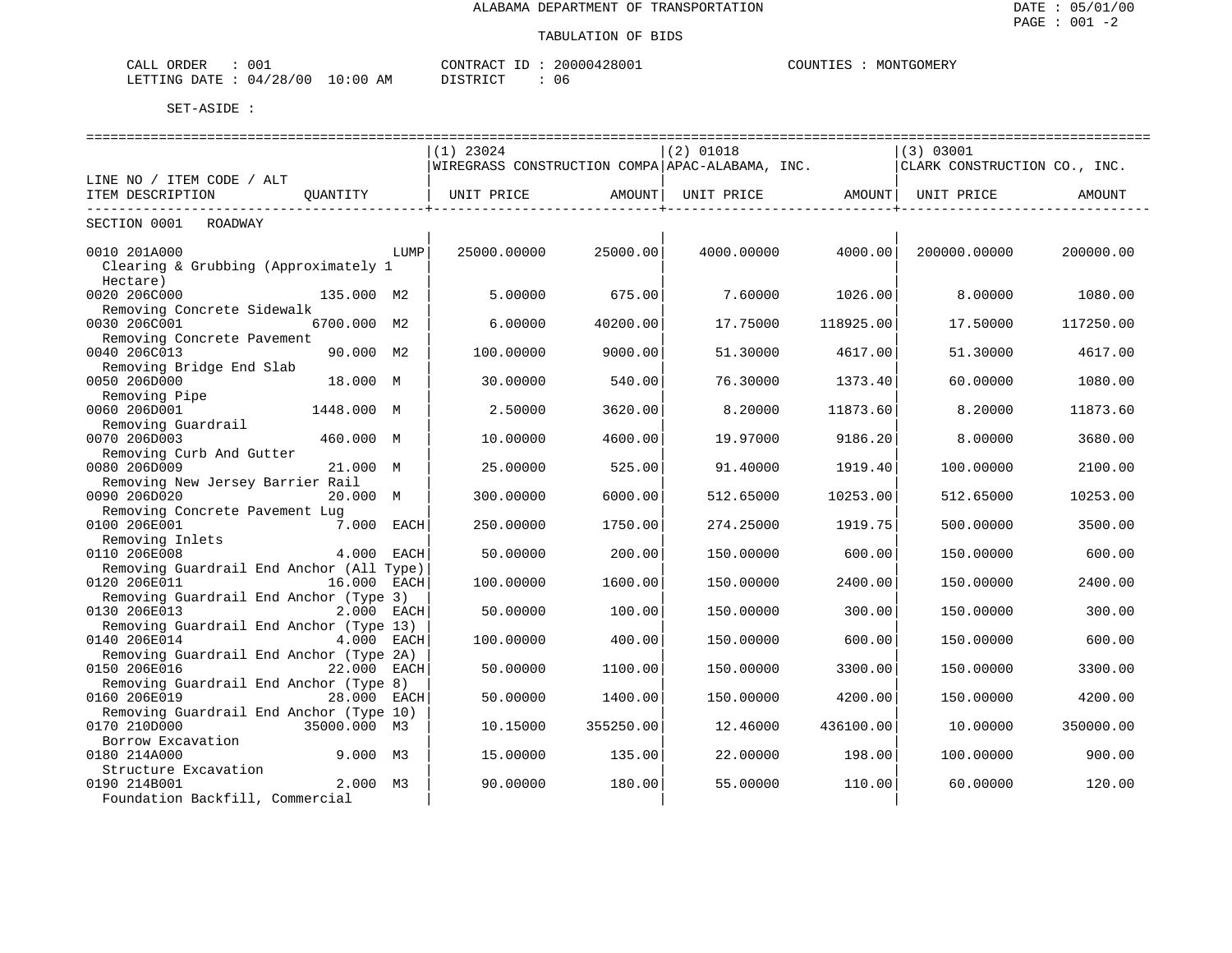| CALL ORDER                      | 001 |          | CONTRACT ID: 20000428001 | COUNTIES : MONTGOMERY |
|---------------------------------|-----|----------|--------------------------|-----------------------|
| LETTING DATE: 04/28/00 10:00 AM |     | DISTRICT |                          |                       |

|                                          |             |            | ===========================                                                            |            |                              |            |
|------------------------------------------|-------------|------------|----------------------------------------------------------------------------------------|------------|------------------------------|------------|
|                                          | $(1)$ 23024 |            | $(2)$ 01018                                                                            |            | (3) 03001                    |            |
|                                          |             |            | WIREGRASS CONSTRUCTION COMPA APAC-ALABAMA, INC.                                        |            | CLARK CONSTRUCTION CO., INC. |            |
| LINE NO / ITEM CODE / ALT                |             |            |                                                                                        |            |                              |            |
| ITEM DESCRIPTION<br>QUANTITY             |             |            | UNIT PRICE                AMOUNT     UNIT PRICE                  AMOUNT     UNIT PRICE |            |                              | AMOUNT     |
|                                          |             |            |                                                                                        |            |                              |            |
| 0200 306E000<br>$1.000$ EACH             | 7900.00000  | 7900.00    | 7900.00000                                                                             | 7900.00    | 7000.00000                   | 7000.00    |
| State Retained Portable Nuclear          |             |            |                                                                                        |            |                              |            |
| Moisture-Density Testing Device          |             |            |                                                                                        |            |                              |            |
| (Includes Disposal Of Existing Device)   |             |            |                                                                                        |            |                              |            |
| 100300.000 L<br>0210 405A000             | 0.41000     | 41123.00   | 0.29000                                                                                | 29087.00   | 0.21000                      | 21063.00   |
| Tack Coat                                |             |            |                                                                                        |            |                              |            |
| 256.000 M2<br>0220 408A052               | 5.00000     | 1280.00    | 17.65000                                                                               | 4518.40    | 10.00000                     | 2560.00    |
| Planing Existing Pavement                |             |            |                                                                                        |            |                              |            |
| (Approximately 26 mm Thru 50 mm Thick)   |             |            |                                                                                        |            |                              |            |
| 0230 408A055<br>876.000 M2               | 5.00000     | 4380.00    | 10.50000                                                                               | 9198.00    | 12.00000                     | 10512.00   |
| Planing Existing Pavement                |             |            |                                                                                        |            |                              |            |
| (Approximately 101 mm Thru 125 mm Thick) |             |            |                                                                                        |            |                              |            |
| 0240 410C000 1.000 EACH                  | 2500.00000  | 2500.00    | 6000.00000                                                                             | 6000.00    | 5000.00000                   | 5000.00    |
| Contractor Retained Profilograph         |             |            |                                                                                        |            |                              |            |
| 0250 410H000<br>1.000 EACH               | 85000.00000 | 85000.00   | 208500.00000                                                                           | 208500.00  | 250000.00000                 | 250000.00  |
| Material Remixing Device                 |             |            |                                                                                        |            |                              |            |
| 0260 420A011<br>7800.000 MTON            | 57.90000    | 451620.00  | 57.25000                                                                               | 446550.00  | 60.70000                     | 473460.00  |
| Polymer Modified Open Graded Friction    |             |            |                                                                                        |            |                              |            |
| Course, Mix 2                            |             |            |                                                                                        |            |                              |            |
| $6000.000$ MTON<br>0270 424A241          | 39.45000    | 236700.00  | 38.95000                                                                               | 233700.00  | 39.12000                     | 234720.00  |
| Superpave Bituminous Concrete Wearing    |             |            |                                                                                        |            |                              |            |
| Surface Layer, 19.0 mm Maximum           |             |            |                                                                                        |            |                              |            |
| Aggregate Size Mix, ESAL Range C         |             |            |                                                                                        |            |                              |            |
| 0280 424A301<br>16210.000 MTON           | 40.64000    | 658774.40  | 41.27000                                                                               | 668986.70  | 43.61000                     | 706918.10  |
| Superpave Bituminous Concrete Wearing    |             |            |                                                                                        |            |                              |            |
| Surface Layer, 19.0 mm Maximum           |             |            |                                                                                        |            |                              |            |
| Aggregate Size Mix, ESAL Range F         |             |            |                                                                                        |            |                              |            |
| 0290 424B322<br>33200.000 MTON           | 37.95000    | 1259940.00 | 41.14000                                                                               | 1365848.00 | 40.42000                     | 1341944.00 |
| Superpave Bituminous Concrete Upper      |             |            |                                                                                        |            |                              |            |
| Binder Layer, 37.5 mm Maximum Aggregate  |             |            |                                                                                        |            |                              |            |
| Size Mix, ESAL Range F                   |             |            |                                                                                        |            |                              |            |
| 0300 424B344<br>200.000 MTON             | 150.00000   | 30000.00   | 122.45000                                                                              | 24490.00   | 106.38000                    | 21276.00   |
| Superpave Bituminous Concrete Binder     |             |            |                                                                                        |            |                              |            |
| Layer, Patching, 19.0 mm Maximum         |             |            |                                                                                        |            |                              |            |
| Aggregate Size Mix, ESAL Range F         |             |            |                                                                                        |            |                              |            |
| 0310 424B442<br>15000.000 MTON           | 35.15000    | 527250.00  | 31.17000                                                                               | 467550.00  | 35.44000                     | 531600.00  |
| Superpave Bituminous Concrete Upper      |             |            |                                                                                        |            |                              |            |
| Binder Layer, 37.5 mm Maximum Aggregate  |             |            |                                                                                        |            |                              |            |
| Size, ESAL Range C                       |             |            |                                                                                        |            |                              |            |
| 0320 424B542<br>22500.000 MTON           | 34.25000    | 770625.00  | 41.55000                                                                               | 934875.00  | 36.86000                     | 829350.00  |
| Superpave Bituminous Concrete Lower      |             |            |                                                                                        |            |                              |            |
| Binder Layer, 37.5 mm Maximum Aggregate  |             |            |                                                                                        |            |                              |            |
| Size Mix, ESAL Range C                   |             |            |                                                                                        |            |                              |            |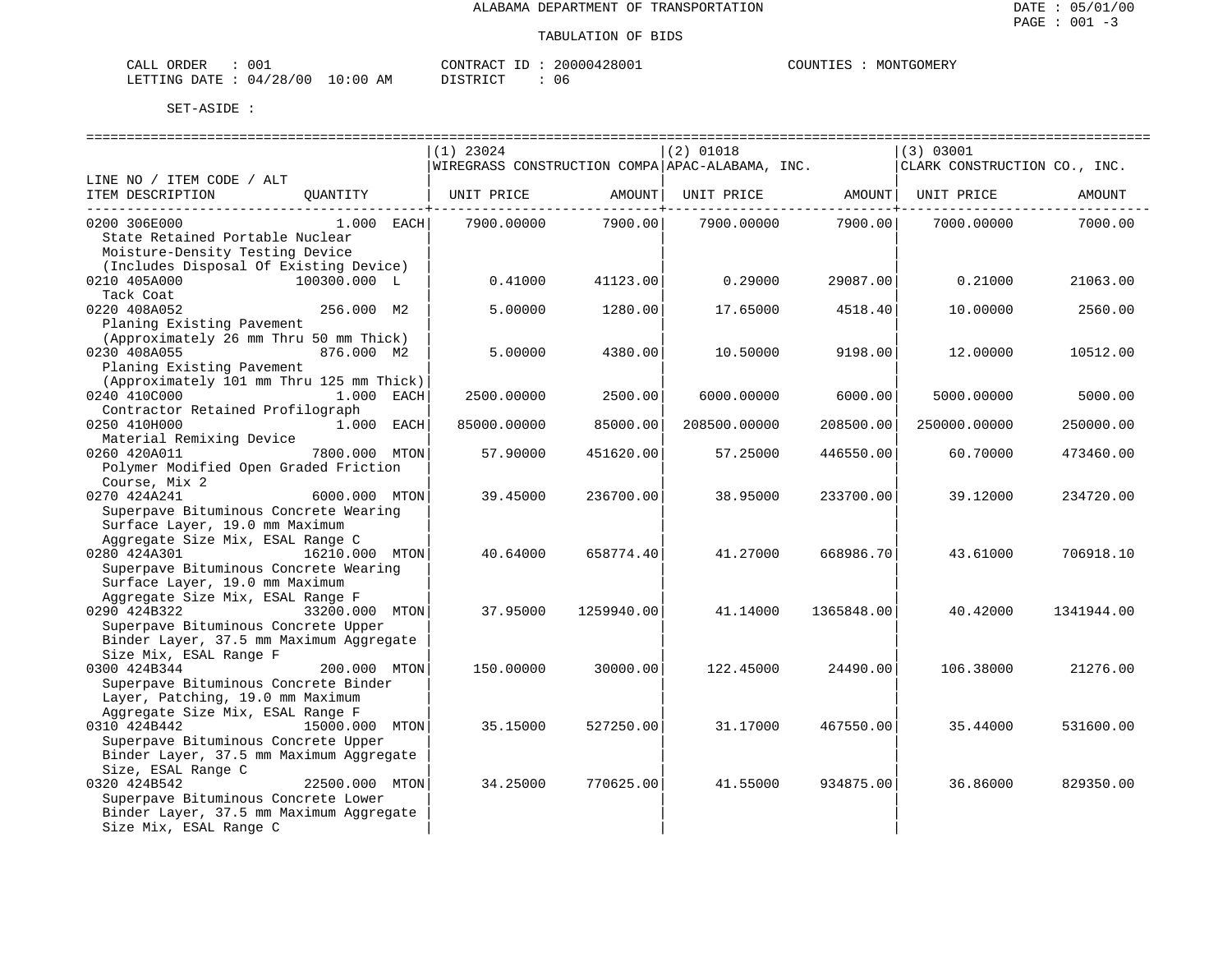| CALL ORDER                      | 001 |          | CONTRACT ID: 20000428001 | COUNTIES : MONTGOMERY |
|---------------------------------|-----|----------|--------------------------|-----------------------|
| LETTING DATE: 04/28/00 10:00 AM |     | DISTRICT |                          |                       |

|                                          |                        |             |              | ============================== | ==============================                     |            | ============================== |            |
|------------------------------------------|------------------------|-------------|--------------|--------------------------------|----------------------------------------------------|------------|--------------------------------|------------|
|                                          |                        | $(1)$ 23024 |              |                                | $(2)$ 01018                                        |            | (3) 03001                      |            |
|                                          |                        |             |              |                                | WIREGRASS CONSTRUCTION COMPA APAC-ALABAMA, INC.    |            | CLARK CONSTRUCTION CO., INC.   |            |
| LINE NO / ITEM CODE / ALT                |                        |             |              |                                |                                                    |            |                                |            |
| ITEM DESCRIPTION                         | QUANTITY               |             |              |                                | UNIT PRICE AMOUNT   UNIT PRICE AMOUNT   UNIT PRICE |            |                                | AMOUNT     |
|                                          |                        |             |              |                                |                                                    |            |                                |            |
| 0330 424B549                             | 11200.000 MTON         |             | 35.10000     | 393120.00                      | 39.27000                                           | 439824.00  | 35.41000                       | 396592.00  |
| Superpave Bituminous Concrete Lower      |                        |             |              |                                |                                                    |            |                                |            |
| Binder Layer, Leveling, 25.0mm Maximum   |                        |             |              |                                |                                                    |            |                                |            |
| Aggregate Size Mix, ESAL Range C         |                        |             |              |                                |                                                    |            |                                |            |
| 0340 424B622                             | 66800.000 MTON         |             | 34.90000     | 2331320.00                     | 41,00000                                           | 2738800.00 | 41.49000                       | 2771532.00 |
| Superpave Bituminous Concrete Lower      |                        |             |              |                                |                                                    |            |                                |            |
| Binder Layer, 37.5 mm Maximum Aggregate  |                        |             |              |                                |                                                    |            |                                |            |
| Size Mix, ESAL Range F                   |                        |             |              |                                |                                                    |            |                                |            |
| 0350 424B629                             | 30340.000 MTON         |             | 34.65000     | 1051281.00                     | 44.12000                                           | 1338600.80 | 40.42000                       | 1226342.80 |
| Superpave Bituminous Concrete Lower      |                        |             |              |                                |                                                    |            |                                |            |
| Binder Layer, Leveling, 25 mm Maximum    |                        |             |              |                                |                                                    |            |                                |            |
| Aggregate Size Mix, ESAL Range F         |                        |             |              |                                |                                                    |            |                                |            |
| 0360 428C000                             | 44000.000 M            |             | 0.49000      | 21560.00                       | 0.45000                                            | 19800.00   | 0.36000                        | 15840.00   |
| Scoring Bituminous Surface By Cutting    |                        |             |              |                                |                                                    |            |                                |            |
| 0370 454A002                             | 2500.000 M             |             | 8.50000      | 21250.00                       | 5.41000                                            | 13525.00   | 5.41000                        | 13525.00   |
| Cleaning And Sealing Concrete Pavement,  |                        |             |              |                                |                                                    |            |                                |            |
| Type II, Joints                          |                        |             |              |                                |                                                    |            |                                |            |
| 0380 454A003                             | 2000.000 M             |             | 5.00000      | 10000.00                       | 6.56000                                            | 13120.00   | 6.50000                        | 13000.00   |
| Cleaning And Sealing Concrete Pavement,  |                        |             |              |                                |                                                    |            |                                |            |
| Type II, Cracks                          |                        |             |              |                                |                                                    |            |                                |            |
| 0390 454B000                             | 4500.000 M             |             | 5.00000      | 22500.00                       | 7.38000                                            | 33210.00   | 7.35000                        | 33075.00   |
| Waterproofing Pavement Joints And Cracks |                        |             |              |                                |                                                    |            |                                |            |
| 0400 459A000                             | 152450.000 M2          |             | 2.00000      | 304900.00                      | 5.23000                                            | 797313.50  | 3.50000                        | 533575.00  |
| Rubblizing Continuously Reinforced       |                        |             |              |                                |                                                    |            |                                |            |
| Concrete Pavement                        |                        |             |              |                                |                                                    |            |                                |            |
| 0410 459B000                             | 200.000 MTON           |             | 35,00000     | 7000.00                        | 15.64000                                           | 3128.00    | 60.00000                       | 12000.00   |
| Filler Aqqreqate                         |                        |             |              |                                |                                                    |            |                                |            |
| 0420 520B000                             | LUMP                   |             | 200000.00000 | 200000.00                      | 160000.00000                                       | 160000.00  | 190000.00000                   | 190000.00  |
| Raising Existing Bridge, Kilometer Post  |                        |             |              |                                |                                                    |            |                                |            |
| 264.989                                  |                        |             |              |                                |                                                    |            |                                |            |
| 0430 520B001                             | LUMP                   |             | 250000.00000 | 250000.00                      | 175000.00000                                       | 175000.00  | 215000.00000                   | 215000.00  |
| Raising Existing Bridge, Kilometer Post  |                        |             |              |                                |                                                    |            |                                |            |
| 268.424                                  |                        |             |              |                                |                                                    |            |                                |            |
| 0440 530A001                             | 17.000 M               |             | 100,00000    | 1700.00                        | 238,00000                                          | 4046.00    | 100,00000                      | 1700.00    |
| 450 mm Roadway Pipe (Class 3 R.C.)       |                        |             |              |                                |                                                    |            |                                |            |
| 0450 534A000                             | 200.000<br><b>EACH</b> |             | 50.00000     | 10000.00                       | 25.00000                                           | 5000.00    | 25.00000                       | 5000.00    |
| Cleaning Pipe Underdrain Outlets         |                        |             |              |                                |                                                    |            |                                |            |
| 0460 600A000                             | LUMP                   |             | 990000.00000 | 990000.00                      | 507000.00000                                       |            | 507000.00 1172000.00000        | 1172000.00 |
| Mobilization                             |                        |             |              |                                |                                                    |            |                                |            |
| 0470 605B000                             | 50.000<br>EACH         |             | 250.00000    | 12500.00                       | 175.00000                                          | 8750.00    | 175.00000                      | 8750.00    |
| Special Underdrain Outlet, Type A        |                        |             |              |                                |                                                    |            |                                |            |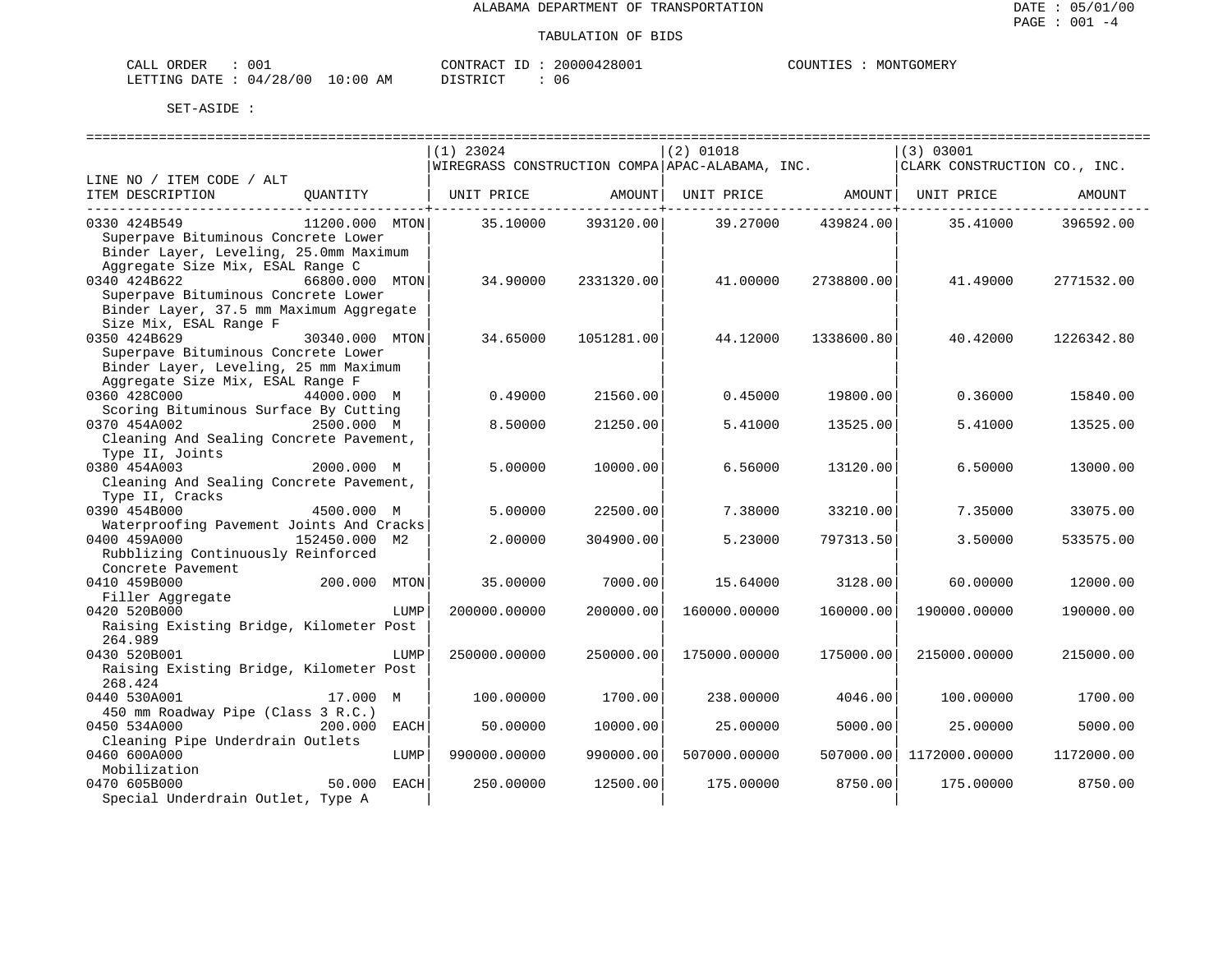| ORDER<br>$\sim$ $ -$<br>ד בי<br>للسلطات | 001          |                     | CONTRACT<br>$- -$ |            | $\cdot$ , $\text{I}\text{I}\text{M}^{\text{up}}$ , | GOMER.<br>MON' |
|-----------------------------------------|--------------|---------------------|-------------------|------------|----------------------------------------------------|----------------|
| DATE<br>LETTING                         | '28/00<br>04 | LO : 00<br>AΜ<br>__ | דים דפידי פורו    | 1 I F<br>. |                                                    |                |

|                                                                         |      | $(1)$ 23024                                     |          | $(2)$ 01018                  |          | (3) 03001                    |           |
|-------------------------------------------------------------------------|------|-------------------------------------------------|----------|------------------------------|----------|------------------------------|-----------|
|                                                                         |      | WIREGRASS CONSTRUCTION COMPA APAC-ALABAMA, INC. |          |                              |          | CLARK CONSTRUCTION CO., INC. |           |
| LINE NO / ITEM CODE / ALT                                               |      |                                                 |          |                              |          |                              |           |
| ITEM DESCRIPTION<br>QUANTITY                                            |      | UNIT PRICE AMOUNT                               |          | UNIT PRICE AMOUNT UNIT PRICE |          |                              | AMOUNT    |
| 0480 618A000<br>135.000 M2                                              |      | 50.00000                                        | 6750.00  | 37.20000                     | 5022.00  | 30.00000                     | 4050.00   |
| Concrete Sidewalk, 100 mm Thick                                         |      |                                                 |          |                              |          |                              |           |
| 0490 620A000<br>1.000 M3                                                |      | 1500.00000                                      | 1500.00  | 2000.00000                   | 2000.00  | 2500.00000                   | 2500.00   |
| Minor Structure Concrete                                                |      |                                                 |          |                              |          |                              |           |
| 0500 621C032<br>3.000<br>Inlets, Type C (Modified)                      | EACH | 2000.00000                                      | 6000.00  | 2000.00000                   | 6000.00  | 1700.00000                   | 5100.00   |
| 4.000<br>0510 621C046                                                   | EACH | 2000.00000                                      | 8000.00  | 1800.00000                   | 7200.00  | 1850.00000                   | 7400.00   |
| Inlets, Type S Special (1 Wing)<br>0520 621D051<br>2.000 EACH           |      | 350.00000                                       | 700.00   | 400.00000                    | 800.00   | 500.00000                    | 1000.00   |
| Inlet Units, Type C (Modified)                                          |      |                                                 |          |                              |          |                              |           |
| 0530 623C001<br>460.000 M                                               |      | 50.00000                                        | 23000.00 | 36.75000                     | 16905.00 | 49.00000                     | 22540.00  |
| Combination Curb & Gutter, Type L<br>0540 629A034<br>164.000 M          |      | 250.00000                                       | 41000.00 | 301.00000                    | 49364.00 | 460.00000                    | 75440.00  |
| Concrete Median Or Safety Barrier, Type                                 |      |                                                 |          |                              |          |                              |           |
| 4A                                                                      |      |                                                 |          |                              |          |                              |           |
| 0550 630A000<br>1377.000 M                                              |      | 36.00000                                        | 49572.00 | 42.65000                     | 58729.05 | 42.65000                     | 58729.05  |
| Steel Beam Guardrail, Class A, Type 1                                   |      |                                                 |          |                              |          |                              |           |
| 0560 630C001<br>20.000 EACH                                             |      | 550.00000                                       | 11000.00 | 700.00000                    | 14000.00 | 700.00000                    | 14000.00  |
| Guardrail End Anchor, Type 8                                            |      |                                                 |          |                              |          |                              |           |
| 9.000 EACH<br>0570 630C003                                              |      | 950.00000                                       | 8550.00  | 1000.00000                   | 9000.00  | 1000.00000                   | 9000.00   |
| Guardrail End Anchor, Type 13                                           |      |                                                 |          |                              |          |                              |           |
| 0580 630C019<br>8.000 EACH                                              |      | 2400.00000                                      | 19200.00 | 1000.00000                   | 8000.00  | 1000.00000                   | 8000.00   |
| Guardrail End Anchor, Type 2A (Modified)<br>0590 630C070<br>37.000 EACH |      |                                                 | 51800.00 |                              | 51800.00 |                              | 51800.00  |
| Guardrail End Anchor, Type 10 Series                                    |      | 1400.00000                                      |          | 1400.00000                   |          | 1400.00000                   |           |
| 0600 637A000<br>30.000 M                                                |      | 20.00000                                        | 600.00   | 125.00000                    | 3750.00  | 20.00000                     | 600.00    |
| Fence Reset                                                             |      |                                                 |          |                              |          |                              |           |
| 0610 650A000<br>8000.000 M3                                             |      | 10.00000                                        | 80000.00 | 11,80000                     | 94400.00 | 13,00000                     | 104000.00 |
| Topsoil                                                                 |      |                                                 |          |                              |          |                              |           |
| 0620 652A054<br>13.000 HA                                               |      | 950.00000                                       | 12350.00 | 1111.95000                   | 14455.35 | 1200.00000                   | 15600.00  |
| Seeding (Mix 2A)                                                        |      |                                                 |          |                              |          |                              |           |
| 0630 652B053<br>13.000 HA                                               |      | 950.00000                                       | 12350.00 | 617.75000                    | 8030.75  | 1200.00000                   | 15600.00  |
| Temporary Seeding (Mix 2AT)<br>0640 652D054<br>13.000 HA                |      |                                                 |          |                              |          |                              |           |
| Seeding In Stubble (Mix 2A)                                             |      | 950.00000                                       | 12350.00 | 1235.50000                   | 16061.50 | 1000.00000                   | 13000.00  |
| 0650 654A000<br>15.000 M2                                               |      | 5.00000                                         | 75.00    | 4.80000                      | 72.00    | 10.00000                     | 150.00    |
| Solid Sodding                                                           |      |                                                 |          |                              |          |                              |           |
| 0660 656A000<br>13.000 HA                                               |      | 950.00000                                       | 12350.00 | 1050.17000                   | 13652.21 | 1200.00000                   | 15600.00  |
| Mulching, Class A, Type 1                                               |      |                                                 |          |                              |          |                              |           |
| 0670 659A000<br>4000.000 M2                                             |      | 2.50000                                         | 10000.00 | 1,80000                      | 7200.00  | 1,50000                      | 6000.00   |
| Erosion Control Netting, Class A                                        |      |                                                 |          |                              |          |                              |           |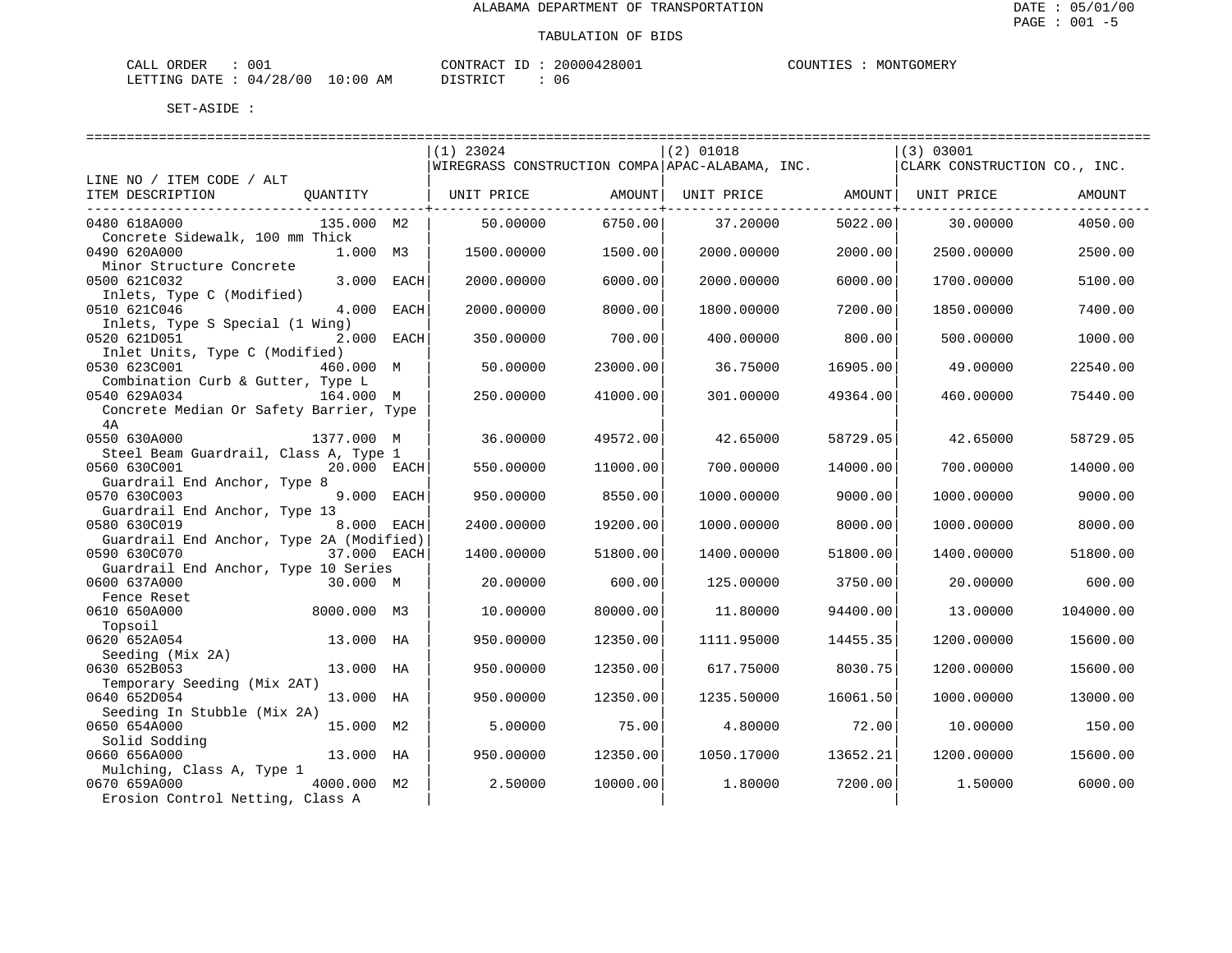| CALL ORDER                      | 001 |          | CONTRACT ID: 20000428001 | COUNTIES : MONTGOMERY |
|---------------------------------|-----|----------|--------------------------|-----------------------|
| LETTING DATE: 04/28/00 10:00 AM |     | DISTRICT |                          |                       |

| $(2)$ 01018<br>$(1)$ 23024<br>(3) 03001<br> WIREGRASS CONSTRUCTION COMPA APAC-ALABAMA, INC.<br>CLARK CONSTRUCTION CO., INC.<br>LINE NO / ITEM CODE / ALT<br>ITEM DESCRIPTION<br>QUANTITY<br>UNIT PRICE<br>AMOUNT<br>UNIT PRICE<br>AMOUNT  <br>UNIT PRICE<br>AMOUNT<br>7500.00<br>2500.000 M2<br>3.00000<br>1.80000<br>4500.00<br>4375.00<br>0680 659A001<br>1.75000<br>Erosion Control Netting, Class B<br>0690 665J000<br>500.000 M<br>15,00000<br>7500.00<br>10.70000<br>5350.00<br>10.00000<br>5000.00<br>Silt Fence, Type A<br>15000.00<br>9700.00000<br>9700.00<br>0700 680A000<br>15000.00000<br>15000.00000<br>15000.00<br>LUMP<br>Engineering Controls<br>0710 701C000<br>125.000 KM<br>24875.00<br>199.00000<br>24875.00<br>199.00000<br>199.00000<br>24875.00<br>Broken Temporary Traffic Stripe<br>0720 701C001<br>250.000 KM<br>56000.00<br>224.00000<br>56000.00<br>224.00000<br>224.00000<br>56000.00<br>Solid Temporary Traffic Stripe<br>0730 702A008<br>42.000 KM<br>2299.00000<br>96558.00<br>2299.00000<br>96558.00<br>2299.00000<br>96558.00<br>Solid White, Inverted Profile Traffic<br>Stripe (150 mm Wide)<br>0740 702A009<br>1.000 KM<br>2486.00000<br>2486.00<br>2486.00000<br>2486.00<br>2486.00000<br>2486.00<br>Solid Yellow, Inverted Profile Traffic<br>Stripe (150 mm Wide)<br>0750 702A010<br>21.000 KM<br>1150.00000<br>24150.00<br>1150.00000<br>24150.00<br>1500.00000<br>31500.00<br>Broken White, Inverted Profile Traffic<br>Stripe (150 mm Wide)<br>0760 702B001<br>1000.000 M<br>4.92000<br>4920.00<br>4.92000<br>4920.00<br>4.92000<br>4920.00<br>Dotted Inverted Profile Traffic Stripe<br>$(150 \text{ mm Wide})$<br>0770 705A030<br>175.000 EACH<br>5.00000<br>875.00<br>5.00000<br>875.00<br>5.00000<br>875.00<br>Pavement Markers, Class A-H, Type 2-C<br>0780 705A031<br>460.000 EACH<br>4.80000<br>2208.00<br>2208.00<br>4.80000<br>2208.00<br>4.80000<br>Pavement Markers, Class A-H, Type 1-A<br>0790 705A032<br>960.00<br>200.000 EACH<br>4.80000<br>4.80000<br>960.00<br>4.80000<br>960.00<br>Pavement Markers, Class A-H, Type 1-B<br>2600.000 M<br>0800 726A000<br>125,00000<br>325000.00<br>101.68000<br>264368.00<br>104.14000<br>270764.00<br>Portable Concrete Safety Barriers, Type<br>6<br>0810 740B000<br>126.000 M2<br>10741.50<br>160.00000<br>20160.00<br>85.25000<br>180.00000<br>22680.00<br>Construction Signs<br>2.000 M2<br>0820 740C000<br>250.00000<br>500.00<br>260.00000<br>520.00<br>2500.00000<br>5000.00 |                            |  |  |  |  |
|--------------------------------------------------------------------------------------------------------------------------------------------------------------------------------------------------------------------------------------------------------------------------------------------------------------------------------------------------------------------------------------------------------------------------------------------------------------------------------------------------------------------------------------------------------------------------------------------------------------------------------------------------------------------------------------------------------------------------------------------------------------------------------------------------------------------------------------------------------------------------------------------------------------------------------------------------------------------------------------------------------------------------------------------------------------------------------------------------------------------------------------------------------------------------------------------------------------------------------------------------------------------------------------------------------------------------------------------------------------------------------------------------------------------------------------------------------------------------------------------------------------------------------------------------------------------------------------------------------------------------------------------------------------------------------------------------------------------------------------------------------------------------------------------------------------------------------------------------------------------------------------------------------------------------------------------------------------------------------------------------------------------------------------------------------------------------------------------------------------------------------------------------------------------------------------------------------------------------------------------------------------------------------------------------------------------------------------------------------------------------------------------------------------------------------------------------------------------------------------|----------------------------|--|--|--|--|
|                                                                                                                                                                                                                                                                                                                                                                                                                                                                                                                                                                                                                                                                                                                                                                                                                                                                                                                                                                                                                                                                                                                                                                                                                                                                                                                                                                                                                                                                                                                                                                                                                                                                                                                                                                                                                                                                                                                                                                                                                                                                                                                                                                                                                                                                                                                                                                                                                                                                                      |                            |  |  |  |  |
|                                                                                                                                                                                                                                                                                                                                                                                                                                                                                                                                                                                                                                                                                                                                                                                                                                                                                                                                                                                                                                                                                                                                                                                                                                                                                                                                                                                                                                                                                                                                                                                                                                                                                                                                                                                                                                                                                                                                                                                                                                                                                                                                                                                                                                                                                                                                                                                                                                                                                      |                            |  |  |  |  |
|                                                                                                                                                                                                                                                                                                                                                                                                                                                                                                                                                                                                                                                                                                                                                                                                                                                                                                                                                                                                                                                                                                                                                                                                                                                                                                                                                                                                                                                                                                                                                                                                                                                                                                                                                                                                                                                                                                                                                                                                                                                                                                                                                                                                                                                                                                                                                                                                                                                                                      |                            |  |  |  |  |
|                                                                                                                                                                                                                                                                                                                                                                                                                                                                                                                                                                                                                                                                                                                                                                                                                                                                                                                                                                                                                                                                                                                                                                                                                                                                                                                                                                                                                                                                                                                                                                                                                                                                                                                                                                                                                                                                                                                                                                                                                                                                                                                                                                                                                                                                                                                                                                                                                                                                                      |                            |  |  |  |  |
|                                                                                                                                                                                                                                                                                                                                                                                                                                                                                                                                                                                                                                                                                                                                                                                                                                                                                                                                                                                                                                                                                                                                                                                                                                                                                                                                                                                                                                                                                                                                                                                                                                                                                                                                                                                                                                                                                                                                                                                                                                                                                                                                                                                                                                                                                                                                                                                                                                                                                      |                            |  |  |  |  |
|                                                                                                                                                                                                                                                                                                                                                                                                                                                                                                                                                                                                                                                                                                                                                                                                                                                                                                                                                                                                                                                                                                                                                                                                                                                                                                                                                                                                                                                                                                                                                                                                                                                                                                                                                                                                                                                                                                                                                                                                                                                                                                                                                                                                                                                                                                                                                                                                                                                                                      |                            |  |  |  |  |
|                                                                                                                                                                                                                                                                                                                                                                                                                                                                                                                                                                                                                                                                                                                                                                                                                                                                                                                                                                                                                                                                                                                                                                                                                                                                                                                                                                                                                                                                                                                                                                                                                                                                                                                                                                                                                                                                                                                                                                                                                                                                                                                                                                                                                                                                                                                                                                                                                                                                                      |                            |  |  |  |  |
|                                                                                                                                                                                                                                                                                                                                                                                                                                                                                                                                                                                                                                                                                                                                                                                                                                                                                                                                                                                                                                                                                                                                                                                                                                                                                                                                                                                                                                                                                                                                                                                                                                                                                                                                                                                                                                                                                                                                                                                                                                                                                                                                                                                                                                                                                                                                                                                                                                                                                      |                            |  |  |  |  |
|                                                                                                                                                                                                                                                                                                                                                                                                                                                                                                                                                                                                                                                                                                                                                                                                                                                                                                                                                                                                                                                                                                                                                                                                                                                                                                                                                                                                                                                                                                                                                                                                                                                                                                                                                                                                                                                                                                                                                                                                                                                                                                                                                                                                                                                                                                                                                                                                                                                                                      |                            |  |  |  |  |
|                                                                                                                                                                                                                                                                                                                                                                                                                                                                                                                                                                                                                                                                                                                                                                                                                                                                                                                                                                                                                                                                                                                                                                                                                                                                                                                                                                                                                                                                                                                                                                                                                                                                                                                                                                                                                                                                                                                                                                                                                                                                                                                                                                                                                                                                                                                                                                                                                                                                                      |                            |  |  |  |  |
|                                                                                                                                                                                                                                                                                                                                                                                                                                                                                                                                                                                                                                                                                                                                                                                                                                                                                                                                                                                                                                                                                                                                                                                                                                                                                                                                                                                                                                                                                                                                                                                                                                                                                                                                                                                                                                                                                                                                                                                                                                                                                                                                                                                                                                                                                                                                                                                                                                                                                      |                            |  |  |  |  |
|                                                                                                                                                                                                                                                                                                                                                                                                                                                                                                                                                                                                                                                                                                                                                                                                                                                                                                                                                                                                                                                                                                                                                                                                                                                                                                                                                                                                                                                                                                                                                                                                                                                                                                                                                                                                                                                                                                                                                                                                                                                                                                                                                                                                                                                                                                                                                                                                                                                                                      |                            |  |  |  |  |
|                                                                                                                                                                                                                                                                                                                                                                                                                                                                                                                                                                                                                                                                                                                                                                                                                                                                                                                                                                                                                                                                                                                                                                                                                                                                                                                                                                                                                                                                                                                                                                                                                                                                                                                                                                                                                                                                                                                                                                                                                                                                                                                                                                                                                                                                                                                                                                                                                                                                                      |                            |  |  |  |  |
|                                                                                                                                                                                                                                                                                                                                                                                                                                                                                                                                                                                                                                                                                                                                                                                                                                                                                                                                                                                                                                                                                                                                                                                                                                                                                                                                                                                                                                                                                                                                                                                                                                                                                                                                                                                                                                                                                                                                                                                                                                                                                                                                                                                                                                                                                                                                                                                                                                                                                      |                            |  |  |  |  |
|                                                                                                                                                                                                                                                                                                                                                                                                                                                                                                                                                                                                                                                                                                                                                                                                                                                                                                                                                                                                                                                                                                                                                                                                                                                                                                                                                                                                                                                                                                                                                                                                                                                                                                                                                                                                                                                                                                                                                                                                                                                                                                                                                                                                                                                                                                                                                                                                                                                                                      |                            |  |  |  |  |
|                                                                                                                                                                                                                                                                                                                                                                                                                                                                                                                                                                                                                                                                                                                                                                                                                                                                                                                                                                                                                                                                                                                                                                                                                                                                                                                                                                                                                                                                                                                                                                                                                                                                                                                                                                                                                                                                                                                                                                                                                                                                                                                                                                                                                                                                                                                                                                                                                                                                                      |                            |  |  |  |  |
|                                                                                                                                                                                                                                                                                                                                                                                                                                                                                                                                                                                                                                                                                                                                                                                                                                                                                                                                                                                                                                                                                                                                                                                                                                                                                                                                                                                                                                                                                                                                                                                                                                                                                                                                                                                                                                                                                                                                                                                                                                                                                                                                                                                                                                                                                                                                                                                                                                                                                      |                            |  |  |  |  |
|                                                                                                                                                                                                                                                                                                                                                                                                                                                                                                                                                                                                                                                                                                                                                                                                                                                                                                                                                                                                                                                                                                                                                                                                                                                                                                                                                                                                                                                                                                                                                                                                                                                                                                                                                                                                                                                                                                                                                                                                                                                                                                                                                                                                                                                                                                                                                                                                                                                                                      |                            |  |  |  |  |
|                                                                                                                                                                                                                                                                                                                                                                                                                                                                                                                                                                                                                                                                                                                                                                                                                                                                                                                                                                                                                                                                                                                                                                                                                                                                                                                                                                                                                                                                                                                                                                                                                                                                                                                                                                                                                                                                                                                                                                                                                                                                                                                                                                                                                                                                                                                                                                                                                                                                                      |                            |  |  |  |  |
|                                                                                                                                                                                                                                                                                                                                                                                                                                                                                                                                                                                                                                                                                                                                                                                                                                                                                                                                                                                                                                                                                                                                                                                                                                                                                                                                                                                                                                                                                                                                                                                                                                                                                                                                                                                                                                                                                                                                                                                                                                                                                                                                                                                                                                                                                                                                                                                                                                                                                      |                            |  |  |  |  |
|                                                                                                                                                                                                                                                                                                                                                                                                                                                                                                                                                                                                                                                                                                                                                                                                                                                                                                                                                                                                                                                                                                                                                                                                                                                                                                                                                                                                                                                                                                                                                                                                                                                                                                                                                                                                                                                                                                                                                                                                                                                                                                                                                                                                                                                                                                                                                                                                                                                                                      |                            |  |  |  |  |
|                                                                                                                                                                                                                                                                                                                                                                                                                                                                                                                                                                                                                                                                                                                                                                                                                                                                                                                                                                                                                                                                                                                                                                                                                                                                                                                                                                                                                                                                                                                                                                                                                                                                                                                                                                                                                                                                                                                                                                                                                                                                                                                                                                                                                                                                                                                                                                                                                                                                                      |                            |  |  |  |  |
|                                                                                                                                                                                                                                                                                                                                                                                                                                                                                                                                                                                                                                                                                                                                                                                                                                                                                                                                                                                                                                                                                                                                                                                                                                                                                                                                                                                                                                                                                                                                                                                                                                                                                                                                                                                                                                                                                                                                                                                                                                                                                                                                                                                                                                                                                                                                                                                                                                                                                      |                            |  |  |  |  |
|                                                                                                                                                                                                                                                                                                                                                                                                                                                                                                                                                                                                                                                                                                                                                                                                                                                                                                                                                                                                                                                                                                                                                                                                                                                                                                                                                                                                                                                                                                                                                                                                                                                                                                                                                                                                                                                                                                                                                                                                                                                                                                                                                                                                                                                                                                                                                                                                                                                                                      |                            |  |  |  |  |
|                                                                                                                                                                                                                                                                                                                                                                                                                                                                                                                                                                                                                                                                                                                                                                                                                                                                                                                                                                                                                                                                                                                                                                                                                                                                                                                                                                                                                                                                                                                                                                                                                                                                                                                                                                                                                                                                                                                                                                                                                                                                                                                                                                                                                                                                                                                                                                                                                                                                                      |                            |  |  |  |  |
|                                                                                                                                                                                                                                                                                                                                                                                                                                                                                                                                                                                                                                                                                                                                                                                                                                                                                                                                                                                                                                                                                                                                                                                                                                                                                                                                                                                                                                                                                                                                                                                                                                                                                                                                                                                                                                                                                                                                                                                                                                                                                                                                                                                                                                                                                                                                                                                                                                                                                      |                            |  |  |  |  |
|                                                                                                                                                                                                                                                                                                                                                                                                                                                                                                                                                                                                                                                                                                                                                                                                                                                                                                                                                                                                                                                                                                                                                                                                                                                                                                                                                                                                                                                                                                                                                                                                                                                                                                                                                                                                                                                                                                                                                                                                                                                                                                                                                                                                                                                                                                                                                                                                                                                                                      |                            |  |  |  |  |
|                                                                                                                                                                                                                                                                                                                                                                                                                                                                                                                                                                                                                                                                                                                                                                                                                                                                                                                                                                                                                                                                                                                                                                                                                                                                                                                                                                                                                                                                                                                                                                                                                                                                                                                                                                                                                                                                                                                                                                                                                                                                                                                                                                                                                                                                                                                                                                                                                                                                                      |                            |  |  |  |  |
|                                                                                                                                                                                                                                                                                                                                                                                                                                                                                                                                                                                                                                                                                                                                                                                                                                                                                                                                                                                                                                                                                                                                                                                                                                                                                                                                                                                                                                                                                                                                                                                                                                                                                                                                                                                                                                                                                                                                                                                                                                                                                                                                                                                                                                                                                                                                                                                                                                                                                      |                            |  |  |  |  |
|                                                                                                                                                                                                                                                                                                                                                                                                                                                                                                                                                                                                                                                                                                                                                                                                                                                                                                                                                                                                                                                                                                                                                                                                                                                                                                                                                                                                                                                                                                                                                                                                                                                                                                                                                                                                                                                                                                                                                                                                                                                                                                                                                                                                                                                                                                                                                                                                                                                                                      |                            |  |  |  |  |
|                                                                                                                                                                                                                                                                                                                                                                                                                                                                                                                                                                                                                                                                                                                                                                                                                                                                                                                                                                                                                                                                                                                                                                                                                                                                                                                                                                                                                                                                                                                                                                                                                                                                                                                                                                                                                                                                                                                                                                                                                                                                                                                                                                                                                                                                                                                                                                                                                                                                                      |                            |  |  |  |  |
|                                                                                                                                                                                                                                                                                                                                                                                                                                                                                                                                                                                                                                                                                                                                                                                                                                                                                                                                                                                                                                                                                                                                                                                                                                                                                                                                                                                                                                                                                                                                                                                                                                                                                                                                                                                                                                                                                                                                                                                                                                                                                                                                                                                                                                                                                                                                                                                                                                                                                      |                            |  |  |  |  |
|                                                                                                                                                                                                                                                                                                                                                                                                                                                                                                                                                                                                                                                                                                                                                                                                                                                                                                                                                                                                                                                                                                                                                                                                                                                                                                                                                                                                                                                                                                                                                                                                                                                                                                                                                                                                                                                                                                                                                                                                                                                                                                                                                                                                                                                                                                                                                                                                                                                                                      |                            |  |  |  |  |
|                                                                                                                                                                                                                                                                                                                                                                                                                                                                                                                                                                                                                                                                                                                                                                                                                                                                                                                                                                                                                                                                                                                                                                                                                                                                                                                                                                                                                                                                                                                                                                                                                                                                                                                                                                                                                                                                                                                                                                                                                                                                                                                                                                                                                                                                                                                                                                                                                                                                                      |                            |  |  |  |  |
|                                                                                                                                                                                                                                                                                                                                                                                                                                                                                                                                                                                                                                                                                                                                                                                                                                                                                                                                                                                                                                                                                                                                                                                                                                                                                                                                                                                                                                                                                                                                                                                                                                                                                                                                                                                                                                                                                                                                                                                                                                                                                                                                                                                                                                                                                                                                                                                                                                                                                      |                            |  |  |  |  |
|                                                                                                                                                                                                                                                                                                                                                                                                                                                                                                                                                                                                                                                                                                                                                                                                                                                                                                                                                                                                                                                                                                                                                                                                                                                                                                                                                                                                                                                                                                                                                                                                                                                                                                                                                                                                                                                                                                                                                                                                                                                                                                                                                                                                                                                                                                                                                                                                                                                                                      |                            |  |  |  |  |
|                                                                                                                                                                                                                                                                                                                                                                                                                                                                                                                                                                                                                                                                                                                                                                                                                                                                                                                                                                                                                                                                                                                                                                                                                                                                                                                                                                                                                                                                                                                                                                                                                                                                                                                                                                                                                                                                                                                                                                                                                                                                                                                                                                                                                                                                                                                                                                                                                                                                                      |                            |  |  |  |  |
|                                                                                                                                                                                                                                                                                                                                                                                                                                                                                                                                                                                                                                                                                                                                                                                                                                                                                                                                                                                                                                                                                                                                                                                                                                                                                                                                                                                                                                                                                                                                                                                                                                                                                                                                                                                                                                                                                                                                                                                                                                                                                                                                                                                                                                                                                                                                                                                                                                                                                      |                            |  |  |  |  |
|                                                                                                                                                                                                                                                                                                                                                                                                                                                                                                                                                                                                                                                                                                                                                                                                                                                                                                                                                                                                                                                                                                                                                                                                                                                                                                                                                                                                                                                                                                                                                                                                                                                                                                                                                                                                                                                                                                                                                                                                                                                                                                                                                                                                                                                                                                                                                                                                                                                                                      | Special Construction Signs |  |  |  |  |
| 0830 740D000<br>1000.000 EACH<br>90.00000<br>90000.00<br>42.00000<br>42000.00<br>55.00000<br>55000.00                                                                                                                                                                                                                                                                                                                                                                                                                                                                                                                                                                                                                                                                                                                                                                                                                                                                                                                                                                                                                                                                                                                                                                                                                                                                                                                                                                                                                                                                                                                                                                                                                                                                                                                                                                                                                                                                                                                                                                                                                                                                                                                                                                                                                                                                                                                                                                                |                            |  |  |  |  |
| Channelizing Drums                                                                                                                                                                                                                                                                                                                                                                                                                                                                                                                                                                                                                                                                                                                                                                                                                                                                                                                                                                                                                                                                                                                                                                                                                                                                                                                                                                                                                                                                                                                                                                                                                                                                                                                                                                                                                                                                                                                                                                                                                                                                                                                                                                                                                                                                                                                                                                                                                                                                   |                            |  |  |  |  |
| 0840 740L003<br>700.000 EACH<br>55.00000<br>38500.00<br>42.00000<br>29400.00<br>40.00000<br>28000.00                                                                                                                                                                                                                                                                                                                                                                                                                                                                                                                                                                                                                                                                                                                                                                                                                                                                                                                                                                                                                                                                                                                                                                                                                                                                                                                                                                                                                                                                                                                                                                                                                                                                                                                                                                                                                                                                                                                                                                                                                                                                                                                                                                                                                                                                                                                                                                                 |                            |  |  |  |  |
| Vertical Panel, Type I (Single-Sided)                                                                                                                                                                                                                                                                                                                                                                                                                                                                                                                                                                                                                                                                                                                                                                                                                                                                                                                                                                                                                                                                                                                                                                                                                                                                                                                                                                                                                                                                                                                                                                                                                                                                                                                                                                                                                                                                                                                                                                                                                                                                                                                                                                                                                                                                                                                                                                                                                                                |                            |  |  |  |  |
| 0850 741C010<br>$2.000$ EACH<br>6000.00000<br>12000.00<br>1000.00000<br>2000.00<br>10000.00000<br>20000.00                                                                                                                                                                                                                                                                                                                                                                                                                                                                                                                                                                                                                                                                                                                                                                                                                                                                                                                                                                                                                                                                                                                                                                                                                                                                                                                                                                                                                                                                                                                                                                                                                                                                                                                                                                                                                                                                                                                                                                                                                                                                                                                                                                                                                                                                                                                                                                           |                            |  |  |  |  |
| Portable Sequential Arrow And Chevron                                                                                                                                                                                                                                                                                                                                                                                                                                                                                                                                                                                                                                                                                                                                                                                                                                                                                                                                                                                                                                                                                                                                                                                                                                                                                                                                                                                                                                                                                                                                                                                                                                                                                                                                                                                                                                                                                                                                                                                                                                                                                                                                                                                                                                                                                                                                                                                                                                                |                            |  |  |  |  |
| Sign Unit                                                                                                                                                                                                                                                                                                                                                                                                                                                                                                                                                                                                                                                                                                                                                                                                                                                                                                                                                                                                                                                                                                                                                                                                                                                                                                                                                                                                                                                                                                                                                                                                                                                                                                                                                                                                                                                                                                                                                                                                                                                                                                                                                                                                                                                                                                                                                                                                                                                                            |                            |  |  |  |  |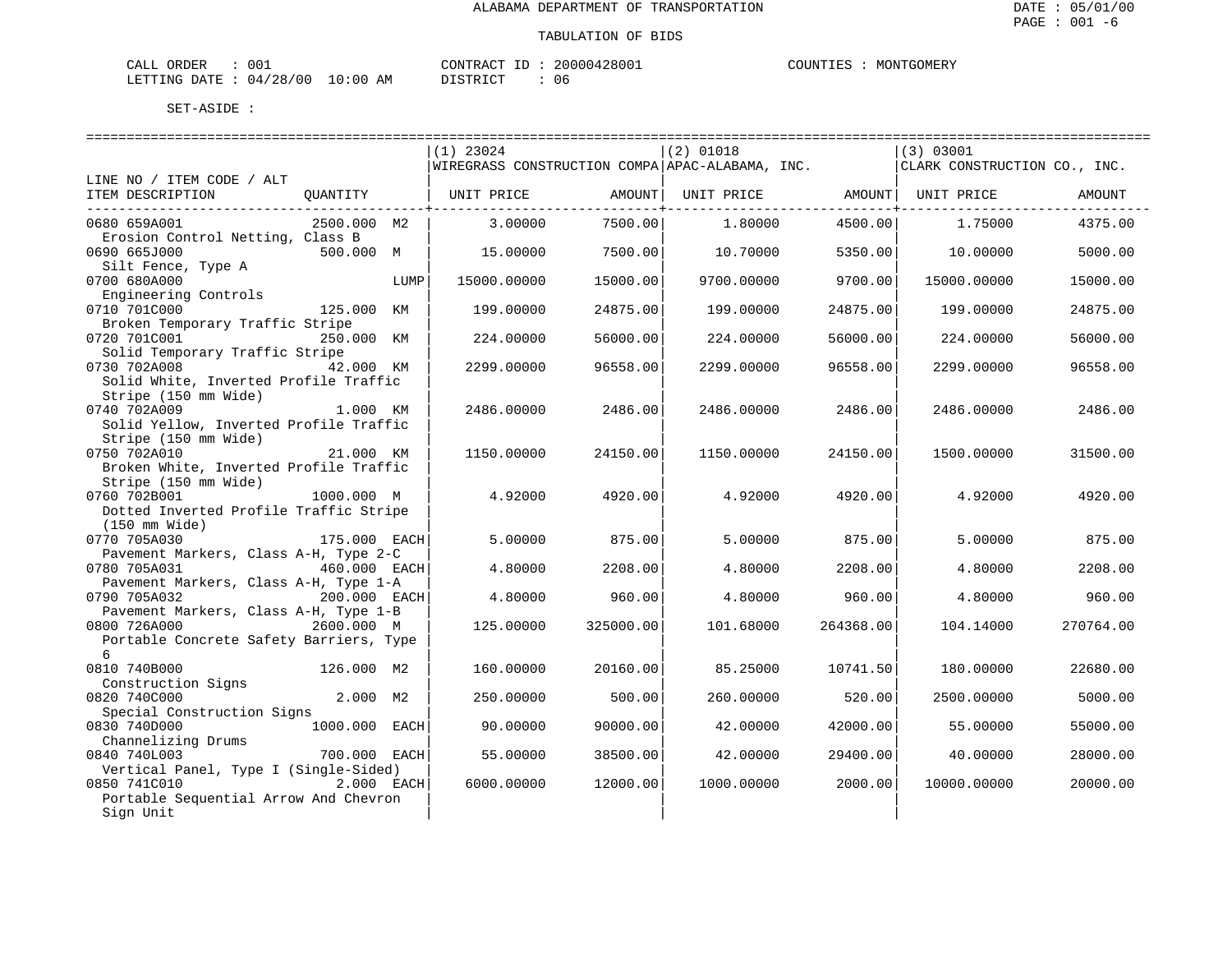| <b>ORDER</b><br>CALL      | -00                |                               | רזו∩י<br>א שי            | 2800<br>200. | . Риб | IONTGOMERY |
|---------------------------|--------------------|-------------------------------|--------------------------|--------------|-------|------------|
| . אמדידיתי<br><b>DATE</b> | /00<br>'28/<br>04. | $\Omega$<br>$: \bigcap$<br>AM | $+ \alpha$ mn<br>ו שיו ש | U6           |       |            |

|                                                              |               | $(1)$ 23024                                     |                 | $(2)$ 01018 |                   | (3) 03001                    |                 |  |  |  |  |
|--------------------------------------------------------------|---------------|-------------------------------------------------|-----------------|-------------|-------------------|------------------------------|-----------------|--|--|--|--|
|                                                              |               | WIREGRASS CONSTRUCTION COMPA APAC-ALABAMA, INC. |                 |             |                   | CLARK CONSTRUCTION CO., INC. |                 |  |  |  |  |
| LINE NO / ITEM CODE / ALT                                    |               |                                                 |                 |             |                   |                              |                 |  |  |  |  |
| ITEM DESCRIPTION                                             | QUANTITY      | UNIT PRICE                                      | AMOUNT          | UNIT PRICE  | AMOUNT            | UNIT PRICE                   | AMOUNT          |  |  |  |  |
| 0860 742A001                                                 | 2.000<br>EACH | 25000.00000                                     | 50000.00        | 1300.00000  | 2600.001          | 60000.00000                  | 120000.00       |  |  |  |  |
| Portable Changeable Message Signs, Type                      |               |                                                 |                 |             |                   |                              |                 |  |  |  |  |
| 0870 742C000                                                 |               | 10000.00000                                     | 20000.00        | 1300.00000  | 2600.00           | 7500.00000                   | 15000.00        |  |  |  |  |
| State Furnished Portable Changeable<br>Message Signs, Type 2 |               |                                                 |                 |             |                   |                              |                 |  |  |  |  |
| 0880 998A000                                                 | LUMP          | 0.00000                                         | 0.00            | 0.00000     | 0.001             | 10000.00000                  | 10000.00        |  |  |  |  |
| Construction Fuel (Maximum Bid Limited                       |               |                                                 |                 |             |                   |                              |                 |  |  |  |  |
| To $$699,000.00)$                                            |               |                                                 |                 |             |                   |                              |                 |  |  |  |  |
| 0890 999 000<br>1500.000                                     | HOUR          | 0.80000                                         | 1200.00         | 0.80000     | 1200.00           | 0.80000                      | 1200.00         |  |  |  |  |
| Trainee Hours At 80 Cents Per Hour                           |               |                                                 |                 |             |                   |                              |                 |  |  |  |  |
| SECTION TOTALS                                               |               |                                                 | \$11,324,037.40 |             | \$12, 251, 675.11 |                              | \$12,983,698.55 |  |  |  |  |
| CONTRACT TOTALS                                              |               |                                                 | \$11,324,037.40 |             | \$12,251,675.11   |                              | \$12,983,698.55 |  |  |  |  |
|                                                              |               |                                                 |                 |             |                   |                              |                 |  |  |  |  |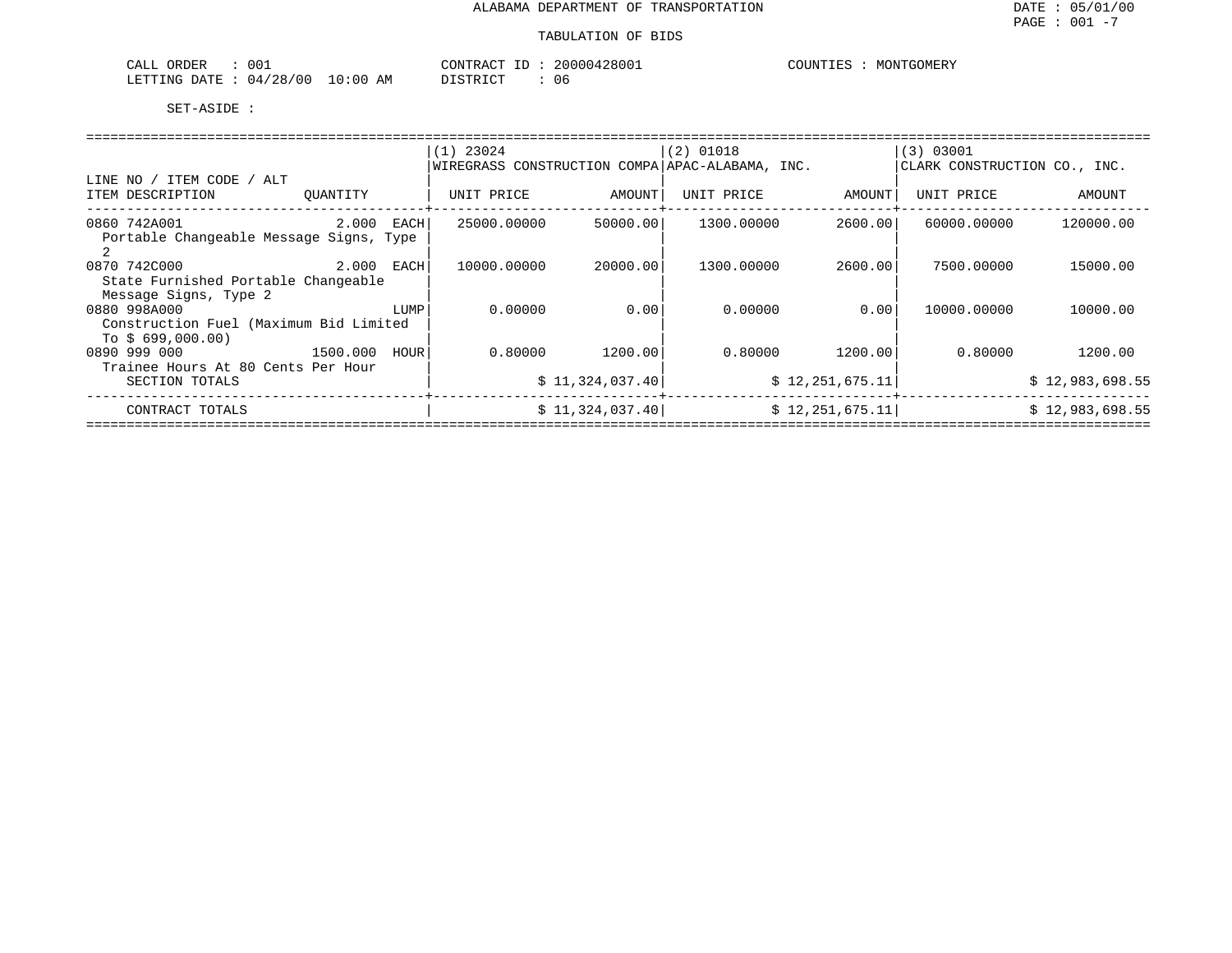# VENDOR RANKING

|      | CALL ORDER                           | $\therefore$ 002<br>LETTING DATE : 04/28/00 10:00 AM | CONTRACT ID: 20000428002<br>DISTRICT<br>: 01                                                                                                                                                                                    |              |                  | COUNTIES : CULLMAN          |                   |
|------|--------------------------------------|------------------------------------------------------|---------------------------------------------------------------------------------------------------------------------------------------------------------------------------------------------------------------------------------|--------------|------------------|-----------------------------|-------------------|
|      | CONTRACT DESCRIPTION:<br>SET-ASIDE : |                                                      | 50<br>CONTRACT TIME :<br>RURAL<br>for constructing the Planing, Resurfacing and Traffic Stripe<br>on I-65 fron north of the $S.R.+74$ (U.S.#278) interchange (MP<br>307.46) to south of C.R.#1282 (MP 315.68). Length 8.080 mi. | Working Days | (available days) | $PROJECT(S) : IM-65-3(153)$ |                   |
| RANK | VENDOR NO. / NAME                    |                                                      |                                                                                                                                                                                                                                 |              |                  | TOTAL<br><b>BID</b>         | % OVER<br>LOW BID |
|      | 07002                                | GOOD HOPE CONTRACTING CO., INC.                      |                                                                                                                                                                                                                                 |              |                  | \$1,329,868.75              | 100.0000%         |
|      | 23009                                | WHITAKER CONTRACTING CORPORATION                     |                                                                                                                                                                                                                                 |              |                  | 1,349,672.40                | 101.4891%         |
|      | 19010                                | SHELBY CONTRACTING COMPANY, INC.                     |                                                                                                                                                                                                                                 |              |                  | 1,720,046.02                | 129.3395%         |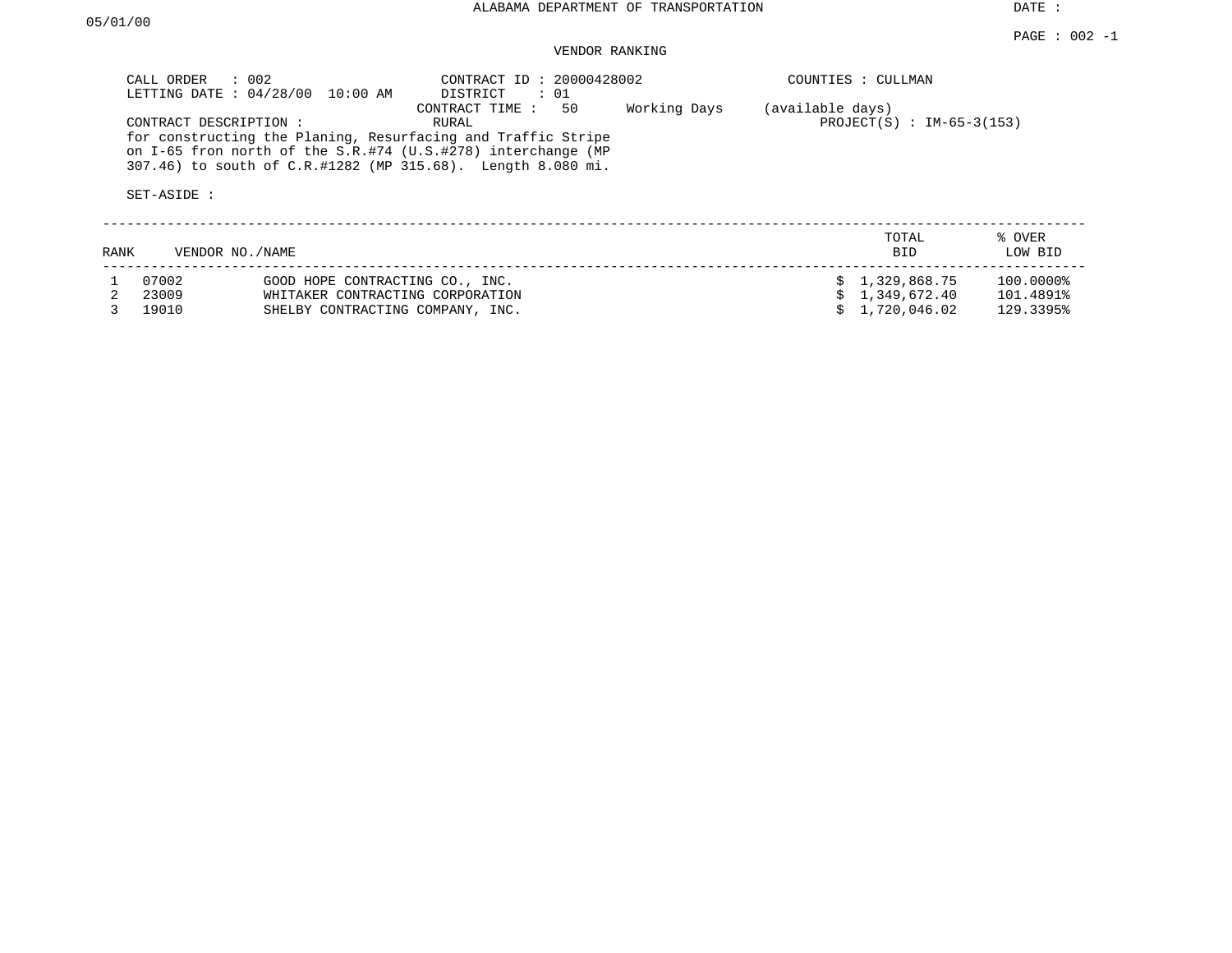| 002<br>ORDER<br>$\sim$ $ -$<br>اللطات           |            | u e Δ∩π<br>$- -$<br>™M∩      | 28002<br>$\cup$ | $\ldots$ $\ldots$ $\ldots$ $\ldots$ $\ldots$<br>.LMAN<br>L P.C |
|-------------------------------------------------|------------|------------------------------|-----------------|----------------------------------------------------------------|
| $^{\circ}28$<br>'00<br>LETTING<br>DATE<br>ົາ 4. | 0:00<br>AΜ | $\sim$<br>. קידי מ<br>------ | $\sim$<br>ັບ⊥   |                                                                |

|                                                                    |               |      | =========================                                                             |                        | ========================== |           | ===================== |           |
|--------------------------------------------------------------------|---------------|------|---------------------------------------------------------------------------------------|------------------------|----------------------------|-----------|-----------------------|-----------|
|                                                                    |               |      | (1) 07002                                                                             |                        | $(2)$ 23009                |           | (3) 19010             |           |
|                                                                    |               |      | GOOD HOPE CONTRACTING CO., I WHITAKER CONTRACTING CORPORA SHELBY CONTRACTING COMPANY, |                        |                            |           |                       |           |
| LINE NO / ITEM CODE / ALT                                          |               |      |                                                                                       |                        |                            |           |                       |           |
| ITEM DESCRIPTION                                                   |               |      | QUANTITY   UNIT PRICE AMOUNT  UNIT PRICE AMOUNT                                       |                        |                            |           | UNIT PRICE            | AMOUNT    |
| ----------------------------                                       |               |      |                                                                                       | -----------------+---- |                            |           |                       |           |
| SECTION 0001 Roadway                                               |               |      |                                                                                       |                        |                            |           |                       |           |
| 0010 404A000<br>19950.000 GAL                                      |               |      | 1.60000                                                                               | 31920.00               | 1.75000                    | 34912.50  | 2.62000               | 52269.00  |
| Fog Seal                                                           |               |      |                                                                                       |                        |                            |           |                       |           |
| 0020 405A000                                                       | 7040.000 GAL  |      | 2.00000                                                                               | 14080.00               | 0.70000                    | 4928.00   | 1.00000               | 7040.00   |
| Tack Coat                                                          |               |      |                                                                                       |                        |                            |           |                       |           |
| 0030 408A052                                                       | 234480.000 SY |      | 0.30000                                                                               | 70344.00               | 0.32000                    | 75033.60  | 0.58000               | 135998.40 |
| Planing Existing Pavement                                          |               |      |                                                                                       |                        |                            |           |                       |           |
| (Approximately 1.10" Thru 2.0" Thick)                              |               |      |                                                                                       |                        |                            |           |                       |           |
| 0040 410H000                                                       | $1.000$ EACH  |      | 12700.00000                                                                           | 12700.00               | 12500.00000                | 12500.00  | 28000.00000           | 28000.00  |
| Material Remixing Device                                           |               |      |                                                                                       |                        |                            |           |                       |           |
| 0050 420A011 8000.000 TON<br>Polymer Modified Open Graded Friction |               |      | 36.35000                                                                              | 290800.00              | 37.24000                   | 297920.00 | 51.68000              | 413440.00 |
| Course, Mix 2                                                      |               |      |                                                                                       |                        |                            |           |                       |           |
| 19350.000 TON<br>0060 424A301                                      |               |      | 30.75000                                                                              | 595012.50              | 33.40000                   | 646290.00 | 37.66000              | 728721.00 |
| Superpave Bituminous Concrete Wearing                              |               |      |                                                                                       |                        |                            |           |                       |           |
| Surface Layer, 3/4" Maximum Aggregate                              |               |      |                                                                                       |                        |                            |           |                       |           |
| Size Mix, ESAL Range F                                             |               |      |                                                                                       |                        |                            |           |                       |           |
| 0070 424A304                                                       | 50.000 TON    |      | 50.00000                                                                              | 2500.00                | 38.00000                   | 1900.00   | 30.88000              | 1544.00   |
| Superpave Bituminous Concrete Wearing                              |               |      |                                                                                       |                        |                            |           |                       |           |
| Surface Layer, Patching, 3/4" Maximum                              |               |      |                                                                                       |                        |                            |           |                       |           |
| Aggregate Size Mix, ESAL Range F                                   |               |      |                                                                                       |                        |                            |           |                       |           |
| 0080 424A307                                                       | 50.000 TON    |      | 50.00000                                                                              | 2500.00                | 38,00000                   | 1900.00   | 31.77000              | 1588.50   |
| Superpave Bituminous Concrete Wearing                              |               |      |                                                                                       |                        |                            |           |                       |           |
| Surface Layer, Leveling, 3/4" Maximum                              |               |      |                                                                                       |                        |                            |           |                       |           |
| Aggregate Size Mix, ESAL Range F                                   |               |      |                                                                                       |                        |                            |           |                       |           |
| 0090 600A000                                                       |               | LUMP | 56481.25000                                                                           | 56481.25               | 19000.00000                | 19000.00  | 48500.00000           | 48500.00  |
| Mobilization                                                       |               |      |                                                                                       |                        |                            |           |                       |           |
| 0100 701C000                                                       | 33.000 MILE   |      | 340.00000                                                                             | 11220.00               | 350.00000                  | 11550.00  | 245.00000             | 8085.00   |
| Broken Temporary Traffic Stripe<br>0110 701C001                    | 67.000 MILE   |      | 380.00000                                                                             | 25460.00               | 390.00000                  | 26130.00  | 320.00000             | 21440.00  |
| Solid Temporary Traffic Stripe                                     |               |      |                                                                                       |                        |                            |           |                       |           |
| 0120 702A008                                                       | 17.000 MILE   |      | 3700.00000                                                                            | 62900.00               | 3850.00000                 | 65450.00  | 3700.00000            | 62900.00  |
| Solid White, Inverted Profile Traffic                              |               |      |                                                                                       |                        |                            |           |                       |           |
| Stripe (6" Wide)                                                   |               |      |                                                                                       |                        |                            |           |                       |           |
| 0130 702A009<br>17.000 MILE                                        |               |      | 3700.00000                                                                            | 62900.00               | 3850.00000                 | 65450.00  | 3700.00000            | 62900.00  |
| Solid Yellow, Inverted Profile Traffic                             |               |      |                                                                                       |                        |                            |           |                       |           |
| Stripe (6" Wide)                                                   |               |      |                                                                                       |                        |                            |           |                       |           |
| 0140 702A010                                                       | 17.000 MILE   |      | 1850.00000                                                                            | 31450.00               | 1950.00000                 | 33150.00  | 1850.00000            | 31450.00  |
| Broken White, Inverted Profile Traffic                             |               |      |                                                                                       |                        |                            |           |                       |           |
| Stripe (6" Wide)                                                   |               |      |                                                                                       |                        |                            |           |                       |           |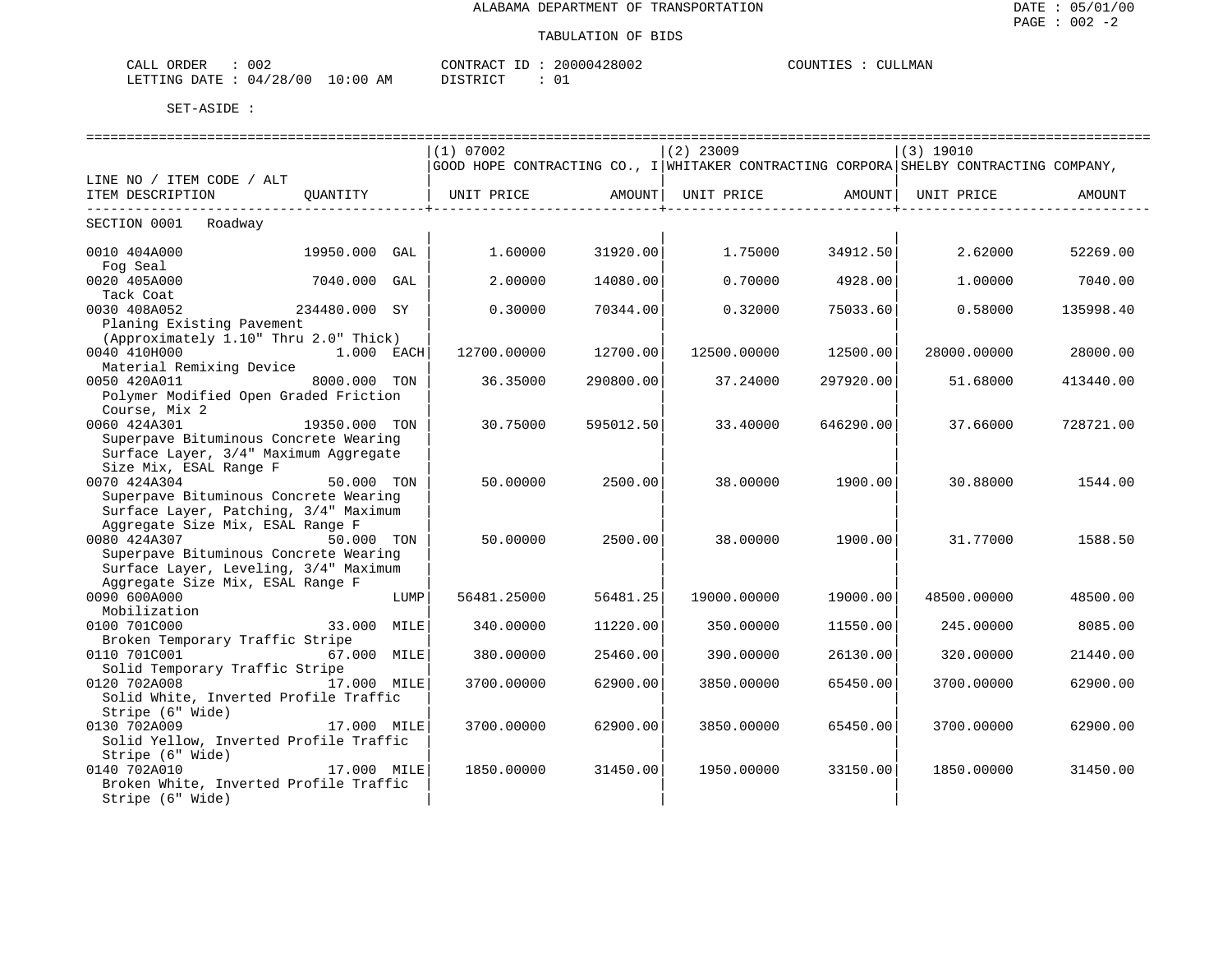| ORDER<br>CALI | 002      |               | "ONTRAC |  | 20000428002 | COUNTIES | LMAN<br>7 |
|---------------|----------|---------------|---------|--|-------------|----------|-----------|
| LETTING DATE  | 04/28/00 | LO : 00<br>AΜ |         |  |             |          |           |

|                                                         |              |      | (1) 07002                                       |                 | $(2)$ 23009       |                | (3) 19010                                                                             |                |
|---------------------------------------------------------|--------------|------|-------------------------------------------------|-----------------|-------------------|----------------|---------------------------------------------------------------------------------------|----------------|
|                                                         |              |      |                                                 |                 |                   |                | GOOD HOPE CONTRACTING CO., I WHITAKER CONTRACTING CORPORA SHELBY CONTRACTING COMPANY, |                |
| LINE NO / ITEM CODE / ALT                               |              |      |                                                 |                 |                   |                |                                                                                       |                |
| ITEM DESCRIPTION                                        |              |      | OUANTITY   UNIT PRICE AMOUNT  UNIT PRICE AMOUNT |                 |                   |                | UNIT PRICE                                                                            | AMOUNT         |
| 0150 702B001                                            | 2500.000 LF  |      |                                                 | 1.50000 3750.00 | $1.60000$ 4000.00 |                | 1.40000                                                                               | 3500.00        |
| Dotted Inverted Profile Traffic Stripe<br>$(6"$ Wide)   |              |      |                                                 |                 |                   |                |                                                                                       |                |
| 5530.000 SOFT<br>0160 703A002                           |              |      | 2.50000                                         | 13825.00        | 2.00000           | 11060.00       | 2.00000                                                                               | 11060.00       |
| Traffic Control Markings, Class 2, Type<br>$\mathbb{A}$ |              |      |                                                 |                 |                   |                |                                                                                       |                |
| 0170 705A030<br>$100.000$ EACH                          |              |      | 5.25000                                         | 525.00          | 5.00000           | 500.00         | 4.80000                                                                               | 480.00         |
| Pavement Markers, Class A-H, Type 2-C                   |              |      |                                                 |                 |                   |                |                                                                                       |                |
| 0180 705A031<br>2200.000 EACH                           |              |      | 5.00000                                         | 11000.00        | 5.00000           | 11000.00       | 4.80000                                                                               | 10560.00       |
| Pavement Markers, Class A-H, Type 1-A                   |              |      |                                                 |                 |                   |                |                                                                                       |                |
| 0190 705A032<br>$400.000$ EACH                          |              |      | 5.00000                                         | 2000.00         | 5.00000           | 2000.00        | 4.80000                                                                               | 1920.00        |
| Pavement Markers, Class A-H, Type 1-B                   |              |      |                                                 |                 |                   |                |                                                                                       |                |
| 1.000 EACH<br>0200 731A014                              |              |      | 9645.00000                                      | 9645.00         | 8000.00000        | 8000.00        | 9800.00000                                                                            | 9800.00        |
| Traffic Counting Unit, Type O                           |              |      |                                                 |                 |                   |                |                                                                                       |                |
| 0210 740B000                                            | 793.000 SOFT |      | 5.00000                                         | 3965.00         | 8,20000           | 6502.60        | 11.60000                                                                              | 9198.80        |
| Construction Signs                                      |              |      |                                                 |                 |                   |                |                                                                                       |                |
| 0220 740C000                                            | 19.000 SOFT  |      | 10.00000                                        | 190.00          | 10.30000          | 195.70         | 14.28000                                                                              | 271.32         |
| Special Construction Signs<br>0230 740D000              | 300.000 EACH |      | 45.00000                                        | 13500.00        | 30.00000          | 9000.00        | 55.60000                                                                              |                |
|                                                         |              |      |                                                 |                 |                   |                |                                                                                       | 16680.00       |
| Channelizing Drums<br>1.000 EACH<br>0240 741C010        |              |      | 1200.00000                                      | 1200.00         | 1300.00000        | 1300.00        | 4200.00000                                                                            | 4200.00        |
| Portable Sequential Arrow And Chevron                   |              |      |                                                 |                 |                   |                |                                                                                       |                |
| Sign Unit                                               |              |      |                                                 |                 |                   |                |                                                                                       |                |
| 0250 998A000                                            |              | LUMP | 1,00000                                         | 1.00            | 0.00000           | 0.00           | 48500.00000                                                                           | 48500.00       |
| Construction Fuel (Maximum Bid Limited                  |              |      |                                                 |                 |                   |                |                                                                                       |                |
| To $$77,500.00)$                                        |              |      |                                                 |                 |                   |                |                                                                                       |                |
| SECTION TOTALS                                          |              |      |                                                 | \$1,329,868.75] |                   | \$1,349,672.40 |                                                                                       | \$1,720,046.02 |
| CONTRACT TOTALS                                         |              |      |                                                 | \$1,329,868.75] | \$1,349,672.40]   |                |                                                                                       | \$1.720.046.02 |
|                                                         |              |      |                                                 |                 |                   |                |                                                                                       |                |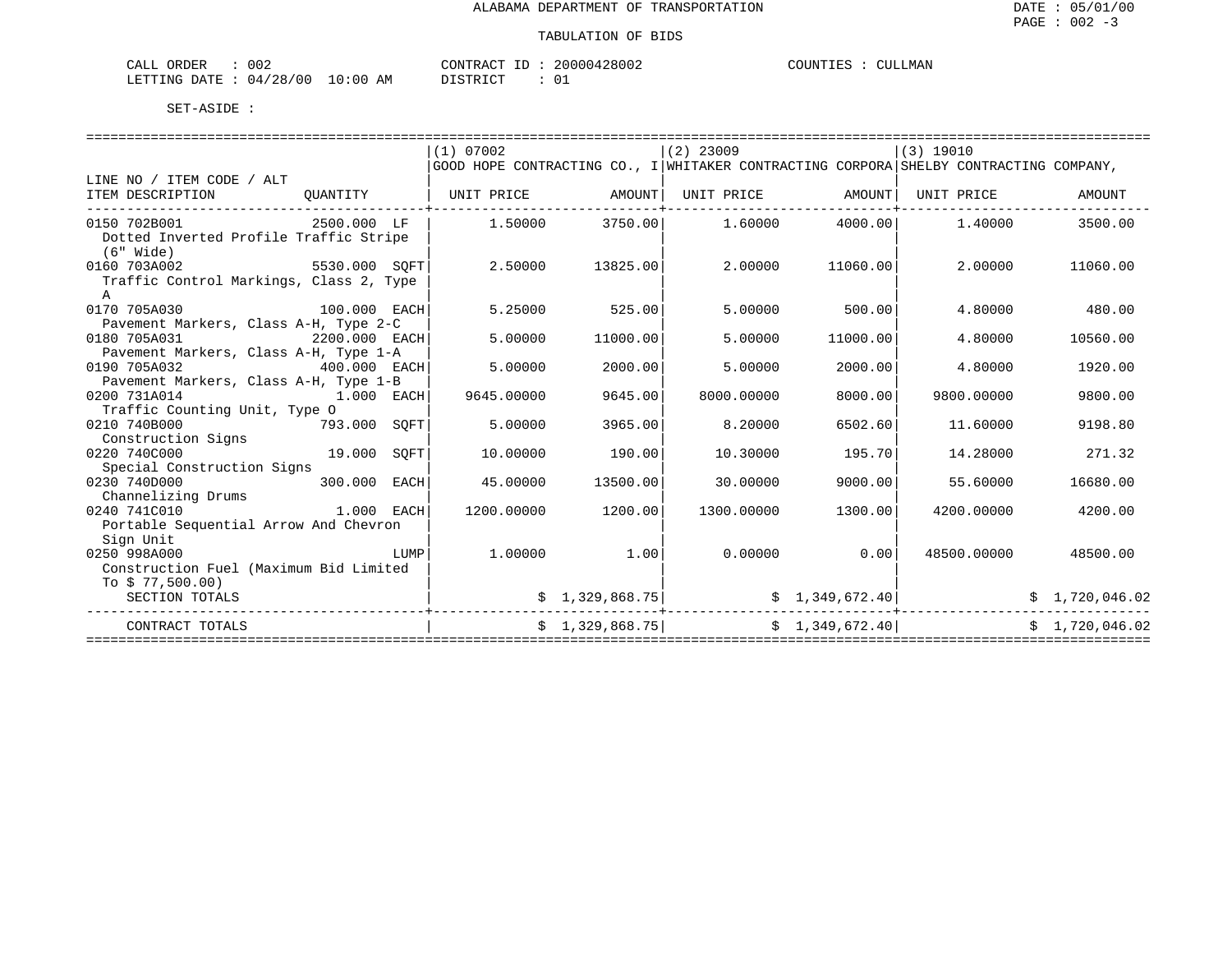## VENDOR RANKING

|      | CALL ORDER                                                      | $\therefore$ 003<br>LETTING DATE : 04/28/00 10:00 AM | CONTRACT ID: 20000428003<br>DISTRICT<br>: 09                                                                                                                |              | COUNTIES : CONECUH |                               |                   |
|------|-----------------------------------------------------------------|------------------------------------------------------|-------------------------------------------------------------------------------------------------------------------------------------------------------------|--------------|--------------------|-------------------------------|-------------------|
|      | CONTRACT DESCRIPTION:<br>96.8). Length 3.900 mi.<br>SET-ASIDE : |                                                      | CONTRACT TIME : 35<br>MOBILE<br>for constructing the Planing, Resurfacing and Traffic Stripe<br>on S.R.#3 (U.S.#31) from S.R.#12 (MP 92.9) to Evergreen (MP | Working Days | (available days)   | PROJECT $(S)$ : NH-121 $(10)$ |                   |
| RANK |                                                                 | VENDOR NO./NAME                                      |                                                                                                                                                             |              |                    | TOTAL<br>BID                  | % OVER<br>LOW BID |
|      | 13008                                                           | MOBILE ASPHALT COMPANY, LLC                          |                                                                                                                                                             |              |                    | 524,182.00                    | 100.0000%         |
|      | 01018                                                           | APAC-ALABAMA, INC.                                   |                                                                                                                                                             |              |                    | 527,325.65                    | 100.5997%         |

3 02032 BULLARD EXCAVATING, INC. \$ 563,456.36 107.4925%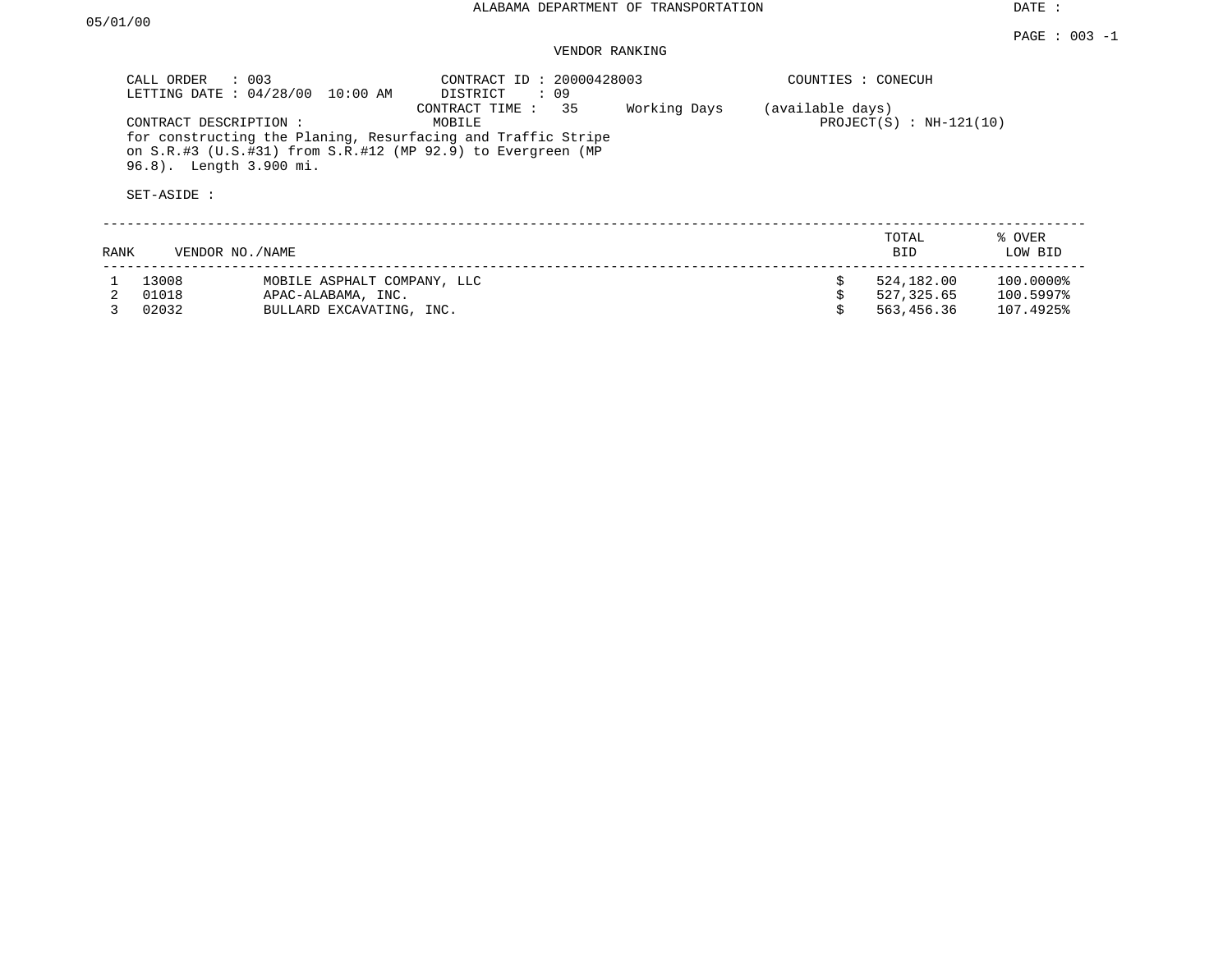| : 003<br>CALL ORDER             |          | CONTRACT ID: 20000428003 | CONECUH<br>COUNTIES : C |
|---------------------------------|----------|--------------------------|-------------------------|
| LETTING DATE: 04/28/00 10:00 AM | DISTRICT | 09                       |                         |

|                                       |              |      | $(1)$ 13008 |                   | $(2)$ 01018                                     |           | (3) 02032                |           |
|---------------------------------------|--------------|------|-------------|-------------------|-------------------------------------------------|-----------|--------------------------|-----------|
|                                       |              |      |             |                   | MOBILE ASPHALT COMPANY, LLC  APAC-ALABAMA, INC. |           | BULLARD EXCAVATING, INC. |           |
| LINE NO / ITEM CODE / ALT             |              |      |             |                   |                                                 |           |                          |           |
| ITEM DESCRIPTION                      | OUANTITY     |      |             | UNIT PRICE AMOUNT | UNIT PRICE                                      | AMOUNTI   | UNIT PRICE               | AMOUNT    |
| ------------------------              |              |      |             | ----------------+ |                                                 |           |                          |           |
| SECTION 0001<br>Total                 |              |      |             |                   |                                                 |           |                          |           |
|                                       |              |      |             |                   |                                                 |           |                          |           |
| 0010 209A000                          | 3.000        | EACH | 100.40000   | 301.20            | 50.00000                                        | 150.00    | 100.00000                | 300.00    |
| Mailbox Reset, Single                 |              |      |             |                   |                                                 |           |                          |           |
| 0020 209A001                          | 1.000        | EACH | 100.40000   | 100.40            | 90.00000                                        | 90.00     | 150.00000                | 150.00    |
| Mailbox Reset, Double                 |              |      |             |                   |                                                 |           |                          |           |
| 0030 405A000                          | 2700.000     | GAL  | 0.84000     | 2268.00           | 1,81000                                         | 4887.00   | 1.35000                  | 3645.00   |
| Tack Coat                             |              |      |             |                   |                                                 |           |                          |           |
| 0040 408A052                          | 91000.000 SY |      | 0.64000     | 58240.00          | 0.54000                                         | 49140.00  | 0.68000                  | 61880.00  |
| Planing Existing Pavement             |              |      |             |                   |                                                 |           |                          |           |
| (Approximately 1.10" Thru 2.0" Thick) |              |      |             |                   |                                                 |           |                          |           |
| 0050 424A261                          | 6800.000 TON |      | 37.80000    | 257040.00         | 38.15000                                        | 259420.00 | 36.36000                 | 247248.00 |
| Superpave Bituminous Concrete Wearing |              |      |             |                   |                                                 |           |                          |           |
| Surface Layer, 3/4" Maximum Aggregate |              |      |             |                   |                                                 |           |                          |           |
| Size Mix, ESAL Range D                |              |      |             |                   |                                                 |           |                          |           |
| 0060 424A264                          | 100.000 TON  |      | 70.80000    | 7080.00           | 71.94000                                        | 7194.00   | 50.00000                 | 5000.00   |
| Superpave Bituminous Concrete Wearing |              |      |             |                   |                                                 |           |                          |           |
| Surface Layer, Patching, 3/4" Maximum |              |      |             |                   |                                                 |           |                          |           |
| Aggregate Size Mix, ESAL Range D      |              |      |             |                   |                                                 |           |                          |           |
| 0070 424A267                          | 400.000 TON  |      | 30,00000    | 12000.00          | 39.79000                                        | 15916.00  | 36.36000                 | 14544.00  |
| Superpave Bituminous Concrete Wearing |              |      |             |                   |                                                 |           |                          |           |
| Surface Layer, Leveling, 3/4" Maximum |              |      |             |                   |                                                 |           |                          |           |
| Aggregate Size Mix, ESAL Range D      |              |      |             |                   |                                                 |           |                          |           |
| 0080 600A000                          |              | LUMP | 12000.00000 | 12000.00          | 12200.00000                                     | 12200.00  | 52719.86000              | 52719.86  |
| Mobilization                          |              |      |             |                   |                                                 |           |                          |           |
| 0090 643B000                          | 3.000        | EACH | 257.20000   | 771.60            | 50.00000                                        | 150.00    | 300.00000                | 900.00    |
| Valve Boxes Reset<br>0100 650A000     | 722.000      | CYIP | 7.80000     | 5631.60           | 8,00000                                         | 5776.00   | 7.00000                  | 5054.00   |
| Topsoil                               |              |      |             |                   |                                                 |           |                          |           |
| 0110 652A061                          | 1.000 ACRE   |      | 452.20000   | 452.20            | 465.00000                                       | 465.00    | 600.00000                | 600.00    |
| Seeding (Mix 3E)                      |              |      |             |                   |                                                 |           |                          |           |
| 0120 656A000                          | 1.000 ACRE   |      | 461.90000   | 461.90            | 475.00000                                       | 475.00    | 600.00000                | 600.00    |
| Mulching, Class A, Type 1             |              |      |             |                   |                                                 |           |                          |           |
| 0130 665B000                          | 1.000        | ACRE | 267.40000   | 267.40            | 275.00000                                       | 275.00    | 300.00000                | 300.00    |
| Temporary Mulching                    |              |      |             |                   |                                                 |           |                          |           |
| 0140 665F000                          | 100.000      | EACH | 6.30000     | 630.00            | 6.00000                                         | 600.00    | 5.00000                  | 500.00    |
| Hay Bales                             |              |      |             |                   |                                                 |           |                          |           |
| 0150 665G000                          | 100.000      | EACH | 2.90000     | 290.00            | 3.60000                                         | 360.00    | 5.00000                  | 500.00    |
| Sand Bags                             |              |      |             |                   |                                                 |           |                          |           |
| 0160 701A005                          | 1.000 MILE   |      | 388.90000   | 388.90            | 400.00000                                       | 400.00    | 1800.00000               | 1800.00   |
| Solid White, Class 1, Type B Traffic  |              |      |             |                   |                                                 |           |                          |           |
| Stripe                                |              |      |             |                   |                                                 |           |                          |           |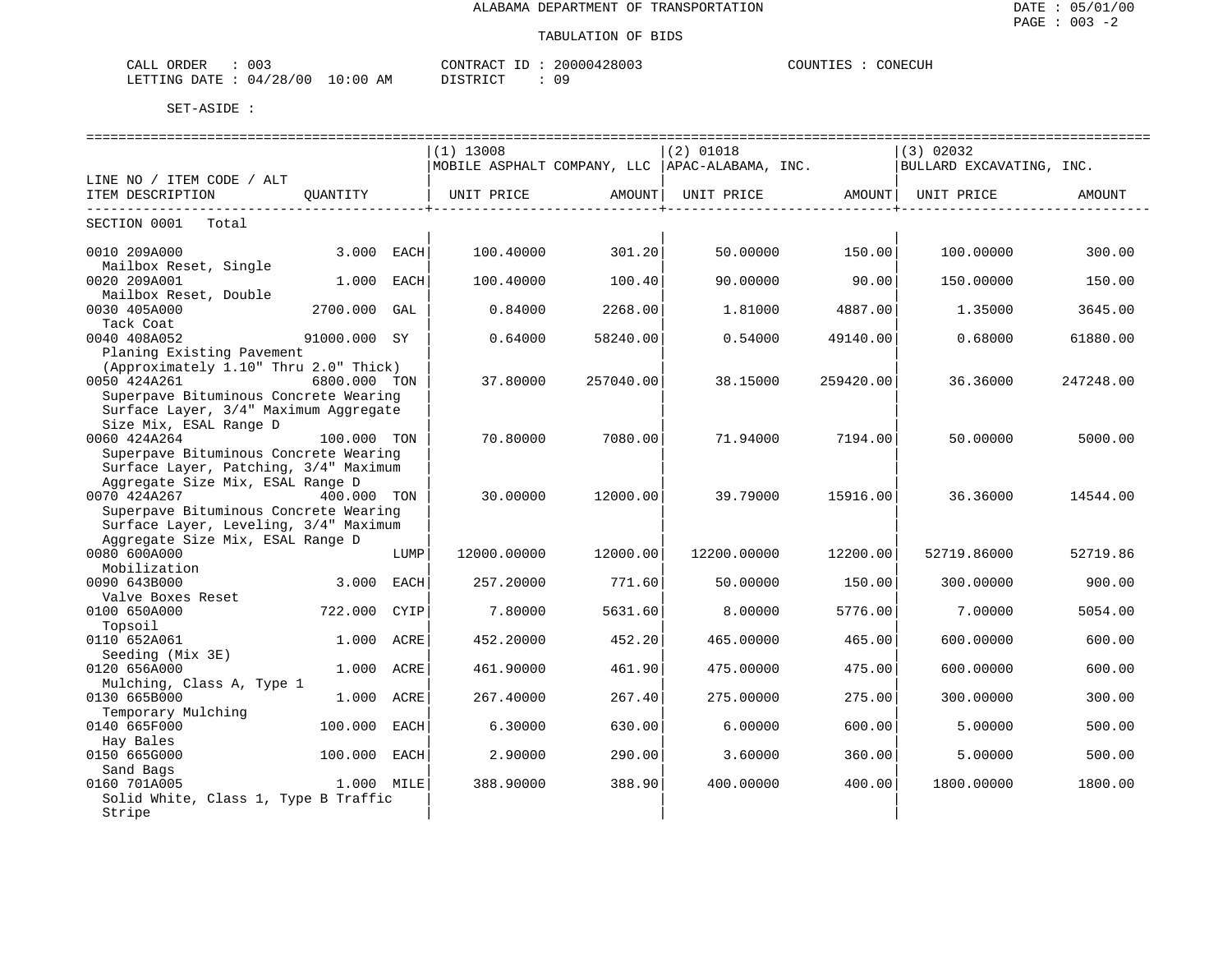| CALL ORDER                       | 003 | 'ONTRACT<br>- TD |  | 20000428003 | COUNTIES | CONECUH |
|----------------------------------|-----|------------------|--|-------------|----------|---------|
| LETTING DATE : 04/28/00 10:00 AM |     | DISTRICT         |  | 09          |          |         |

|                                                               |               | $(1)$ 13008 |          | $(2)$ 01018                                      |                        | $(3)$ 02032                                                                 |          |
|---------------------------------------------------------------|---------------|-------------|----------|--------------------------------------------------|------------------------|-----------------------------------------------------------------------------|----------|
|                                                               |               |             |          | MOBILE ASPHALT COMPANY, LLC   APAC-ALABAMA, INC. |                        | BULLARD EXCAVATING, INC.                                                    |          |
| LINE NO / ITEM CODE / ALT                                     |               |             |          |                                                  |                        |                                                                             |          |
| ITEM DESCRIPTION                                              |               |             |          |                                                  |                        | QUANTITY   UNIT PRICE         AMOUNT  UNIT PRICE         AMOUNT  UNIT PRICE | AMOUNT   |
|                                                               |               |             |          |                                                  | ---------------+------ |                                                                             |          |
| 0170 701C000                                                  | 7.000 MILE    | 233.40000   | 1633.80  | 240.00000 1680.00                                |                        | 320.00000                                                                   | 2240.00  |
| Broken Temporary Traffic Stripe                               |               |             |          |                                                  |                        |                                                                             |          |
| 0180 701C001                                                  | 8.000 MILE    | 272.30000   | 2178.40  | 280.00000                                        | 2240.00                | 360.00000                                                                   | 2880.00  |
| Solid Temporary Traffic Stripe                                |               |             |          |                                                  |                        |                                                                             |          |
| 0190 701D008<br>1.000 MILE                                    |               | 972.40000   | 972.40   | 1000.00000                                       | 1000.00                | 1300.00000                                                                  | 1300.00  |
| Solid Traffic Stripe Removed (Plastic)                        |               |             |          |                                                  |                        |                                                                             |          |
| 0200 701G125<br>2968.000 LF                                   |               | 3.70000     | 10981.60 | 3.75000                                          | 11130.00               | 3.25000                                                                     | 9646.00  |
| Solid White, Class 3W, Type A Traffic                         |               |             |          |                                                  |                        |                                                                             |          |
| Stripe (6" Wide)                                              |               |             |          |                                                  |                        |                                                                             |          |
| 2968.000 LF<br>0210 701G133                                   |               | 4.10000     | 12168.80 | 4.25000                                          | 12614.00               | 3.45000                                                                     | 10239.60 |
| Solid Yellow, Class 3W, Type A Traffic                        |               |             |          |                                                  |                        |                                                                             |          |
|                                                               |               |             |          |                                                  |                        |                                                                             |          |
| SUIL IULINE<br>Stripe (6" Wide)<br>2.000 MILE<br>0220 702A007 |               | 1944.70000  | 3889.40  | 2000.00000                                       | 4000.00                | 1850.00000                                                                  | 3700.00  |
| Broken Yellow, Inverted Profile Traffic                       |               |             |          |                                                  |                        |                                                                             |          |
| Stripe (6" Wide)                                              |               |             |          |                                                  |                        |                                                                             |          |
| 0230 702A008                                                  | 8.000 MILE    | 3694.90000  | 29559.20 | 3800.00000                                       | 30400.00               | 3700.00000                                                                  | 29600.00 |
| Solid White, Inverted Profile Traffic                         |               |             |          |                                                  |                        |                                                                             |          |
| Stripe (6" Wide)                                              |               |             |          |                                                  |                        |                                                                             |          |
| 8.000 MILE<br>0240 702A009                                    |               | 3694.90000  | 29559.20 | 3800.00000                                       | 30400.00               | 3700.00000                                                                  | 29600.00 |
| Solid Yellow, Inverted Profile Traffic                        |               |             |          |                                                  |                        |                                                                             |          |
| Stripe (6" Wide)                                              |               |             |          |                                                  |                        |                                                                             |          |
| 0250 702A010                                                  | $4.000$ MILE  | 1798.80000  | 7195.20  | 1850.00000                                       | 7400.001               | 1850.00000                                                                  | 7400.00  |
| Broken White, Inverted Profile Traffic                        |               |             |          |                                                  |                        |                                                                             |          |
| Stripe (6" Wide)                                              |               |             |          |                                                  |                        |                                                                             |          |
| 0260 702B001                                                  | 400.000 LF    | 1.60000     | 640.00   | 1.65000 660.00                                   |                        | 1.50000                                                                     | 600.00   |
| Dotted Inverted Profile Traffic Stripe                        |               |             |          |                                                  |                        |                                                                             |          |
| $(6"$ Wide)                                                   |               |             |          |                                                  |                        |                                                                             |          |
| 5770.000 SOFT<br>0270 703A002                                 |               | 1,80000     | 10386.00 | 1,80000                                          | 10386.00               | 2.50000                                                                     | 14425.00 |
| Traffic Control Markings, Class 2, Type                       |               |             |          |                                                  |                        |                                                                             |          |
| $\mathbb{A}$                                                  |               |             |          |                                                  |                        |                                                                             |          |
| 0280 703B002                                                  | 1110.000 SOFT | 1,80000     | 1998.00  | 1,80000                                          | 1998.00                | 2.80000                                                                     | 3108.00  |
| Traffic Control Legends, Class 2, Type A                      |               |             |          |                                                  |                        |                                                                             |          |
| 0290 703D001<br>2000.000 SOFT                                 |               | 0.24000     | 480.00   | 0.25000                                          | 500.00                 | 1.30000                                                                     | 2600.00  |
| Temporary Traffic Control Markings                            |               |             |          |                                                  |                        |                                                                             |          |
| 0300 703E001                                                  | 1110.000 SOFT | 0.49000     | 543.90   | 0.50000                                          | 555.00                 | 1,30000                                                                     | 1443.00  |
| Temporary Traffic Control Legends                             |               |             |          |                                                  |                        |                                                                             |          |
| 0310 705A030<br>54.000 EACH                                   |               | 4.90000     | 264.60   | 5.05000                                          | 272.70                 | 5.00000                                                                     | 270.00   |
| Pavement Markers, Class A-H, Type 2-C                         |               |             |          |                                                  |                        |                                                                             |          |
| 0320 705A031                                                  | 233.000 EACH  | 4.90000     | 1141.70  | 5.05000                                          | 1176.65                | 4.80000                                                                     | 1118.40  |
| Pavement Markers, Class A-H, Type 1-A                         |               |             |          |                                                  |                        |                                                                             |          |
| 0330 705A032<br>425.000 EACH                                  |               | 4.90000     | 2082.50  | 5.05000                                          | 2146.25                | 4.80000                                                                     | 2040.00  |
| Pavement Markers, Class A-H, Type 1-B                         |               |             |          |                                                  |                        |                                                                             |          |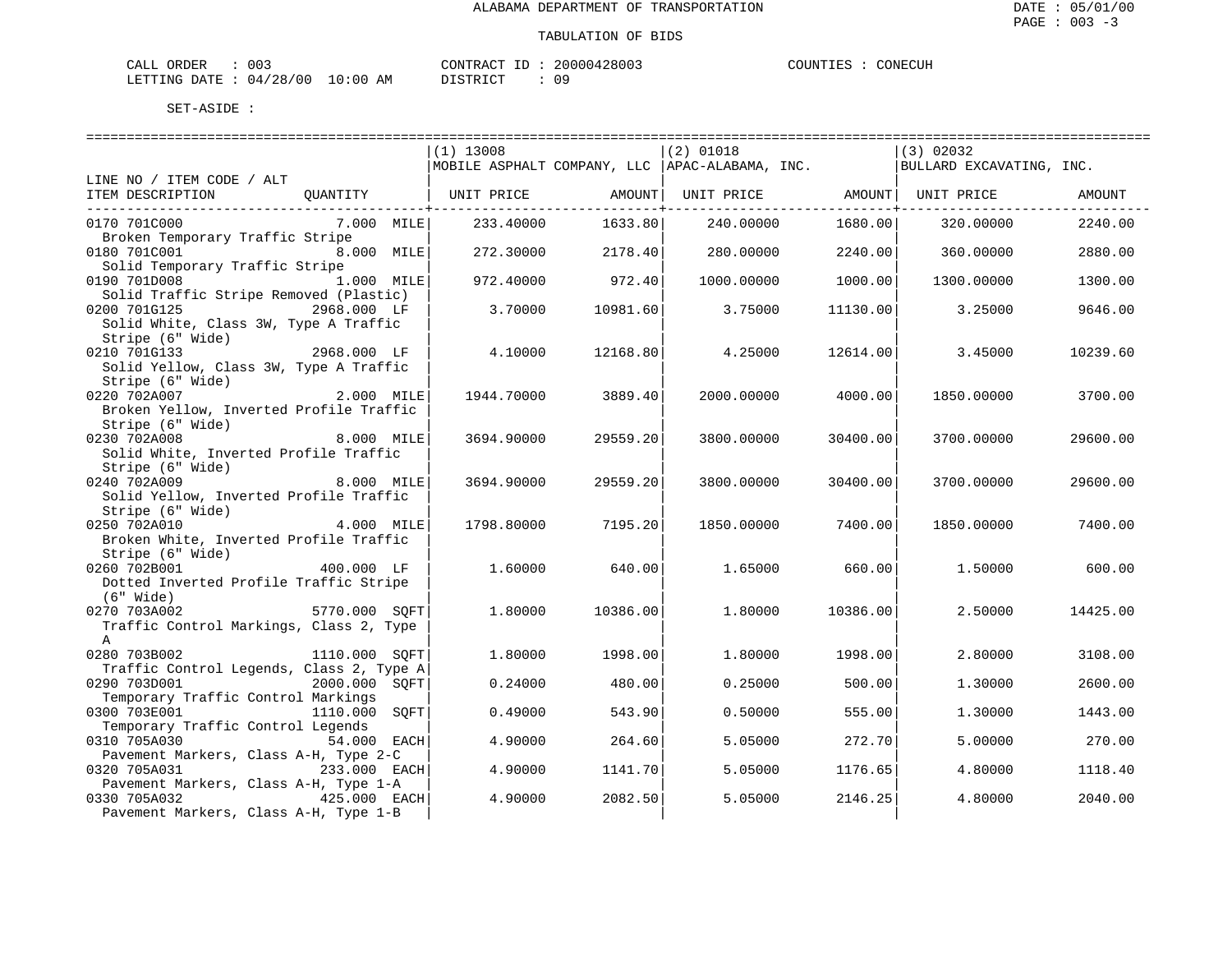| ۱،۱.۵'<br>H<br>للتنعب  | 003               |                   | $T$ $\cap$ $NT$<br>--<br>'R A ( | $\cap$ $\cap$ $\cap$<br>. | ™ONF∴ |
|------------------------|-------------------|-------------------|---------------------------------|---------------------------|-------|
| <b>RTTING</b><br>DATE. | '00<br>/28.<br>04 | ΑМ<br>- (1<br>:00 | $\tau$ $\pi$                    | റ റ                       |       |

|                                        |               |      | $(1)$ 13008                                      |             | $(2)$ 01018 |             | (3) 02032                |                  |
|----------------------------------------|---------------|------|--------------------------------------------------|-------------|-------------|-------------|--------------------------|------------------|
|                                        |               |      | MOBILE ASPHALT COMPANY, LLC   APAC-ALABAMA, INC. |             |             |             | BULLARD EXCAVATING, INC. |                  |
| LINE NO / ITEM CODE / ALT              |               |      |                                                  |             |             |             |                          |                  |
| ITEM DESCRIPTION                       | QUANTITY      |      | UNIT PRICE                                       | AMOUNT      | UNIT PRICE  | AMOUNT      | UNIT PRICE               | AMOUNT           |
| 0340 705A037                           | 1025.000 EACH |      | 4.90000                                          | 5022.50     | 5.05000     | 5176.25     | 5.00000                  | 5125.00          |
| Pavement Markers, Class A-H, Type 2-D  |               |      |                                                  |             |             |             |                          |                  |
| 0350 705A038<br>166.000 EACH           |               |      | 4.90000                                          | 813.40      | 5.05000     | 838.30      | 5.00000                  | 830.00           |
| Pavement Markers, Class A-H, Type 2-E  |               |      |                                                  |             |             |             |                          |                  |
| 0360 730H000                           | 8800.000 LF   |      | 3.10000                                          | 27280.00    | 3.80000     | 33440.00    | 3.00000                  | 26400.00         |
| Loop Detector                          |               |      |                                                  |             |             |             |                          |                  |
| 0370 740B000                           | 681.000 SQFT  |      | 12.90000                                         | 8784.90     | 9.50000     | 6469.50     | 10.50000                 | 7150.50          |
| Construction Signs                     |               |      |                                                  |             |             |             |                          |                  |
| 0380 740E000                           | 300.000       | EACH | 16.80000                                         | 5040.00     | 10,00000    | 3000.00     | 10,00000                 | 3000.00          |
| Cones (36 Inches High)                 |               |      |                                                  |             |             |             |                          |                  |
| 0390 740M000                           | 300.000       | EACH | 4.80000                                          | 1440.00     | 6.00000     | 1800.00     | 5.00000                  | 1500.00          |
| Weight For Cone                        |               |      |                                                  |             |             |             |                          |                  |
| 0400 741C010                           | 1.000 EACH    |      | 2203.30000                                       | 2203.30     | 545.00000   | 545.00      | 1500.00000               | 1500.00          |
| Portable Sequential Arrow And Chevron  |               |      |                                                  |             |             |             |                          |                  |
| Sign Unit                              |               |      |                                                  |             |             |             |                          |                  |
| 0410 998A000                           |               | LUMP | 0.00000                                          | 0.00        | 0.00000     | 0.00        | 0.00000                  | 0.00             |
| Construction Fuel (Maximum Bid Limited |               |      |                                                  |             |             |             |                          |                  |
| To $$24500.00)$                        |               |      |                                                  |             |             |             |                          |                  |
| SECTION TOTALS                         |               |      | \$                                               | 524, 182.00 | \$          | 527, 325.65 |                          | 563,456.36       |
| CONTRACT TOTALS                        |               |      | \$                                               | 524, 182.00 | \$          | 527, 325.65 |                          | \$<br>563,456.36 |
|                                        |               |      |                                                  |             |             |             |                          |                  |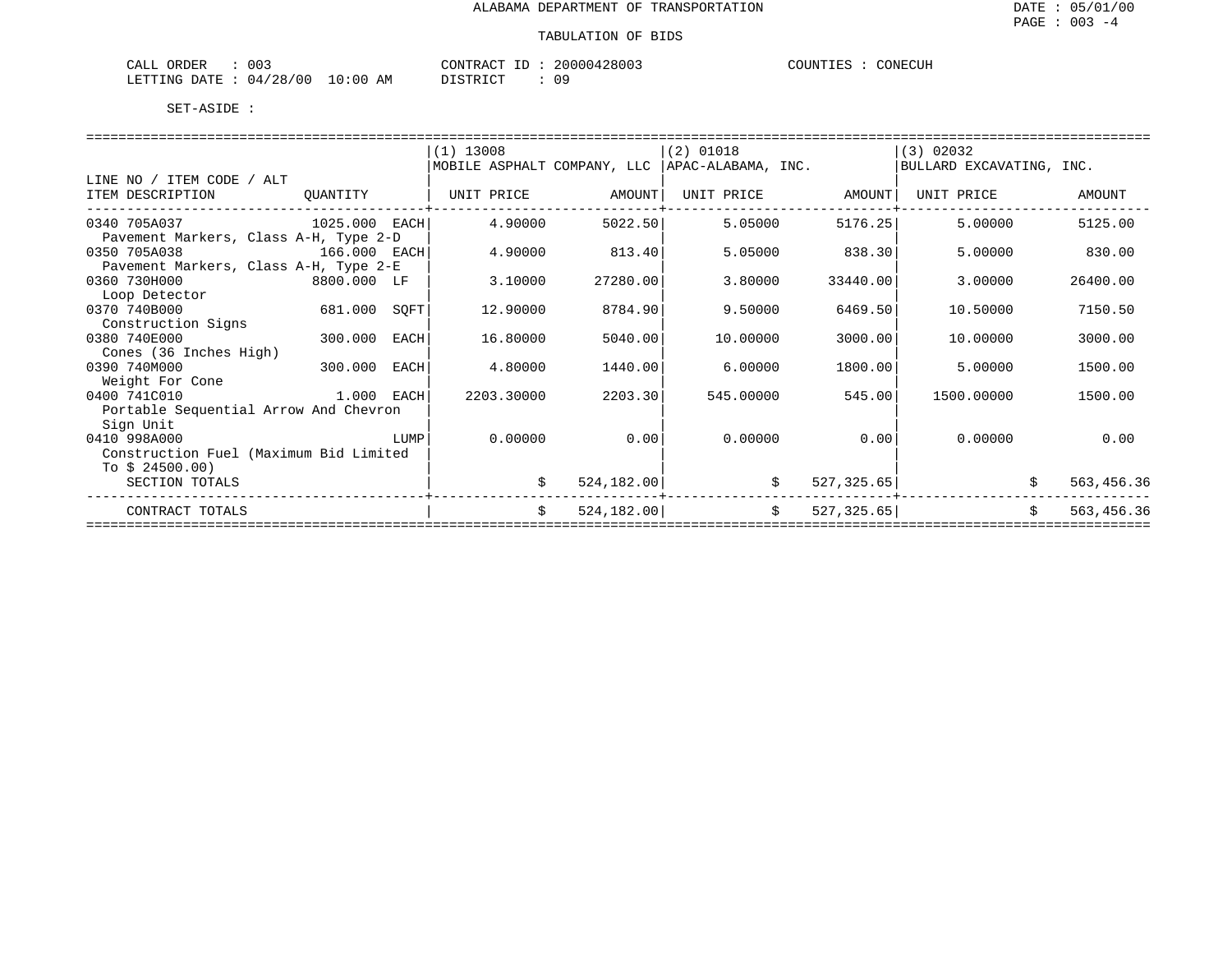# VENDOR RANKING

|      | CALL ORDER<br>$\therefore$ 004<br>LETTING DATE: 04/28/00 | 10:00 AM                                                     | CONTRACT ID: 20000428004<br>DISTRICT<br>: 04                                                                                                                                                                        |              |                  | COUNTIES : TALLAPOOSA        |                        |
|------|----------------------------------------------------------|--------------------------------------------------------------|---------------------------------------------------------------------------------------------------------------------------------------------------------------------------------------------------------------------|--------------|------------------|------------------------------|------------------------|
|      | CONTRACT DESCRIPTION :<br>12.410 mi.<br>SET-ASIDE :      |                                                              | 65<br>CONTRACT TIME:<br>RURAL<br>for constructing the Planing, Resurfacing, Traffic Stripe,<br>and Loop Detectors on S.R. #38 (U.S. #280) from M.P. 81.49<br>to M.P. 93.90 through and south of Dadeville. Length - | Working Days | (available days) | $PROJECT(S) : NHF-160(13)$   |                        |
| RANK | VENDOR NO./NAME                                          |                                                              |                                                                                                                                                                                                                     |              |                  | TOTAL<br><b>BID</b>          | % OVER<br>LOW BID      |
|      | 05002<br>04013                                           | EAST ALABAMA PAVING CO., INC.<br>DUNN CONSTRUCTION CO., INC. |                                                                                                                                                                                                                     |              |                  | 2,226,810.52<br>2,241,786.73 | 100.0000%<br>100.6725% |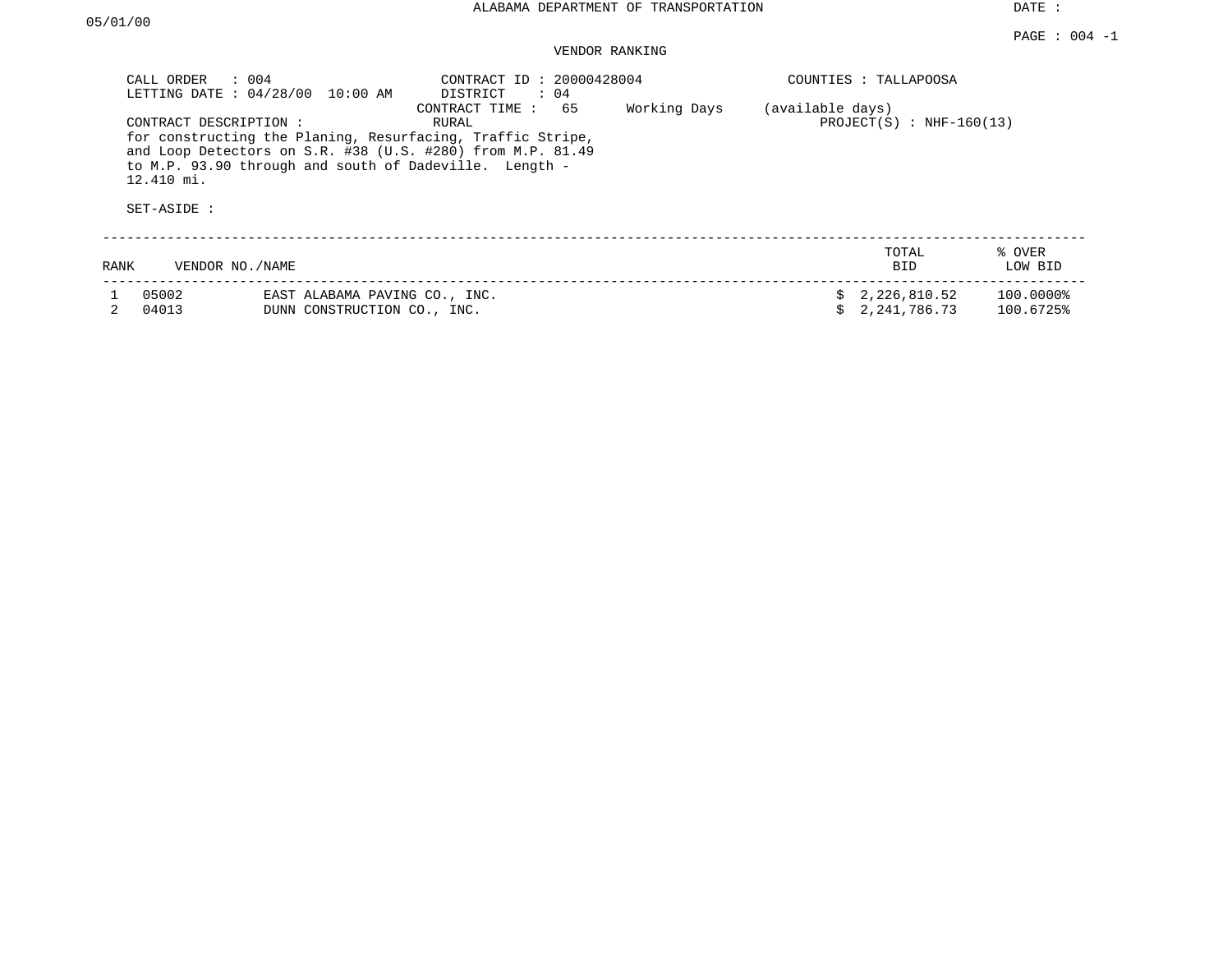| 004<br>$\overline{D}$<br>'I) H. H<br>◝<br>لللطب<br>. נבעי                   | $\sim$ $\sim$<br>2001<br>$\sim$<br>14<br>$\cdot$ JIM | ™DOOS∆<br>ית TN"<br>، ۱، ۸ ۲<br>- - - -<br>- VUJA |
|-----------------------------------------------------------------------------|------------------------------------------------------|---------------------------------------------------|
| LETTING<br>:00<br>DATE<br>ΆM<br>728/00<br><u>іід,</u><br>— ∪ ∸<br>- - - - - | DIAMPIAT<br>-04                                      |                                                   |

|                                                              |                | (1) 05002                                                |           | $(2)$ 04013       |           |            |        |
|--------------------------------------------------------------|----------------|----------------------------------------------------------|-----------|-------------------|-----------|------------|--------|
|                                                              |                | EAST ALABAMA PAVING CO., INC DUNN CONSTRUCTION CO., INC. |           |                   |           |            |        |
| LINE NO / ITEM CODE / ALT                                    |                |                                                          |           |                   |           |            |        |
| ITEM DESCRIPTION QUANTITY                                    |                | UNIT PRICE AMOUNT                                        |           | UNIT PRICE AMOUNT |           | UNIT PRICE | AMOUNT |
|                                                              |                |                                                          |           |                   |           |            |        |
| SECTION 0001 Roadway                                         |                |                                                          |           |                   |           |            |        |
| 0010 401B100 146646.000 SYCP                                 |                | 0.66000                                                  | 96786.36  | 0.91000           | 133447.86 |            |        |
| Bituminous Treatment E (With Polymer                         |                |                                                          |           |                   |           |            |        |
| Additive)                                                    |                |                                                          |           |                   |           |            |        |
| 0020 401B108                                                 | 25461.000 SYCP | 0.76000                                                  | 19350.36  | 0.96000           | 24442.56  |            |        |
| Bituminous Treatment G (With Polymer                         |                |                                                          |           |                   |           |            |        |
| Additive)                                                    |                |                                                          |           |                   |           |            |        |
| 0025 405A000<br>10000.000 GAL                                |                | 1.20000                                                  | 12000.00  | 1,00000           | 10000.00  |            |        |
| Tack Coat                                                    |                |                                                          |           |                   |           |            |        |
| 0026 408A051                                                 | 800.000 SQYD   | 2.00000                                                  | 1600.00   | 4.56000           | 3648.00   |            |        |
| Planing Existing Pavement                                    |                |                                                          |           |                   |           |            |        |
| (Approximately 0.00" Thru 1.0" Thick)                        |                |                                                          |           |                   |           |            |        |
| 0030 408A052                                                 | 44131.000 SY   | 1.25000                                                  | 55163.75  | 1,07000           | 47220.17  |            |        |
| Planing Existing Pavement                                    |                |                                                          |           |                   |           |            |        |
| (Approximately 1.10" Thru 2.0" Thick)                        |                |                                                          |           |                   |           |            |        |
| 0040 424A280                                                 | 16079.000 TON  | 42.95000                                                 | 690593.05 | 41.77000          | 671619.83 |            |        |
| Superpave Bituminous Concrete Wearing                        |                |                                                          |           |                   |           |            |        |
| Surface Layer, 1/2" Maximum Aggregate                        |                |                                                          |           |                   |           |            |        |
| Size Mix, ESAL Range E                                       |                |                                                          |           |                   |           |            |        |
| 0045 424A286                                                 | 550.000 TON    | 45.00000                                                 | 24750.00  | 52.47000          | 28858.50  |            |        |
| Superpave Bituminous Concrete Wearing                        |                |                                                          |           |                   |           |            |        |
| Surface Layer, Leveling, 1/2" Maximum                        |                |                                                          |           |                   |           |            |        |
| Aggregate Size Mix, ESAL Range E                             |                |                                                          |           |                   |           |            |        |
| 0046 424A289                                                 | 525.000 TON    | 45.00000                                                 | 23625.00  | 62.42000          | 32770.50  |            |        |
| Superpave Bituminous Concrete Wearing                        |                |                                                          |           |                   |           |            |        |
| Surface Layer, Widening, 1/2" Maximum                        |                |                                                          |           |                   |           |            |        |
| Aggregate Size Mix, ESAL Range E                             |                |                                                          |           |                   |           |            |        |
| 0050 424B281                                                 | 21000.000 TON  | 38.98000                                                 | 818580.00 | 38.10000          | 800100.00 |            |        |
| Superpave Bituminous Concrete Upper                          |                |                                                          |           |                   |           |            |        |
| Binder Layer, 1" Maximum Aggregate Size<br>Mix, ESAL Range E |                |                                                          |           |                   |           |            |        |
| 0055 424B285                                                 | 400.000 TON    | 75.00000                                                 | 30000.00  | 67.76000          | 27104.00  |            |        |
| Superpave Bituminous Concrete Upper                          |                |                                                          |           |                   |           |            |        |
| Binder Layer, Patching, 1" Maximum                           |                |                                                          |           |                   |           |            |        |
| Aggregate Size Mix, ESAL Range E                             |                |                                                          |           |                   |           |            |        |
| 0056 424B292                                                 | 625.000 TON    | 45.00000                                                 | 28125.00  | 56.56000          | 35350.00  |            |        |
| Superpave Bituminous Concrete Upper                          |                |                                                          |           |                   |           |            |        |
| Binder Layer, Widening, 1" Maximum                           |                |                                                          |           |                   |           |            |        |
| Aggregate Size Mix, ESAL Range E                             |                |                                                          |           |                   |           |            |        |
| 0060 424B441                                                 | 2250.000 TON   | 38.84000                                                 | 87390.00  | 39.44000          | 88740.00  |            |        |
| Superpave Bituminous Concrete Upper                          |                |                                                          |           |                   |           |            |        |
| Binder Layer, 1" Maximum Aggregate Size                      |                |                                                          |           |                   |           |            |        |
| Mix, ESAL Range C                                            |                |                                                          |           |                   |           |            |        |
|                                                              |                |                                                          |           |                   |           |            |        |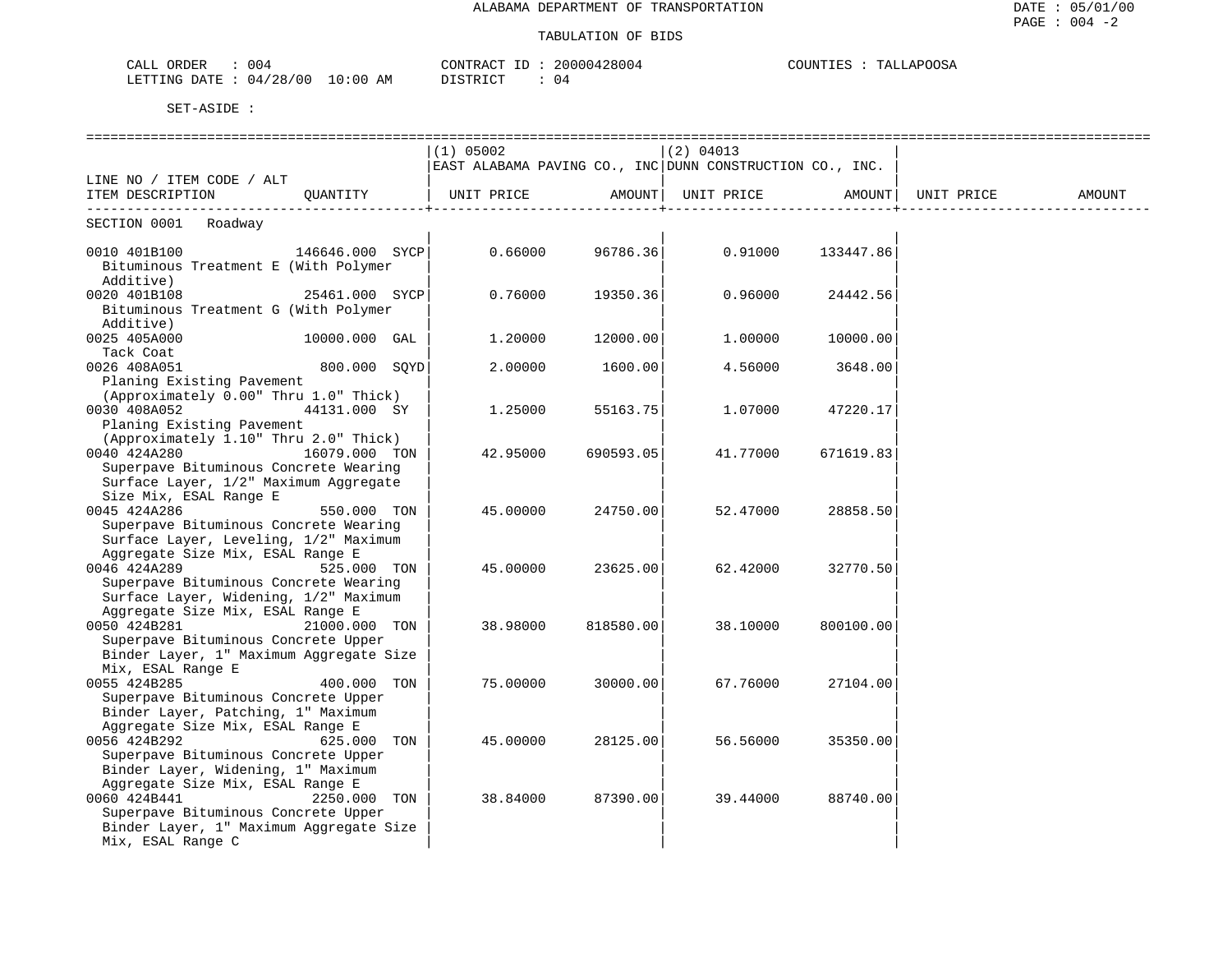| CALL ORDER       | 004                   |                       | CONTRACT ID: 20000428004 | COUNTIES | TALLAPOOSA |
|------------------|-----------------------|-----------------------|--------------------------|----------|------------|
| LETTING DATE : ' | : : 04/28/00 10:00 AM | ידי איד פידי פור<br>. | 04                       |          |            |

|                                          |               |      | $(1)$ 05002                                              |                    | (2) 04013                |                      |            |               |
|------------------------------------------|---------------|------|----------------------------------------------------------|--------------------|--------------------------|----------------------|------------|---------------|
|                                          |               |      | EAST ALABAMA PAVING CO., INC DUNN CONSTRUCTION CO., INC. |                    |                          |                      |            |               |
| LINE NO / ITEM CODE / ALT                |               |      |                                                          |                    |                          |                      |            |               |
| ITEM DESCRIPTION                         |               |      | QUANTITY   UNIT PRICE                                    |                    | AMOUNT UNIT PRICE AMOUNT |                      | UNIT PRICE | <b>AMOUNT</b> |
|                                          |               |      |                                                          | ----------+------- |                          |                      |            |               |
| 0070 430B043                             | 3000.000 TCIP |      | 18.50000                                                 |                    | 55500.00    16.62000     | 49860.00             |            |               |
| Aggregate Surfacing (1" Down, Crusher    |               |      |                                                          |                    |                          |                      |            |               |
| Run) (For Miscellaneous Use)             |               |      |                                                          |                    |                          |                      |            |               |
| 0080 600A000                             |               | LUMP | 93237.00000 93237.00                                     |                    | 59599.02000              | 59599.02             |            |               |
| Mobilization                             |               |      |                                                          |                    |                          |                      |            |               |
| 0090 701A028                             | 27.000 MILE   |      | 1350.00000                                               | 36450.00           | 1585.41000               | 42806.07             |            |               |
| Solid White, Class 2, Type A Traffic     |               |      |                                                          |                    |                          |                      |            |               |
| Stripe (0.06" Thick) (6"Wide)            |               |      |                                                          |                    |                          |                      |            |               |
| 13.000 MILE<br>0100 701A046              |               |      | 950.00000                                                | 12350.00           | 1115.65000               | 14503.45             |            |               |
| Broken Yellow, Class 2, Type A Traffic   |               |      |                                                          |                    |                          |                      |            |               |
| Stripe (0.09" Thick) (6" Wide)           |               |      |                                                          |                    |                          |                      |            |               |
| 0110 701A048                             | 27.000 MILE   |      | 1550.00000 41850.00                                      |                    | 1820.28000               | 49147.56             |            |               |
| Solid Yellow, Class 2, Type A Traffic    |               |      |                                                          |                    |                          |                      |            |               |
| Stripe (0.09" Thick) (6" Wide)           |               |      |                                                          |                    |                          |                      |            |               |
| 0120 701B009                             | 1000.000 LF   |      | $0.90000$ 900.00                                         |                    | 1.05000                  | 1050.00              |            |               |
| Dotted Class 2, Type A Traffic Stripe    |               |      |                                                          |                    |                          |                      |            |               |
| $(0.09"$ Thick $)(6"$ Wide)              |               |      |                                                          |                    |                          |                      |            |               |
| 0130 701C000                             | 68.000 MILE   |      | 300.00000                                                | 20400.00           | 317.07000                | 21560.76             |            |               |
| Broken Temporary Traffic Stripe          |               |      |                                                          |                    |                          |                      |            |               |
| 0140 701C001                             | 81.000 MILE   |      | 360.00000                                                | 29160.00           | 387.54000                | 31390.74             |            |               |
| Solid Temporary Traffic Stripe           |               |      |                                                          |                    |                          |                      |            |               |
| 0150 703A002 1200.000 SQFT               |               |      | 2.10000                                                  | 2520.00            | 2.46000                  | 2952.00              |            |               |
| Traffic Control Markings, Class 2, Type  |               |      |                                                          |                    |                          |                      |            |               |
| A                                        |               |      |                                                          |                    |                          |                      |            |               |
| 200.000 SOFT<br>0160 703B002             |               |      | 2.70000                                                  | 540.00             | 3.16000                  | 632.00               |            |               |
| Traffic Control Legends, Class 2, Type A |               |      |                                                          |                    |                          |                      |            |               |
| 0170 703D001                             | 600.000 SOFT  |      | 1.35000                                                  | 810.00             | 1.58000                  | 948.00               |            |               |
| Temporary Traffic Control Markings       |               |      |                                                          |                    |                          |                      |            |               |
| 0180 730H000                             | 5900.000 LF   |      | 3.50000                                                  | 20650.00           | 3.82000                  | 22538.00             |            |               |
| Loop Detector                            |               |      |                                                          |                    |                          |                      |            |               |
| 0190 7301000                             | 1200.000 LF   |      | 1,00000                                                  | 1200.00            | 1.77000                  | 2124.00              |            |               |
| Shielded Loop Detector Home-Run Cable    |               |      |                                                          |                    |                          |                      |            |               |
| 0200 740B000                             | 1078.000 SOFT |      | 10.00000                                                 | 10780.00           | 9.96000                  | 10736.88             |            |               |
| Construction Signs                       |               |      |                                                          |                    |                          |                      |            |               |
| 0210 740E000                             | 150.000 EACH  |      | 20.00000                                                 | 3000.00            | 6.22000                  | 933.00               |            |               |
| Cones (36 Inches High)                   |               |      |                                                          |                    |                          |                      |            |               |
| 0220 740M000                             | 150.000 EACH  |      | 10.00000                                                 | 1500.00            | 6.22000                  | 933.00               |            |               |
| Weight For Cone                          |               |      |                                                          |                    |                          |                      |            |               |
| 0230 7400000                             | 1.000 EACH    |      | 3000.00000                                               | 3000.00            |                          | 12828.60000 12828.60 |            |               |
| Pilot Car                                |               |      |                                                          |                    |                          |                      |            |               |
| 0240 741C010                             | 1.000 EACH    |      | 5000.00000                                               | 5000.00            | 1493.81000               | 1493.81              |            |               |
| Portable Sequential Arrow And Chevron    |               |      |                                                          |                    |                          |                      |            |               |
| Sign Unit                                |               |      |                                                          |                    |                          |                      |            |               |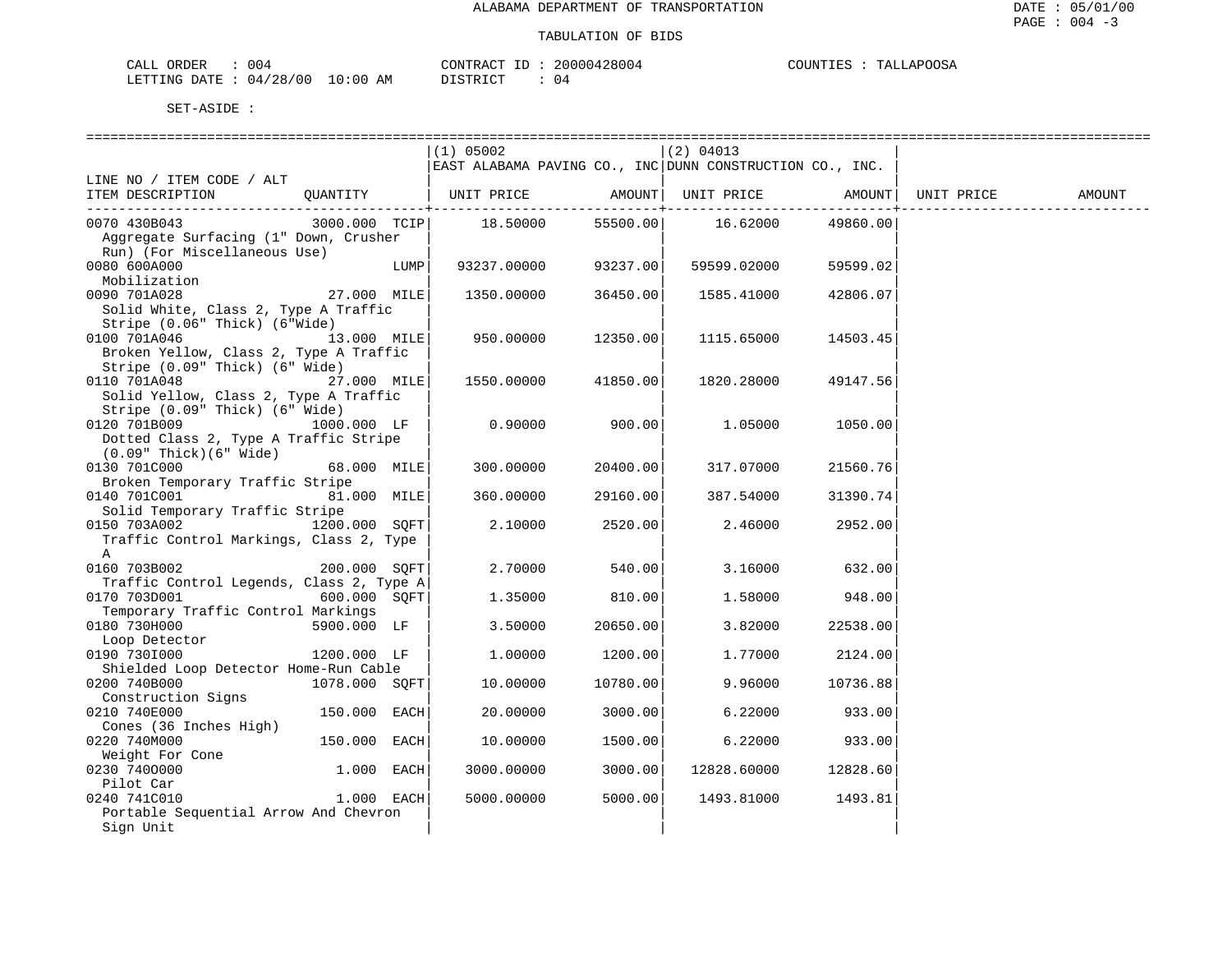## TABULATION OF BIDS

| 004<br>.<br>. I HI H<br>◡▴◟◡∸                                            | $-1$<br>ח ח ח ר<br>$\gamma$ ONTRAC<br>28004<br>- 21 1 1 1 1 1<br>. . | APOOSA<br>$\sim$ $\sim$ $\sim$<br>TNTT |
|--------------------------------------------------------------------------|----------------------------------------------------------------------|----------------------------------------|
| 100<br>100<br>LETTING<br><b>DATF</b><br>.<br>$\sqrt{2}$<br>14<br>Aľ<br>. | $T^{\prime}$<br>. ו סידים<br>∪±                                      |                                        |

| LINE NO / ITEM CODE /<br>ALT                                               | $(1)$ 05002<br>EAST ALABAMA PAVING CO., INC DUNN CONSTRUCTION CO., INC. |            | (2) 04013       |             |                 |            |        |  |
|----------------------------------------------------------------------------|-------------------------------------------------------------------------|------------|-----------------|-------------|-----------------|------------|--------|--|
| ITEM DESCRIPTION                                                           | OUANTITY                                                                | UNIT PRICE | AMOUNT          | UNIT PRICE  | AMOUNT          | UNIT PRICE | AMOUNT |  |
| 0250 998A000<br>Construction Fuel (Maximum Bid Limited<br>To $$81,500.00)$ | LUMP                                                                    | 0.00000    | 0.00            | 12448.42000 | 12448.42        |            |        |  |
| SECTION TOTALS                                                             |                                                                         |            | \$2,226,810.52] |             | \$2,241,786.73] |            |        |  |
| CONTRACT TOTALS                                                            |                                                                         |            | 2,226,810.52    |             | \$2,241,786.73] |            |        |  |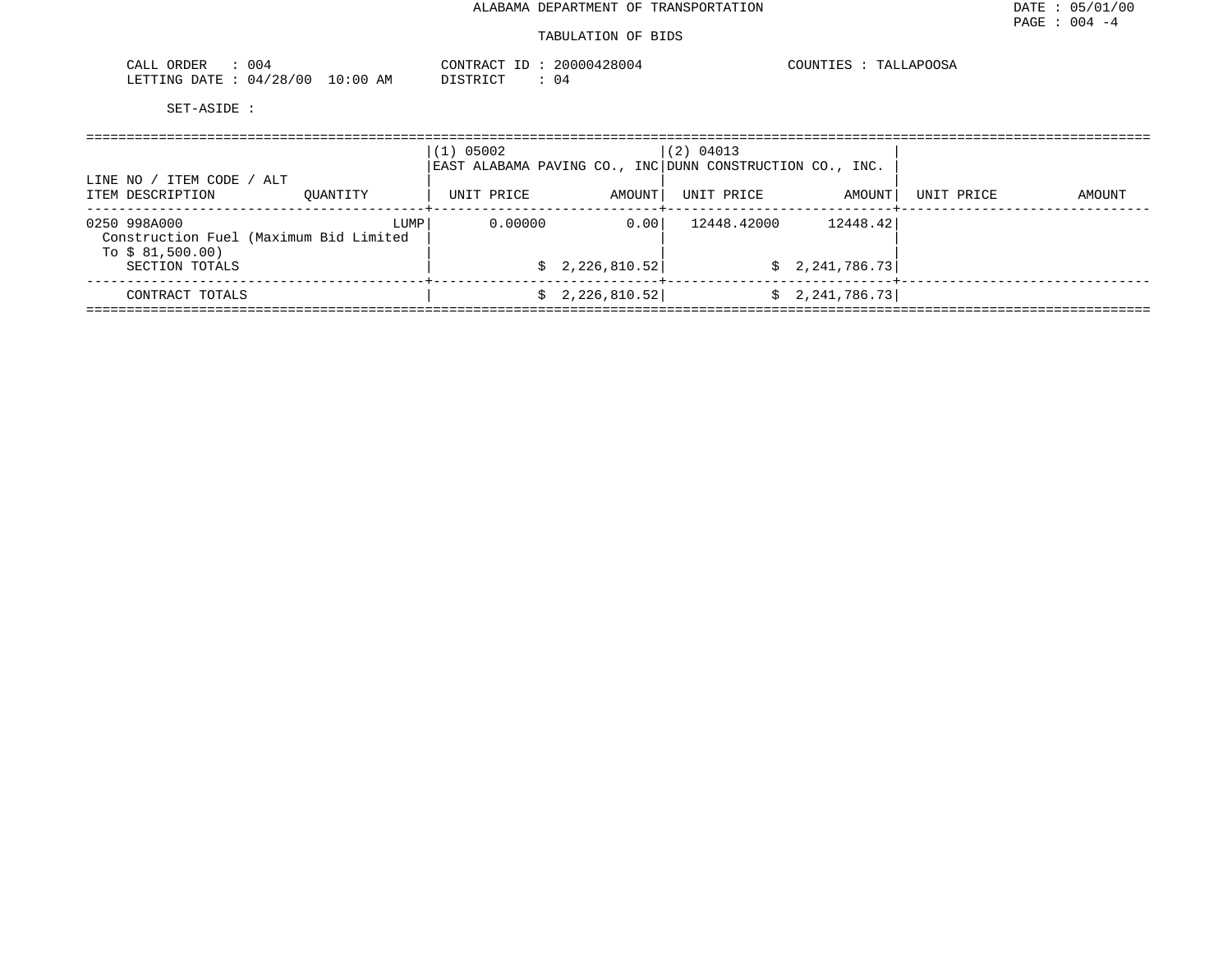## VENDOR RANKING

| CALL ORDER<br>LETTING DATE: 04/28/00                       | : 006<br>10:00 AM                                         | CONTRACT ID: 20000428006<br>DISTRICT<br>: 08                                                 |              | COUNTIES : SUMTER |                               |                   |
|------------------------------------------------------------|-----------------------------------------------------------|----------------------------------------------------------------------------------------------|--------------|-------------------|-------------------------------|-------------------|
| CONTRACT DESCRIPTION:<br>Length $-6.417$ mi.<br>SET-ASIDE: | #8 (U.S. #80) from M.P. 12.865 to M.P. 19.809 at Bellamy. | 60<br>CONTRACT TIME:<br>RURAL<br>for constructing the Resurfacing and Traffic Stripe on S.R. | Working Days | (available days)  | PROJECT $(S)$ : NH-287 $(11)$ |                   |
| RANK                                                       | VENDOR NO. / NAME                                         |                                                                                              |              |                   | TOTAL<br><b>BID</b>           | % OVER<br>LOW BID |
| 02033                                                      | S. T. BUNN CONSTRUCTION COMPANY, INC.                     |                                                                                              |              |                   | 848,186.59                    | 100.0000%         |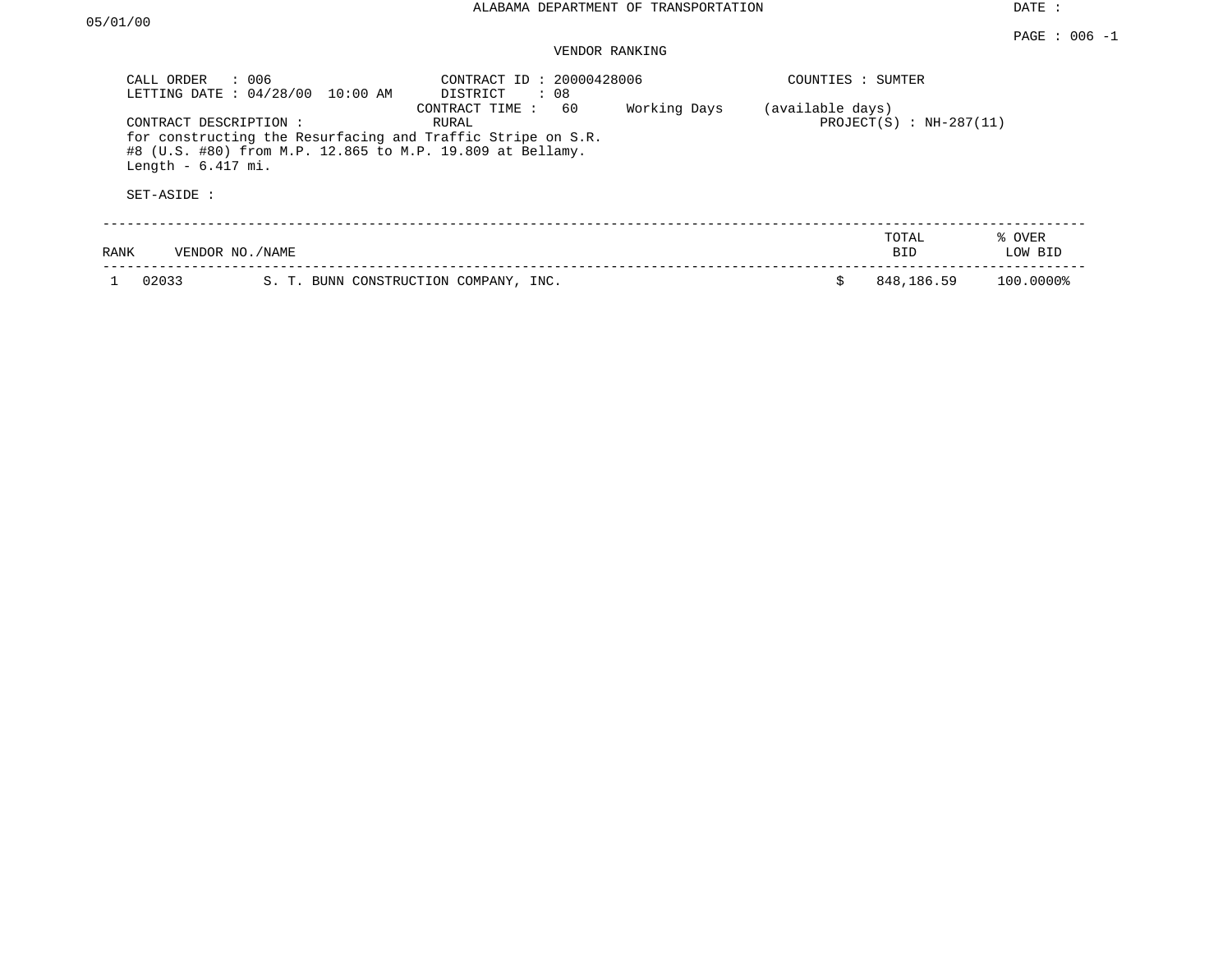### TABULATION OF BIDS

| 006<br>ותחס∩<br>ىلىدى.                                                                                                                                          | זידיז\∩י<br>$\theta$ $\theta$ $\theta$ $\theta$ $\theta$ $\theta$ $\theta$<br>28006 | C<br>SUMTER |
|-----------------------------------------------------------------------------------------------------------------------------------------------------------------|-------------------------------------------------------------------------------------|-------------|
| '28/00<br>LETTING DATE<br>10:0ს<br>AΜ<br>04.<br>the contract of the contract of the contract of the contract of the contract of the contract of the contract of | -08<br>. שי                                                                         |             |

|                                                                                                                                    |                |      | $(1)$ 02033<br>S. T. BUNN CONSTRUCTION CO. |           |                   |            |        |
|------------------------------------------------------------------------------------------------------------------------------------|----------------|------|--------------------------------------------|-----------|-------------------|------------|--------|
| LINE NO / ITEM CODE / ALT<br>ITEM DESCRIPTION                                                                                      | OUANTITY       |      | UNIT PRICE                                 | AMOUNT    | UNIT PRICE AMOUNT | UNIT PRICE | AMOUNT |
| SECTION 0001<br>TOTAL                                                                                                              |                |      |                                            |           |                   |            |        |
| 0010 305A000<br>Borrow, Section 210, for miscellaneous<br>use                                                                      | 800.000 CYCP   |      | 13.50000                                   | 10800.00  |                   |            |        |
| 0020 405A000<br>Tack Coat                                                                                                          | 7230.000 GAL   |      | 1,10000                                    | 7953.00   |                   |            |        |
| 0030 424A281<br>Superpave Bituminous Concrete Wearing<br>Surface Layer, 3/4" Maximum Aggregate<br>Size Mix, ESAL Range E           | 9162.000 TON   |      | 44.85000                                   | 410915.70 |                   |            |        |
| 0040 424A284<br>Superpave Bituminous Concrete Wearing<br>Surface Layer, Patching, 3/4" Maximum<br>Aggregate Size Mix, ESAL Range E | 500.000 TON    |      | 60,00000                                   | 30000.00  |                   |            |        |
| 0050 424A287<br>Superpave Bituminous Concrete Wearing<br>Surface Layer, Leveling, 3/4" Maximum<br>Aggregate Size Mix, ESAL Range E | 5000.000 TON   |      | 40.68000                                   | 203400.00 |                   |            |        |
| 0060 428B000<br>Scoring Bituminous Pavement Surface By<br>Rolling                                                                  | 67766.000 LF   |      | 0.04000                                    | 2710.64   |                   |            |        |
| 0070 430B000<br>Aggregate Surfacing (AHD #467 Or #57)                                                                              | 200.000 TNCP   |      | 33.50000                                   | 6700.00   |                   |            |        |
| 0080 600A000<br>Mobilization                                                                                                       |                | LUMP | 51500.00000                                | 51500.00  |                   |            |        |
| 0090 652A054<br>Seeding (Mix 2A)                                                                                                   | $5.000$ $ACRE$ |      | 650.00000                                  | 3250.00   |                   |            |        |
| 0100 656A000<br>Mulching, Class A, Type 1                                                                                          | 5.000 ACRE     |      | 650.00000                                  | 3250.00   |                   |            |        |
| 0110 665F000<br>Hay Bales                                                                                                          | $50.000$ EACH  |      | 5.00000                                    | 250.00    |                   |            |        |
| 0120 665J000<br>Silt Fence, Type A                                                                                                 | 500.000 LF     |      | 1,00000                                    | 500.00    |                   |            |        |
| 0130 701C002<br>Broken Temporary Traffic Stripe (Paint)                                                                            | 7.000 MILE     |      | 340.00000                                  | 2380.00   |                   |            |        |
| 0140 701C003                                                                                                                       | 20.000 MILE    |      | 380.00000                                  | 7600.00   |                   |            |        |
| Solid Temporary Traffic Stripe (Paint)<br>0150 701G125<br>Solid White, Class 3W, Type A Traffic<br>Stripe (6" Wide)                | 2862.000 LF    |      | 3.30000                                    | 9444.60   |                   |            |        |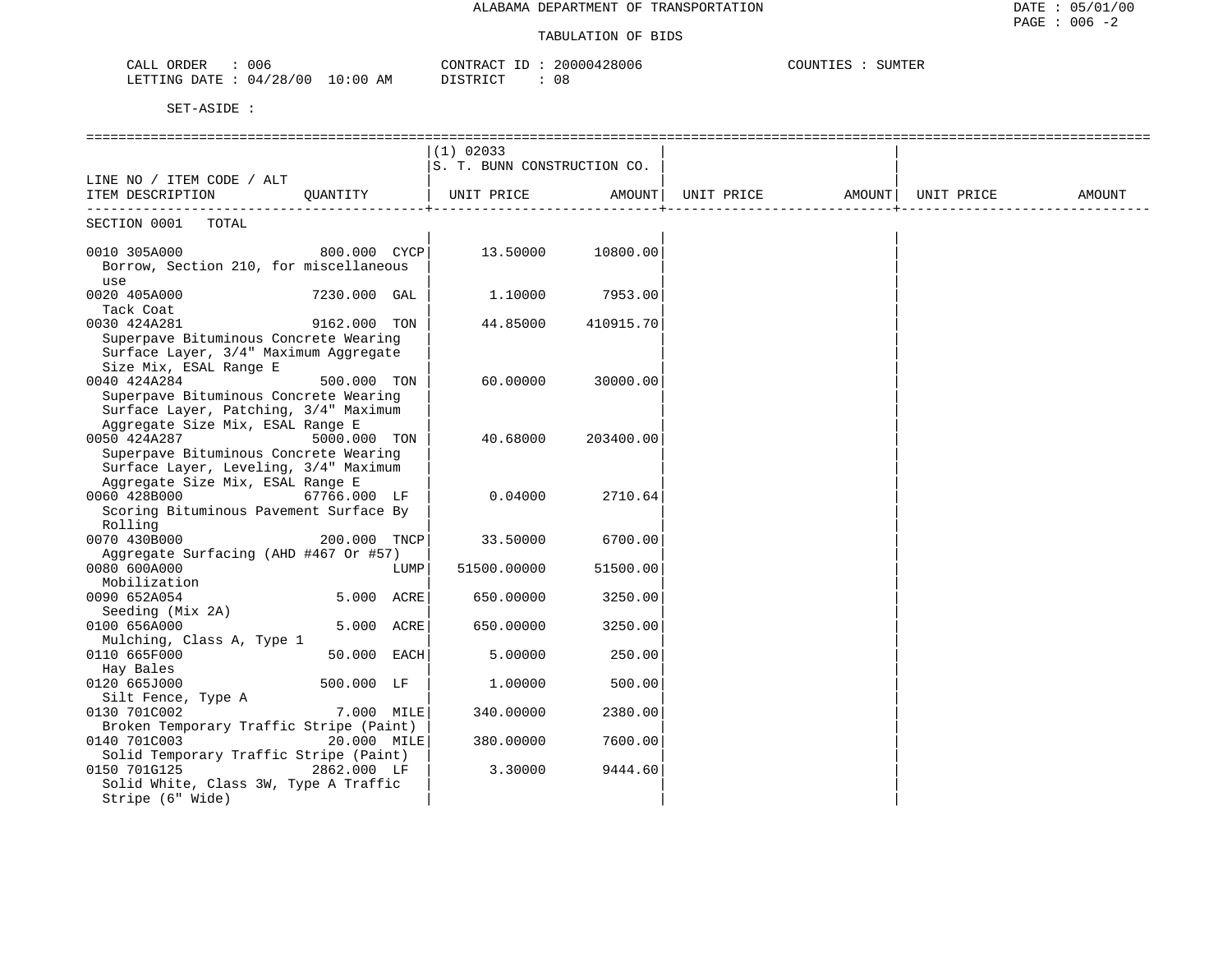| 006<br>CALI<br>ORDER                    |                           | $\sim$ $\sim$ $\sim$ | ിറ്<br>:800c | 'UMTER<br>. INT |
|-----------------------------------------|---------------------------|----------------------|--------------|-----------------|
| LETTING<br>DATE.<br>04<br>′ () (.<br>28 | ΑM<br>$: \cap$<br>$\cdot$ | $- \cap$             | UC.          |                 |

|                                         |                |              | $(1)$ 02033                                      |              |                             |  |        |
|-----------------------------------------|----------------|--------------|--------------------------------------------------|--------------|-----------------------------|--|--------|
|                                         |                |              | S. T. BUNN CONSTRUCTION CO.                      |              |                             |  |        |
| LINE NO / ITEM CODE / ALT               |                |              |                                                  |              |                             |  |        |
| ITEM DESCRIPTION                        | OUANTITY       |              | UNIT PRICE AMOUNT  UNIT PRICE AMOUNT  UNIT PRICE |              |                             |  | AMOUNT |
|                                         |                |              |                                                  |              | ___________________________ |  |        |
| 0160 701G129                            | 1431.000 LF    |              | 1.40000                                          | 2003.40      |                             |  |        |
| Broken Yellow, Class 3W, Type A Traffic |                |              |                                                  |              |                             |  |        |
| Stripe (6" Wide)                        |                |              |                                                  |              |                             |  |        |
| 0170 701G133                            | 180.000 LF     |              | 5.55000                                          | 999.00       |                             |  |        |
| Solid Yellow, Class 3W, Type A Traffic  |                |              |                                                  |              |                             |  |        |
| Stripe (6" Wide)                        |                |              |                                                  |              |                             |  |        |
| $3050.000$ LF<br>0180 701H001           |                |              | 0.40000                                          | 1220.00      |                             |  |        |
| Solid Traffic Stripe Removed (Plastic)  |                |              |                                                  |              |                             |  |        |
| 0190 701H006                            | 1450.000 LF    |              | 0.50000                                          | 725.00       |                             |  |        |
| Broken Traffic Stripe Removed (Plastic) |                |              |                                                  |              |                             |  |        |
| 0200 702A007                            | 8.000 MILE     |              | 1850.00000                                       | 14800.00     |                             |  |        |
| Broken Yellow, Inverted Profile Traffic |                |              |                                                  |              |                             |  |        |
| Stripe (6" Wide)                        |                |              |                                                  |              |                             |  |        |
| 0210 702A008                            | 13.000 MILE    |              | 3700.00000                                       | 48100.00     |                             |  |        |
| Solid White, Inverted Profile Traffic   |                |              |                                                  |              |                             |  |        |
| Stripe (6" Wide)                        |                |              |                                                  |              |                             |  |        |
| 0220 702A009                            |                | $5.000$ MILE | 3700.00000                                       | 18500.00     |                             |  |        |
| Solid Yellow, Inverted Profile Traffic  |                |              |                                                  |              |                             |  |        |
| Stripe (6" Wide)                        |                |              |                                                  |              |                             |  |        |
| 0230 703A002 180.000 SQFT               |                |              | 6.00000                                          | 1080.00      |                             |  |        |
| Traffic Control Markings, Class 2, Type |                |              |                                                  |              |                             |  |        |
| A                                       |                |              |                                                  |              |                             |  |        |
| 0240 703D002                            | $360.000$ SQFT |              | 1.30000                                          | 468.00       |                             |  |        |
| Temporary Traffic Control Markings      |                |              |                                                  |              |                             |  |        |
| (Paint)                                 |                |              |                                                  |              |                             |  |        |
| 0250 705A032                            | 203.000 EACH   |              | 5.00000                                          | 1015.00      |                             |  |        |
| Pavement Markers, Class A-H, Type 1-B   |                |              |                                                  |              |                             |  |        |
| 533.000 EACH<br>0260 705A037            |                |              | 5.25000                                          | 2798.25      |                             |  |        |
| Pavement Markers, Class A-H, Type 2-D   |                |              |                                                  |              |                             |  |        |
| 0270 740B000                            | 202.000 SQFT   |              | 12.00000                                         | 2424.00      |                             |  |        |
| Construction Signs                      |                |              |                                                  |              |                             |  |        |
| 0280 740E000                            | 200.000 EACH   |              | 8.00000                                          | 1600.00      |                             |  |        |
| Cones (36 Inches High)                  |                |              |                                                  |              |                             |  |        |
| 0290 740M000                            | 200.000 EACH   |              | 2.00000                                          | 400.00       |                             |  |        |
| Weight For Cone                         |                |              |                                                  |              |                             |  |        |
| 0300 7400000                            | $1.000$ EACH   |              | 1400.00000                                       | 1400.00      |                             |  |        |
| Pilot Car                               |                |              |                                                  |              |                             |  |        |
| 0310 998A000                            |                | LUMP         | 0.00000                                          | 0.00         |                             |  |        |
| Construction Fuel (Maximum Bid Limited  |                |              |                                                  |              |                             |  |        |
| To $$34,000.00)$                        |                |              |                                                  |              |                             |  |        |
| SECTION TOTALS                          |                |              |                                                  | \$848,186.59 |                             |  |        |
|                                         |                |              |                                                  |              |                             |  |        |
| CONTRACT TOTALS                         |                |              |                                                  | 848,186.59   |                             |  |        |
|                                         |                |              |                                                  |              |                             |  |        |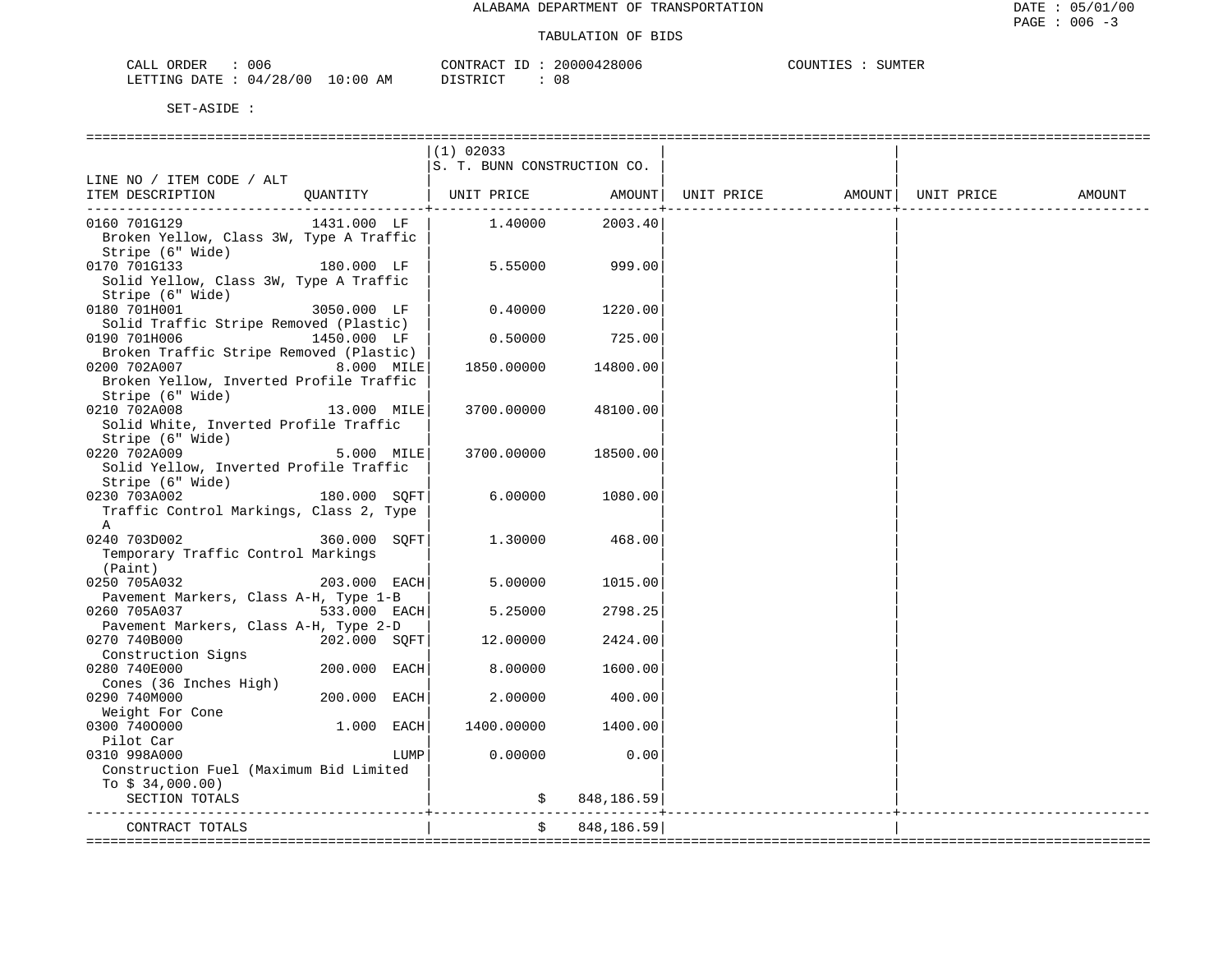# VENDOR RANKING

| CALL ORDER                          | $\therefore$ 007<br>LETTING DATE : 04/28/00 10:00 AM                                       | CONTRACT ID: 20000428007<br>$\therefore$ 05<br>DISTRICT                                       |              |                  | COUNTIES : PICKENS          |                   |
|-------------------------------------|--------------------------------------------------------------------------------------------|-----------------------------------------------------------------------------------------------|--------------|------------------|-----------------------------|-------------------|
| CONTRACT DESCRIPTION:<br>SET-ASIDE: | on S.R.#6 (U.S.#82) from McShan (M.P. 11.496) to Reform<br>(M.P. 17.235). Length 5.740 mi. | 50<br>CONTRACT TIME:<br>RURAL<br>for constructing the Planing, Resurfacing and Traffic Stripe | Working Days | (available days) | $PROJECT(S)$ : NHF-0432(15) |                   |
| RANK                                | VENDOR NO./NAME                                                                            |                                                                                               |              |                  | TOTAL<br>BID                | % OVER<br>LOW BID |
| 02033                               |                                                                                            | S. T. BUNN CONSTRUCTION COMPANY, INC.                                                         |              |                  | \$1,912,567.69              | 100.0000%         |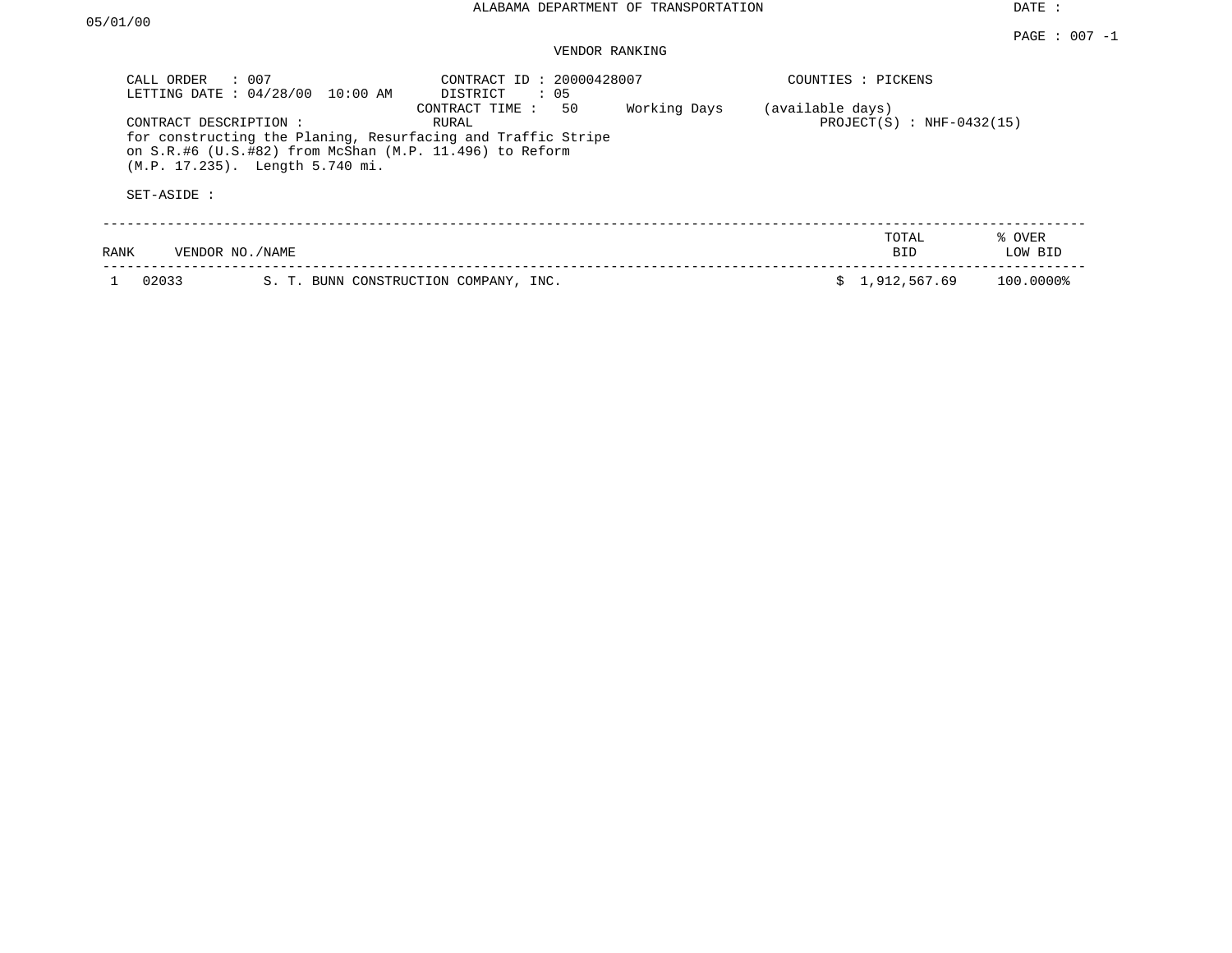| 007<br>CALL ORDER               | 20000428007<br>CONTRACT ID: | COUNTIES : PICKENS |
|---------------------------------|-----------------------------|--------------------|
| LETTING DATE: 04/28/00 10:00 AM | DISTRICT                    |                    |

|                                                                                |               |  | $(1)$ 02033                 |           |                                |  |        |
|--------------------------------------------------------------------------------|---------------|--|-----------------------------|-----------|--------------------------------|--|--------|
|                                                                                |               |  | S. T. BUNN CONSTRUCTION CO. |           |                                |  |        |
| LINE NO / ITEM CODE / ALT                                                      |               |  |                             |           |                                |  |        |
| ITEM DESCRIPTION QUANTITY                                                      |               |  | UNIT PRICE AMOUNT           |           | UNIT PRICE AMOUNT   UNIT PRICE |  | AMOUNT |
|                                                                                |               |  |                             |           | -----------------+             |  |        |
| SECTION 0001 Roadway                                                           |               |  |                             |           |                                |  |        |
| 0010 206D001                                                                   | 2882.000 LF   |  | 1.50000 4323.00             |           |                                |  |        |
| Removing Guardrail                                                             |               |  |                             |           |                                |  |        |
| 0020 206E013                                                                   | $12.000$ EACH |  | 85.00000                    | 1020.00   |                                |  |        |
| Removing Guardrail End Anchor (Type 13)                                        |               |  |                             |           |                                |  |        |
| 0030 206E016                                                                   | $5.000$ EACH  |  | 60.00000                    | 300.00    |                                |  |        |
| Removing Guardrail End Anchor (Type 8)                                         |               |  |                             |           |                                |  |        |
| 0040 206E019                                                                   | 17.000 EACH   |  | 85.00000                    | 1445.00   |                                |  |        |
| Removing Guardrail End Anchor (Type 10)                                        |               |  |                             |           |                                |  |        |
| 0050 209A000                                                                   | 4.000 EACH    |  | 150.00000                   | 600.00    |                                |  |        |
| Mailbox Reset, Single                                                          |               |  |                             |           |                                |  |        |
| 0060 210D001                                                                   | 455.000 CYIP  |  | 14.00000                    | 6370.00   |                                |  |        |
| Borrow Excavation (Loose Truckbed                                              |               |  |                             |           |                                |  |        |
|                                                                                |               |  |                             |           |                                |  |        |
| Measurement)<br>0070 212A000                                                   | 1092.000 STA  |  | 4.00000                     | 4368.00   |                                |  |        |
| Machine Grading Shoulders                                                      |               |  |                             |           |                                |  |        |
|                                                                                |               |  |                             |           |                                |  |        |
| 0080 305B060<br>Crushed Aggregate, Section 825, Crusher                        | 250.000 TCIP  |  | 31.00000                    | 7750.00   |                                |  |        |
| Run, 1" Down, For Miscellaneous Use                                            |               |  |                             |           |                                |  |        |
| 0090 306E000<br>$1.000$ EACH                                                   |               |  | 6900.00000                  | 6900.00   |                                |  |        |
| State Retained Portable Nuclear                                                |               |  |                             |           |                                |  |        |
| Moisture-Density Testing Device                                                |               |  |                             |           |                                |  |        |
| (Includes Disposal of Existing Device)                                         |               |  |                             |           |                                |  |        |
| 0100 405A000                                                                   | 12514.000 GAL |  | 1.25000                     | 15642.50  |                                |  |        |
| Tack Coat                                                                      |               |  |                             |           |                                |  |        |
| 0110 408A052                                                                   | 157390.000 SY |  | 0.76000                     | 119616.40 |                                |  |        |
| Planing Existing Pavement                                                      |               |  |                             |           |                                |  |        |
| (Approximately 1.10" Thru 2.0" Thick)                                          |               |  |                             |           |                                |  |        |
| 0120 410B000 1.000 EACH                                                        |               |  | 1000.00000                  | 1000.00   |                                |  |        |
| State Furnished Profilograph                                                   |               |  |                             |           |                                |  |        |
| 0130 424A260                                                                   | 9396.000 TON  |  | 40.80000                    | 383356.80 |                                |  |        |
|                                                                                |               |  |                             |           |                                |  |        |
| Superpave Bituminous Concrete Wearing<br>Surface Layer, 1/2" Maximum Aggregate |               |  |                             |           |                                |  |        |
| Size Mix, ESAL Range D                                                         |               |  |                             |           |                                |  |        |
| 0140 424A261                                                                   | 4384.000 TON  |  | 42.05000                    | 184347.20 |                                |  |        |
| Superpave Bituminous Concrete Wearing                                          |               |  |                             |           |                                |  |        |
| Surface Layer, 3/4" Maximum Aggregate                                          |               |  |                             |           |                                |  |        |
| Size Mix, ESAL Range D                                                         |               |  |                             |           |                                |  |        |
| 0150 424A266                                                                   | 300.000 TON   |  | 44.50000                    | 13350.00  |                                |  |        |
| Superpave Bituminous Concrete Wearing                                          |               |  |                             |           |                                |  |        |
| Surface Layer, Leveling, 1/2" Maximum                                          |               |  |                             |           |                                |  |        |
| Aggregate Size Mix, ESAL Range D                                               |               |  |                             |           |                                |  |        |
|                                                                                |               |  |                             |           |                                |  |        |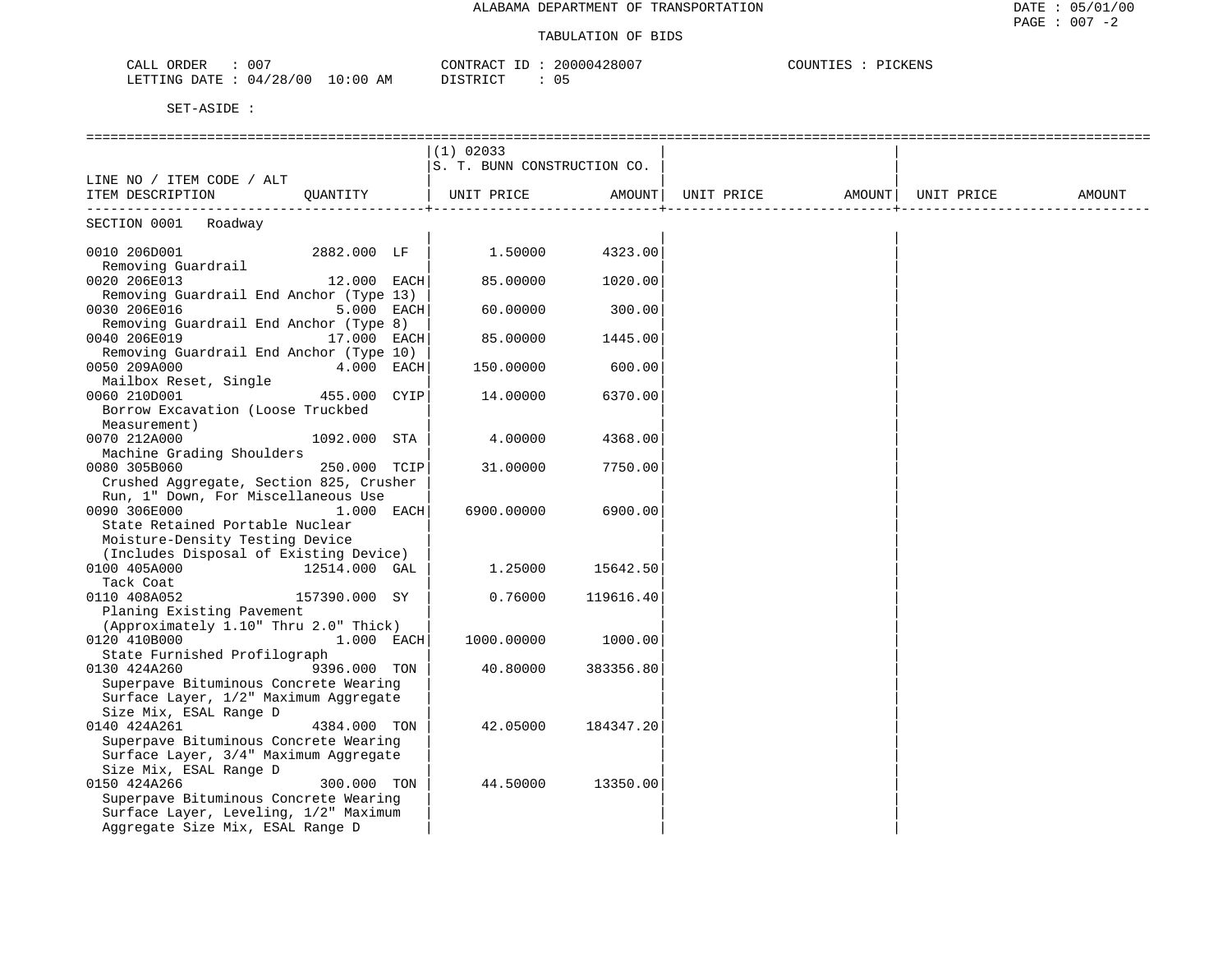| 007<br>CALL<br>ORDER               |                  | 20000<br>CONTF<br>$\sim$ $\sim$ $\sim$ $\sim$ $\sim$ | "KENS<br>$\gamma$ otint $\gamma$ . |
|------------------------------------|------------------|------------------------------------------------------|------------------------------------|
| /28/00<br>LETTING<br>DATE.<br>(14) | 10:00<br>ΆM<br>. | ד פידי אדר<br>— ∪                                    |                                    |

|                                                                                                                                    |                           | $(1)$ 02033<br>S. T. BUNN CONSTRUCTION CO. |                      |            |        |            |        |
|------------------------------------------------------------------------------------------------------------------------------------|---------------------------|--------------------------------------------|----------------------|------------|--------|------------|--------|
| LINE NO / ITEM CODE / ALT<br>ITEM DESCRIPTION                                                                                      | QUANTITY                  | UNIT PRICE AMOUNT                          |                      | UNIT PRICE | AMOUNT | UNIT PRICE | AMOUNT |
| 0160 424A269<br>Superpave Bituminous Concrete Wearing<br>Surface Layer, Widening, 1/2" Maximum<br>Aggregate Size Mix, ESAL Range D | 445.000 TON               |                                            | 55.60000 24742.00    |            |        |            |        |
| 0170 424B461<br>Superpave Bituminous Concrete Upper<br>Binder Layer, 1" Maximum Aggregate Size<br>Mix, ESAL Range D                | 17083.000 TON             | 37.78000                                   | 645395.74            |            |        |            |        |
| 0180 424B465<br>Superpave Bituminous Concrete Upper<br>Binder Layer, Patching, 1" Maximum<br>Aggregate Size Mix, ESAL Range D      | 500.000 TON               | 60.00000                                   | 30000.00             |            |        |            |        |
| 0190 424B469<br>Superpave Bituminous Concrete Upper<br>Binder Layer, Leveling, 1" Maximum<br>Aggregate Size Mix, ESAL Range D      | 500.000 TON               | 44.37000                                   | 22185.00             |            |        |            |        |
| 0200 424B472<br>Superpave Bituminous Concrete Upper<br>Binder Layer, Widening, 1" Maximum<br>Aggregate Size Mix, ESAL Range D      | 809.000 TON               | 54.50000                                   | 44090.50             |            |        |            |        |
| 0210 428B000<br>Scoring Bituminous Pavement Surface By<br>Rolling                                                                  | 169710.000 LF             | 0.04000                                    | 6788.40              |            |        |            |        |
| 0220 600A000<br>Mobilization                                                                                                       | LUMP                      | 59525.00000                                | 59525.00             |            |        |            |        |
| 0230 630A000<br>Steel Beam Guardrail, Class A, Type 1                                                                              | 5314.000 LF               | 10.50000                                   | 55797.00             |            |        |            |        |
| 0240 630C001<br>Guardrail End Anchor, Type 8                                                                                       | 9.000 EACH                | 650.00000                                  | 5850.00              |            |        |            |        |
| 0250 630C003<br>Guardrail End Anchor, Type 13                                                                                      | 12.000 EACH               | 985.00000                                  | 11820.00             |            |        |            |        |
| 0260 630C050<br>Guardrail End Anchor, Type 20 Series<br>0270 630C070                                                               | 8.000 EACH<br>15.000 EACH | 1950.00000<br>1250.00000                   | 15600.00<br>18750.00 |            |        |            |        |
| Guardrail End Anchor, Type 10 Series<br>0280 651C000                                                                               | 4.000 TON                 | 350.00000                                  | 1400.00              |            |        |            |        |
| 8-8-8 Commercial Fertilizer<br>0290 652A054                                                                                        | 5.000 ACRE                | 425.00000                                  | 2125.00              |            |        |            |        |
| Seeding (Mix 2A)<br>0300 656A000<br>Mulching, Class A, Type 1                                                                      | 5.000 ACRE                | 425.00000                                  | 2125.00              |            |        |            |        |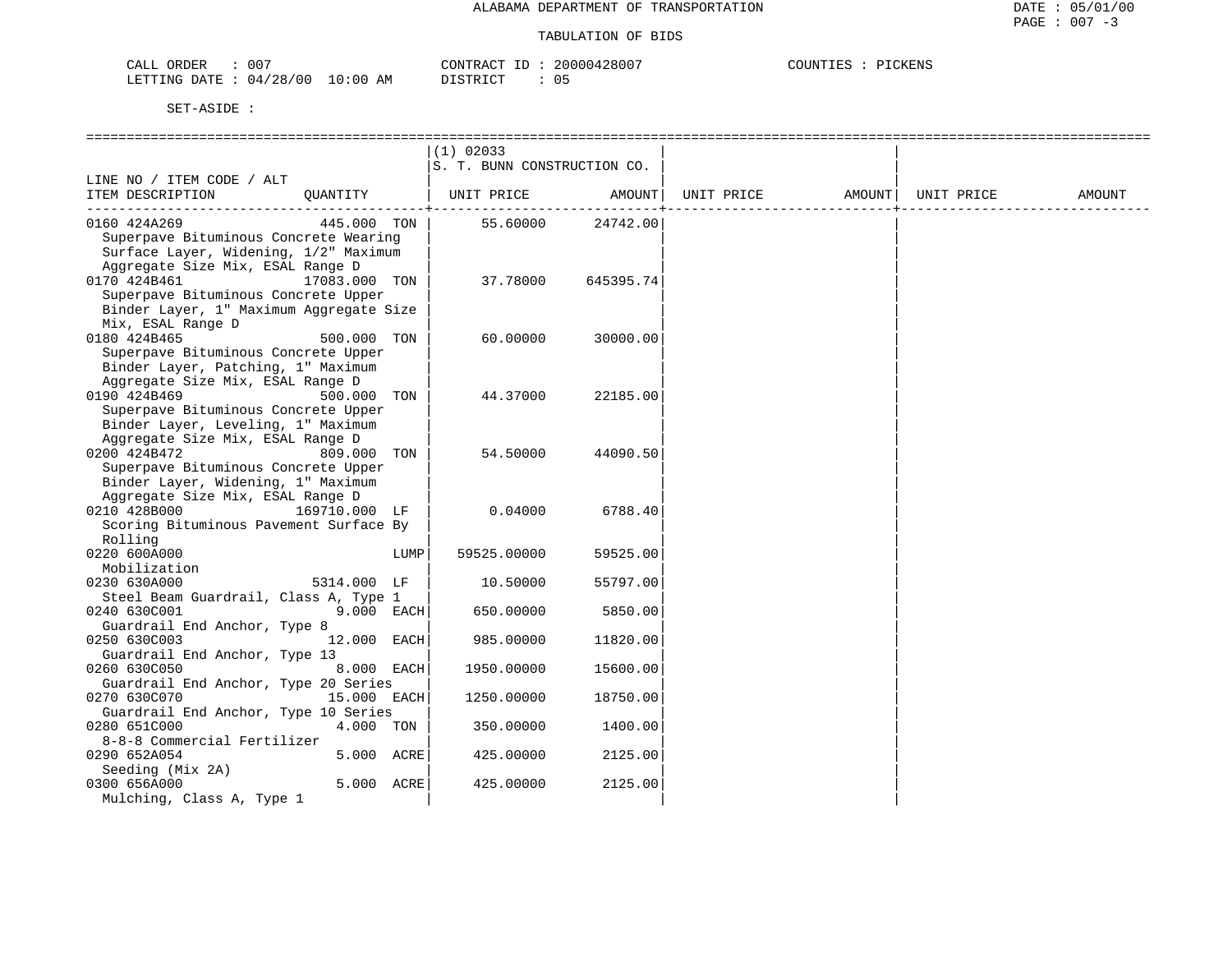| 007<br>ORDER<br>CALL       | CONTRACT               | 20000428007 | COUNTIES<br>PICKENS |
|----------------------------|------------------------|-------------|---------------------|
| 04/28/00<br>LETTING DATE : | $10:00$ AM<br>DISTRICT | - U 5       |                     |

|                                                          |               | $(1)$ 02033                 |          |            |                    |        |
|----------------------------------------------------------|---------------|-----------------------------|----------|------------|--------------------|--------|
|                                                          |               | S. T. BUNN CONSTRUCTION CO. |          |            |                    |        |
| LINE NO / ITEM CODE / ALT                                |               |                             |          |            |                    |        |
| ITEM DESCRIPTION QUANTITY   UNIT PRICE AMOUNT            |               |                             |          | UNIT PRICE | AMOUNT  UNIT PRICE | AMOUNT |
| 0310 665F000                                             | 15.000 EACH   | 5.00000                     | 75.00    |            |                    |        |
| Hay Bales                                                |               |                             |          |            |                    |        |
| 0320 665J000                                             | 100.000 LF    | 4.00000                     | 400.00   |            |                    |        |
| Silt Fence, Type A                                       |               |                             |          |            |                    |        |
| 0330 701C000                                             | 24.000 MILE   | 320.00000                   | 7680.00  |            |                    |        |
| Broken Temporary Traffic Stripe                          |               |                             |          |            |                    |        |
| 0340 701C001                                             | 30.000 MILE   | 340.00000                   | 10200.00 |            |                    |        |
| Solid Temporary Traffic Stripe                           |               |                             |          |            |                    |        |
| 0350 701D005<br>Solid Traffic Stripe Removed             | 1.000 MILE    | 1300.00000                  | 1300.00  |            |                    |        |
| 0360 701D006                                             | 1.000 MILE    | 1100.00000                  | 1100.00  |            |                    |        |
| Broken Traffic Stripe Removed                            |               |                             |          |            |                    |        |
| 0370 701G121                                             | 1804.000 LF   | 1.75000                     | 3157.00  |            |                    |        |
| Broken White, Class 3W, Type A Traffic                   |               |                             |          |            |                    |        |
| Stripe (6" Wide)                                         |               |                             |          |            |                    |        |
| 0380 701G125                                             | 1804.000 LF   | 3.70000                     | 6674.80  |            |                    |        |
| Solid White, Class 3W, Type A Traffic                    |               |                             |          |            |                    |        |
| Stripe (6" Wide)                                         |               |                             |          |            |                    |        |
| 0390 701G133                                             | 1804.000 LF   | 3.90000                     | 7035.60  |            |                    |        |
| Solid Yellow, Class 3W, Type A Traffic                   |               |                             |          |            |                    |        |
| Stripe (6" Wide)                                         |               |                             |          |            |                    |        |
| 0400 702A008                                             | 13.000 MILE   | 3700.00000                  | 48100.00 |            |                    |        |
| Solid White, Inverted Profile Traffic                    |               |                             |          |            |                    |        |
| Stripe (6" Wide)<br>0410 702A009                         | 12.000 MILE   | 3700.00000                  | 44400.00 |            |                    |        |
| Solid Yellow, Inverted Profile Traffic                   |               |                             |          |            |                    |        |
| Stripe (6" Wide)                                         |               |                             |          |            |                    |        |
| 0420 702A010                                             | 12.000 MILE   | 1850.00000                  | 22200.00 |            |                    |        |
| Broken White, Inverted Profile Traffic                   |               |                             |          |            |                    |        |
| Stripe (6" Wide)                                         |               |                             |          |            |                    |        |
| 5707.000 LF<br>0430 702B001                              |               | 1.40000                     | 7989.80  |            |                    |        |
| Dotted Inverted Profile Traffic Stripe                   |               |                             |          |            |                    |        |
| (6" Wide)                                                |               |                             |          |            |                    |        |
| 0440 703A000                                             | 4896.000 SOFT | 1,30000                     | 6364.80  |            |                    |        |
| Traffic Control Markings, Class 1, Type                  |               |                             |          |            |                    |        |
| A                                                        |               |                             |          |            |                    |        |
| 0450 703B000                                             | 516.000 SOFT  | 1,30000                     | 670.80   |            |                    |        |
| Traffic Control Legends, Class 1, Type A<br>0460 703D001 | 9792.000 SQFT | 1.30000                     |          |            |                    |        |
| Temporary Traffic Control Markings                       |               |                             | 12729.60 |            |                    |        |
| 84.000 EACH<br>0470 705A030                              |               | 5.25000                     | 441.00   |            |                    |        |
| Pavement Markers, Class A-H, Type 2-C                    |               |                             |          |            |                    |        |
|                                                          |               |                             |          |            |                    |        |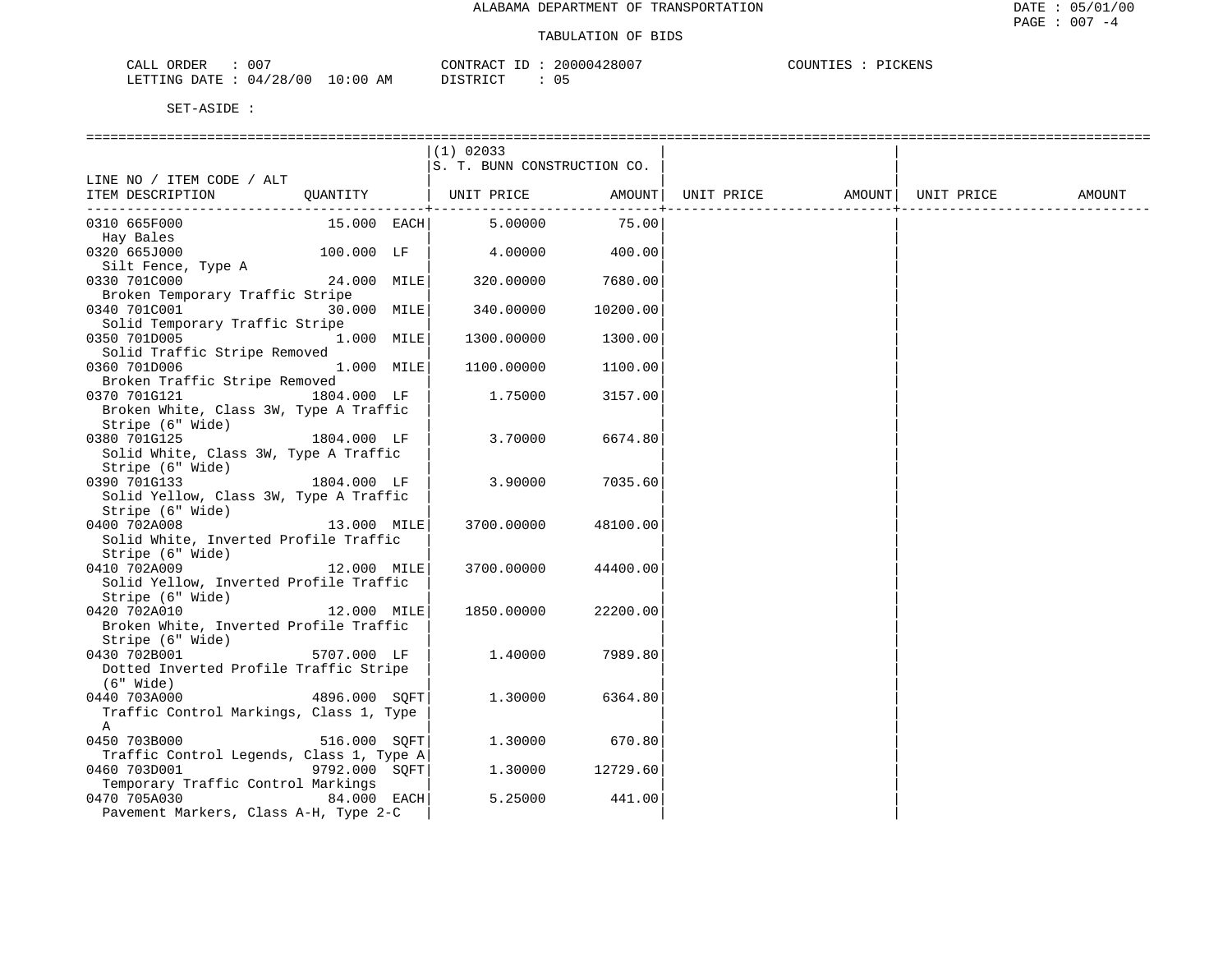| 00 <sup>7</sup><br>CALL ORDER |            | CONTRACT ID<br>- 1 D | 20000428007       | PICKENS<br>COUNTIES |
|-------------------------------|------------|----------------------|-------------------|---------------------|
| LETTING DATE: 04/28/00        | $10:00$ AM | DISTRICT             | $\sim$ $-$<br>U 5 |                     |

|                                        |               |      | $(1)$ 02033                 |                 |                   |            |        |
|----------------------------------------|---------------|------|-----------------------------|-----------------|-------------------|------------|--------|
|                                        |               |      | S. T. BUNN CONSTRUCTION CO. |                 |                   |            |        |
| LINE NO / ITEM CODE / ALT              |               |      |                             |                 |                   |            |        |
| ITEM DESCRIPTION                       | QUANTITY      |      | UNIT PRICE AMOUNT           |                 | UNIT PRICE AMOUNT | UNIT PRICE | AMOUNT |
| $842.000$ EACH<br>0480 705A031         |               |      | 5,00000                     | 4210.00         |                   |            |        |
| Pavement Markers, Class A-H, Type 1-A  |               |      |                             |                 |                   |            |        |
| 0490 705A032<br>197.000 EACH           |               |      | 5.00000                     | 985.00          |                   |            |        |
| Pavement Markers, Class A-H, Type 1-B  |               |      |                             |                 |                   |            |        |
| 0500 705A038<br><b>99.000 EACH</b>     |               |      | 5.25000                     | 519.75          |                   |            |        |
| Pavement Markers, Class A-H, Type 2-E  |               |      |                             |                 |                   |            |        |
| 0510 740B000                           | 1866.000 SOFT |      | 12.00000                    | 22392.00        |                   |            |        |
| Construction Signs                     |               |      |                             |                 |                   |            |        |
| 0520 740D000                           | $10.000$ EACH |      | 2.00000                     | 20.00           |                   |            |        |
| Channelizing Drums                     |               |      |                             |                 |                   |            |        |
| 0530 740E000                           | 134.000 EACH  |      | 8.00000                     | 1072.00         |                   |            |        |
| Cones (36 Inches High)                 |               |      |                             |                 |                   |            |        |
| 0540 740M000                           | 134.000 EACH  |      | 2.00000                     | 268.00          |                   |            |        |
| Weight For Cone                        |               |      |                             |                 |                   |            |        |
| $2.000$ EACH<br>0550 741C010           |               |      | 2500.00000                  | 5000.00         |                   |            |        |
| Portable Sequential Arrow And Chevron  |               |      |                             |                 |                   |            |        |
| Sign Unit                              |               |      |                             |                 |                   |            |        |
| 0560 998A000                           |               | LUMP | 1000.00000                  | 1000.00         |                   |            |        |
| Construction Fuel (Maximum Bid Limited |               |      |                             |                 |                   |            |        |
| To $$75,000.00)$                       |               |      |                             |                 |                   |            |        |
| SECTION TOTALS                         |               |      |                             | \$1,912,567.69  |                   |            |        |
| CONTRACT TOTALS                        |               |      |                             | \$1,912,567.69] |                   |            |        |
|                                        |               |      |                             |                 |                   |            |        |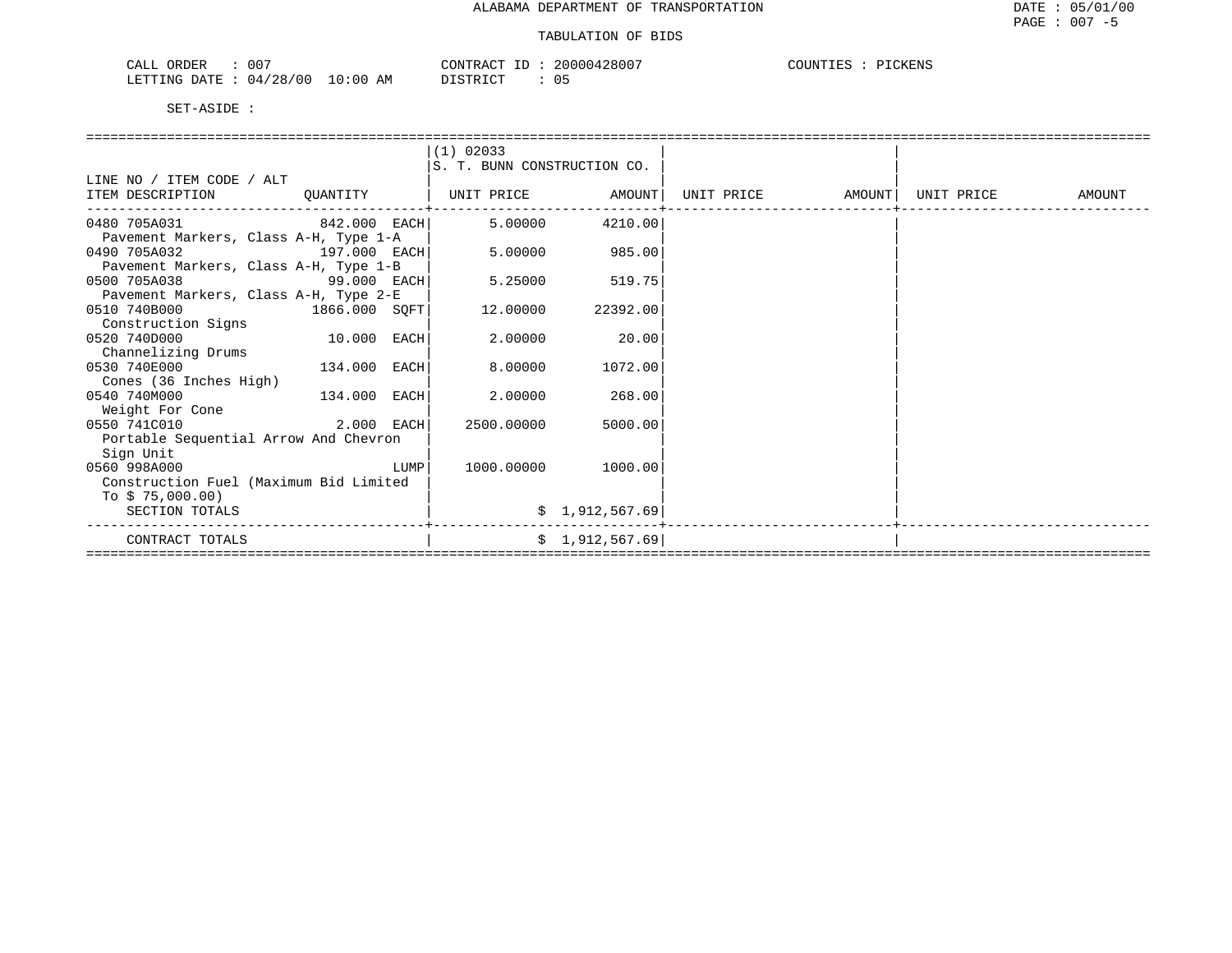# VENDOR RANKING

| CALL ORDER<br>LETTING DATE: 04/28/00<br>CONTRACT DESCRIPTION:<br>SET-ASIDE : | : 008<br>10:00 AM<br>for constructing the Wearing Surface, Traffic Stripe and<br>Signing on $S.R. #4$ (U.S.#78-Corridor "X") from near $S.R.#171$<br>$(U.S. #43/78)$ to near $S.R. #129$ . Length 13.302 mi. | Calendar Days | COUNTIES : MARION<br>$PROJECT(S)$ : APD-471(70)<br>APD-471(71) |                                               |                                             |
|------------------------------------------------------------------------------|--------------------------------------------------------------------------------------------------------------------------------------------------------------------------------------------------------------|---------------|----------------------------------------------------------------|-----------------------------------------------|---------------------------------------------|
| RANK<br>19074<br>04013                                                       | VENDOR NO./NAME<br>S & M EOUIPMENT CO., INC.<br>DUNN CONSTRUCTION CO., INC.                                                                                                                                  |               |                                                                | TOTAL<br>BID.<br>3,414,817.42<br>3,742,216.18 | % OVER<br>LOW BID<br>100.0000%<br>109.5875% |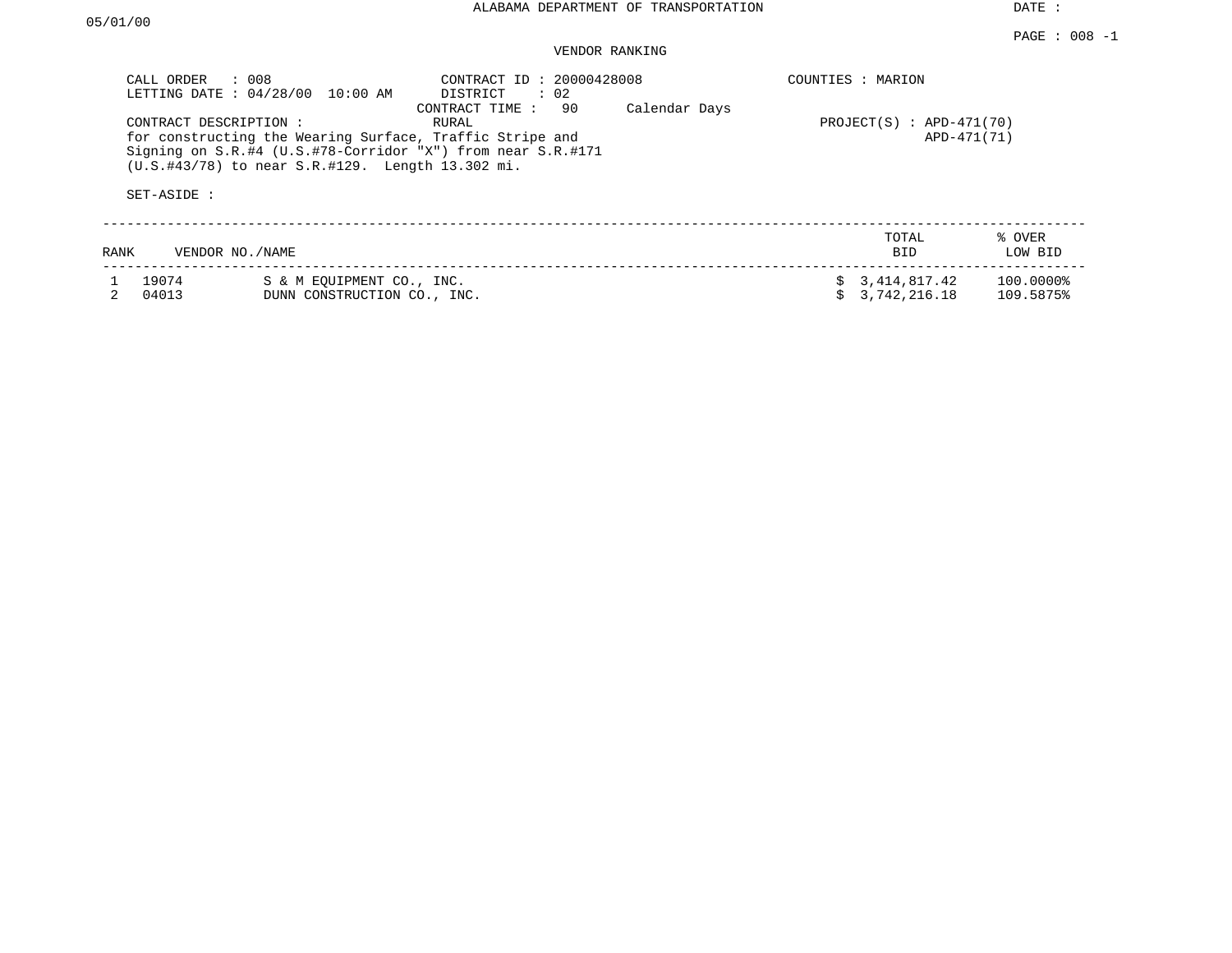| 008<br>ORDER<br>CALL       | CONTRACT ID            |    | 20000428008 | COUNTIES<br>MARION |
|----------------------------|------------------------|----|-------------|--------------------|
| : 04/28/00<br>LETTING DATE | $10:00$ AM<br>DISTRICT | 02 |             |                    |

|                                                                          | $(1)$ 19074 |                              | $ (2)$ 04013                                            |                               |            |        |
|--------------------------------------------------------------------------|-------------|------------------------------|---------------------------------------------------------|-------------------------------|------------|--------|
|                                                                          |             |                              | S & M EQUIPMENT CO., INC.   DUNN CONSTRUCTION CO., INC. |                               |            |        |
| LINE NO / ITEM CODE / ALT                                                |             |                              | UNIT PRICE AMOUNT   UNIT PRICE AMOUNT                   |                               | UNIT PRICE | AMOUNT |
| ITEM DESCRIPTION QUANTITY                                                |             | ---------------------------- |                                                         | _____________________________ |            |        |
| SECTION 0001 Total                                                       |             |                              |                                                         |                               |            |        |
| 575.000 LF  <br>0010 206D001                                             | 10.00000    | 5750.00                      | 0.88000                                                 | 506.00                        |            |        |
| Removing Guardrail                                                       |             |                              |                                                         |                               |            |        |
| 0020 206E008<br>$4.000$ EACH<br>Removing Guardrail End Anchor (All Type) | 150.00000   | 600.00                       | 88.58000                                                | 354.32                        |            |        |
| 0030 305B060<br>6581.000 TCIP                                            | 11.46000    | 75418.26                     | 12.11000                                                | 79695.91                      |            |        |
| Crushed Aggregate, Section 825, Type B,                                  |             |                              |                                                         |                               |            |        |
| For MIscellaneous Use                                                    |             |                              |                                                         |                               |            |        |
| 0040 405A000<br>19488.000 GAL                                            | 0.85000     | 16564.80                     | 0.99000                                                 | 19293.12                      |            |        |
| Tack Coat                                                                |             |                              |                                                         |                               |            |        |
| 10421.000 SY<br>0050 408A052                                             | 1.65000     | 17194.65                     | 0.85000                                                 | 8857.85                       |            |        |
| Planing Existing Pavement                                                |             |                              |                                                         |                               |            |        |
| (Approximately 1.10" Thru 2.0" Thick)                                    |             |                              |                                                         |                               |            |        |
| 0060 408A055<br>8226.000 SQYD                                            | 1.95000     | 16040.70                     | 2.31000                                                 | 19002.06                      |            |        |
| Planing Existing Pavement                                                |             |                              |                                                         |                               |            |        |
| (Approximately 4.10" Thru 5.0" Thick)                                    |             |                              |                                                         |                               |            |        |
| 0070 410H000<br>$1.000$ EACH<br>Material Remixing Device                 | 37500.00000 | 37500.00                     | 16903.97000                                             | 16903.97                      |            |        |
| 0080 424A281<br>48795.000 TON                                            | 32.80000    | 1600476.00                   | 36.57000                                                | 1784433.15                    |            |        |
| Superpave Bituminous Concrete Wearing                                    |             |                              |                                                         |                               |            |        |
| Surface Layer, 3/4" Maximum Aggregate                                    |             |                              |                                                         |                               |            |        |
| Size Mix, ESAL Range E                                                   |             |                              |                                                         |                               |            |        |
| 0090 424A286<br>247.000 TON                                              | 39.00000    | 9633.00                      | 44.15000                                                | 10905.05                      |            |        |
| Superpave Bituminous Concrete Wearing                                    |             |                              |                                                         |                               |            |        |
| Surface Layer, Leveling, 1/2" Maximum                                    |             |                              |                                                         |                               |            |        |
| Aggregate Size Mix, ESAL Range E                                         |             |                              |                                                         |                               |            |        |
| 0100 424A287<br>2000.000 TON                                             | 38.00000    | 76000.00                     | 32.22000                                                | 64440.00                      |            |        |
| Superpave Bituminous Concrete Wearing                                    |             |                              |                                                         |                               |            |        |
| Surface Layer, Leveling, 3/4" Maximum                                    |             |                              |                                                         |                               |            |        |
| Aggregate Size Mix, ESAL Range E<br>0110 424B282<br>4194.000 TON         | 28.45000    | 119319.30                    | 33.00000                                                | 138402.00                     |            |        |
| Superpave Bituminous Concrete Upper                                      |             |                              |                                                         |                               |            |        |
| Binder Layer, 1 1/2" Maximum Aggregate                                   |             |                              |                                                         |                               |            |        |
| Size Mix, ESAL Range E                                                   |             |                              |                                                         |                               |            |        |
| 0120 424B286<br>1000.000 TON                                             | 44.00000    | 44000.00                     | 49.64000                                                | 49640.00                      |            |        |
| Superpave Bituminous Concrete Upper                                      |             |                              |                                                         |                               |            |        |
| Binder Layer, Patching, 1 1/2" Maximum                                   |             |                              |                                                         |                               |            |        |
| Aggregate Size Mix, ESAL Range E                                         |             |                              |                                                         |                               |            |        |
| 840.000 TON<br>0130 424C291                                              | 39.00000    | 32760.00                     | 32.94000                                                | 27669.60                      |            |        |
| Superpave Bituminous Concrete Base                                       |             |                              |                                                         |                               |            |        |
| Layer, Widening, 1 1/2" Maximum                                          |             |                              |                                                         |                               |            |        |
| Aggregate Size Mix, ESAL Range E                                         |             |                              |                                                         |                               |            |        |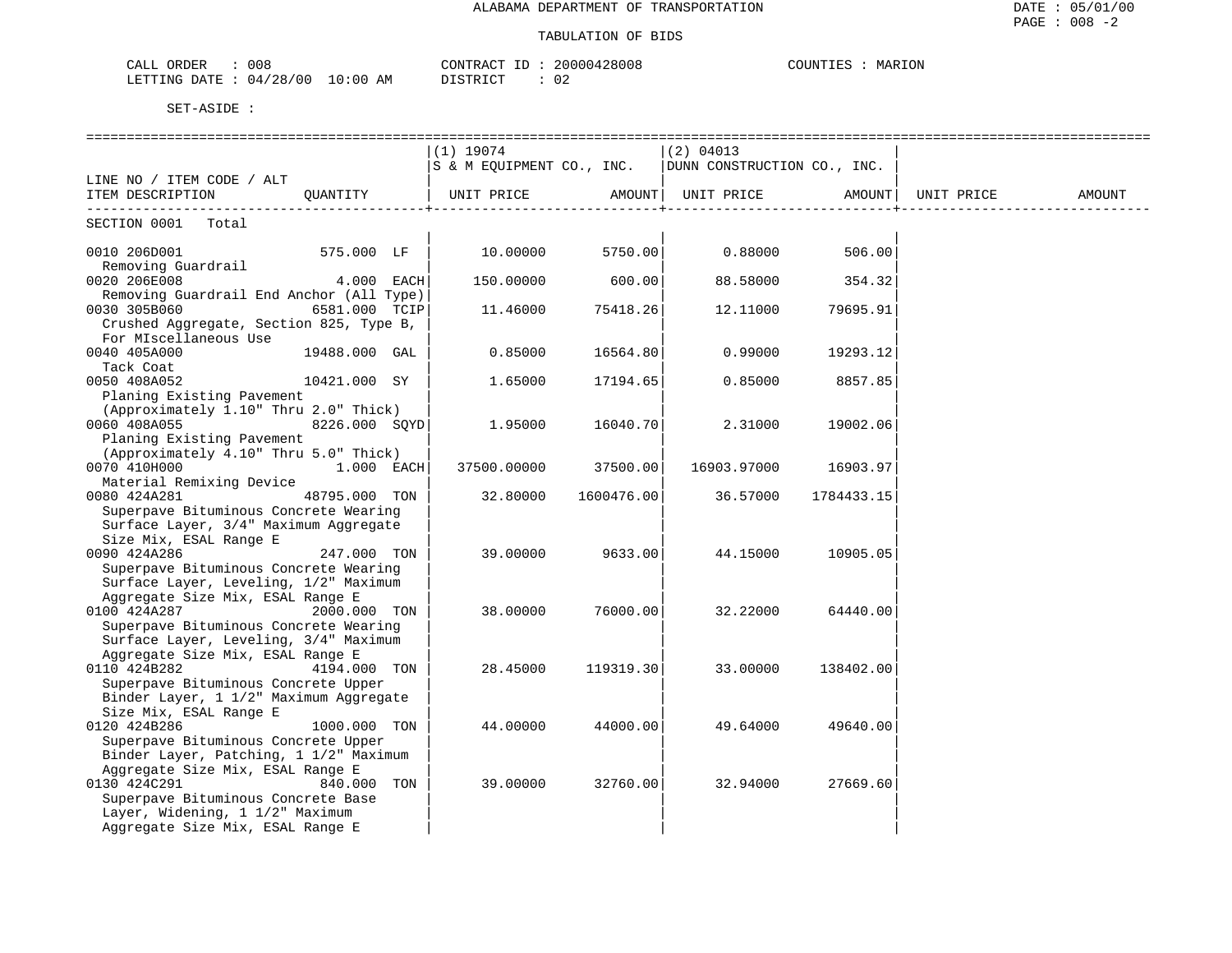| CALL ORDER                      | 008 | CONTRACT I<br>ID: | 20000428008 | COUNTIES | MARION |
|---------------------------------|-----|-------------------|-------------|----------|--------|
| LETTING DATE: 04/28/00 10:00 AM |     | DISTRICT          | 02          |          |        |

|                                        |                |      | ============================== |                 |                             |           |            |        |
|----------------------------------------|----------------|------|--------------------------------|-----------------|-----------------------------|-----------|------------|--------|
|                                        |                |      | $(1)$ 19074                    |                 | $(2)$ 04013                 |           |            |        |
|                                        |                |      | S & M EQUIPMENT CO., INC.      |                 | DUNN CONSTRUCTION CO., INC. |           |            |        |
| LINE NO / ITEM CODE / ALT              |                |      |                                |                 |                             |           |            |        |
| ITEM DESCRIPTION                       |                |      |                                |                 |                             |           | UNIT PRICE | AMOUNT |
|                                        |                |      |                                | ---------+----- |                             |           |            |        |
| 0140 428C000                           | 191782.000 LF  |      |                                |                 | $0.25000$ 47945.50 0.10000  | 19178.20  |            |        |
| Scoring Bituminous Pavement Surface By |                |      |                                |                 |                             |           |            |        |
| Cutting                                |                |      |                                |                 |                             |           |            |        |
| 0150 600A000                           |                | LUMP | 245000.00000                   |                 | 245000.00  133620.17000     | 133620.17 |            |        |
| Mobilization                           |                |      |                                |                 |                             |           |            |        |
| 0160 610C001                           | 4000.000 TON   |      | 13.00000                       | 52000.00        | 25.42000                    | 101680.00 |            |        |
| Loose Riprap, Class 2                  |                |      |                                |                 |                             |           |            |        |
| 0170 610D000                           | 4210.000 SOYD  |      | 1.90000                        | 7999.00         | 3.10000                     | 13051.00  |            |        |
| Filter Blanket                         |                |      |                                |                 |                             |           |            |        |
| 0180 630A000                           | 1325.000 LF    |      | 13.40000                       | 17755.00        | 13.00000                    | 17225.00  |            |        |
| Steel Beam Guardrail, Class A, Type 1  |                |      |                                |                 |                             |           |            |        |
| 0190 630C050                           | $4.000$ EACH   |      | 2250.00000                     | 9000.00         | 2243.98000                  | 8975.92   |            |        |
| Guardrail End Anchor, Type 20 Series   |                |      |                                |                 |                             |           |            |        |
| 0200 630C070                           | $5.000$ EACH   |      | 1400.00000                     | 7000.00         | 1889.67000                  | 9448.35   |            |        |
| Guardrail End Anchor, Type 10 Series   |                |      |                                |                 |                             |           |            |        |
| 0210 650A000                           | 36000.000 CYIP |      | 3.75000                        | 135000.00       | 13.02000                    | 468720.00 |            |        |
| Topsoil                                |                |      |                                |                 |                             |           |            |        |
| 0220 651B000                           | 136.000 TON    |      | 27.00000                       | 3672.00         | 31.00000                    | 4216.00   |            |        |
| Agricultural Limestone                 |                |      |                                |                 |                             |           |            |        |
| 0230 651C002                           | 51.000 TON     |      | 244.66000                      | 12477.66        | 186.01000                   | 9486.51   |            |        |
| 13-13-13 Commercial Fertilizer         |                |      |                                |                 |                             |           |            |        |
| 0240 652A050                           | $67.000$ ACRE  |      | 675.00000                      | 45225.00        | 558.04000                   | 37388.68  |            |        |
| Seeding (Mix 1A)                       |                |      |                                |                 |                             |           |            |        |
| 0250 652C000                           | 515.000 ACRE   |      | 26.00000                       | 13390.00        | 49.60000                    | 25544.00  |            |        |
| Mowing                                 |                |      |                                |                 |                             |           |            |        |
| 0260 656A000                           | 67.000 ACRE    |      | 510.00000                      | 34170.00        | 421.63000                   | 28249.21  |            |        |
| Mulching, Class A, Type 1              |                |      |                                |                 |                             |           |            |        |
| 0270 665F000                           | 600.000 EACH   |      | 4.45000                        | 2670.00         | 6.20000                     | 3720.00   |            |        |
| Hay Bales                              |                |      |                                |                 |                             |           |            |        |
| 0280 665J000                           | 6000.000 LF    |      | 3.20000                        | 19200.00        | 1.24000                     | 7440.00   |            |        |
| Silt Fence, Type A                     |                |      |                                |                 |                             |           |            |        |
| 0290 680A000                           |                | LUMP | 28750.00000                    | 28750.00        | 6200.48000                  | 6200.48   |            |        |
| Engineering Controls                   |                |      |                                |                 |                             |           |            |        |
| 0300 701C000                           | 27.000 MILE    |      | 400.00000                      | 10800.00        | 399.65000                   | 10790.55  |            |        |
| Broken Temporary Traffic Stripe        |                |      |                                |                 |                             |           |            |        |
| 0310 701C001                           | $4.000$ MILE   |      | 400.00000                      | 1600.00         | 446.67000                   | 1786.68   |            |        |
| Solid Temporary Traffic Stripe         |                |      |                                |                 |                             |           |            |        |
| 0320 701G121                           | 2806.000 LF    |      | 2.00000                        | 5612.00         | 1.60000                     | 4489.60   |            |        |
| Broken White, Class 3W, Type A Traffic |                |      |                                |                 |                             |           |            |        |
| Stripe (6" Wide)                       |                |      |                                |                 |                             |           |            |        |
| 0330 701G125                           | 2806.000 LF    |      | 4.00000                        | 11224.00        | 3.88000                     | 10887.28  |            |        |
| Solid White, Class 3W, Type A Traffic  |                |      |                                |                 |                             |           |            |        |
| Stripe (6" Wide)                       |                |      |                                |                 |                             |           |            |        |
|                                        |                |      |                                |                 |                             |           |            |        |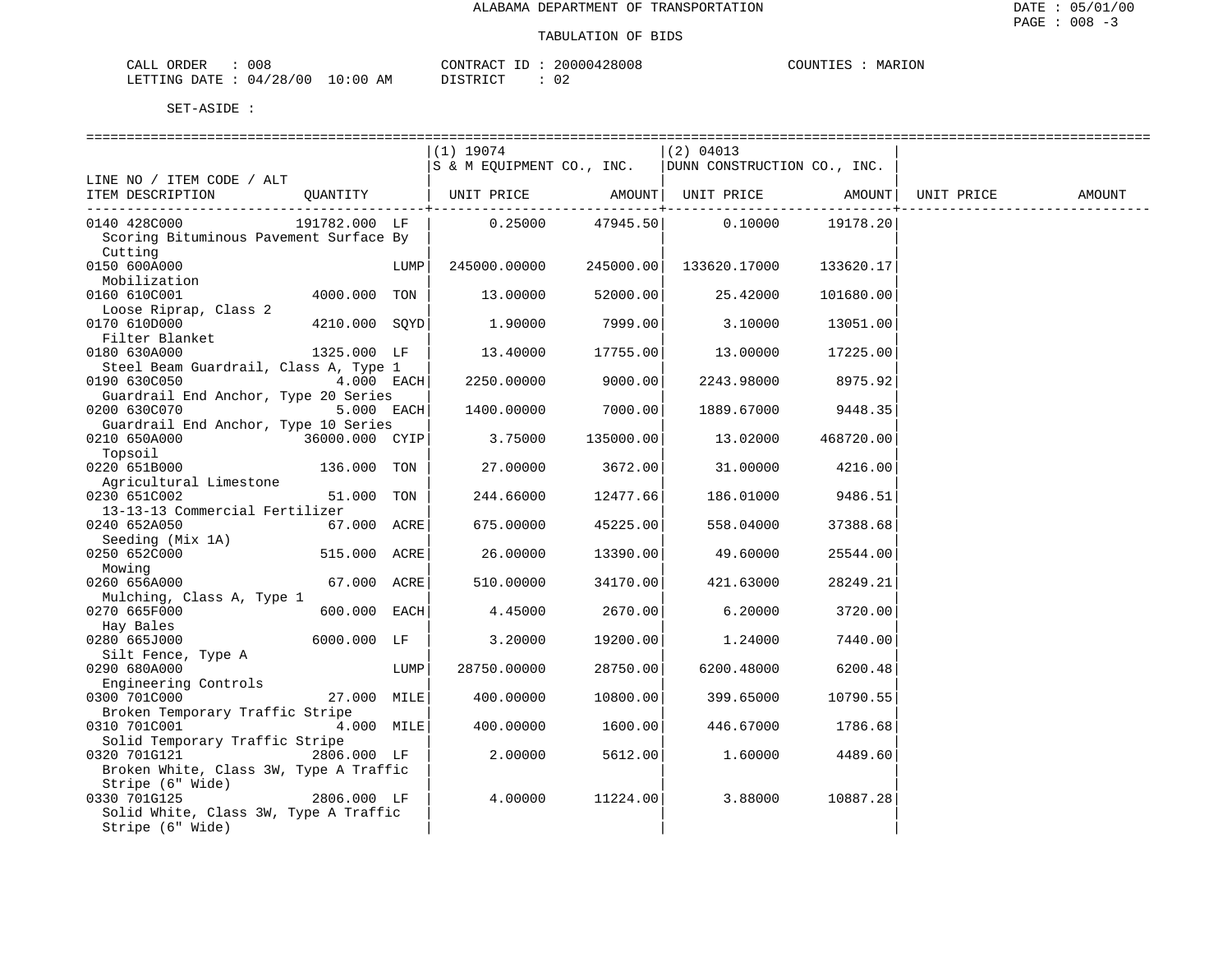| CALL ( | ORDER | 008                       |             | CONTRACT ID :   | 20000428008 | COUNTIES |  | MARION |
|--------|-------|---------------------------|-------------|-----------------|-------------|----------|--|--------|
|        |       | LETTING DATE : $04/28/00$ | 10:00<br>AM | DI STR TAT<br>. | __          |          |  |        |

| $(1)$ 19074<br>$(2)$ 04013<br>$ S \& M$ EQUIPMENT CO., INC. $ DUNN$ CONSTRUCTION CO., INC.<br>LINE NO / ITEM CODE / ALT<br>ITEM DESCRIPTION QUANTITY   UNIT PRICE AMOUNT  UNIT PRICE AMOUNT <br>UNIT PRICE<br>AMOUNT<br>$3.75000$ $10522.50$ $4.12000$<br>2806.000 LF  <br>0340 701G133<br>11560.72<br>Solid Yellow, Class 3W, Type A Traffic<br>Stripe (6" Wide)<br>0350 701H005<br>2806.000 LF  <br>$0.60000$ $1683.60$ 0.58000 $1627.48$<br>Broken Traffic Stripe Removed (Paint)<br>3995.00000 135830.00<br>0360 702A008<br>34.000 MILE<br>4349.15000 147871.10<br>Solid White, Inverted Profile Traffic<br>Stripe (6" Wide)<br>0370 702A009<br>34.000 MILE<br>3995.00000<br>135830.00<br>4349.15000<br>147871.10<br>Solid Yellow, Inverted Profile Traffic<br>Stripe (6" Wide)<br>27.000 MILE<br>54000.00<br>0380 702A010<br>2000.00000<br>2174.57000<br>58713.39<br>Broken White, Inverted Profile Traffic<br>Stripe (6" Wide)<br>0390 702B001 3290.000 LF<br>1.70000<br>5593.00<br>1.76000<br>5790.40<br>Dotted Inverted Profile Traffic Stripe<br>(6" Wide)<br>24463.000 SOFT<br>2.35000<br>0400 703A002<br>57488.05<br>2.12000<br>51861.56<br>Traffic Control Markings, Class 2, Type |
|------------------------------------------------------------------------------------------------------------------------------------------------------------------------------------------------------------------------------------------------------------------------------------------------------------------------------------------------------------------------------------------------------------------------------------------------------------------------------------------------------------------------------------------------------------------------------------------------------------------------------------------------------------------------------------------------------------------------------------------------------------------------------------------------------------------------------------------------------------------------------------------------------------------------------------------------------------------------------------------------------------------------------------------------------------------------------------------------------------------------------------------------------------------------------------------------|
|                                                                                                                                                                                                                                                                                                                                                                                                                                                                                                                                                                                                                                                                                                                                                                                                                                                                                                                                                                                                                                                                                                                                                                                                |
|                                                                                                                                                                                                                                                                                                                                                                                                                                                                                                                                                                                                                                                                                                                                                                                                                                                                                                                                                                                                                                                                                                                                                                                                |
|                                                                                                                                                                                                                                                                                                                                                                                                                                                                                                                                                                                                                                                                                                                                                                                                                                                                                                                                                                                                                                                                                                                                                                                                |
|                                                                                                                                                                                                                                                                                                                                                                                                                                                                                                                                                                                                                                                                                                                                                                                                                                                                                                                                                                                                                                                                                                                                                                                                |
|                                                                                                                                                                                                                                                                                                                                                                                                                                                                                                                                                                                                                                                                                                                                                                                                                                                                                                                                                                                                                                                                                                                                                                                                |
|                                                                                                                                                                                                                                                                                                                                                                                                                                                                                                                                                                                                                                                                                                                                                                                                                                                                                                                                                                                                                                                                                                                                                                                                |
|                                                                                                                                                                                                                                                                                                                                                                                                                                                                                                                                                                                                                                                                                                                                                                                                                                                                                                                                                                                                                                                                                                                                                                                                |
|                                                                                                                                                                                                                                                                                                                                                                                                                                                                                                                                                                                                                                                                                                                                                                                                                                                                                                                                                                                                                                                                                                                                                                                                |
|                                                                                                                                                                                                                                                                                                                                                                                                                                                                                                                                                                                                                                                                                                                                                                                                                                                                                                                                                                                                                                                                                                                                                                                                |
|                                                                                                                                                                                                                                                                                                                                                                                                                                                                                                                                                                                                                                                                                                                                                                                                                                                                                                                                                                                                                                                                                                                                                                                                |
|                                                                                                                                                                                                                                                                                                                                                                                                                                                                                                                                                                                                                                                                                                                                                                                                                                                                                                                                                                                                                                                                                                                                                                                                |
|                                                                                                                                                                                                                                                                                                                                                                                                                                                                                                                                                                                                                                                                                                                                                                                                                                                                                                                                                                                                                                                                                                                                                                                                |
|                                                                                                                                                                                                                                                                                                                                                                                                                                                                                                                                                                                                                                                                                                                                                                                                                                                                                                                                                                                                                                                                                                                                                                                                |
|                                                                                                                                                                                                                                                                                                                                                                                                                                                                                                                                                                                                                                                                                                                                                                                                                                                                                                                                                                                                                                                                                                                                                                                                |
|                                                                                                                                                                                                                                                                                                                                                                                                                                                                                                                                                                                                                                                                                                                                                                                                                                                                                                                                                                                                                                                                                                                                                                                                |
|                                                                                                                                                                                                                                                                                                                                                                                                                                                                                                                                                                                                                                                                                                                                                                                                                                                                                                                                                                                                                                                                                                                                                                                                |
|                                                                                                                                                                                                                                                                                                                                                                                                                                                                                                                                                                                                                                                                                                                                                                                                                                                                                                                                                                                                                                                                                                                                                                                                |
|                                                                                                                                                                                                                                                                                                                                                                                                                                                                                                                                                                                                                                                                                                                                                                                                                                                                                                                                                                                                                                                                                                                                                                                                |
|                                                                                                                                                                                                                                                                                                                                                                                                                                                                                                                                                                                                                                                                                                                                                                                                                                                                                                                                                                                                                                                                                                                                                                                                |
|                                                                                                                                                                                                                                                                                                                                                                                                                                                                                                                                                                                                                                                                                                                                                                                                                                                                                                                                                                                                                                                                                                                                                                                                |
|                                                                                                                                                                                                                                                                                                                                                                                                                                                                                                                                                                                                                                                                                                                                                                                                                                                                                                                                                                                                                                                                                                                                                                                                |
|                                                                                                                                                                                                                                                                                                                                                                                                                                                                                                                                                                                                                                                                                                                                                                                                                                                                                                                                                                                                                                                                                                                                                                                                |
|                                                                                                                                                                                                                                                                                                                                                                                                                                                                                                                                                                                                                                                                                                                                                                                                                                                                                                                                                                                                                                                                                                                                                                                                |
| A                                                                                                                                                                                                                                                                                                                                                                                                                                                                                                                                                                                                                                                                                                                                                                                                                                                                                                                                                                                                                                                                                                                                                                                              |
| $2.85000$ 1279.65<br>0410 703B002<br>449.000 SOFT<br>3.29000 1477.21                                                                                                                                                                                                                                                                                                                                                                                                                                                                                                                                                                                                                                                                                                                                                                                                                                                                                                                                                                                                                                                                                                                           |
| Traffic Control Legends, Class 2, Type A                                                                                                                                                                                                                                                                                                                                                                                                                                                                                                                                                                                                                                                                                                                                                                                                                                                                                                                                                                                                                                                                                                                                                       |
| 867.00<br>0420 703D001<br>578.000 SOFT<br>1,50000<br>1.53000 884.34                                                                                                                                                                                                                                                                                                                                                                                                                                                                                                                                                                                                                                                                                                                                                                                                                                                                                                                                                                                                                                                                                                                            |
| Temporary Traffic Control Markings                                                                                                                                                                                                                                                                                                                                                                                                                                                                                                                                                                                                                                                                                                                                                                                                                                                                                                                                                                                                                                                                                                                                                             |
| 0430 705A030<br>$106.000$ EACH<br>742.00<br>6.18000 655.08<br>7.00000                                                                                                                                                                                                                                                                                                                                                                                                                                                                                                                                                                                                                                                                                                                                                                                                                                                                                                                                                                                                                                                                                                                          |
| Pavement Markers, Class A-H, Type 2-C                                                                                                                                                                                                                                                                                                                                                                                                                                                                                                                                                                                                                                                                                                                                                                                                                                                                                                                                                                                                                                                                                                                                                          |
| $1737.000$ EACH<br>6.00000<br>10422.00<br>0440 705A031<br>5.88000<br>10213.56                                                                                                                                                                                                                                                                                                                                                                                                                                                                                                                                                                                                                                                                                                                                                                                                                                                                                                                                                                                                                                                                                                                  |
| Pavement Markers, Class A-H, Type 1-A<br>0450 705A032<br>551.000 EACH<br>6.25000<br>3443.75<br>5.88000<br>3239.88                                                                                                                                                                                                                                                                                                                                                                                                                                                                                                                                                                                                                                                                                                                                                                                                                                                                                                                                                                                                                                                                              |
| Pavement Markers, Class A-H, Type 1-B                                                                                                                                                                                                                                                                                                                                                                                                                                                                                                                                                                                                                                                                                                                                                                                                                                                                                                                                                                                                                                                                                                                                                          |
| $276.000$ EACH<br>6.00000<br>1656.00<br>0460 705A038<br>6.18000<br>1705.68                                                                                                                                                                                                                                                                                                                                                                                                                                                                                                                                                                                                                                                                                                                                                                                                                                                                                                                                                                                                                                                                                                                     |
| Pavement Markers, Class A-H, Type 2-E                                                                                                                                                                                                                                                                                                                                                                                                                                                                                                                                                                                                                                                                                                                                                                                                                                                                                                                                                                                                                                                                                                                                                          |
| $26.000$ EACH<br>2470.00<br>0470 709A000<br>95.00000<br>74.41000<br>1934.66                                                                                                                                                                                                                                                                                                                                                                                                                                                                                                                                                                                                                                                                                                                                                                                                                                                                                                                                                                                                                                                                                                                    |
| Milepost, Type A                                                                                                                                                                                                                                                                                                                                                                                                                                                                                                                                                                                                                                                                                                                                                                                                                                                                                                                                                                                                                                                                                                                                                                               |
| 0480 710A115 1 1492.000 SQFT<br>23872.00<br>24976.08<br>16.00000<br>16.74000                                                                                                                                                                                                                                                                                                                                                                                                                                                                                                                                                                                                                                                                                                                                                                                                                                                                                                                                                                                                                                                                                                                   |
| Class 4, Aluminum Flat Sign Panels                                                                                                                                                                                                                                                                                                                                                                                                                                                                                                                                                                                                                                                                                                                                                                                                                                                                                                                                                                                                                                                                                                                                                             |
| 0.08" Thick Or Steel Flat Sign Panels                                                                                                                                                                                                                                                                                                                                                                                                                                                                                                                                                                                                                                                                                                                                                                                                                                                                                                                                                                                                                                                                                                                                                          |
| 14 Gauge (Type III Or Type IV                                                                                                                                                                                                                                                                                                                                                                                                                                                                                                                                                                                                                                                                                                                                                                                                                                                                                                                                                                                                                                                                                                                                                                  |
| Background)                                                                                                                                                                                                                                                                                                                                                                                                                                                                                                                                                                                                                                                                                                                                                                                                                                                                                                                                                                                                                                                                                                                                                                                    |
| 0490 710A116<br>23.50000<br>40561.00<br>29.14000<br>50295.64<br>1726.000 SOFT                                                                                                                                                                                                                                                                                                                                                                                                                                                                                                                                                                                                                                                                                                                                                                                                                                                                                                                                                                                                                                                                                                                  |
| Class 2, Aluminum Multiple Flat Sign                                                                                                                                                                                                                                                                                                                                                                                                                                                                                                                                                                                                                                                                                                                                                                                                                                                                                                                                                                                                                                                                                                                                                           |
| Panels 0.125" Thick Or Steel Multiple                                                                                                                                                                                                                                                                                                                                                                                                                                                                                                                                                                                                                                                                                                                                                                                                                                                                                                                                                                                                                                                                                                                                                          |
| Flat Sign Panels 12 Gauge (Type III Or                                                                                                                                                                                                                                                                                                                                                                                                                                                                                                                                                                                                                                                                                                                                                                                                                                                                                                                                                                                                                                                                                                                                                         |
| Type                                                                                                                                                                                                                                                                                                                                                                                                                                                                                                                                                                                                                                                                                                                                                                                                                                                                                                                                                                                                                                                                                                                                                                                           |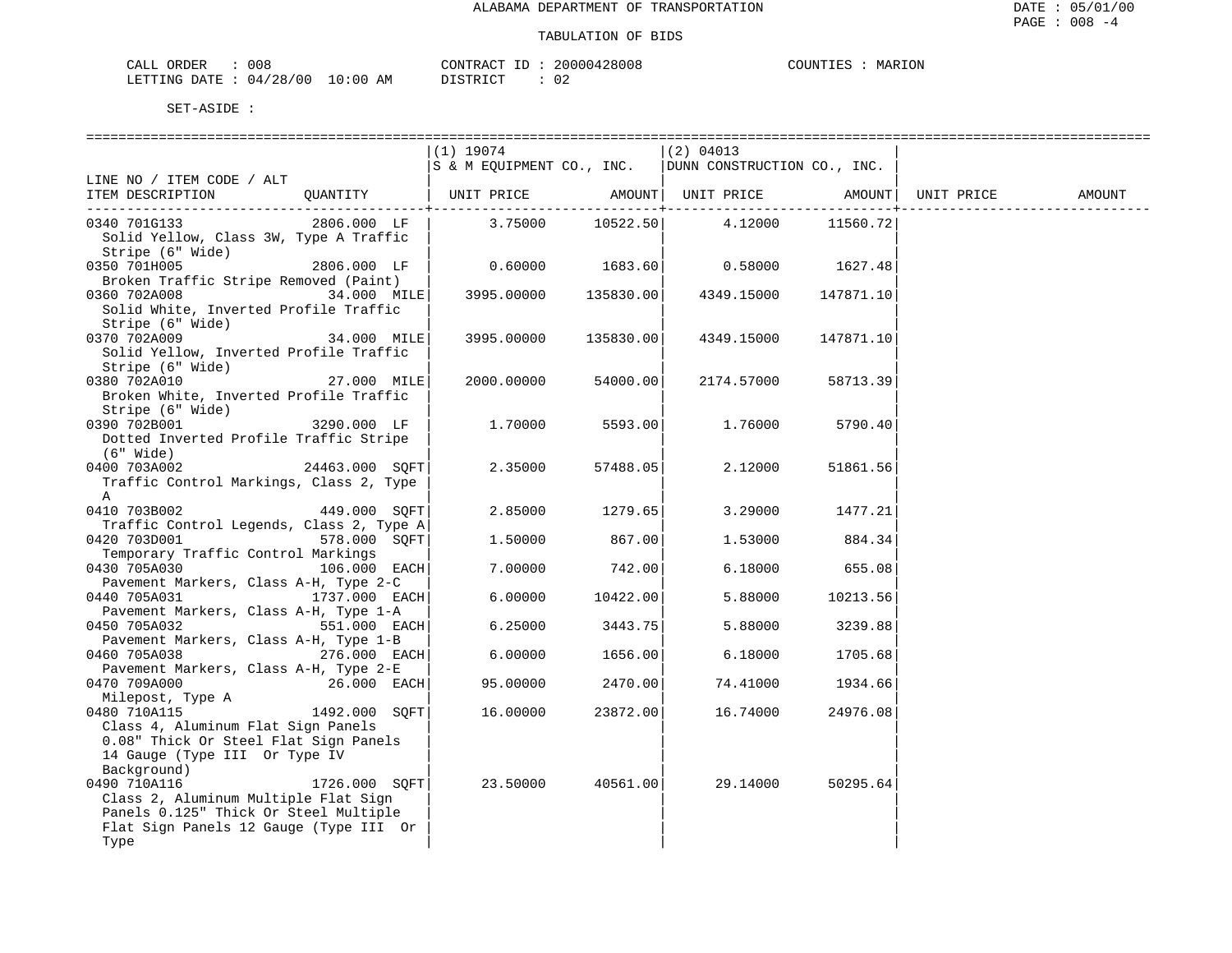| CALL ORDER                      | 008 |          | CONTRACT ID: 20000428008 | MARION<br>COUNTIES |
|---------------------------------|-----|----------|--------------------------|--------------------|
| LETTING DATE: 04/28/00 10:00 AM |     | DISTRICT |                          |                    |

|                                                                                            |              |      | (1) 19074                                                        |                  | $ (2)$ 04013                                                                                                        |                 |  |
|--------------------------------------------------------------------------------------------|--------------|------|------------------------------------------------------------------|------------------|---------------------------------------------------------------------------------------------------------------------|-----------------|--|
|                                                                                            |              |      | $ s \times M$ EQUIPMENT CO., INC. $ DUNN$ CONSTRUCTION CO., INC. |                  |                                                                                                                     |                 |  |
| LINE NO / ITEM CODE / ALT                                                                  |              |      |                                                                  |                  |                                                                                                                     |                 |  |
|                                                                                            |              |      |                                                                  |                  |                                                                                                                     |                 |  |
| ITEM DESCRIPTION QUANTITY   UNIT PRICE AMOUNT  UNIT PRICE AMOUNT  UNIT PRICE AMOUNT AMOUNT |              |      |                                                                  |                  |                                                                                                                     |                 |  |
| 0500 710A118                                                                               |              |      |                                                                  |                  |                                                                                                                     |                 |  |
| Class 2, Aluminum Flat Sign Panels                                                         |              |      |                                                                  |                  |                                                                                                                     |                 |  |
| 0.125" Thick Or Steel Flat Sign Panels                                                     |              |      |                                                                  |                  |                                                                                                                     |                 |  |
| 12 Gauge (Type III Or Type IV                                                              |              |      |                                                                  |                  |                                                                                                                     |                 |  |
| Background)                                                                                |              |      |                                                                  |                  |                                                                                                                     |                 |  |
| 0510 710B001                                                                               | 2120.000 LF  |      |                                                                  | 8.00000 16960.00 | 6.51000                                                                                                             | 13801.20        |  |
| Roadway Sign Post (#3 "U" Channel                                                          |              |      |                                                                  |                  |                                                                                                                     |                 |  |
| Galvanized Steel)                                                                          |              |      |                                                                  |                  |                                                                                                                     |                 |  |
| $180.000$ LF                                                                               |              |      |                                                                  |                  |                                                                                                                     |                 |  |
| 0520 710B006                                                                               |              |      | 50.00000                                                         | 9000.00          | 37.20000                                                                                                            | 6696.00         |  |
| Roadway Sign Post (S4 x 7.7 Steel Beam)                                                    |              |      |                                                                  |                  |                                                                                                                     |                 |  |
| 0530 710B007 352.000 LF                                                                    |              |      | 61.00000                                                         | 21472.00         | 43.40000                                                                                                            | 15276.80        |  |
| Roadway Sign Post (W6 x 15 Steel Beam)                                                     |              |      |                                                                  |                  |                                                                                                                     |                 |  |
| 0540 710B010                                                                               | 30.000 LF    |      | 49.00000                                                         | 1470.00          | 40.92000                                                                                                            | 1227.60         |  |
| Roadway Sign Post (W6 x 9 Steel Beam)                                                      |              |      |                                                                  |                  |                                                                                                                     |                 |  |
| 0550 710B011 37.000 LF                                                                     |              |      | 58.00000                                                         | 2146.00          | 43.40000                                                                                                            | 1605.80         |  |
| Roadway Sign Post (W6 x 12 Steel Beam)                                                     |              |      |                                                                  |                  |                                                                                                                     |                 |  |
| 0560 710C000                                                                               |              | LUMP | 5500.00000                                                       | 5500.00          | 3410.27000                                                                                                          | 3410.27         |  |
| Removal Of Existing Roadway Signs                                                          |              |      |                                                                  |                  |                                                                                                                     |                 |  |
| 0570 740B000<br>878.000 SQFT                                                               |              |      | 9.00000                                                          | 7902.00          | 9.92000                                                                                                             | 8709.76         |  |
| Construction Signs                                                                         |              |      |                                                                  |                  |                                                                                                                     |                 |  |
| 0580 740D000                                                                               | 80.000 EACH  |      | 35.00000                                                         | 2800.00          | 0.62000                                                                                                             | 49.60           |  |
| Channelizing Drums                                                                         |              |      |                                                                  |                  |                                                                                                                     |                 |  |
| 0590 740E000                                                                               | 100.000 EACH |      | 11,25000                                                         | 1125.00          |                                                                                                                     | $0.12000$ 12.00 |  |
| Cones (36 Inches High)                                                                     |              |      |                                                                  |                  |                                                                                                                     |                 |  |
|                                                                                            |              |      |                                                                  |                  |                                                                                                                     |                 |  |
| 0600 740F002                                                                               | 16.000 EACH  |      | 175.00000                                                        | 2800.00          | 372.03000                                                                                                           | 5952.48         |  |
| Barricades, Type III<br>510 7401005                                                        |              |      |                                                                  |                  |                                                                                                                     |                 |  |
| 0610 7401005                                                                               | 8.000 EACH   |      | 80.00000                                                         | 640.00           | 31.00000                                                                                                            | 248.00          |  |
| Warning Lights, Type B (Detachable Head)                                                   |              |      |                                                                  |                  |                                                                                                                     |                 |  |
| 0620 740M000 100.000 EACH                                                                  |              |      |                                                                  | 7.25000 725.00   | 0.12000                                                                                                             | 12.00           |  |
| Weight For Cone                                                                            |              |      |                                                                  |                  |                                                                                                                     |                 |  |
| 0630 741C010                                                                               | $4.000$ EACH |      | 5000.00000                                                       | 20000.00         | 930.07000                                                                                                           | 3720.28         |  |
| Portable Sequential Arrow And Chevron                                                      |              |      |                                                                  |                  |                                                                                                                     |                 |  |
| Sign Unit                                                                                  |              |      |                                                                  |                  |                                                                                                                     |                 |  |
| 0640 998A000                                                                               |              | LUMP | 57950.00000                                                      | 57950.00         | 620.05000                                                                                                           | 620.05          |  |
| Construction Fuel (Maximum Bid Limited                                                     |              |      |                                                                  |                  |                                                                                                                     |                 |  |
| To \$ 178,000.00)                                                                          |              |      |                                                                  |                  |                                                                                                                     |                 |  |
| 0650 999 000                                                                               |              |      | $1500.000$ $HOUR$ 0.80000 $1200.00$                              |                  | 0.80000                                                                                                             | 1200.00         |  |
| Trainee Hours At 80 Cents Per Hour                                                         |              |      |                                                                  |                  |                                                                                                                     |                 |  |
| SECTION TOTALS                                                                             |              |      |                                                                  |                  | $\frac{1}{2}$ 3, 414, 817.42 $\left  \right $ $\frac{1}{2}$ $\frac{1}{2}$ $\frac{1}{2}$ $\frac{1}{2}$ $\frac{1}{2}$ |                 |  |
|                                                                                            |              |      |                                                                  |                  |                                                                                                                     |                 |  |
| CONTRACT TOTALS                                                                            |              |      |                                                                  | \$3,414,817.42]  |                                                                                                                     | \$3,742,216.18] |  |
|                                                                                            |              |      |                                                                  |                  |                                                                                                                     |                 |  |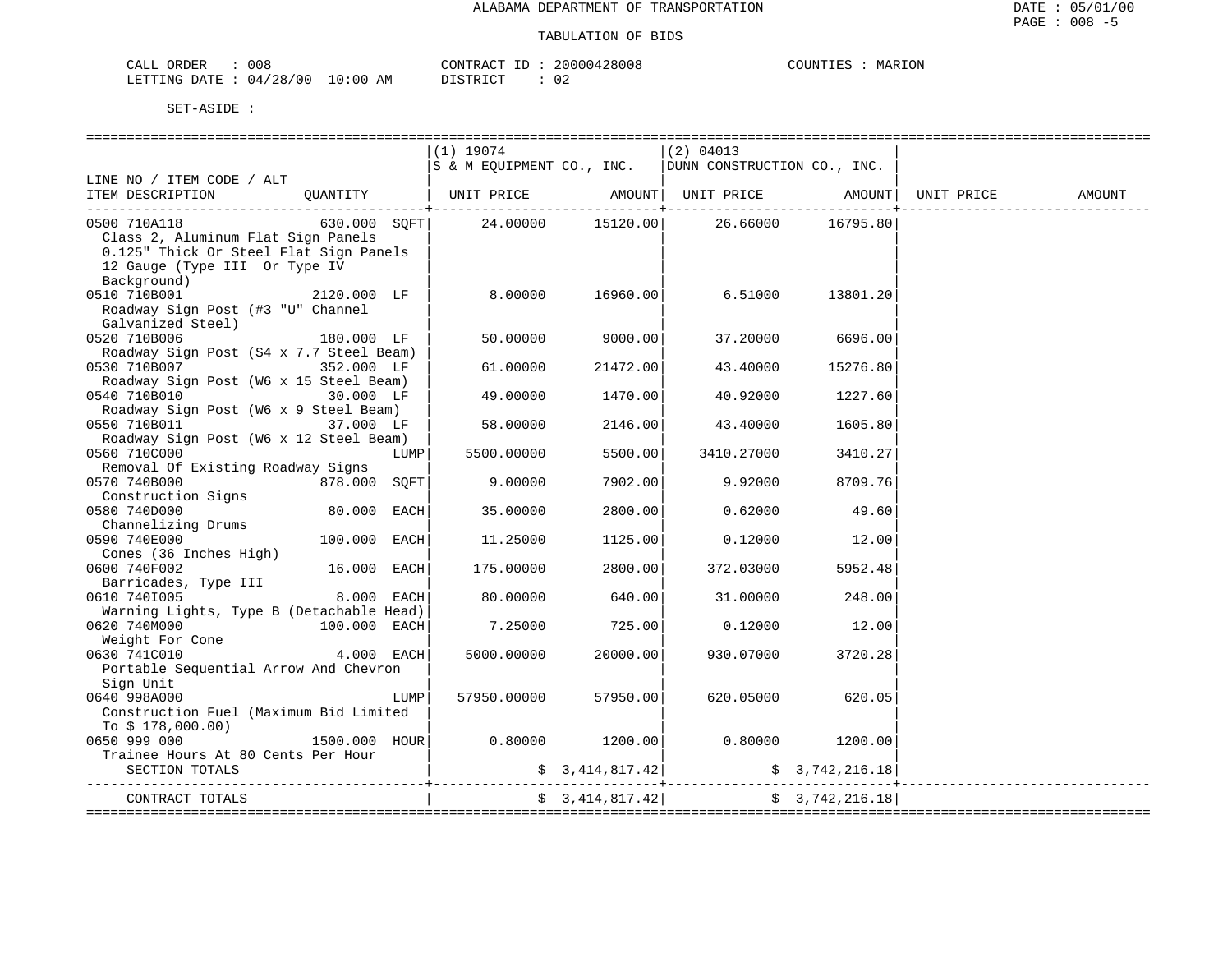# VENDOR RANKING

| CALL ORDER                           | $\therefore$ 021<br>LETTING DATE : 04/28/00 10:00 AM                                         | CONTRACT ID: 20000428021<br>DISTRICT<br>: 07                                       |              | COUNTIES : PIKE  |                                |                        |
|--------------------------------------|----------------------------------------------------------------------------------------------|------------------------------------------------------------------------------------|--------------|------------------|--------------------------------|------------------------|
| CONTRACT DESCRIPTION:<br>SET-ASIDE : | for constructing the Resurfacing and Traffic Stripe on<br>Banks (MP 8.542). Length 5.831 mi. | 50<br>CONTRACT TIME:<br>S.R.#93 from MP 2.393 in Brundidge to S.R.#15 (U.S.#29) in | Working Days | (available days) | PROJECT $(S)$ : MG-64(6)       |                        |
| RANK                                 | VENDOR NO./NAME                                                                              |                                                                                    |              |                  | TOTAL<br><b>BID</b>            | % OVER<br>LOW BID      |
| 23024<br>01018                       | WIREGRASS CONSTRUCTION COMPANY, INC.<br>APAC-ALABAMA, INC.                                   |                                                                                    |              |                  | \$1,217,031.02<br>1,284,121.51 | 100.0000%<br>105.5126% |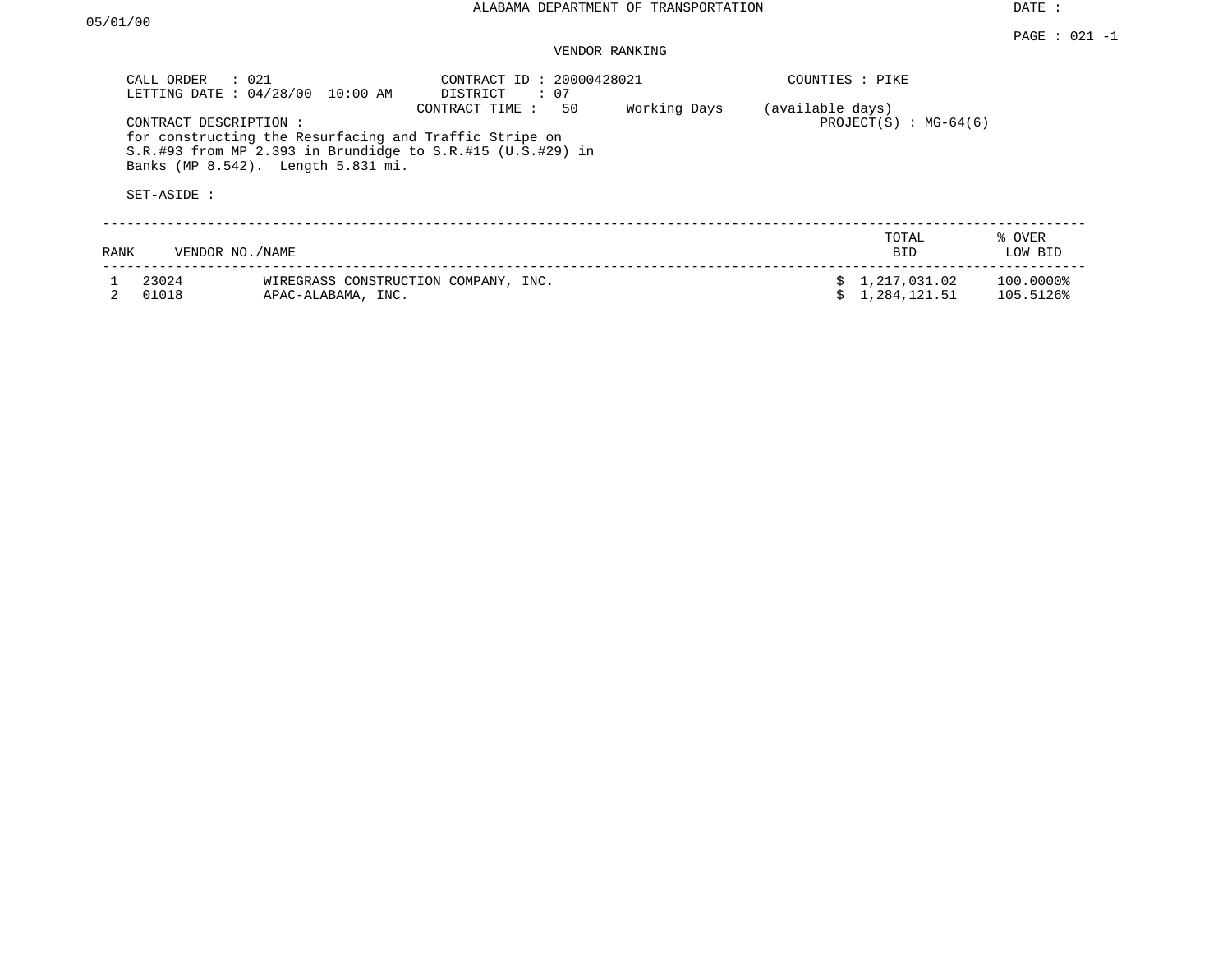| 021<br>ORDER<br>CALL                                                                                                                                 | 20000428021<br>CONTRACT     | COUNTIES<br>PIKE |
|------------------------------------------------------------------------------------------------------------------------------------------------------|-----------------------------|------------------|
| 04/28/00<br>10:00<br>LETTING DATE<br>the contract of the contract of the contract of the contract of the contract of the contract of the contract of | 07<br>די היה דמידי את<br>AΜ |                  |

| $(1)$ 23024<br>$(2)$ 01018<br>WIREGRASS CONSTRUCTION COMPA APAC-ALABAMA, INC.<br>LINE NO / ITEM CODE / ALT<br>OUANTITY<br>UNIT PRICE<br>AMOUNT  <br>UNIT PRICE AMOUNT   UNIT PRICE<br>ITEM DESCRIPTION<br>________________<br>. _ _ _ _ _ _ _ _ _ _ _ _ _ _ _ _ +<br>SECTION 0001 Total<br>$1.00000$ 182.00<br>$1.00000$ 182.00<br>0010 206D001<br>182.000 LF  <br>Removing Guardrail | 0020 206E019 |              |           |        |           |        |        |
|---------------------------------------------------------------------------------------------------------------------------------------------------------------------------------------------------------------------------------------------------------------------------------------------------------------------------------------------------------------------------------------|--------------|--------------|-----------|--------|-----------|--------|--------|
|                                                                                                                                                                                                                                                                                                                                                                                       |              |              |           |        |           |        |        |
|                                                                                                                                                                                                                                                                                                                                                                                       |              |              |           |        |           |        |        |
|                                                                                                                                                                                                                                                                                                                                                                                       |              |              |           |        |           |        | AMOUNT |
|                                                                                                                                                                                                                                                                                                                                                                                       |              |              |           |        |           |        |        |
|                                                                                                                                                                                                                                                                                                                                                                                       |              |              |           |        |           |        |        |
|                                                                                                                                                                                                                                                                                                                                                                                       |              | $2.000$ EACH | 100.00000 | 200.00 | 100.00000 | 200.00 |        |
| Removing Guardrail End Anchor (Type 10)                                                                                                                                                                                                                                                                                                                                               |              |              |           |        |           |        |        |
| 500.00<br>0030 209A000<br>$5.000$ EACH<br>100.00000<br>62.78000<br>313.90                                                                                                                                                                                                                                                                                                             |              |              |           |        |           |        |        |
| Mailbox Reset, Single                                                                                                                                                                                                                                                                                                                                                                 |              |              |           |        |           |        |        |
| 0040 210D010<br>7000.000 CYIP<br>5.20000<br>36400.00<br>5.85000<br>40950.00                                                                                                                                                                                                                                                                                                           |              |              |           |        |           |        |        |
| Borrow Excavation (A2 or Better)                                                                                                                                                                                                                                                                                                                                                      |              |              |           |        |           |        |        |
| 0050 401B100<br>83776.000 SYCP<br>0.62000<br>51941.12<br>0.56000<br>46914.56                                                                                                                                                                                                                                                                                                          |              |              |           |        |           |        |        |
| Bituminous Treatment E (With Polymer                                                                                                                                                                                                                                                                                                                                                  |              |              |           |        |           |        |        |
| Additive)                                                                                                                                                                                                                                                                                                                                                                             |              |              |           |        |           |        |        |
| 0060 405A000<br>2.10000<br>12316.50<br>3.27000<br>19178.55<br>5865.000 GAL                                                                                                                                                                                                                                                                                                            |              |              |           |        |           |        |        |
| Tack Coat                                                                                                                                                                                                                                                                                                                                                                             |              |              |           |        |           |        |        |
| 1500.00<br>0070 410C000<br>$1.000$ EACH<br>1500.00000<br>3380.00000<br>3380.00                                                                                                                                                                                                                                                                                                        |              |              |           |        |           |        |        |
| Contractor Retained Profilograph                                                                                                                                                                                                                                                                                                                                                      |              |              |           |        |           |        |        |
| 0080 424A241<br>6750.000 TON<br>33.15000<br>223762.50<br>37.22000<br>251235.00<br>Superpave Bituminous Concrete Wearing                                                                                                                                                                                                                                                               |              |              |           |        |           |        |        |
| Surface Layer, 3/4" Maximum Aggregate                                                                                                                                                                                                                                                                                                                                                 |              |              |           |        |           |        |        |
| Size Mix, ESAL Range C                                                                                                                                                                                                                                                                                                                                                                |              |              |           |        |           |        |        |
| 0090 424A246<br>3000.000 TON<br>39.24000<br>117720.00<br>35.36000<br>106080.00                                                                                                                                                                                                                                                                                                        |              |              |           |        |           |        |        |
| Superpave Bituminous Concrete Wearing                                                                                                                                                                                                                                                                                                                                                 |              |              |           |        |           |        |        |
| Surface Layer, Leveling, 1/2" Maximum                                                                                                                                                                                                                                                                                                                                                 |              |              |           |        |           |        |        |
| Aggregate Size Mix, ESAL Range C                                                                                                                                                                                                                                                                                                                                                      |              |              |           |        |           |        |        |
| 0100 424B441<br>9500.000 TON<br>31.15000<br>295925.00<br>33.43000<br>317585.00                                                                                                                                                                                                                                                                                                        |              |              |           |        |           |        |        |
| Superpave Bituminous Concrete Upper                                                                                                                                                                                                                                                                                                                                                   |              |              |           |        |           |        |        |
| Binder Layer, 1" Maximum Aggregate Size                                                                                                                                                                                                                                                                                                                                               |              |              |           |        |           |        |        |
| Mix, ESAL Range C                                                                                                                                                                                                                                                                                                                                                                     |              |              |           |        |           |        |        |
| 9750.000 TON<br>0110 424B541<br>30.64000<br>298740.00<br>32.95000<br>321262.50                                                                                                                                                                                                                                                                                                        |              |              |           |        |           |        |        |
| Superpave Bituminous Concrete Lower                                                                                                                                                                                                                                                                                                                                                   |              |              |           |        |           |        |        |
| Binder Layer, 1" Maximum Aggregate Size                                                                                                                                                                                                                                                                                                                                               |              |              |           |        |           |        |        |
| Mix, ESAL Range C                                                                                                                                                                                                                                                                                                                                                                     |              |              |           |        |           |        |        |
| 0120 600A000<br>19500.00000<br>19500.00<br>19340.00000<br>LUMP<br>19340.00                                                                                                                                                                                                                                                                                                            |              |              |           |        |           |        |        |
| Mobilization                                                                                                                                                                                                                                                                                                                                                                          |              |              |           |        |           |        |        |
| 1848.00<br>0130 630A000<br>132.000 LF<br>14.00000<br>14.00000<br>1848.00                                                                                                                                                                                                                                                                                                              |              |              |           |        |           |        |        |
| Steel Beam Guardrail, Class A, Type 1                                                                                                                                                                                                                                                                                                                                                 |              |              |           |        |           |        |        |
| $2.000$ EACH<br>3500.00<br>0140 630C070<br>1750.00000<br>1750.00000<br>3500.00                                                                                                                                                                                                                                                                                                        |              |              |           |        |           |        |        |
| Guardrail End Anchor, Type 10 Series<br>0150 652A061<br>15.000 ACRE<br>370.00000<br>5550.00<br>370.00000<br>5550.00                                                                                                                                                                                                                                                                   |              |              |           |        |           |        |        |
| Seeding (Mix 3E)                                                                                                                                                                                                                                                                                                                                                                      |              |              |           |        |           |        |        |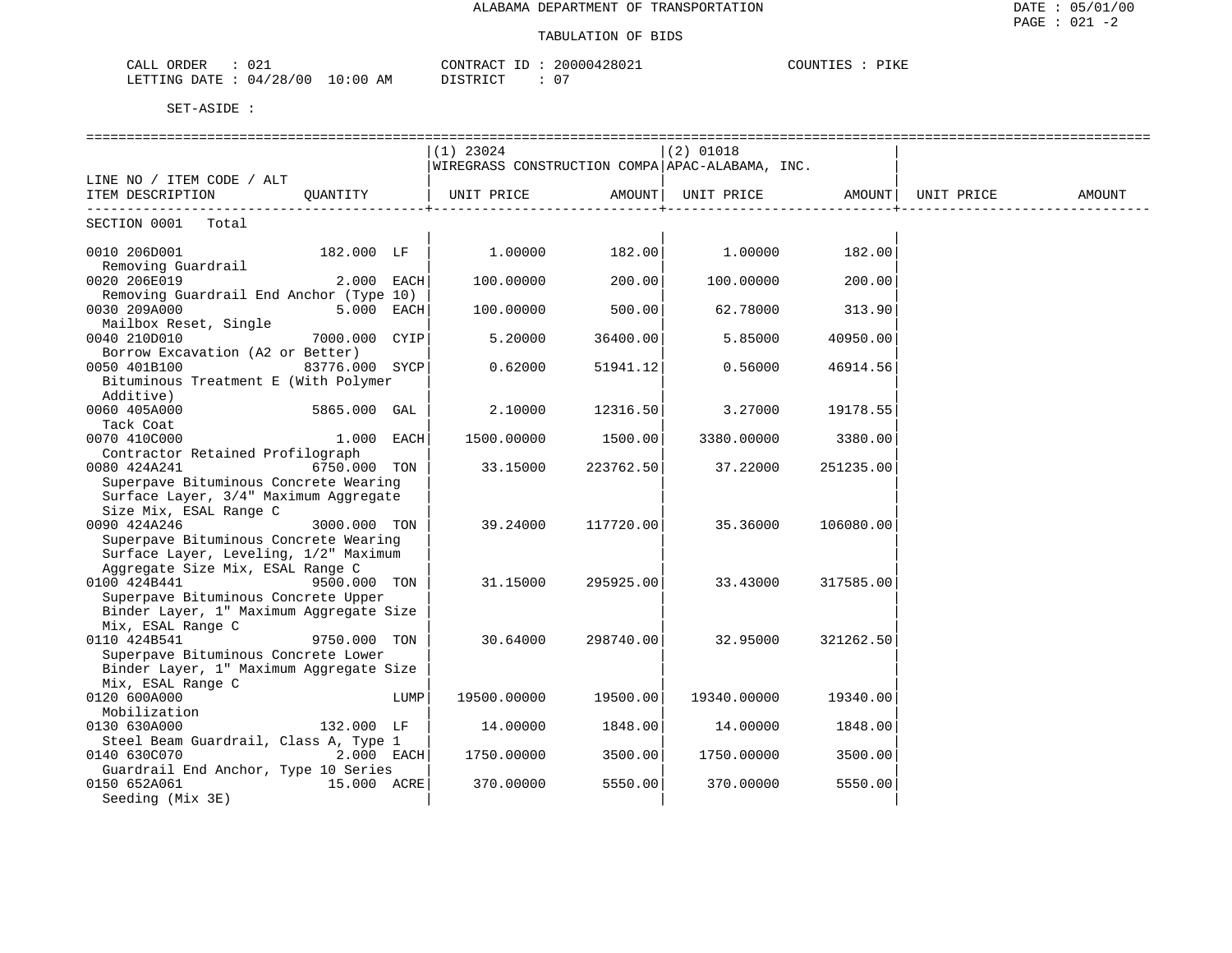| CALL ORDER                      | ∪∠⊥ |          | CONTRACT ID: 20000428021 | COUNTIES : | PIKE |
|---------------------------------|-----|----------|--------------------------|------------|------|
| LETTING DATE: 04/28/00 10:00 AM |     | DISTRICT | $\cap$                   |            |      |

|                                                                                         | $(1)$ 23024 |                       | $(2)$ 01018                                     |                           |        |
|-----------------------------------------------------------------------------------------|-------------|-----------------------|-------------------------------------------------|---------------------------|--------|
|                                                                                         |             |                       | WIREGRASS CONSTRUCTION COMPA APAC-ALABAMA, INC. |                           |        |
| LINE NO / ITEM CODE / ALT                                                               |             |                       |                                                 |                           |        |
| QUANTITY   UNIT PRICE     AMOUNT  UNIT PRICE     AMOUNT  UNIT PRICE<br>ITEM DESCRIPTION |             |                       |                                                 |                           | AMOUNT |
| 0160 656A000<br>15.000 ACRE                                                             | 370.00000   | ------------+-------- | 5550.00 370.00000                               | -------------+<br>5550.00 |        |
| Mulching, Class A, Type 1                                                               |             |                       |                                                 |                           |        |
| $100.000$ EACH<br>0170 665F000                                                          | 4.50000     | 450.00                | 5.00000                                         | 500.00                    |        |
| Hay Bales<br>0180 665J000<br>3000.000 LF                                                |             |                       |                                                 |                           |        |
| Silt Fence, Type A                                                                      | 3.18000     | 9540.00               | 3.05000                                         | 9150.00                   |        |
| 0190 680A000<br>LUMP                                                                    | 1500.00000  | 1500.00               | 2500.00000                                      | 2500.00                   |        |
| Engineering Controls                                                                    |             |                       |                                                 |                           |        |
| 0200 701C000<br>12.000 MILE                                                             | 300.00000   | 3600.00               | 300.00000                                       | 3600.00                   |        |
| Broken Temporary Traffic Stripe                                                         |             |                       |                                                 |                           |        |
| 0210 701C001<br>60.000 MILE                                                             | 320.00000   | 19200.00              | 320.00000                                       | 19200.00                  |        |
| Solid Temporary Traffic Stripe<br>0220 701D007<br>1.000 MILE                            | 1200.00000  | 1200.00               | 1200.00000                                      | 1200.00                   |        |
| Solid Traffic Stripe Removed (Paint)                                                    |             |                       |                                                 |                           |        |
| 0230 701D008<br>1.000 MILE                                                              | 1300.00000  | 1300.00               | 1300.00000                                      | 1300.00                   |        |
| Solid Traffic Stripe Removed (Plastic)                                                  |             |                       |                                                 |                           |        |
| 0240 701D014<br>1.000 MILE                                                              | 1000.00000  | 1000.00               | 1000.00000                                      | 1000.00                   |        |
| Broken Traffic Stripe Removed (Paint)                                                   |             |                       |                                                 |                           |        |
| 0250 701D015<br>1.000 MILE                                                              | 1100.00000  | 1100.00               | 1100.00000                                      | 1100.00                   |        |
| Broken Traffic Stripe Removed (Plastic)                                                 |             |                       |                                                 |                           |        |
| 0260 702A007<br>4.000 MILE                                                              | 1850.00000  | 7400.00               | 1850.00000                                      | 7400.00                   |        |
| Broken Yellow, Inverted Profile Traffic<br>Stripe (6" Wide)                             |             |                       |                                                 |                           |        |
| 0270 702A008<br>13.000 MILE                                                             | 3700.00000  | 48100.00              | 3700.00000                                      | 48100.00                  |        |
| Solid White, Inverted Profile Traffic                                                   |             |                       |                                                 |                           |        |
| Stripe (6" Wide)                                                                        |             |                       |                                                 |                           |        |
| 0280 702A009<br>7.000 MILE                                                              | 3700.00000  | 25900.00              | 3700.00000                                      | 25900.00                  |        |
| Solid Yellow, Inverted Profile Traffic                                                  |             |                       |                                                 |                           |        |
| Stripe (6" Wide)                                                                        |             |                       |                                                 |                           |        |
| 0290 702B001<br>180.000 LF                                                              | 1.50000     | 270.00                | 1.50000                                         | 270.00                    |        |
| Dotted Inverted Profile Traffic Stripe                                                  |             |                       |                                                 |                           |        |
| $(6"$ Wide)<br>477.000 SQFT<br>0300 703A002                                             | 2.50000     | 1192.50               | 2.50000                                         | 1192.50                   |        |
| Traffic Control Markings, Class 2, Type                                                 |             |                       |                                                 |                           |        |
| A                                                                                       |             |                       |                                                 |                           |        |
| 0310 703B002<br>248.000 SOFT                                                            | 2.80000     | 694.40                | 2.80000                                         | 694.40                    |        |
| Traffic Control Legends, Class 2, Type A                                                |             |                       |                                                 |                           |        |
| 0320 703D001<br>954.000 SOFT                                                            | 1,30000     | 1240.20               | 1,30000                                         | 1240.20                   |        |
| Temporary Traffic Control Markings                                                      |             |                       |                                                 |                           |        |
| 0330 703E001<br>496.000 SOFT                                                            | 1,30000     | 644.80                | 1.30000                                         | 644.80                    |        |
| Temporary Traffic Control Legends                                                       |             |                       |                                                 |                           |        |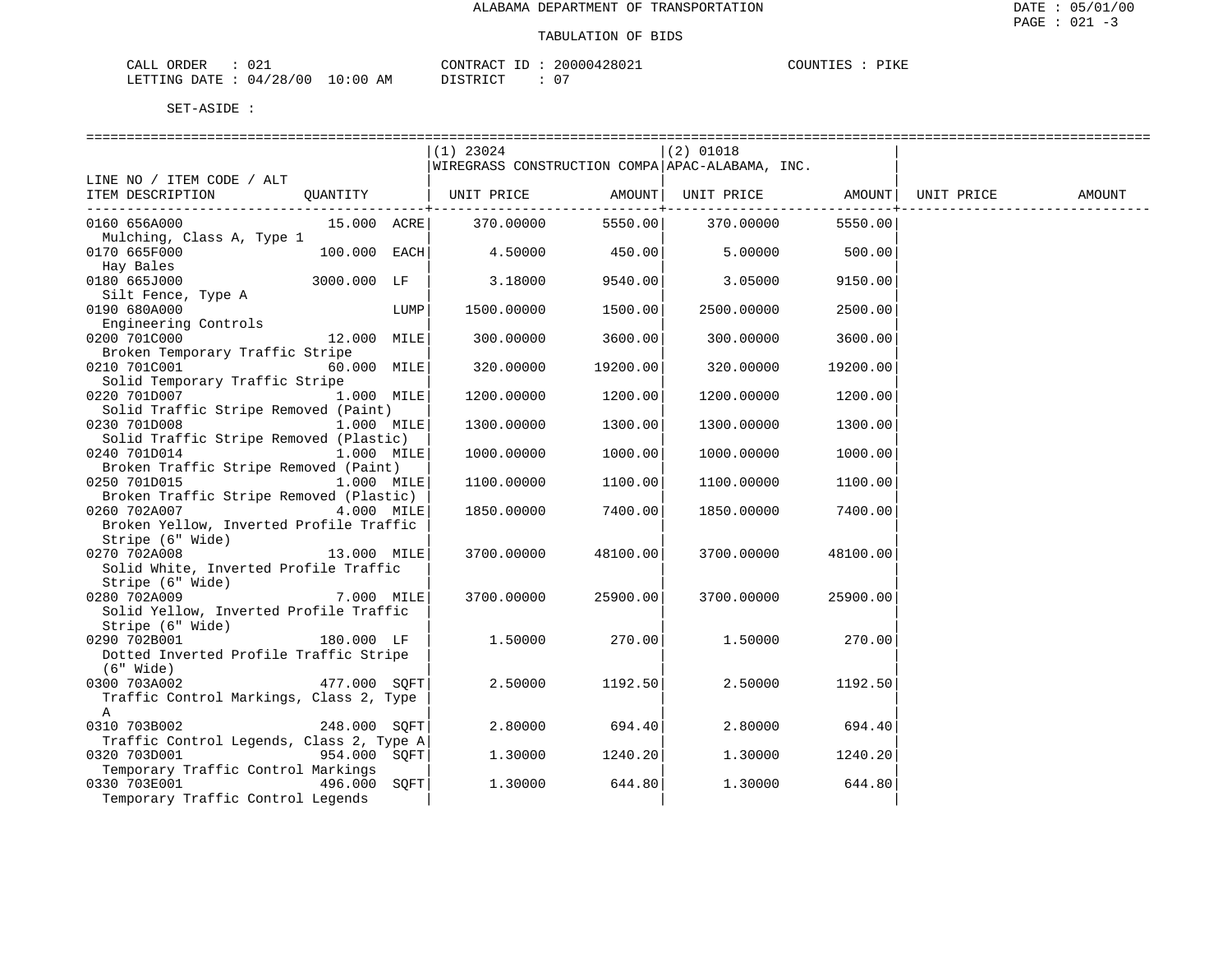| CALL ORDER                      |          | CONTRACT ID: 20000428021 | COUNTIES : PIKE |
|---------------------------------|----------|--------------------------|-----------------|
| LETTING DATE: 04/28/00 10:00 AM | DISTRICT |                          |                 |

|                                        |                | $(1)$ 23024 |                                                 | (2) 01018  |                 |            |        |
|----------------------------------------|----------------|-------------|-------------------------------------------------|------------|-----------------|------------|--------|
|                                        |                |             | WIREGRASS CONSTRUCTION COMPA APAC-ALABAMA, INC. |            |                 |            |        |
| LINE NO / ITEM CODE / ALT              |                |             |                                                 |            |                 |            |        |
| ITEM DESCRIPTION                       | OUANTITY       | UNIT PRICE  | AMOUNT                                          | UNIT PRICE | AMOUNT          | UNIT PRICE | AMOUNT |
| 0340 705A030                           | $6.000$ EACH   | 5.25000     | 31.50                                           | 5.25000    | 31.50           |            |        |
| Pavement Markers, Class A-H, Type 2-C  |                |             |                                                 |            |                 |            |        |
| 0350 705A031                           | 25.000 EACH    | 5.00000     | 125.00                                          | 5.00000    | 125.00          |            |        |
| Pavement Markers, Class A-H, Type 1-A  |                |             |                                                 |            |                 |            |        |
| 0360 705A032                           | 299.000 EACH   | 5,00000     | 1495.00                                         | 5,00000    | 1495.00         |            |        |
| Pavement Markers, Class A-H, Type 1-B  |                |             |                                                 |            |                 |            |        |
| 0370 705A037                           | 510.000 EACH   | 5.25000     | 2677.50                                         | 5.25000    | 2677.50         |            |        |
| Pavement Markers, Class A-H, Type 2-D  |                |             |                                                 |            |                 |            |        |
| 0380 740B000                           | 930.000 SQFT   | 12.50000    | 11625.00                                        | 10.01000   | 9309.30         |            |        |
| Construction Signs                     |                |             |                                                 |            |                 |            |        |
| 0390 740D000                           | 20.000 EACH    | 20.00000    | 400.00                                          | 41.89000   | 837.80          |            |        |
| Channelizing Drums                     |                |             |                                                 |            |                 |            |        |
| 0400 740E000                           | 35.000<br>EACH | 4.00000     | 140.00                                          | 1,20000    | 42.00           |            |        |
| Cones (36 Inches High)                 |                |             |                                                 |            |                 |            |        |
| 0410 740M000                           | 35.000<br>EACH | 2,00000     | 70.00                                           | 1,20000    | 42.00           |            |        |
| Weight For Cone                        |                |             |                                                 |            |                 |            |        |
| 0420 7400000                           | 1.000<br>EACH  | 1000.00000  | 1000.00                                         | 1500.00000 | 1500.00         |            |        |
| Pilot Car                              |                |             |                                                 |            |                 |            |        |
| 0430 998A000                           | LUMP           | 0.00000     | 0.00                                            | 0.00000    | 0.00            |            |        |
| Construction Fuel (Maximum Bid Limited |                |             |                                                 |            |                 |            |        |
| To $$53,000.00)$                       |                |             |                                                 |            |                 |            |        |
| SECTION TOTALS                         |                |             | \$1,217,031.02]                                 |            | \$1,284,121.51  |            |        |
| CONTRACT TOTALS                        |                |             | \$1,217,031.02]                                 |            | \$1,284,121.51] |            |        |
|                                        |                |             |                                                 |            |                 |            |        |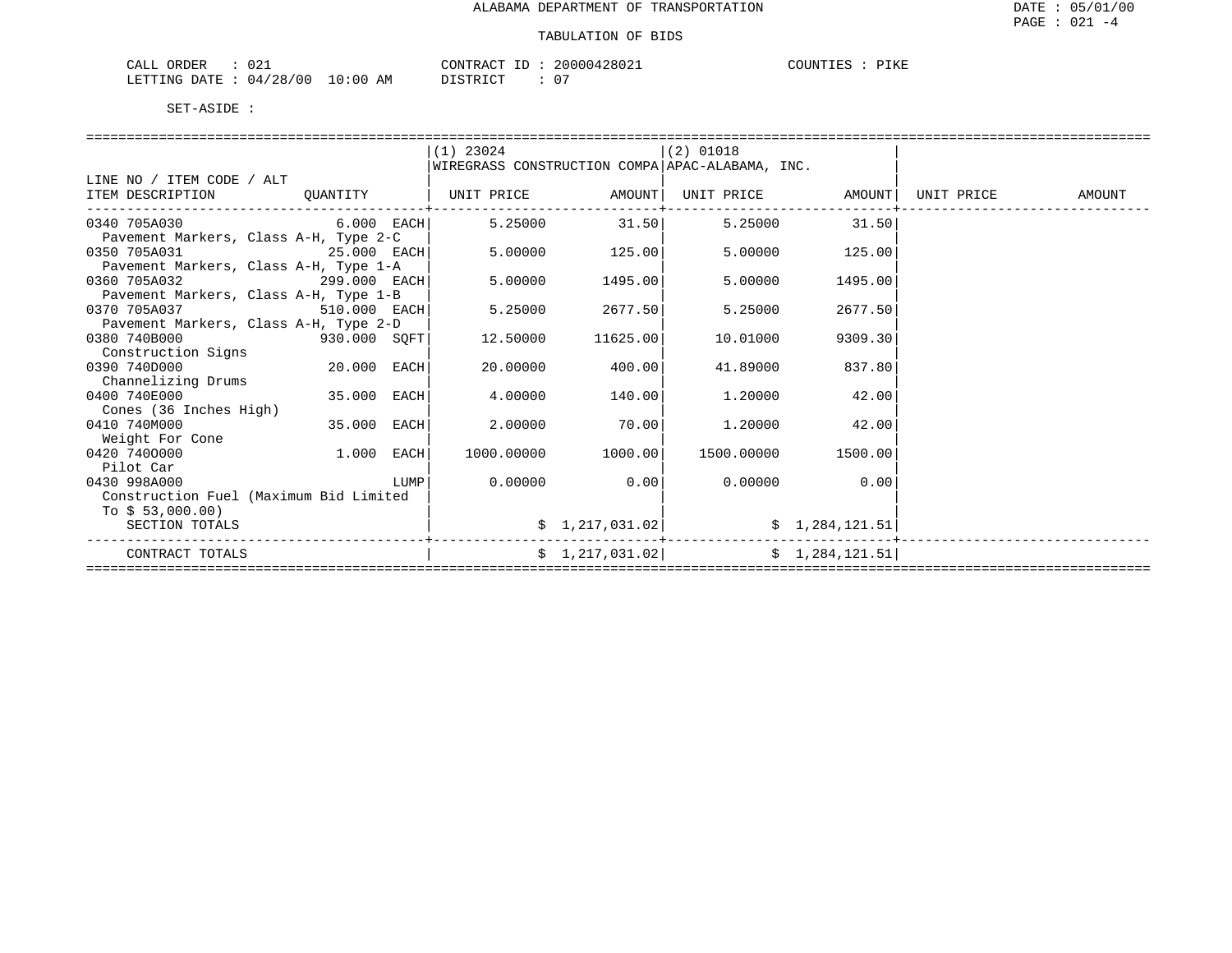# VENDOR RANKING

| CALL ORDER            | $\therefore$ 022<br>LETTING DATE: 04/28/00<br>10:00 AM                                                        | CONTRACT ID: 20000428022<br>DISTRICT<br>: 07                                           |              |                  | COUNTIES : HENRY             |                        |
|-----------------------|---------------------------------------------------------------------------------------------------------------|----------------------------------------------------------------------------------------|--------------|------------------|------------------------------|------------------------|
| CONTRACT DESCRIPTION: | for constructing the Resurfacing and Traffic Stripe on<br>Railroad in Abbeville (MP 74.001). Length 9.419 mi. | CONTRACT TIME :<br>65<br>$S.R.$ #27 from the Dale County line (MP 64.582) to the A & G | Working Days | (available days) | $PROJECT(S) : MG-67(12)$     |                        |
| SET-ASIDE :           |                                                                                                               |                                                                                        |              |                  |                              |                        |
| RANK                  | VENDOR NO./NAME                                                                                               |                                                                                        |              |                  | TOTAL<br><b>BID</b>          | % OVER<br>LOW BID      |
| 23024<br>01018        | APAC-ALABAMA, INC.                                                                                            | WIREGRASS CONSTRUCTION COMPANY, INC.                                                   |              |                  | 1,264,709.94<br>1,283,228.76 | 100.0000%<br>101.4642% |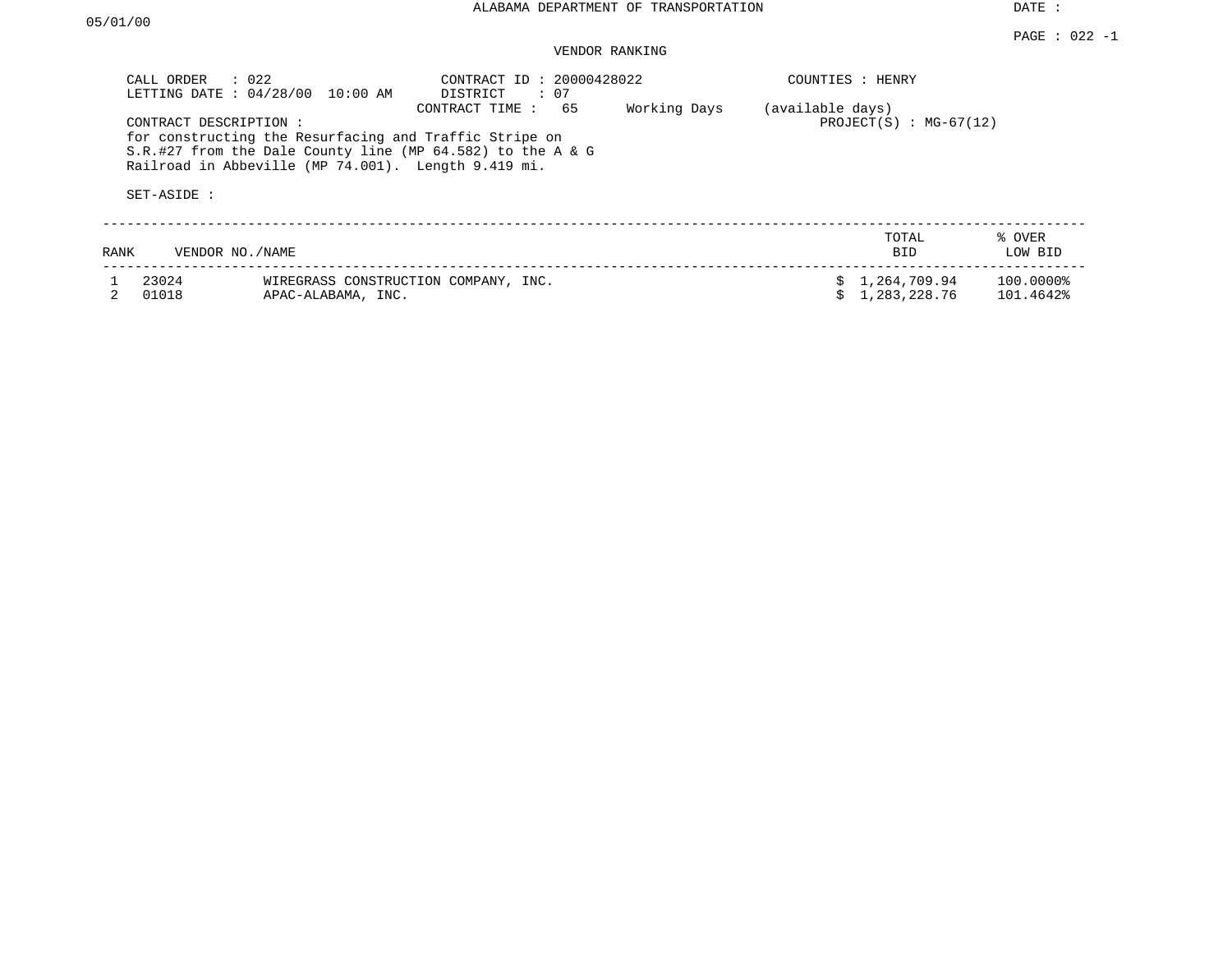### TABULATION OF BIDS

| noc.<br>CALL<br>ORDER<br>- U 44 |            | CONTRACT<br>T <sub>D</sub><br>⊥ப | 20000428022   | COUNTIES<br>HENR? |
|---------------------------------|------------|----------------------------------|---------------|-------------------|
| $04/28/00$ 1.<br>LETTING DATE   | $10:00$ AM | די איד פידי פר                   | $\sim$ $\sim$ |                   |

| $(1)$ 23024<br>$(2)$ 01018<br>WIREGRASS CONSTRUCTION COMPA APAC-ALABAMA, INC.<br>LINE NO / ITEM CODE / ALT<br>UNIT PRICE AMOUNT<br>ITEM DESCRIPTION<br>OUANTITY<br>UNIT PRICE AMOUNT<br>UNIT PRICE<br>AMOUNT<br>SECTION 0001 Total<br>0010 209A000<br>8.000 EACH<br>75.00000<br>600.00<br>62.89000<br>503.12<br>Mailbox Reset, Single<br>0020 210D010<br>8815.000 CYIP<br>6.50000<br>57297.50<br>7.22000<br>63644.30<br>Borrow Excavation (A2 or Better)<br>0030 401B100<br>137727.000 SYCP<br>0.64000<br>88145.28<br>0.60000<br>82636.20<br>Bituminous Treatment E (With Polymer<br>Additive)<br>0040 405A000<br>4734.000 GAL<br>1.64000<br>7763.76<br>2.62000<br>12403.08<br>Tack Coat<br>0050 408A051<br>3027.000 SOYD<br>2.00000<br>6054.00<br>1.72000<br>5206.44<br>Planing Existing Pavement<br>(Approximately 0.00" Thru 1.0" Thick)<br>0060 424A240<br>7578.000 TON<br>36.15000<br>273944.70<br>37.13000<br>281371.14<br>Superpave Bituminous Concrete Wearing<br>Surface Layer, 1/2" Maximum Aggregate<br>Size Mix, ESAL Range C<br>0070 424A246<br>5000.000 TON<br>37.80000<br>189000.00<br>36.89000<br>184450.00<br>Superpave Bituminous Concrete Wearing<br>Surface Layer, Leveling, 1/2" Maximum<br>Aggregate Size Mix, ESAL Range C<br>0080 424B441<br>14878.000 TON<br>32.23000<br>34.25000<br>479517.94<br>509571.50<br>Superpave Bituminous Concrete Upper<br>Binder Layer, 1" Maximum Aggregate Size<br>Mix, ESAL Range C<br>0090 600A000<br>30500.00000<br>30500.00<br>12500.00000<br>LUMP<br>12500.00<br>Mobilization<br>0100 630C005<br>4.000 EACH<br>6400.00<br>1600.00000<br>6400.00<br>1600.00000<br>Guardrail End Anchor, Type 14<br>0110 630C070<br>4.000 EACH<br>1400.00000<br>5600.00<br>1400.00000<br>5600.00<br>Guardrail End Anchor, Type 10 Series<br>0120 652A061<br>34.000 ACRE<br>12580.00<br>12580.00<br>370.00000<br>370.00000<br>Seeding (Mix 3E)<br>0130 656A000<br>34.000 ACRE<br>370.00000<br>12580.00<br>370.00000<br>12580.00<br>Mulching, Class A, Type 1<br>0140 665F000<br>100.000 EACH<br>450.00<br>4.50000<br>5.00000<br>500.00<br>Hay Bales<br>0150 665J000<br>3400.000 LF<br>3.18000<br>10812.00<br>3.10000<br>10540.00<br>Silt Fence, Type A<br>0160 680A000<br>LUMP<br>1500.00000<br>1500.00<br>2000.00000<br>2000.00 |                      |  |  |  |  |
|---------------------------------------------------------------------------------------------------------------------------------------------------------------------------------------------------------------------------------------------------------------------------------------------------------------------------------------------------------------------------------------------------------------------------------------------------------------------------------------------------------------------------------------------------------------------------------------------------------------------------------------------------------------------------------------------------------------------------------------------------------------------------------------------------------------------------------------------------------------------------------------------------------------------------------------------------------------------------------------------------------------------------------------------------------------------------------------------------------------------------------------------------------------------------------------------------------------------------------------------------------------------------------------------------------------------------------------------------------------------------------------------------------------------------------------------------------------------------------------------------------------------------------------------------------------------------------------------------------------------------------------------------------------------------------------------------------------------------------------------------------------------------------------------------------------------------------------------------------------------------------------------------------------------------------------------------------------------------------------------------------------------------------------------------------------------------------------------------------------------------------------------------------------------------------------------------------------------------------------------------------------------------|----------------------|--|--|--|--|
|                                                                                                                                                                                                                                                                                                                                                                                                                                                                                                                                                                                                                                                                                                                                                                                                                                                                                                                                                                                                                                                                                                                                                                                                                                                                                                                                                                                                                                                                                                                                                                                                                                                                                                                                                                                                                                                                                                                                                                                                                                                                                                                                                                                                                                                                           |                      |  |  |  |  |
|                                                                                                                                                                                                                                                                                                                                                                                                                                                                                                                                                                                                                                                                                                                                                                                                                                                                                                                                                                                                                                                                                                                                                                                                                                                                                                                                                                                                                                                                                                                                                                                                                                                                                                                                                                                                                                                                                                                                                                                                                                                                                                                                                                                                                                                                           |                      |  |  |  |  |
|                                                                                                                                                                                                                                                                                                                                                                                                                                                                                                                                                                                                                                                                                                                                                                                                                                                                                                                                                                                                                                                                                                                                                                                                                                                                                                                                                                                                                                                                                                                                                                                                                                                                                                                                                                                                                                                                                                                                                                                                                                                                                                                                                                                                                                                                           |                      |  |  |  |  |
|                                                                                                                                                                                                                                                                                                                                                                                                                                                                                                                                                                                                                                                                                                                                                                                                                                                                                                                                                                                                                                                                                                                                                                                                                                                                                                                                                                                                                                                                                                                                                                                                                                                                                                                                                                                                                                                                                                                                                                                                                                                                                                                                                                                                                                                                           |                      |  |  |  |  |
|                                                                                                                                                                                                                                                                                                                                                                                                                                                                                                                                                                                                                                                                                                                                                                                                                                                                                                                                                                                                                                                                                                                                                                                                                                                                                                                                                                                                                                                                                                                                                                                                                                                                                                                                                                                                                                                                                                                                                                                                                                                                                                                                                                                                                                                                           |                      |  |  |  |  |
|                                                                                                                                                                                                                                                                                                                                                                                                                                                                                                                                                                                                                                                                                                                                                                                                                                                                                                                                                                                                                                                                                                                                                                                                                                                                                                                                                                                                                                                                                                                                                                                                                                                                                                                                                                                                                                                                                                                                                                                                                                                                                                                                                                                                                                                                           |                      |  |  |  |  |
|                                                                                                                                                                                                                                                                                                                                                                                                                                                                                                                                                                                                                                                                                                                                                                                                                                                                                                                                                                                                                                                                                                                                                                                                                                                                                                                                                                                                                                                                                                                                                                                                                                                                                                                                                                                                                                                                                                                                                                                                                                                                                                                                                                                                                                                                           |                      |  |  |  |  |
|                                                                                                                                                                                                                                                                                                                                                                                                                                                                                                                                                                                                                                                                                                                                                                                                                                                                                                                                                                                                                                                                                                                                                                                                                                                                                                                                                                                                                                                                                                                                                                                                                                                                                                                                                                                                                                                                                                                                                                                                                                                                                                                                                                                                                                                                           |                      |  |  |  |  |
|                                                                                                                                                                                                                                                                                                                                                                                                                                                                                                                                                                                                                                                                                                                                                                                                                                                                                                                                                                                                                                                                                                                                                                                                                                                                                                                                                                                                                                                                                                                                                                                                                                                                                                                                                                                                                                                                                                                                                                                                                                                                                                                                                                                                                                                                           |                      |  |  |  |  |
|                                                                                                                                                                                                                                                                                                                                                                                                                                                                                                                                                                                                                                                                                                                                                                                                                                                                                                                                                                                                                                                                                                                                                                                                                                                                                                                                                                                                                                                                                                                                                                                                                                                                                                                                                                                                                                                                                                                                                                                                                                                                                                                                                                                                                                                                           |                      |  |  |  |  |
|                                                                                                                                                                                                                                                                                                                                                                                                                                                                                                                                                                                                                                                                                                                                                                                                                                                                                                                                                                                                                                                                                                                                                                                                                                                                                                                                                                                                                                                                                                                                                                                                                                                                                                                                                                                                                                                                                                                                                                                                                                                                                                                                                                                                                                                                           |                      |  |  |  |  |
|                                                                                                                                                                                                                                                                                                                                                                                                                                                                                                                                                                                                                                                                                                                                                                                                                                                                                                                                                                                                                                                                                                                                                                                                                                                                                                                                                                                                                                                                                                                                                                                                                                                                                                                                                                                                                                                                                                                                                                                                                                                                                                                                                                                                                                                                           |                      |  |  |  |  |
|                                                                                                                                                                                                                                                                                                                                                                                                                                                                                                                                                                                                                                                                                                                                                                                                                                                                                                                                                                                                                                                                                                                                                                                                                                                                                                                                                                                                                                                                                                                                                                                                                                                                                                                                                                                                                                                                                                                                                                                                                                                                                                                                                                                                                                                                           |                      |  |  |  |  |
|                                                                                                                                                                                                                                                                                                                                                                                                                                                                                                                                                                                                                                                                                                                                                                                                                                                                                                                                                                                                                                                                                                                                                                                                                                                                                                                                                                                                                                                                                                                                                                                                                                                                                                                                                                                                                                                                                                                                                                                                                                                                                                                                                                                                                                                                           |                      |  |  |  |  |
|                                                                                                                                                                                                                                                                                                                                                                                                                                                                                                                                                                                                                                                                                                                                                                                                                                                                                                                                                                                                                                                                                                                                                                                                                                                                                                                                                                                                                                                                                                                                                                                                                                                                                                                                                                                                                                                                                                                                                                                                                                                                                                                                                                                                                                                                           |                      |  |  |  |  |
|                                                                                                                                                                                                                                                                                                                                                                                                                                                                                                                                                                                                                                                                                                                                                                                                                                                                                                                                                                                                                                                                                                                                                                                                                                                                                                                                                                                                                                                                                                                                                                                                                                                                                                                                                                                                                                                                                                                                                                                                                                                                                                                                                                                                                                                                           |                      |  |  |  |  |
|                                                                                                                                                                                                                                                                                                                                                                                                                                                                                                                                                                                                                                                                                                                                                                                                                                                                                                                                                                                                                                                                                                                                                                                                                                                                                                                                                                                                                                                                                                                                                                                                                                                                                                                                                                                                                                                                                                                                                                                                                                                                                                                                                                                                                                                                           |                      |  |  |  |  |
|                                                                                                                                                                                                                                                                                                                                                                                                                                                                                                                                                                                                                                                                                                                                                                                                                                                                                                                                                                                                                                                                                                                                                                                                                                                                                                                                                                                                                                                                                                                                                                                                                                                                                                                                                                                                                                                                                                                                                                                                                                                                                                                                                                                                                                                                           |                      |  |  |  |  |
|                                                                                                                                                                                                                                                                                                                                                                                                                                                                                                                                                                                                                                                                                                                                                                                                                                                                                                                                                                                                                                                                                                                                                                                                                                                                                                                                                                                                                                                                                                                                                                                                                                                                                                                                                                                                                                                                                                                                                                                                                                                                                                                                                                                                                                                                           |                      |  |  |  |  |
|                                                                                                                                                                                                                                                                                                                                                                                                                                                                                                                                                                                                                                                                                                                                                                                                                                                                                                                                                                                                                                                                                                                                                                                                                                                                                                                                                                                                                                                                                                                                                                                                                                                                                                                                                                                                                                                                                                                                                                                                                                                                                                                                                                                                                                                                           |                      |  |  |  |  |
|                                                                                                                                                                                                                                                                                                                                                                                                                                                                                                                                                                                                                                                                                                                                                                                                                                                                                                                                                                                                                                                                                                                                                                                                                                                                                                                                                                                                                                                                                                                                                                                                                                                                                                                                                                                                                                                                                                                                                                                                                                                                                                                                                                                                                                                                           |                      |  |  |  |  |
|                                                                                                                                                                                                                                                                                                                                                                                                                                                                                                                                                                                                                                                                                                                                                                                                                                                                                                                                                                                                                                                                                                                                                                                                                                                                                                                                                                                                                                                                                                                                                                                                                                                                                                                                                                                                                                                                                                                                                                                                                                                                                                                                                                                                                                                                           |                      |  |  |  |  |
|                                                                                                                                                                                                                                                                                                                                                                                                                                                                                                                                                                                                                                                                                                                                                                                                                                                                                                                                                                                                                                                                                                                                                                                                                                                                                                                                                                                                                                                                                                                                                                                                                                                                                                                                                                                                                                                                                                                                                                                                                                                                                                                                                                                                                                                                           |                      |  |  |  |  |
|                                                                                                                                                                                                                                                                                                                                                                                                                                                                                                                                                                                                                                                                                                                                                                                                                                                                                                                                                                                                                                                                                                                                                                                                                                                                                                                                                                                                                                                                                                                                                                                                                                                                                                                                                                                                                                                                                                                                                                                                                                                                                                                                                                                                                                                                           |                      |  |  |  |  |
|                                                                                                                                                                                                                                                                                                                                                                                                                                                                                                                                                                                                                                                                                                                                                                                                                                                                                                                                                                                                                                                                                                                                                                                                                                                                                                                                                                                                                                                                                                                                                                                                                                                                                                                                                                                                                                                                                                                                                                                                                                                                                                                                                                                                                                                                           |                      |  |  |  |  |
|                                                                                                                                                                                                                                                                                                                                                                                                                                                                                                                                                                                                                                                                                                                                                                                                                                                                                                                                                                                                                                                                                                                                                                                                                                                                                                                                                                                                                                                                                                                                                                                                                                                                                                                                                                                                                                                                                                                                                                                                                                                                                                                                                                                                                                                                           |                      |  |  |  |  |
|                                                                                                                                                                                                                                                                                                                                                                                                                                                                                                                                                                                                                                                                                                                                                                                                                                                                                                                                                                                                                                                                                                                                                                                                                                                                                                                                                                                                                                                                                                                                                                                                                                                                                                                                                                                                                                                                                                                                                                                                                                                                                                                                                                                                                                                                           |                      |  |  |  |  |
|                                                                                                                                                                                                                                                                                                                                                                                                                                                                                                                                                                                                                                                                                                                                                                                                                                                                                                                                                                                                                                                                                                                                                                                                                                                                                                                                                                                                                                                                                                                                                                                                                                                                                                                                                                                                                                                                                                                                                                                                                                                                                                                                                                                                                                                                           |                      |  |  |  |  |
|                                                                                                                                                                                                                                                                                                                                                                                                                                                                                                                                                                                                                                                                                                                                                                                                                                                                                                                                                                                                                                                                                                                                                                                                                                                                                                                                                                                                                                                                                                                                                                                                                                                                                                                                                                                                                                                                                                                                                                                                                                                                                                                                                                                                                                                                           |                      |  |  |  |  |
|                                                                                                                                                                                                                                                                                                                                                                                                                                                                                                                                                                                                                                                                                                                                                                                                                                                                                                                                                                                                                                                                                                                                                                                                                                                                                                                                                                                                                                                                                                                                                                                                                                                                                                                                                                                                                                                                                                                                                                                                                                                                                                                                                                                                                                                                           |                      |  |  |  |  |
|                                                                                                                                                                                                                                                                                                                                                                                                                                                                                                                                                                                                                                                                                                                                                                                                                                                                                                                                                                                                                                                                                                                                                                                                                                                                                                                                                                                                                                                                                                                                                                                                                                                                                                                                                                                                                                                                                                                                                                                                                                                                                                                                                                                                                                                                           |                      |  |  |  |  |
|                                                                                                                                                                                                                                                                                                                                                                                                                                                                                                                                                                                                                                                                                                                                                                                                                                                                                                                                                                                                                                                                                                                                                                                                                                                                                                                                                                                                                                                                                                                                                                                                                                                                                                                                                                                                                                                                                                                                                                                                                                                                                                                                                                                                                                                                           |                      |  |  |  |  |
|                                                                                                                                                                                                                                                                                                                                                                                                                                                                                                                                                                                                                                                                                                                                                                                                                                                                                                                                                                                                                                                                                                                                                                                                                                                                                                                                                                                                                                                                                                                                                                                                                                                                                                                                                                                                                                                                                                                                                                                                                                                                                                                                                                                                                                                                           |                      |  |  |  |  |
|                                                                                                                                                                                                                                                                                                                                                                                                                                                                                                                                                                                                                                                                                                                                                                                                                                                                                                                                                                                                                                                                                                                                                                                                                                                                                                                                                                                                                                                                                                                                                                                                                                                                                                                                                                                                                                                                                                                                                                                                                                                                                                                                                                                                                                                                           |                      |  |  |  |  |
|                                                                                                                                                                                                                                                                                                                                                                                                                                                                                                                                                                                                                                                                                                                                                                                                                                                                                                                                                                                                                                                                                                                                                                                                                                                                                                                                                                                                                                                                                                                                                                                                                                                                                                                                                                                                                                                                                                                                                                                                                                                                                                                                                                                                                                                                           |                      |  |  |  |  |
|                                                                                                                                                                                                                                                                                                                                                                                                                                                                                                                                                                                                                                                                                                                                                                                                                                                                                                                                                                                                                                                                                                                                                                                                                                                                                                                                                                                                                                                                                                                                                                                                                                                                                                                                                                                                                                                                                                                                                                                                                                                                                                                                                                                                                                                                           |                      |  |  |  |  |
|                                                                                                                                                                                                                                                                                                                                                                                                                                                                                                                                                                                                                                                                                                                                                                                                                                                                                                                                                                                                                                                                                                                                                                                                                                                                                                                                                                                                                                                                                                                                                                                                                                                                                                                                                                                                                                                                                                                                                                                                                                                                                                                                                                                                                                                                           |                      |  |  |  |  |
|                                                                                                                                                                                                                                                                                                                                                                                                                                                                                                                                                                                                                                                                                                                                                                                                                                                                                                                                                                                                                                                                                                                                                                                                                                                                                                                                                                                                                                                                                                                                                                                                                                                                                                                                                                                                                                                                                                                                                                                                                                                                                                                                                                                                                                                                           |                      |  |  |  |  |
|                                                                                                                                                                                                                                                                                                                                                                                                                                                                                                                                                                                                                                                                                                                                                                                                                                                                                                                                                                                                                                                                                                                                                                                                                                                                                                                                                                                                                                                                                                                                                                                                                                                                                                                                                                                                                                                                                                                                                                                                                                                                                                                                                                                                                                                                           |                      |  |  |  |  |
|                                                                                                                                                                                                                                                                                                                                                                                                                                                                                                                                                                                                                                                                                                                                                                                                                                                                                                                                                                                                                                                                                                                                                                                                                                                                                                                                                                                                                                                                                                                                                                                                                                                                                                                                                                                                                                                                                                                                                                                                                                                                                                                                                                                                                                                                           |                      |  |  |  |  |
|                                                                                                                                                                                                                                                                                                                                                                                                                                                                                                                                                                                                                                                                                                                                                                                                                                                                                                                                                                                                                                                                                                                                                                                                                                                                                                                                                                                                                                                                                                                                                                                                                                                                                                                                                                                                                                                                                                                                                                                                                                                                                                                                                                                                                                                                           |                      |  |  |  |  |
|                                                                                                                                                                                                                                                                                                                                                                                                                                                                                                                                                                                                                                                                                                                                                                                                                                                                                                                                                                                                                                                                                                                                                                                                                                                                                                                                                                                                                                                                                                                                                                                                                                                                                                                                                                                                                                                                                                                                                                                                                                                                                                                                                                                                                                                                           |                      |  |  |  |  |
|                                                                                                                                                                                                                                                                                                                                                                                                                                                                                                                                                                                                                                                                                                                                                                                                                                                                                                                                                                                                                                                                                                                                                                                                                                                                                                                                                                                                                                                                                                                                                                                                                                                                                                                                                                                                                                                                                                                                                                                                                                                                                                                                                                                                                                                                           |                      |  |  |  |  |
|                                                                                                                                                                                                                                                                                                                                                                                                                                                                                                                                                                                                                                                                                                                                                                                                                                                                                                                                                                                                                                                                                                                                                                                                                                                                                                                                                                                                                                                                                                                                                                                                                                                                                                                                                                                                                                                                                                                                                                                                                                                                                                                                                                                                                                                                           |                      |  |  |  |  |
|                                                                                                                                                                                                                                                                                                                                                                                                                                                                                                                                                                                                                                                                                                                                                                                                                                                                                                                                                                                                                                                                                                                                                                                                                                                                                                                                                                                                                                                                                                                                                                                                                                                                                                                                                                                                                                                                                                                                                                                                                                                                                                                                                                                                                                                                           |                      |  |  |  |  |
|                                                                                                                                                                                                                                                                                                                                                                                                                                                                                                                                                                                                                                                                                                                                                                                                                                                                                                                                                                                                                                                                                                                                                                                                                                                                                                                                                                                                                                                                                                                                                                                                                                                                                                                                                                                                                                                                                                                                                                                                                                                                                                                                                                                                                                                                           |                      |  |  |  |  |
|                                                                                                                                                                                                                                                                                                                                                                                                                                                                                                                                                                                                                                                                                                                                                                                                                                                                                                                                                                                                                                                                                                                                                                                                                                                                                                                                                                                                                                                                                                                                                                                                                                                                                                                                                                                                                                                                                                                                                                                                                                                                                                                                                                                                                                                                           | Engineering Controls |  |  |  |  |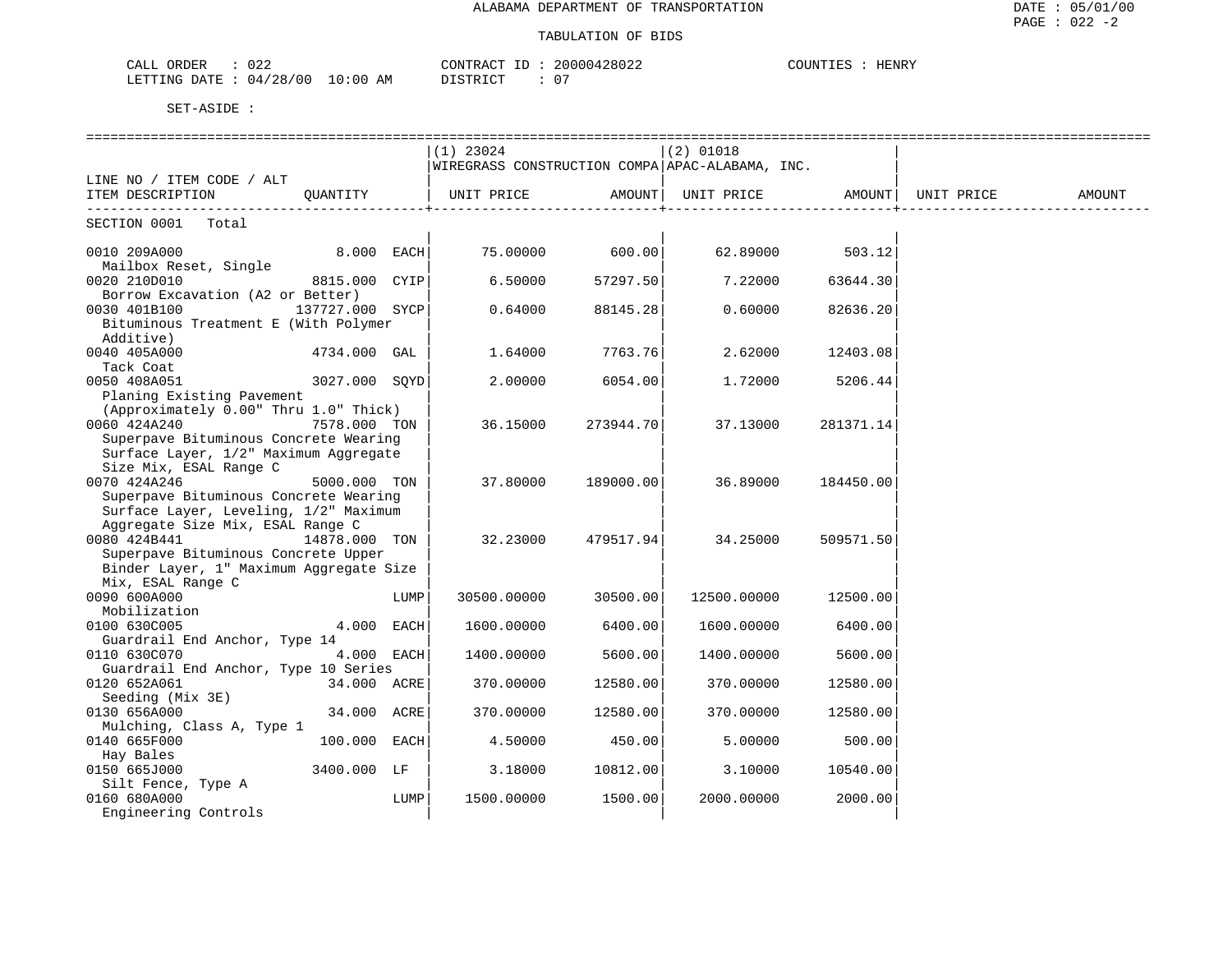| CALI<br>ORDER    | 022      |             | CONTRACT           | ⊇∩∩∩<br>NN428N2 | ∩ਾ™ਾ ਸ਼ | AENRV |
|------------------|----------|-------------|--------------------|-----------------|---------|-------|
| LETTING<br>DATE. | 04/28/00 | 10:00<br>ΑM | יחי א די פידי פידו |                 |         |       |

|                                                        |                       | $(1)$ 23024                                     |                       | $(2)$ 01018                |          |            |        |
|--------------------------------------------------------|-----------------------|-------------------------------------------------|-----------------------|----------------------------|----------|------------|--------|
|                                                        |                       | WIREGRASS CONSTRUCTION COMPA APAC-ALABAMA, INC. |                       |                            |          |            |        |
| LINE NO / ITEM CODE / ALT                              |                       |                                                 |                       |                            |          |            |        |
| ITEM DESCRIPTION                                       | QUANTITY   UNIT PRICE |                                                 | ------------+-------- | AMOUNT   UNIT PRICE AMOUNT |          | UNIT PRICE | AMOUNT |
| 0170 701A006                                           | 19.000 MILE           | 480.00000                                       |                       | 9120.00 480.00000          | 9120.00  |            |        |
| Solid White, Class 1, Type A Traffic                   |                       |                                                 |                       |                            |          |            |        |
| Stripe (6" Wide)                                       |                       |                                                 |                       |                            |          |            |        |
| 0180 701A010                                           | 7.000 MILE            |                                                 | 290.00000 2030.00     | 290.00000                  | 2030.00  |            |        |
| Broken Yellow, Class 1, Type A Traffic                 |                       |                                                 |                       |                            |          |            |        |
| Stripe (6" Wide)                                       |                       |                                                 |                       |                            |          |            |        |
| 0190 701A014                                           | 9.000 MILE            | 480.00000                                       | 4320.00               | 480.00000                  | 4320.00  |            |        |
| Solid Yellow, Class 1, Type A Traffic                  |                       |                                                 |                       |                            |          |            |        |
| Stripe (6" Wide)                                       |                       |                                                 |                       |                            |          |            |        |
| 0200 701B002                                           | 750.000 LF            | 0.35000                                         | 262.50                | 0.35000                    | 262.50   |            |        |
| Dotted Class 1, Type A Traffic Stripe                  |                       |                                                 |                       |                            |          |            |        |
| $(6"$ Wide)                                            |                       |                                                 |                       |                            |          |            |        |
| 0210 701C000                                           | 15.000 MILE           | 280.00000                                       | 4200.00               | 280.00000                  | 4200.00  |            |        |
| Broken Temporary Traffic Stripe                        |                       |                                                 |                       |                            |          |            |        |
| 0220 701C001                                           | 59.000 MILE           | 300.00000                                       | 17700.00              | 300.00000                  | 17700.00 |            |        |
| Solid Temporary Traffic Stripe                         |                       |                                                 |                       |                            |          |            |        |
| 0230 701D007                                           | $1.000$ MILE          | 1200.00000                                      | 1200.00               | 1200.00000                 | 1200.00  |            |        |
| Solid Traffic Stripe Removed (Paint)                   |                       |                                                 |                       |                            |          |            |        |
| 0240 701D008<br>Solid Traffic Stripe Removed (Plastic) | $1.000$ MILE          | 1300.00000                                      | 1300.00               | 1300.00000                 | 1300.00  |            |        |
| 0250 701D014                                           | 1.000 MILE            | 1000.00000                                      | 1000.00               | 1000.00000                 | 1000.00  |            |        |
| Broken Traffic Stripe Removed (Paint)                  |                       |                                                 |                       |                            |          |            |        |
| 0260 701D015                                           | 1.000 MILE            | 1100.00000                                      | 1100.00               | 1100.00000                 | 1100.00  |            |        |
| Broken Traffic Stripe Removed (Plastic)                |                       |                                                 |                       |                            |          |            |        |
| 0270 701G125                                           | 1956.000 LF           | 3.35000                                         | 6552.60               | 3.35000                    | 6552.60  |            |        |
| Solid White, Class 3W, Type A Traffic                  |                       |                                                 |                       |                            |          |            |        |
| Stripe (6" Wide)                                       |                       |                                                 |                       |                            |          |            |        |
| 0280 701G129                                           | 978.000 LF            | 2.22000                                         | 2171.16               | 2.22000                    | 2171.16  |            |        |
| Broken Yellow, Class 3W, Type A Traffic                |                       |                                                 |                       |                            |          |            |        |
| Stripe (6" Wide)                                       |                       |                                                 |                       |                            |          |            |        |
| 0290 703A002                                           | 946.000 SQFT          | 2.00000                                         | 1892.00               | 2.00000                    | 1892.00  |            |        |
| Traffic Control Markings, Class 2, Type                |                       |                                                 |                       |                            |          |            |        |
| A                                                      |                       |                                                 |                       |                            |          |            |        |
| 0300 703B002                                           | 360.000 SQFT          | 3.00000                                         | 1080.00               | 3.00000                    | 1080.00  |            |        |
| Traffic Control Legends, Class 2, Type A               |                       |                                                 |                       |                            |          |            |        |
| 0310 703D001                                           | 473.000 SOFT          | 1,30000                                         | 614.90                | 1.30000                    | 614.90   |            |        |
| Temporary Traffic Control Markings                     |                       |                                                 |                       |                            |          |            |        |
| 0320 703E001                                           | 180.000 SOFT          | 1.30000                                         | 234.00                | 1,30000                    | 234.00   |            |        |
| Temporary Traffic Control Legends                      |                       |                                                 | 29.40                 |                            | 29.40    |            |        |
| 0330 705A030<br>Pavement Markers, Class A-H, Type 2-C  | $6.000$ EACH          | 4.90000                                         |                       | 4.90000                    |          |            |        |
|                                                        |                       |                                                 |                       |                            |          |            |        |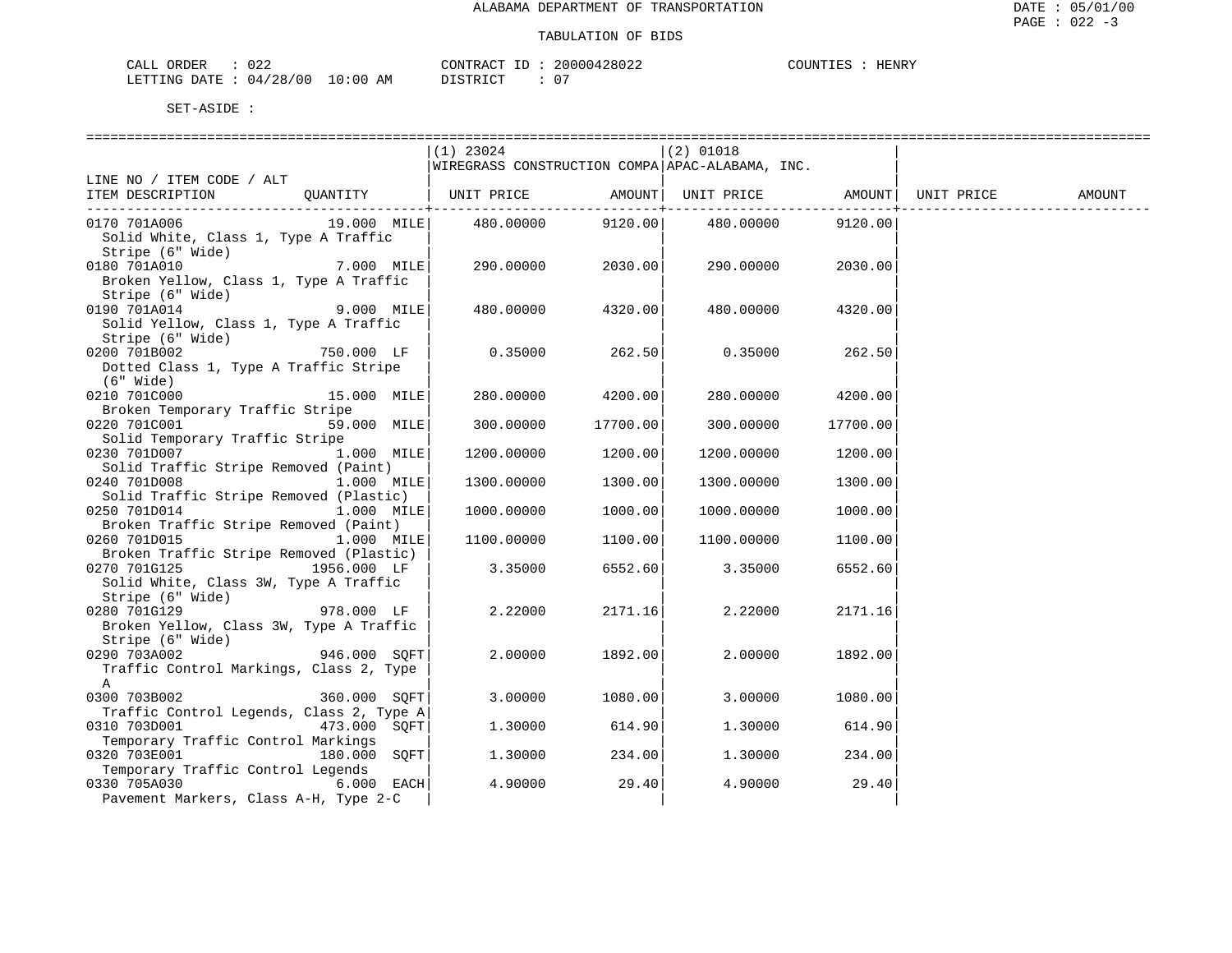| $\sim$ $\sim$<br>ORDER<br>CALL<br>∪∠∠ |             | CONTRACT | 20000428022   | TOUNTIES<br>HENRY |
|---------------------------------------|-------------|----------|---------------|-------------------|
| LETTING DATE : $04/28/00$             | 10:00<br>AM | LSTRICT  | $\sim$ $\sim$ |                   |

|                                        |              |      | $(1)$ 23024                                     |                 | $(2)$ 01018 |                |            |        |
|----------------------------------------|--------------|------|-------------------------------------------------|-----------------|-------------|----------------|------------|--------|
|                                        |              |      | WIREGRASS CONSTRUCTION COMPA APAC-ALABAMA, INC. |                 |             |                |            |        |
| LINE NO / ITEM CODE / ALT              |              |      |                                                 |                 |             |                |            |        |
| ITEM DESCRIPTION                       | QUANTITY     |      | UNIT PRICE                                      | AMOUNT          | UNIT PRICE  | AMOUNT         | UNIT PRICE | AMOUNT |
| 0340 705A031<br>25.000 EACH            |              |      | 4.70000                                         | 117.50          | 4.70000     | 117.50         |            |        |
| Pavement Markers, Class A-H, Type 1-A  |              |      |                                                 |                 |             |                |            |        |
| 0350 705A032<br>603.000 EACH           |              |      | 4.70000                                         | 2834.10         | 4.70000     | 2834.10        |            |        |
| Pavement Markers, Class A-H, Type 1-B  |              |      |                                                 |                 |             |                |            |        |
| 0360 705A037<br>$1609.000$ EACH        |              |      | 4.90000                                         | 7884.10         | 4.90000     | 7884.10        |            |        |
| Pavement Markers, Class A-H, Type 2-D  |              |      |                                                 |                 |             |                |            |        |
| 0370 740B000<br>1193.000 SQFT          |              |      | 12.50000                                        | 14912.50        | 10.14000    | 12097.02       |            |        |
| Construction Signs                     |              |      |                                                 |                 |             |                |            |        |
| 0380 740D000                           | 10.000 EACH  |      | 20,00000                                        | 200.001         | 41.97000    | 419.70         |            |        |
| Channelizing Drums                     |              |      |                                                 |                 |             |                |            |        |
| 0390 740E000                           | 35.000 EACH  |      | 4.00000                                         | 140.00          | 1,20000     | 42.00          |            |        |
| Cones (36 Inches High)                 |              |      |                                                 |                 |             |                |            |        |
| 0400 740M000                           | 35.000 EACH  |      | 2,00000                                         | 70.00           | 1,20000     | 42.00          |            |        |
| Weight For Cone                        |              |      |                                                 |                 |             |                |            |        |
| 0410 7400000                           | $1.000$ EACH |      | 1000.00000                                      | 1000.00         | 2500.00000  | 2500.00        |            |        |
| Pilot Car                              |              |      |                                                 |                 |             |                |            |        |
| 0420 998A000                           |              | LUMP | 0.00000                                         | 0.00            | 0.00000     | 0.00           |            |        |
| Construction Fuel (Maximum Bid Limited |              |      |                                                 |                 |             |                |            |        |
| To $$47,000.00)$                       |              |      |                                                 |                 |             |                |            |        |
| SECTION TOTALS                         |              |      |                                                 | \$1,264,709.94] |             | \$1,283,228.76 |            |        |
| CONTRACT TOTALS                        |              |      |                                                 | \$1,264,709.94] |             | \$1,283,228.76 |            |        |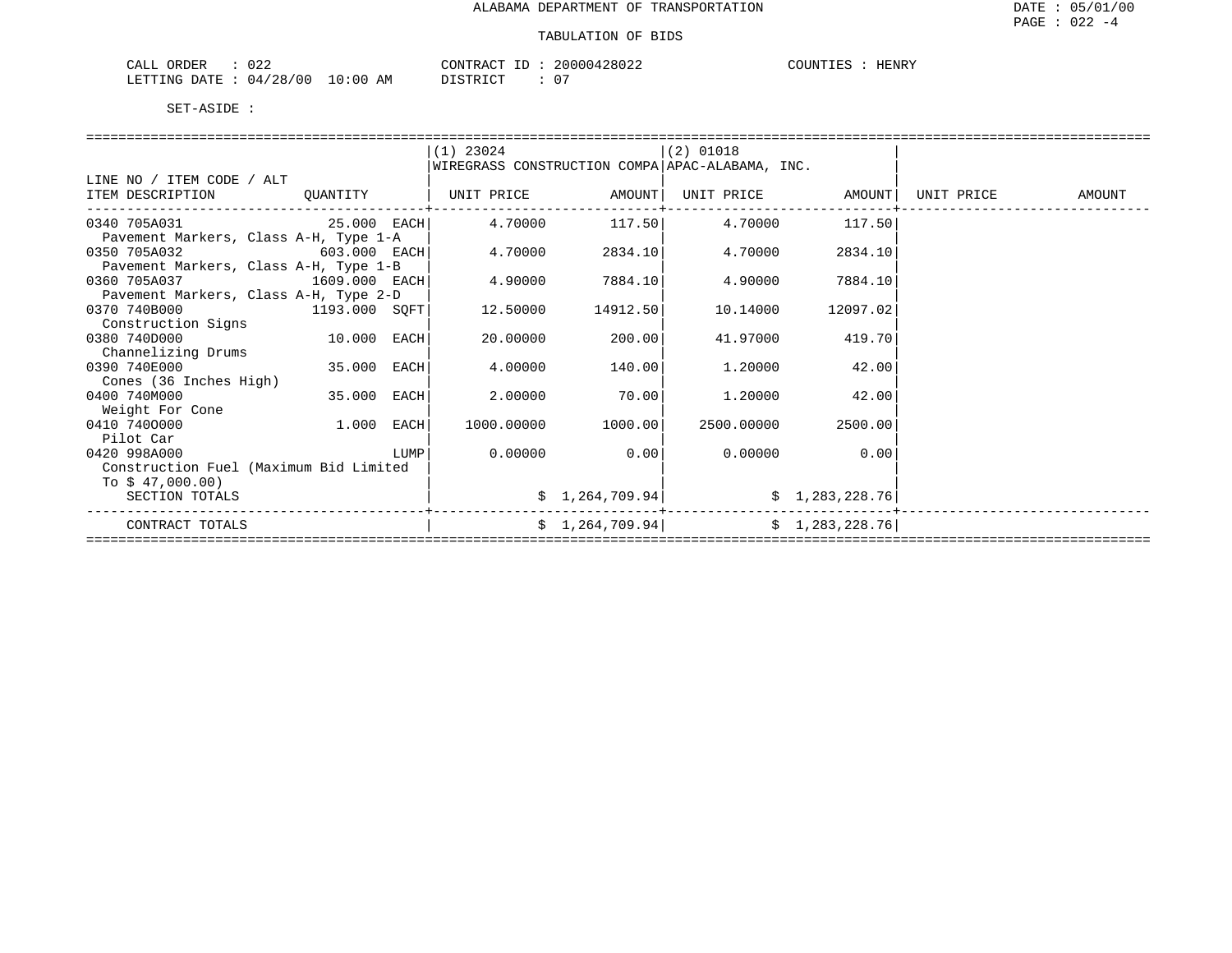| CALL ORDER<br>LETTING DATE : 04/28/00                | $\therefore$ 023<br>10:00 AM                                       | CONTRACT ID: 20000428023<br>$\therefore$ 05<br>DISTRICT                                      |              | COUNTIES : CHILTON |                              |                        |
|------------------------------------------------------|--------------------------------------------------------------------|----------------------------------------------------------------------------------------------|--------------|--------------------|------------------------------|------------------------|
| CONTRACT DESCRIPTION :<br>$0.468$ km.<br>SET-ASIDE : | on S.R. #3 (U.S. #31) at C.R. #44 in Jemison. Length -             | 45<br>CONTRACT TIME:<br>RURAL<br>for constructing the Grade, Drain, Pave, and Traffic Stripe | Working Days | (available days)   | $PROJECT(S) : STPHS-100(16)$ |                        |
|                                                      |                                                                    |                                                                                              |              |                    | TOTAL                        | % OVER                 |
| RANK                                                 | VENDOR NO. / NAME                                                  |                                                                                              |              |                    | <b>BID</b>                   | LOW BID                |
| 16048<br>07003                                       | WALKER PATTON COMPANY, INC.<br>R. E. GRILLS CONSTRUCTION CO., INC. |                                                                                              |              |                    | 159,375.10<br>197,037,00     | 100.0000%<br>123.6309% |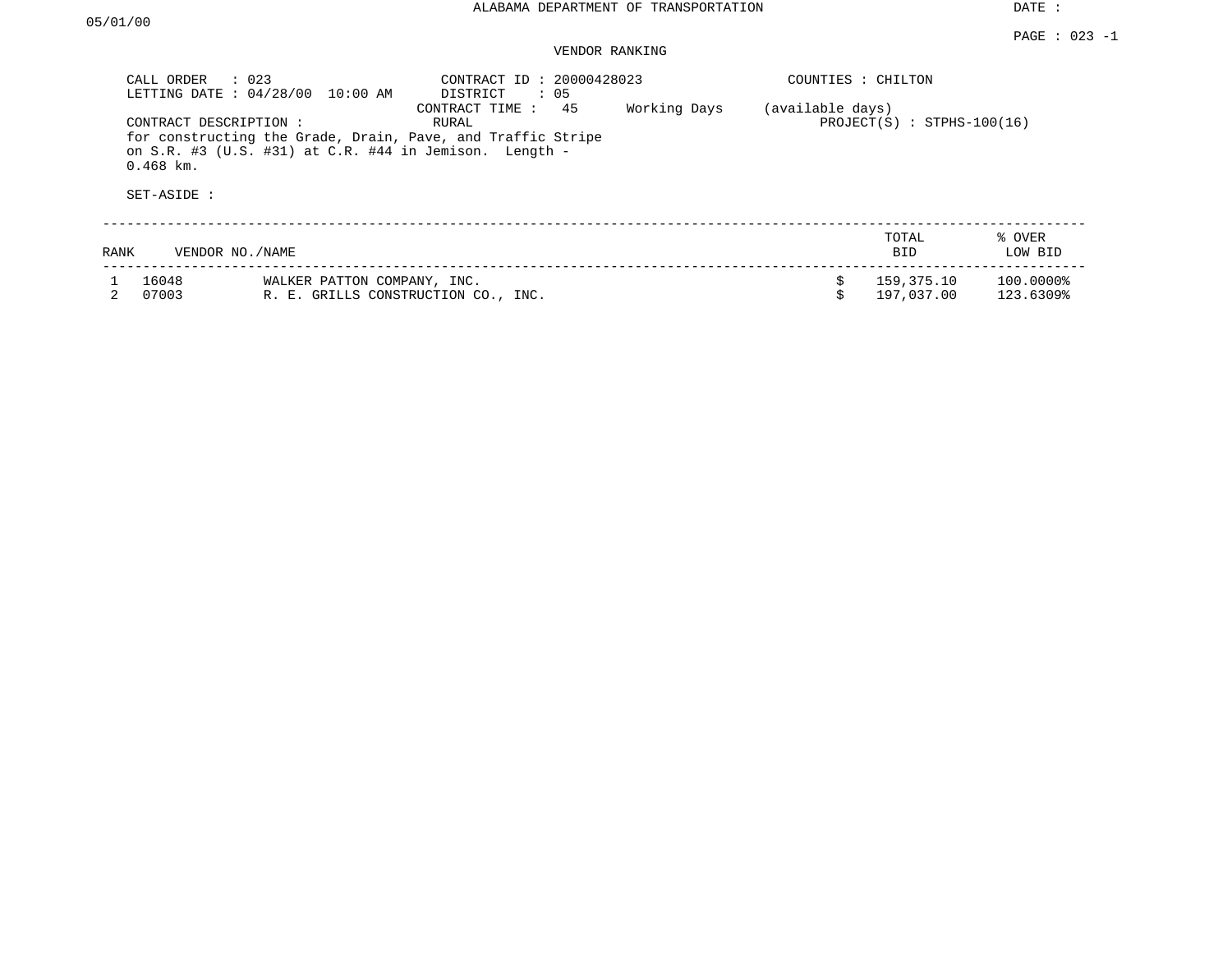| $\sim$ $\sim$<br>ORDER<br>CALI<br>しとこ                      | د م م م ۱<br>$\cap$ ר מידיז ה $\cap$<br>2000042<br>.002   | 1. Pr.<br>≖≖≖⇔≖ |
|------------------------------------------------------------|-----------------------------------------------------------|-----------------|
| /28/00<br>LETTING<br>DATE<br>:00<br>AΜ<br>10.<br>14<br>. . | $\sim$<br>. ⊶<br>$\overline{\phantom{a}}$<br>$\mathbf{u}$ |                 |

|                                                                                 | -----------------------------<br>$(1)$ 16048                |                      | $(2)$ 07003          |          |            |        |
|---------------------------------------------------------------------------------|-------------------------------------------------------------|----------------------|----------------------|----------|------------|--------|
|                                                                                 | WALKER PATTON COMPANY, INC. $ R.E.$ GRILLS CONSTRUCTION CO. |                      |                      |          |            |        |
| LINE NO / ITEM CODE / ALT<br>ITEM DESCRIPTION                                   |                                                             |                      |                      |          |            |        |
| OUANTITY                                                                        | UNIT PRICE                                                  |                      |                      |          | UNIT PRICE | AMOUNT |
| SECTION 0001 TOTAL                                                              |                                                             |                      |                      |          |            |        |
| 0010 201A000<br>LUMP                                                            |                                                             | 14000.00000 14000.00 | 15000.00000 15000.00 |          |            |        |
| Clearing & Grubbing (Approximately 1<br>Hectare)                                |                                                             |                      |                      |          |            |        |
| 0020 206E000<br>$1.000$ EACH                                                    | 600.00000                                                   | 600.00               | 500.00000            | 500.00   |            |        |
| Removing Headwalls                                                              |                                                             |                      |                      |          |            |        |
| 5.000 EACH<br>0030 209A000                                                      | 300.00000                                                   | 1500.00              | 230.00000            | 1150.00  |            |        |
| Mailbox Reset, Single<br>1098.000 M3<br>0040 210A000<br>Unclassified Excavation | 6.00000                                                     | 6588.00              | 8,00000              | 8784.00  |            |        |
| 5.000 M3<br>0050 214A000                                                        | 100.00000                                                   | 500.00               | 40.00000             | 200.00   |            |        |
| Structure Excavation                                                            |                                                             |                      |                      |          |            |        |
| 3.000 M3<br>0060 214B001<br>Foundation Backfill, Commercial                     | 100.00000                                                   | 300.00               | 45.00000             | 135.00   |            |        |
| 0070 301A099<br>2249.000 M2                                                     | 3.50000                                                     | 7871.50              | 4.50000              | 10120.50 |            |        |
| Soil Aggregate Base Course, Type A,                                             |                                                             |                      |                      |          |            |        |
| Road Mixed, 135 mm Compacted Thickness<br>0080 301A102<br>2914.000 M2           | 3.65000                                                     | 10636.10             | 5.00000              | 14570.00 |            |        |
| Soil Aggregate Base Course, Type A,                                             |                                                             |                      |                      |          |            |        |
| Road Mixed, 150 mm Compacted Thickness                                          |                                                             |                      |                      |          |            |        |
| 0090 305B060<br>50.000 MTON                                                     | 34.00000                                                    | 1700.00              | 55.00000             | 2750.00  |            |        |
| Crushed Aggregate, Section 825,<br>0100 405A000<br>942.000 L                    | 0.25000                                                     | 235.50               | 1,00000              | 942.00   |            |        |
| Tack Coat                                                                       |                                                             |                      |                      |          |            |        |
| 0110 424A260<br>316.000 MTON<br>Superpave Bituminous Concrete Wearing           | 51.00000                                                    | 16116.00             | 51.00000             | 16116.00 |            |        |
| Surface Layer, 12.5 mm Maximum                                                  |                                                             |                      |                      |          |            |        |
| Aggregate Size Mix, ESAL Range D                                                |                                                             |                      |                      |          |            |        |
| 0120 424A269<br>50.000 MTON                                                     | 54.00000                                                    | 2700.00              | 60.00000             | 3000.00  |            |        |
| Superpave Bituminous Concrete Wearing<br>Surface Layer, Widening, 12.5 mm       |                                                             |                      |                      |          |            |        |
| Maximum Aggregate Size Mix, ESAL Range D                                        |                                                             |                      |                      |          |            |        |
| 0130 424B461<br>416.000 MTON                                                    | 39.00000                                                    | 16224.00             | 39.00000             | 16224.00 |            |        |
| Superpave Bituminous Concrete Upper                                             |                                                             |                      |                      |          |            |        |
| Binder Layer, 25.0 mm Maximum Aggregate                                         |                                                             |                      |                      |          |            |        |
| Size Mix, ESAL Range D<br>0140 424B465<br>25.000 MTON                           | 75.00000                                                    | 1875.00              | 100.00000            | 2500.00  |            |        |
| Superpave Bituminous Concrete Upper                                             |                                                             |                      |                      |          |            |        |
| Binder Layer, Patching, 25.0 mm Maximum                                         |                                                             |                      |                      |          |            |        |
| Aggregate Size Mix, ESAL Range D                                                |                                                             |                      |                      |          |            |        |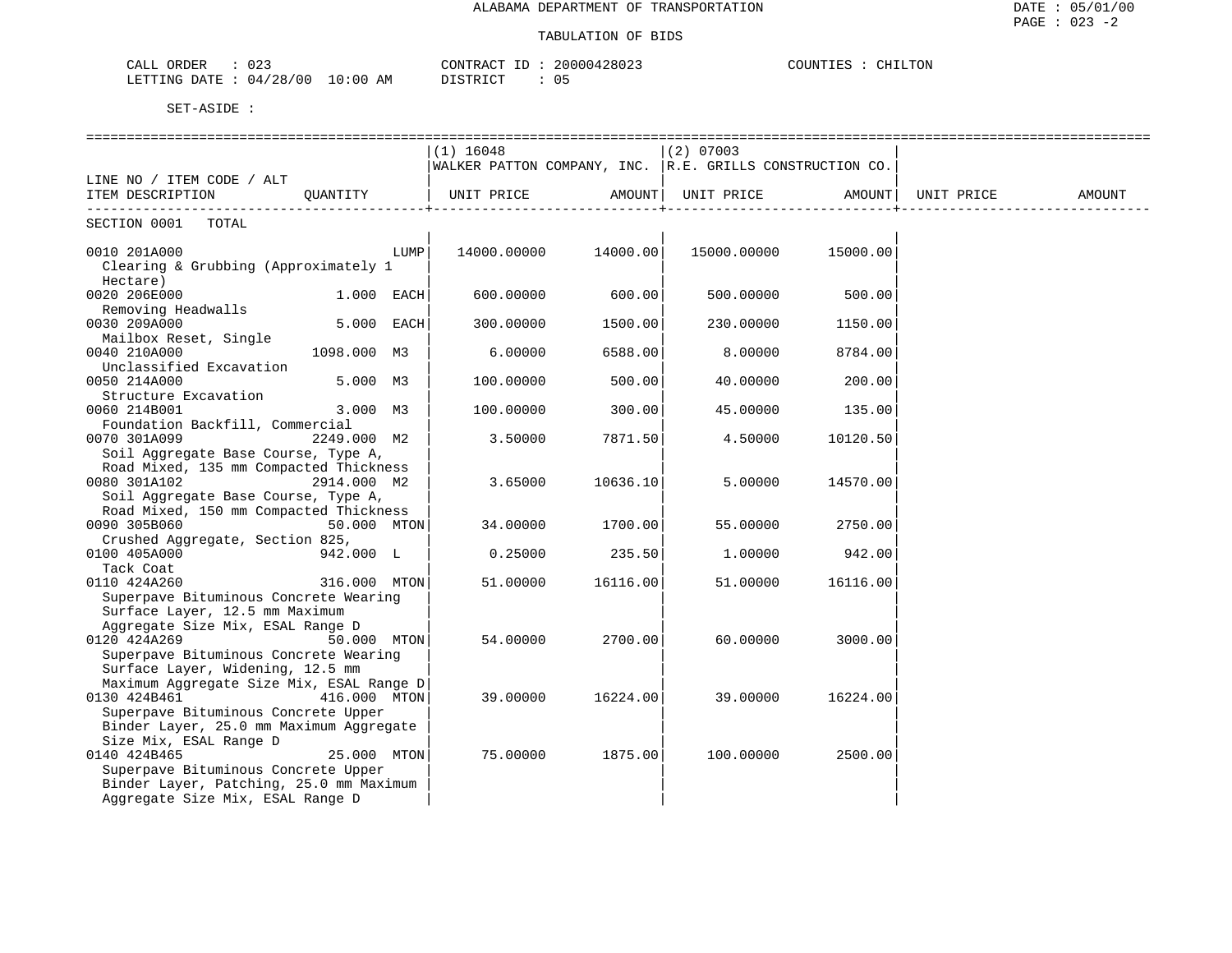| ORDER<br>CALI | $\sim$<br>UZ. |               | TONTRACT     | TГ | 20000428023 | COUNTIES | LLTON<br>UL. |
|---------------|---------------|---------------|--------------|----|-------------|----------|--------------|
| LETTING DATE  | 04/28/00      | LO : 00<br>ΑM | דת לידי את ה |    |             |          |              |

|                                         |              |      | $(1)$ 16048                                              |          | $(2)$ 07003          |              |            |        |
|-----------------------------------------|--------------|------|----------------------------------------------------------|----------|----------------------|--------------|------------|--------|
|                                         |              |      | WALKER PATTON COMPANY, INC. R.E. GRILLS CONSTRUCTION CO. |          |                      |              |            |        |
| LINE NO / ITEM CODE / ALT               |              |      |                                                          |          |                      |              |            |        |
| ITEM DESCRIPTION                        | OUANTITY     |      | UNIT PRICE                                               |          | AMOUNT   UNIT PRICE  | AMOUNT       | UNIT PRICE | AMOUNT |
|                                         |              |      |                                                          |          | -------+------------ | ------------ |            |        |
| 0150 424B469                            | 25.000 MTON  |      | 69.00000                                                 |          |                      | 2500.00      |            |        |
| Superpave Bituminous Concrete Upper     |              |      |                                                          |          |                      |              |            |        |
| Binder Layer, Leveling, 25.0 mm Maximum |              |      |                                                          |          |                      |              |            |        |
| aggregate Size Mix, ESAL Range D        |              |      |                                                          |          |                      |              |            |        |
| 0160 424C261                            | 670.000 MTON |      | 40.00000                                                 | 26800.00 | 40.00000             | 26800.00     |            |        |
| Superpave Bituminous Concrete Base      |              |      |                                                          |          |                      |              |            |        |
| Layer, 37.5 mm Maximum Aggregate Size   |              |      |                                                          |          |                      |              |            |        |
| Mix, ESAL Range D                       |              |      |                                                          |          |                      |              |            |        |
| 0170 530A102                            | 6.000 M      |      | 166.00000                                                | 996.00   | 160.00000            | 960.00       |            |        |
| 600 mm Roadway Pipe (Class 3 R.C.)      |              |      |                                                          |          |                      |              |            |        |
| (Extension)                             |              |      |                                                          |          |                      |              |            |        |
| 0180 535A300                            | 3.000 M      |      | 85.00000                                                 | 255.00   | 160.00000            | 480.00       |            |        |
| 375 mm Side Drain Pipe (Extension)      |              |      |                                                          |          |                      |              |            |        |
| 0190 535A301                            | 5.000 M      |      | 104.00000                                                | 520.00   | 160.00000            | 800.00       |            |        |
| 450 mm Side Drain Pipe (Extension)      |              |      |                                                          |          |                      |              |            |        |
| 0200 600A000                            |              | LUMP | 20000.00000                                              | 20000.00 | 15000.00000          | 15000.00     |            |        |
| Mobilization                            |              |      |                                                          |          |                      |              |            |        |
| 0210 619A003                            | 1.000 EACH   |      | 540.00000                                                | 540.00   | 815.00000            | 815.00       |            |        |
| 600 mm Roadway Pipe End Treatment,      |              |      |                                                          |          |                      |              |            |        |
|                                         |              |      |                                                          |          |                      |              |            |        |
| Class 1<br>0220 619A100                 | 1.000 EACH   |      | 410.00000                                                | 410.00   | 715.00000            | 715.00       |            |        |
|                                         |              |      |                                                          |          |                      |              |            |        |
| 375 mm Side Drain Pipe End Treatment,   |              |      |                                                          |          |                      |              |            |        |
| Class 1                                 |              |      |                                                          |          |                      |              |            |        |
| 0230 619A101                            | 1.000 EACH   |      | 490.00000                                                | 490.00   | 900.00000            | 900.00       |            |        |
| 450 mm Side Drain Pipe End Treatment,   |              |      |                                                          |          |                      |              |            |        |
| Class 1                                 |              |      |                                                          |          |                      |              |            |        |
| 0240 620A000                            | 2.000 M3     |      | 700.00000                                                | 1400.00  | 535.00000            | 1070.00      |            |        |
| Minor Structure Concrete                |              |      |                                                          |          |                      |              |            |        |
| 0250 650A000                            | 149.000 M3   |      | 10.00000                                                 | 1490.00  | 14.00000             | 2086.00      |            |        |
| Topsoil                                 |              |      |                                                          |          |                      |              |            |        |
| 0260 651C000                            | 3.000 MTON   |      | 525.00000                                                | 1575.00  | 220.00000            | 660.00       |            |        |
| 8-8-8 Commercial Fertilizer             |              |      |                                                          |          |                      |              |            |        |
| 0270 652A056                            | 1.000 HA     |      | 2000.00000                                               | 2000.00  | 2000.00000           | 2000.00      |            |        |
| Seeding (Mix 2E)                        |              |      |                                                          |          |                      |              |            |        |
| 0280 656A000                            | 1.000 HA     |      | 2000.00000                                               | 2000.00  | 1800.00000           | 1800.00      |            |        |
| Mulching, Class A, Type 1               |              |      |                                                          |          |                      |              |            |        |
| 0290 665F000                            | 60.000 EACH  |      | 4.00000                                                  | 240.00   | 4.00000              | 240.00       |            |        |
| Hay Bales                               |              |      |                                                          |          |                      |              |            |        |
| 0300 6651000                            | 12.000 MTON  |      | 21.00000                                                 | 252.00   | 35.00000             | 420.00       |            |        |
| Temporary Riprap, Class 2               |              |      |                                                          |          |                      |              |            |        |
| 0310 665J000                            | 310.000 M    |      | 4.90000                                                  | 1519.00  | 13.00000             | 4030.00      |            |        |
| Silt Fence, Type A                      |              |      |                                                          |          |                      |              |            |        |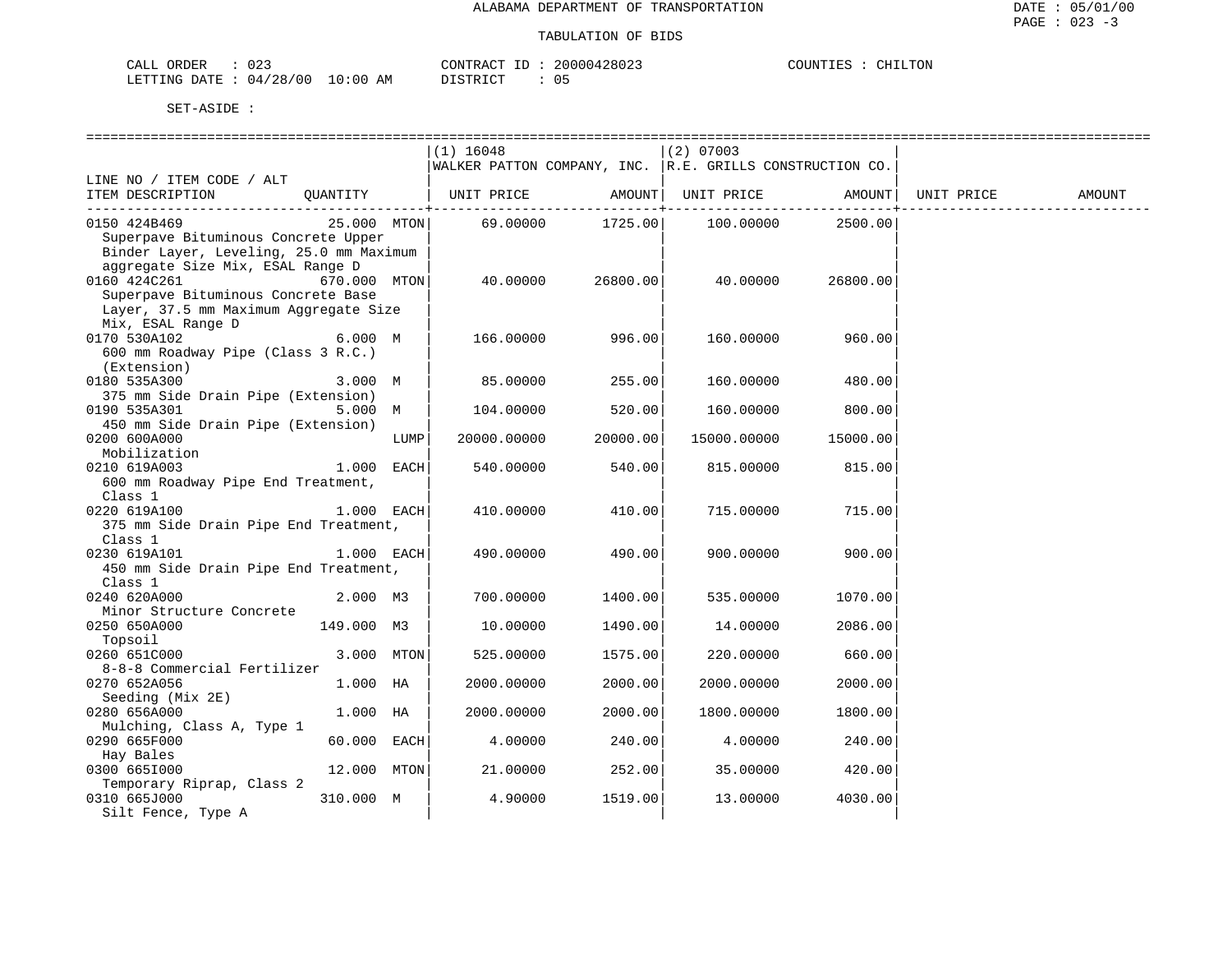| 023<br>CALL ORDER                |          | CONTRACT ID: 20000428023 | COUNTIES : CHILTON |
|----------------------------------|----------|--------------------------|--------------------|
| LETTING DATE : 04/28/00 10:00 AM | DISTRICT |                          |                    |

|                                                                                           |              |      | $(1)$ 16048<br>WALKER PATTON COMPANY, INC. R.E. GRILLS CONSTRUCTION CO. |                               | $(2)$ 07003 |          |            |        |
|-------------------------------------------------------------------------------------------|--------------|------|-------------------------------------------------------------------------|-------------------------------|-------------|----------|------------|--------|
| LINE NO / ITEM CODE / ALT                                                                 |              |      |                                                                         |                               |             |          |            |        |
| ITEM DESCRIPTION                                                                          | QUANTITY     |      | UNIT PRICE                                                              | AMOUNT                        | UNIT PRICE  | AMOUNT   | UNIT PRICE | AMOUNT |
| 0320 665K000                                                                              | 5.000 M3     |      | 100.00000                                                               | . - - - - - - - - +<br>500.00 | 15.00000    | 75.00    |            |        |
| Drainage Sump Excavation<br>0330 666A001                                                  | 1.000 HA     |      | 500.00000                                                               | 500.00                        | 124.00000   | 124.00   |            |        |
| Pest Control Treatment<br>0340 680A000                                                    |              | LUMP | 2500.00000                                                              | 2500.00                       | 22000.00000 | 22000.00 |            |        |
| Engineering Controls<br>0350 701A028                                                      | 2.000 KM     |      | 825.00000                                                               | 1650.00                       | 825.00000   | 1650.00  |            |        |
| Solid White, Class 2, Type A Traffic<br>Stripe (1.5 mm Thick) (150 mm Wide)               |              |      |                                                                         |                               |             |          |            |        |
| 0360 701A046<br>Broken Yellow, Class 2, Type A,                                           | 1.000 KM     |      | 425.00000                                                               | 425.00                        | 425.00000   | 425.00   |            |        |
| Traffic Stripe (2.3 mm Thick)(150 mm<br>Wide)                                             |              |      |                                                                         |                               |             |          |            |        |
| 0370 701A048<br>Solid Yellow, Class 2, Type A, Traffic                                    | 2.000 KM     |      | 900.00000                                                               | 1800.00                       | 900.00000   | 1800.00  |            |        |
| Stripe (2.3 mm Thick) (150 mm Wide)<br>0380 701B006                                       | 103.000 M    |      | 1,50000                                                                 | 154.50                        | 2.00000     | 206.00   |            |        |
| Dotted Class 2, Type A Traffic Stripe<br>$(2.3 \text{ mm}$ Thick) $(150 \text{ mm}$ Wide) |              |      |                                                                         |                               |             |          |            |        |
| 0390 701C000<br>Broken Temporary Traffic Stripe                                           | 1.000 KM     |      | 200.00000                                                               | 200.00                        | 200.00000   | 200.00   |            |        |
| 0400 701C001<br>Solid Temporary Traffic Stripe                                            | 2.000 KM     |      | 250.00000                                                               | 500.00                        | 250.00000   | 500.00   |            |        |
| 0410 703A002<br>Traffic Control Markings, Class 2, Type                                   | 46.000 M2    |      | 18.00000                                                                | 828.00                        | 18.00000    | 828.00   |            |        |
| A<br>0420 703B002<br>Traffic Control Legends, Class 2, Type A                             | 5.000 M2     |      | 20.00000                                                                | 100.00                        | 20.00000    | 100.00   |            |        |
| 0430 703D001<br>Temporary Traffic Control Markings                                        | 32.000 M2    |      | 15.00000                                                                | 480.00                        | 15.00000    | 480.00   |            |        |
| 0440 705A031<br>Pavement Markers, Class A-H, Type 1-A                                     | 34.000 EACH  |      | 4.25000                                                                 | 144.50                        | 4.25000     | 144.50   |            |        |
| 0450 705A032                                                                              | 108.000 EACH |      | 4.25000                                                                 | 459.00                        | 4.25000     | 459.00   |            |        |
| Pavement Markers, Class A-H, Type 1-B<br>0460 705A037                                     | 110.000 EACH |      | 4.25000                                                                 | 467.50                        | 4.25000     | 467.50   |            |        |
| Pavement Markers, Class A-H, Type 2-D<br>0470 705A038                                     | 46.000 EACH  |      | 4.25000                                                                 | 195.50                        | 4.25000     | 195.50   |            |        |
| Pavement Markers, Class A-H, Type 2-E<br>0480 740B000                                     | 31.000 M2    |      | 98.00000                                                                | 3038.00                       | 100.00000   | 3100.00  |            |        |
| Construction Signs<br>0490 740D000<br>Channelizing Drums                                  | 45.000 EACH  |      | 35.00000                                                                | 1575.00                       | 45.00000    | 2025.00  |            |        |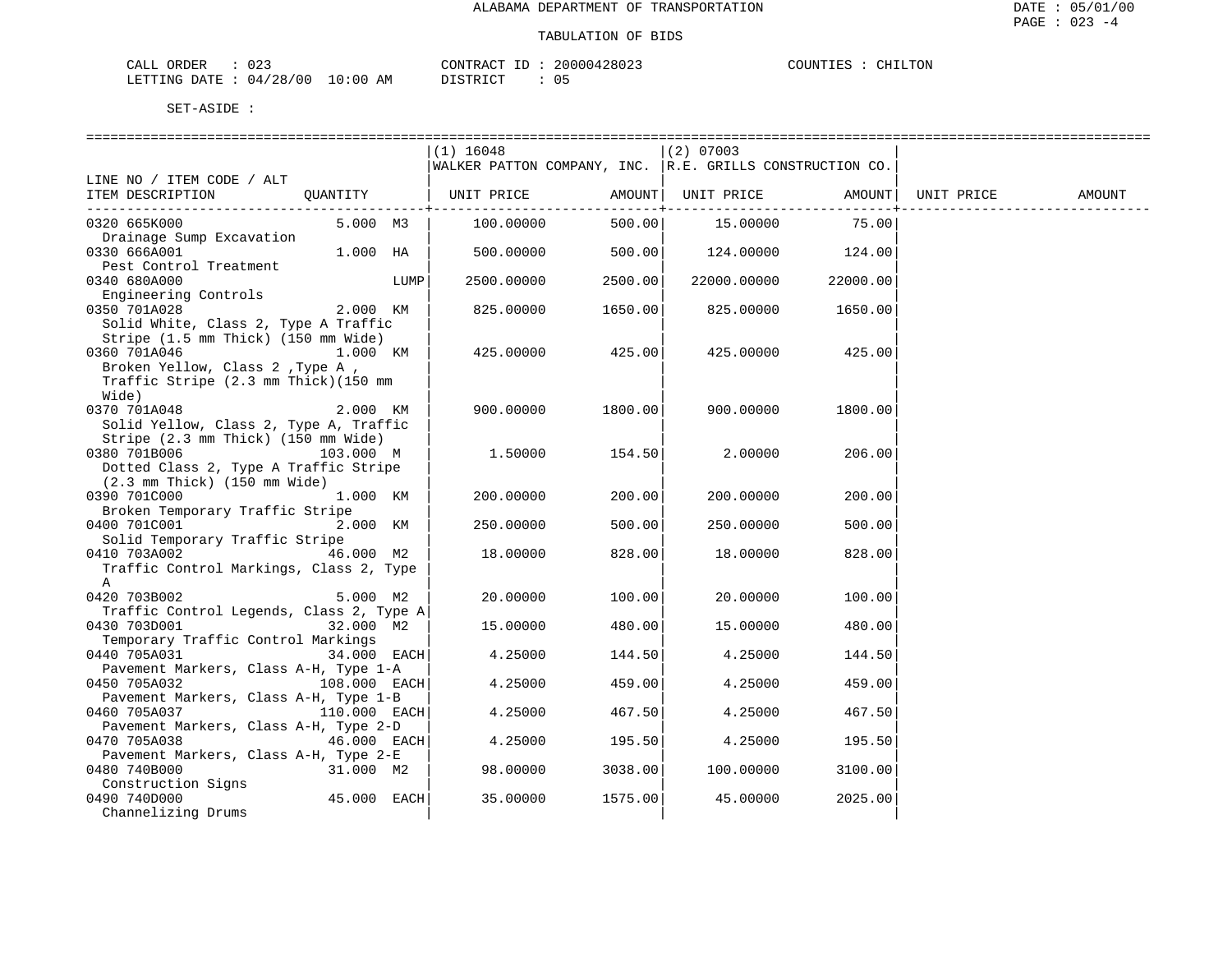| $\cap$ $\cap$ $\cap$<br>ORDER<br>CALL<br>. U 4                                                                                                 |             | CONTRACT<br>$-1$ | 20000428023<br>00000 | COUNTIES<br>LLTON.<br><b>CHT1</b> |
|------------------------------------------------------------------------------------------------------------------------------------------------|-------------|------------------|----------------------|-----------------------------------|
| 04/28/00<br>'ETTING<br>DATE<br>the contract of the contract of the contract of the contract of the contract of the contract of the contract of | 10:00<br>AΜ | חר פידיפות       |                      |                                   |

|                                                           |          |      | $(1)$ 16048<br>WALKER PATTON COMPANY, INC. |             | $(2)$ 07003<br>R.E. GRILLS CONSTRUCTION CO. |            |            |        |
|-----------------------------------------------------------|----------|------|--------------------------------------------|-------------|---------------------------------------------|------------|------------|--------|
| LINE NO / ITEM CODE / ALT<br>ITEM DESCRIPTION             | OUANTITY |      | UNIT PRICE                                 | AMOUNT      | UNIT PRICE                                  | AMOUNT     | UNIT PRICE | AMOUNT |
| 0500 740E000<br>Cones (900 mm High)                       | 50.000   | EACH | 8,00000                                    | 400.00      | 12,00000                                    | 600.00     |            |        |
| 0510 740M000<br>Ballast For Cone                          | 50.000   | EACH | 6.00000                                    | 300.00      | 7.80000                                     | 390.00     |            |        |
| 0520 998A000                                              |          | LUMP | 100.00000                                  | 100.00      | 8000.00000                                  | 8000.00    |            |        |
| Construction Fuel (Maximum Bid Limited<br>To $$13000.00)$ |          |      |                                            |             |                                             |            |            |        |
| SECTION TOTALS                                            |          |      | Ŝ.                                         | 159, 375.10 | Ŝ.                                          | 197,037.00 |            |        |
| CONTRACT TOTALS                                           |          |      | Ŝ.                                         | 159, 375.10 | \$                                          | 197,037.00 |            |        |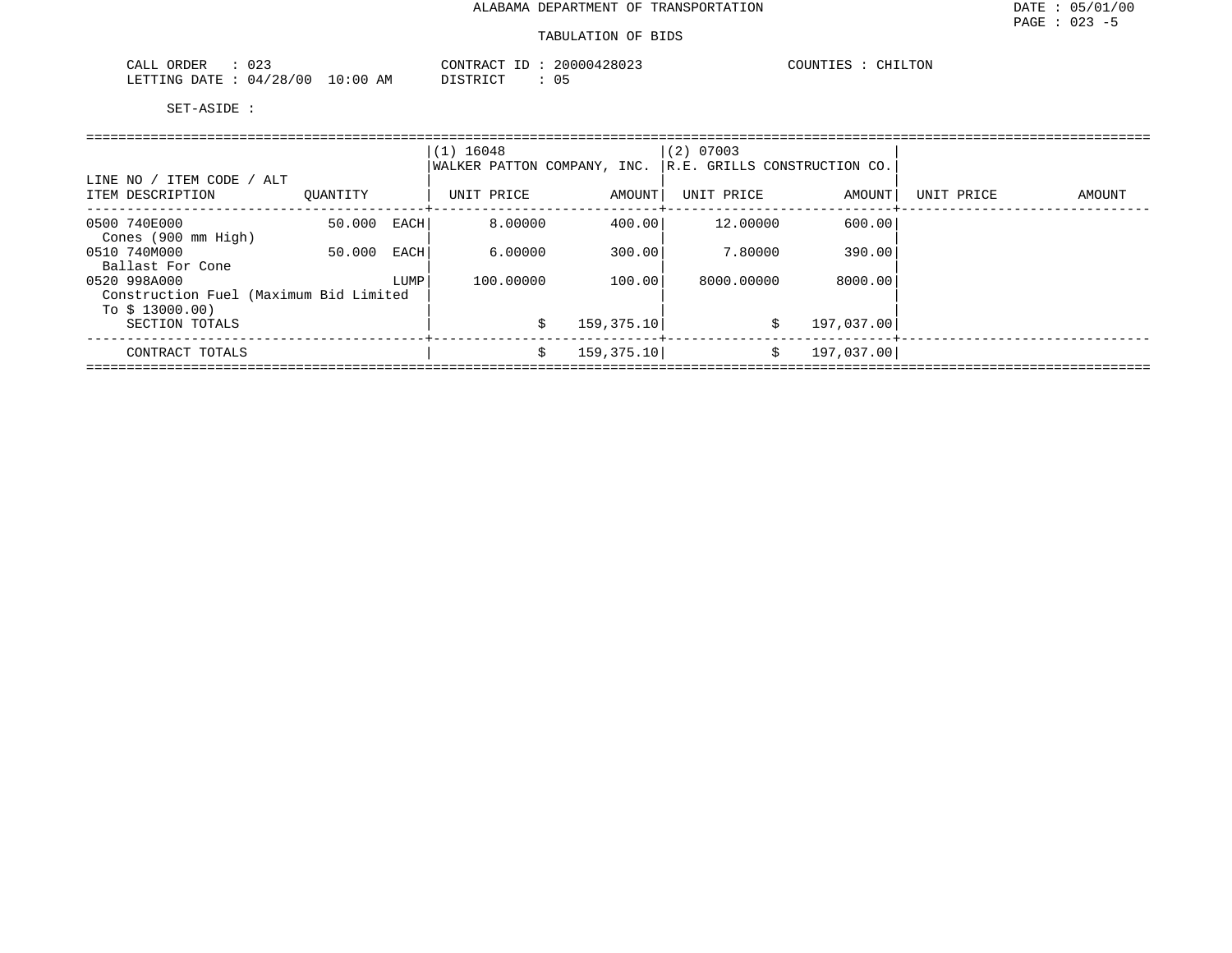#### PAGE : 028 -1 VENDOR RANKING

| CALL ORDER                     | $\therefore$ 028<br>LETTING DATE : 04/28/00<br>$10:00$ AM                                                                                    | CONTRACT ID: 20000428028<br>$\therefore$ 05<br>DISTRICT |              | COUNTIES : BIBB  |                                |                        |
|--------------------------------|----------------------------------------------------------------------------------------------------------------------------------------------|---------------------------------------------------------|--------------|------------------|--------------------------------|------------------------|
| Length 8.590 km<br>SET-ASIDE : | CONTRACT DESCRIPTION :<br>for constructing the Resurfacing and Traffic Stripe on<br>C.R.#20 from C.R.#45 in Antioch to S.R.#139 in Randolph. | 45<br>CONTRACT TIME:<br>RURAL                           | Working Days | (available days) | $PROJECT(S) : STPNU-0403(103)$ |                        |
| RANK                           | VENDOR NO. / NAME                                                                                                                            |                                                         |              |                  | TOTAL<br><b>BID</b>            | % OVER<br>LOW BID      |
| 04013<br>01018                 | DUNN CONSTRUCTION CO., INC.<br>APAC-ALABAMA, INC.                                                                                            |                                                         |              | \$<br>Ŝ.         | 472,452.60<br>482,992.95       | 100.0000%<br>102.2309% |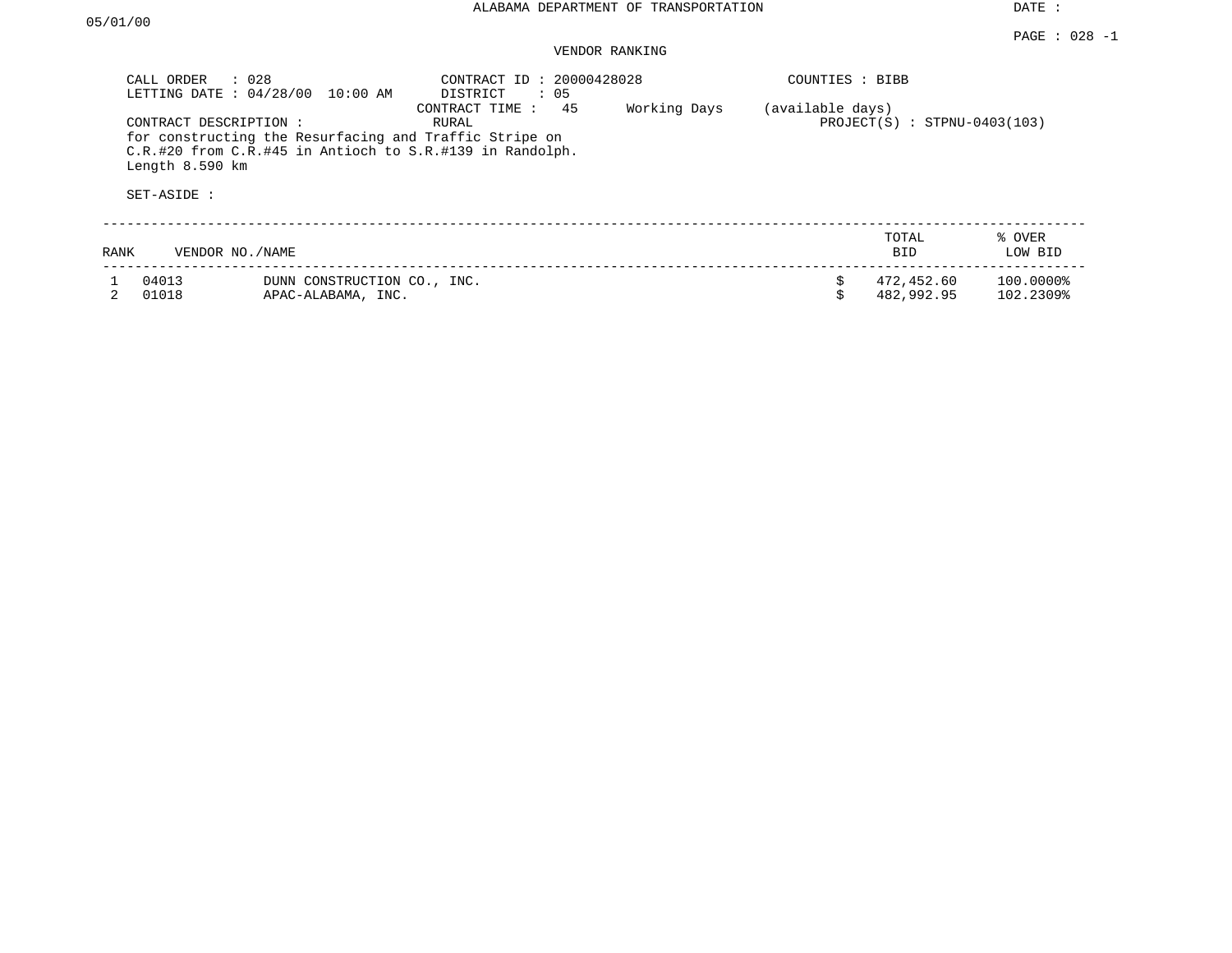| 028<br>ORDER<br>CALL       |            | CONTRACT ID | 20000428028 | COUNTIES<br><b>BIBB</b> |
|----------------------------|------------|-------------|-------------|-------------------------|
| : 04/28/00<br>LETTING DATE | $10:00$ AM | DISTRICT    |             |                         |

|                                                                 |               |      | (1) 04013                                              |                  | $(2)$ 01018                                |                                |        |
|-----------------------------------------------------------------|---------------|------|--------------------------------------------------------|------------------|--------------------------------------------|--------------------------------|--------|
|                                                                 |               |      | $ $ DUNN CONSTRUCTION CO., INC. $ $ APAC-ALABAMA, INC. |                  |                                            |                                |        |
| LINE NO / ITEM CODE / ALT                                       |               |      |                                                        |                  |                                            |                                |        |
| ITEM DESCRIPTION                                                | OUANTITY      |      | UNIT PRICE                                             | AMOUNT           |                                            | UNIT PRICE AMOUNT   UNIT PRICE | AMOUNT |
| SECTION 0001 Total                                              |               |      |                                                        |                  |                                            |                                |        |
|                                                                 |               |      |                                                        |                  |                                            |                                |        |
| 2500.000 M3<br>0010 210D021                                     |               |      |                                                        |                  | $13.30000$ $33250.00$ $4.95000$ $12375.00$ |                                |        |
| Borrow Excavation (Loose Truckbed<br>Measurement)(A4 or Better) |               |      |                                                        |                  |                                            |                                |        |
| 0020 212A000                                                    | 172.000 STA   |      |                                                        | 17.00000 2924.00 |                                            | 91.65000 15763.80              |        |
| Machine Grading Shoulders                                       |               |      |                                                        |                  |                                            |                                |        |
| 0030 405A000<br>14250.000 L                                     |               |      | 0.25000                                                | 3562.50          |                                            | 0.31000 4417.50                |        |
| Tack Coat                                                       |               |      |                                                        |                  |                                            |                                |        |
| 0040 429A200                                                    | 3144.000 MTON |      | 38.95000                                               | 122458.80        | 43.30000                                   | 136135.20                      |        |
| Improved Bituminous Concrete Wearing                            |               |      |                                                        |                  |                                            |                                |        |
| Surface Layer, 12.5 mm Maximum                                  |               |      |                                                        |                  |                                            |                                |        |
| Aggregate Size Mix, ESAL Range A                                |               |      |                                                        |                  |                                            |                                |        |
| 0050 429B201                                                    | 7336.000 MTON |      | 32.95000                                               |                  | 241721.20 36.65000                         | 268864.40                      |        |
| Improved Bituminous Concrete Binder                             |               |      |                                                        |                  |                                            |                                |        |
| Layer, 25.0 mm Maximum Aggregate Size                           |               |      |                                                        |                  |                                            |                                |        |
| Mix, ESAL Range A                                               |               |      |                                                        |                  |                                            |                                |        |
| 0060 600A000                                                    |               | LUMP | 24470.00000                                            | 24470.00         | 4660.50000                                 | 4660.50                        |        |
| Mobilization                                                    |               |      |                                                        |                  |                                            |                                |        |
| 0070 630C005                                                    | 4.000 EACH    |      | 1730.00000                                             | 6920.00          | 1968.75000                                 | 7875.00                        |        |
| Guardrail End Anchor, Type 14                                   |               |      |                                                        |                  |                                            |                                |        |
| 0080 630C070                                                    | 4.000 EACH    |      | 1790.00000                                             | 7160.00          | 1349.25000                                 | 5397.00                        |        |
| Guardrail End Anchor, Type 10 Series                            |               |      |                                                        |                  |                                            |                                |        |
| 0090 652A054                                                    | 1.000 HA      |      | 1155.00000                                             | 1155.00          | 2310.00000                                 | 2310.00                        |        |
| Seeding (Mix 2A)                                                |               |      |                                                        |                  |                                            |                                |        |
| 0100 656A000                                                    | 1.000 HA      |      | 1155.00000                                             | 1155.00          | 1181.25000                                 | 1181.25                        |        |
| Mulching, Class A, Type 1                                       |               |      |                                                        |                  |                                            |                                |        |
| 17.000 KM<br>0110 701A030                                       |               |      | 410.00000                                              | 6970.00          | 367.50000                                  | 6247.50                        |        |
| Solid White, Class 2T, Type A, Traffic                          |               |      |                                                        |                  |                                            |                                |        |
| Stripe                                                          |               |      |                                                        |                  |                                            |                                |        |
| 0120 701A034                                                    | 14.000 KM     |      | 410.00000                                              | 5740.00          | 367.50000                                  | 5145.00                        |        |
| Solid Yellow, Class 2T, Type A, Traffic                         |               |      |                                                        |                  |                                            |                                |        |
| Stripe                                                          |               |      |                                                        |                  |                                            |                                |        |
| 0130 701A044                                                    | 2.000 KM      |      | 215.00000                                              | 430.00           | 189.00000                                  | 378.00                         |        |
| Broken Yellow, Class 2T, Type A,                                |               |      |                                                        |                  |                                            |                                |        |
| Traffic Stripe                                                  |               |      |                                                        |                  |                                            |                                |        |
| 0140 701C000                                                    | 4.000 KM      |      | 190.00000                                              | 760.00           | 168.00000                                  | 672.00                         |        |
| Broken Temporary Traffic Stripe                                 |               |      |                                                        |                  |                                            |                                |        |
| 0150 701C001                                                    | 28.000 KM     |      | 235.00000                                              | 6580.00          | 210.00000                                  | 5880.00                        |        |
| Solid Temporary Traffic Stripe                                  |               |      |                                                        |                  |                                            |                                |        |
| 0160 703A004                                                    | $6.000$ M2    |      | 17.60000                                               | 105.60           | 16.80000                                   | 100.80                         |        |
| Traffic Control Markings, Class 2T,                             |               |      |                                                        |                  |                                            |                                |        |
| Type A                                                          |               |      |                                                        |                  |                                            |                                |        |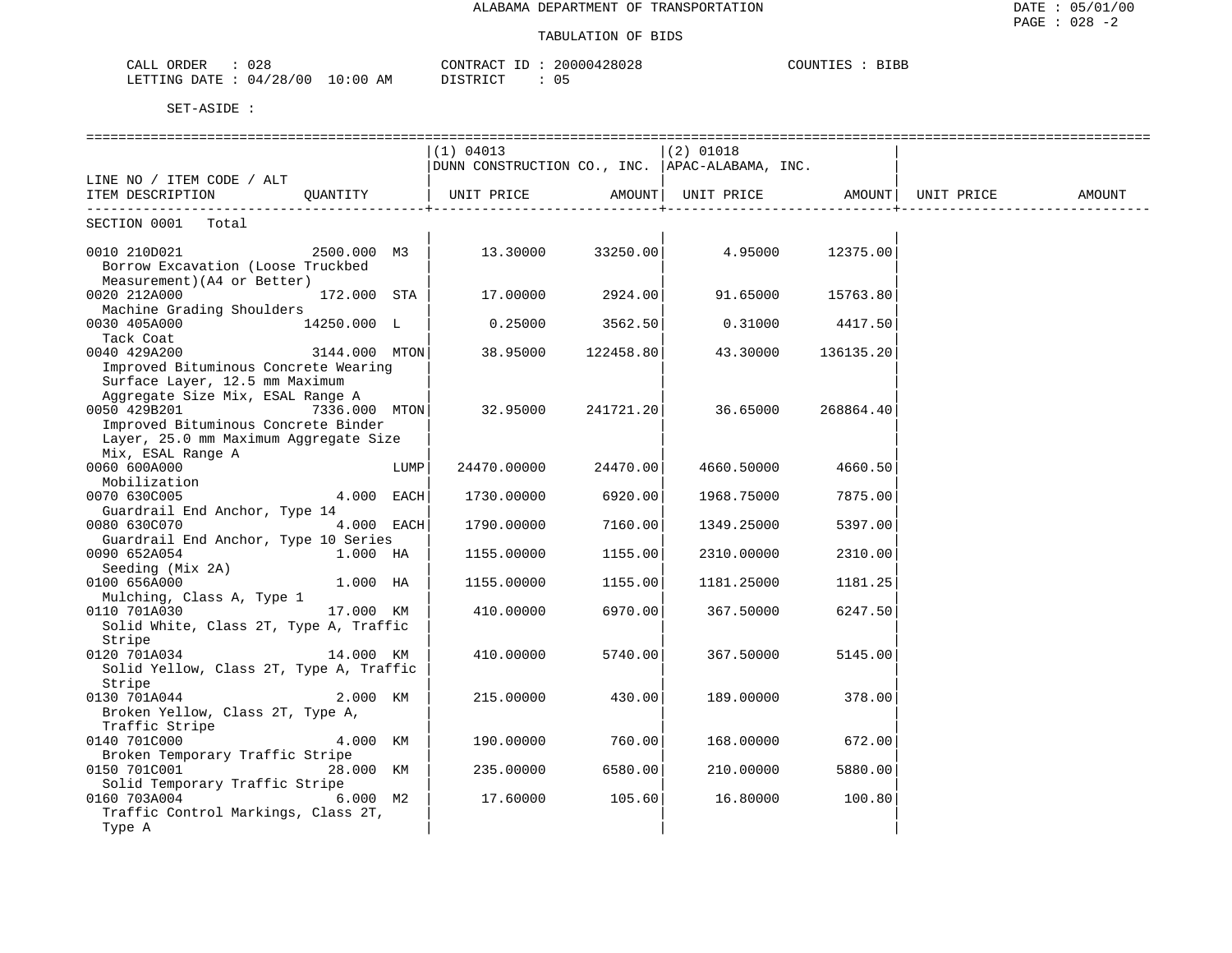| 028<br>$\sim$ $\sim$ $\sim$<br>ORDER<br>ـ ىلىلەت |             | CONTRACT<br>ID                     | 20000428028 | COUNTIES<br><b>BIBB</b> |
|--------------------------------------------------|-------------|------------------------------------|-------------|-------------------------|
| 04/28/00<br>LETTING DATE                         | 10:00<br>ΆM | חי חים דרו<br><i>⊔</i> ⊥∟ ⊥⊥∖⊥ ⊂ ⊥ | ◡ ◡         |                         |

|                                        |              |      | (1) 04013                                        |            | $(2)$ 01018    |                   |                   |
|----------------------------------------|--------------|------|--------------------------------------------------|------------|----------------|-------------------|-------------------|
|                                        |              |      | DUNN CONSTRUCTION CO., INC.   APAC-ALABAMA, INC. |            |                |                   |                   |
| LINE NO / ITEM CODE / ALT              |              |      |                                                  |            |                |                   |                   |
| ITEM DESCRIPTION QUANTITY              |              |      | UNIT PRICE AMOUNT                                |            |                | UNIT PRICE AMOUNT | UNIT PRICE AMOUNT |
|                                        |              |      |                                                  |            |                |                   |                   |
| 0170 705A032 50.000 EACH               |              |      | 5.00000                                          |            | 250.00 4.46000 | 223.00            |                   |
| Pavement Markers, Class A-H, Type 1-B  |              |      |                                                  |            |                |                   |                   |
|                                        |              |      |                                                  |            |                |                   |                   |
| 0180 705A037                           | 325.000 EACH |      | 5.00000                                          | 1625.00    | 4.46000        | 1449.50           |                   |
| Pavement Markers, Class A-H, Type 2-D  |              |      |                                                  |            |                |                   |                   |
| 0190 740B000                           | 17.000 M2    |      | 106.00000                                        | 1802.00    | 13.00000       | 221.00            |                   |
| Construction Signs                     |              |      |                                                  |            |                |                   |                   |
| 0200 740E000                           | 50.000 EACH  |      | 12.10000                                         | 605.00     | 12.60000       | 630.00            |                   |
| Cones (900 mm High)                    |              |      |                                                  |            |                |                   |                   |
| 0210 740M000                           | 50.000       | EACH | 7.95000                                          | 397.50     | 7.70000        | 385.00            |                   |
| Ballast For Cone                       |              |      |                                                  |            |                |                   |                   |
| 0220 7400000                           | 1.000        | EACH | 2410.00000                                       | 2410.00    | 2680.00000     | 2680.00           |                   |
| Pilot Car                              |              |      |                                                  |            |                |                   |                   |
| 0230 998A000                           |              | LUMP | 1.00000                                          | 1.00       | 1.50000        | 1.50              |                   |
| Construction Fuel (Maximum Bid Limited |              |      |                                                  |            |                |                   |                   |
|                                        |              |      |                                                  |            |                |                   |                   |
| To $$21,500.00)$                       |              |      |                                                  |            |                |                   |                   |
| SECTION TOTALS                         |              |      | \$                                               | 472,452.60 |                | \$<br>482,992.95  |                   |
|                                        |              |      |                                                  |            |                |                   |                   |
| CONTRACT TOTALS                        |              |      | \$                                               | 472,452.60 |                | \$ 482,992.95]    |                   |
|                                        |              |      |                                                  |            |                |                   |                   |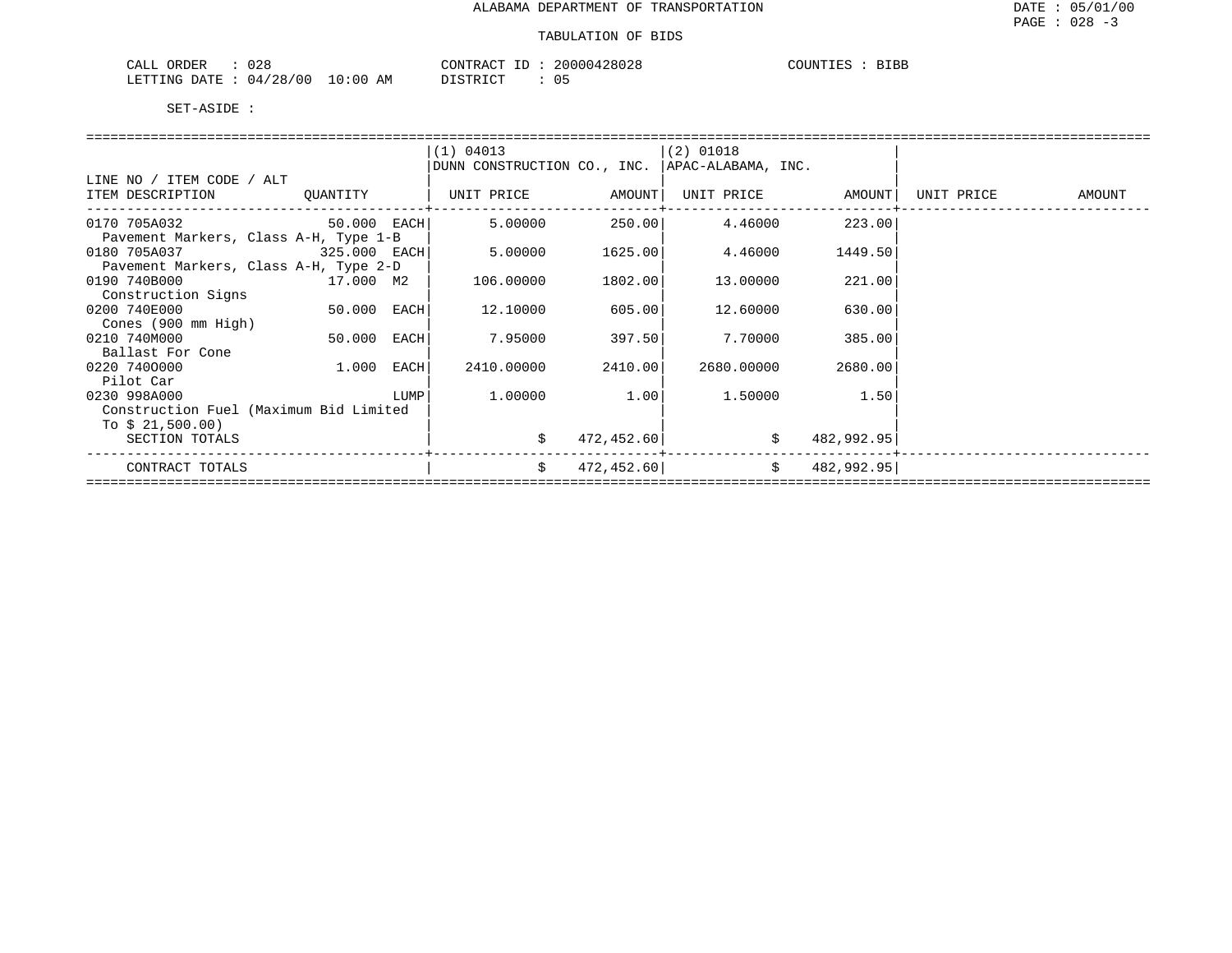| CALL ORDER                           | $\therefore$ 029<br>LETTING DATE : 04/28/00 10:00 AM                                                                                                                           | CONTRACT ID: 20000428029<br>DISTRICT<br>: 05 |              |                  | COUNTIES : FAYETTE           |                        |
|--------------------------------------|--------------------------------------------------------------------------------------------------------------------------------------------------------------------------------|----------------------------------------------|--------------|------------------|------------------------------|------------------------|
| CONTRACT DESCRIPTION:<br>SET-ASIDE : | for constructing the Resurfacing and Traffic Stripe on<br>S.R.#171 (U.S.#43) from S.R.#102 (MP 41.586) to the Marion<br>County Line in Winfield (MP 52.776). Length 11.190 mi. | CONTRACT TIME : 45<br>RURAL                  | Working Days | (available days) | $PROJECT(S) : MG-437(15)$    |                        |
| RANK                                 | VENDOR NO./NAME                                                                                                                                                                |                                              |              |                  | TOTAL<br><b>BID</b>          | % OVER<br>LOW BID      |
| 02033<br>04013                       | DUNN CONSTRUCTION CO., INC.                                                                                                                                                    | S. T. BUNN CONSTRUCTION COMPANY, INC.        |              |                  | 1,056,439.11<br>1,088,514.69 | 100.0000%<br>103.0361% |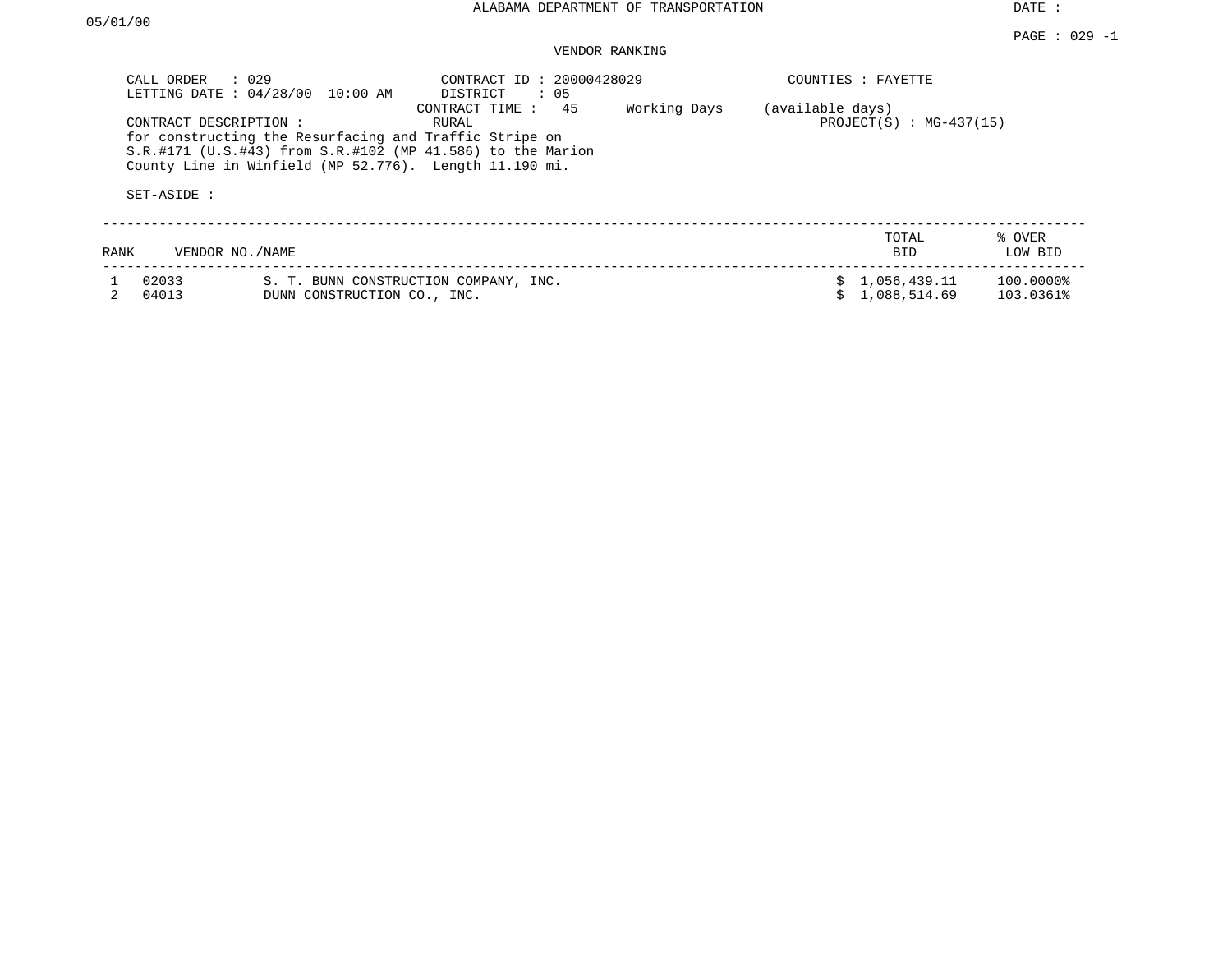| ORDER<br>CALL<br>۳ ۵ ت       | CONTRACT                             | 20000<br>,,,, | COUNTIES<br><b>A SZELMANE</b> |
|------------------------------|--------------------------------------|---------------|-------------------------------|
| LETTING DATE<br>/00<br>04/28 | DISTRITAT<br>10:00<br>ΑM<br>———————— | 05            |                               |

|                                          |                 |      | $(1)$ 02033                                                   |           | (2) 04013   |           |            |        |
|------------------------------------------|-----------------|------|---------------------------------------------------------------|-----------|-------------|-----------|------------|--------|
|                                          |                 |      | $ S.$ T. BUNN CONSTRUCTION CO. $ DUNN$ CONSTRUCTION CO., INC. |           |             |           |            |        |
| LINE NO / ITEM CODE / ALT                |                 |      |                                                               |           |             |           |            |        |
| ITEM DESCRIPTION                         | OUANTITY        |      | UNIT PRICE                                                    | AMOUNT    | UNIT PRICE  | AMOUNT    | UNIT PRICE | AMOUNT |
|                                          |                 |      |                                                               |           |             |           |            |        |
| SECTION 0001<br>Total                    |                 |      |                                                               |           |             |           |            |        |
|                                          |                 |      |                                                               |           |             |           |            |        |
| 0010 209A000                             | 24.000 EACH     |      | 150.00000                                                     | 3600.00   | 27.16000    | 651.84    |            |        |
| Mailbox Reset, Single                    |                 |      |                                                               |           |             |           |            |        |
| 0020 210D001                             | 4482.000        | CYIP | 7.27000                                                       | 32584.14  | 9.28000     | 41592.96  |            |        |
| Borrow Excavation (Loose Truckbed        |                 |      |                                                               |           |             |           |            |        |
| Measurement)                             |                 |      |                                                               |           |             |           |            |        |
| 0030 212A000                             | 1183.000 STA    |      | 2.00000                                                       | 2366.00   | 5.42000     | 6411.86   |            |        |
| Machine Grading Shoulders                |                 |      |                                                               |           |             |           |            |        |
| 0040 305B060                             | 208.000 TCIP    |      | 28.25000                                                      | 5876.00   | 18.74000    | 3897.92   |            |        |
| Crushed Aggregate, Section 825, crusher  |                 |      |                                                               |           |             |           |            |        |
| run stone, 1" down for miscellaneous use |                 |      |                                                               |           |             |           |            |        |
| 0050 401B108                             | 155204.000 SYCP |      | 0.88000                                                       | 136579.52 | 0.91000     | 141235.64 |            |        |
| Bituminous Treatment G (With Polymer     |                 |      |                                                               |           |             |           |            |        |
| Additive)                                |                 |      |                                                               |           |             |           |            |        |
| 0060 405A000                             | 5077.000 GAL    |      | 1,10000                                                       | 5584.70   | 1,09000     | 5533.93   |            |        |
| Tack Coat                                |                 |      |                                                               |           |             |           |            |        |
| 0070 424A241                             | 11711.000 TON   |      | 38.95000                                                      | 456143.45 | 40.03000    | 468791.33 |            |        |
| Superpave Bituminous Concrete Wearing    |                 |      |                                                               |           |             |           |            |        |
| Surface Layer, 3/4" Maximum Aggregate    |                 |      |                                                               |           |             |           |            |        |
| Size Mix, ESAL Range C                   |                 |      |                                                               |           |             |           |            |        |
| 0080 424A247                             | 1000.000 TON    |      | 43.49000                                                      | 43490.00  | 37.60000    | 37600.00  |            |        |
| Superpave Bituminous Concrete Wearing    |                 |      |                                                               |           |             |           |            |        |
| Surface Layer, Leveling, 3/4" Maximum    |                 |      |                                                               |           |             |           |            |        |
| Aggregate Size Mix, ESAL Range C         |                 |      |                                                               |           |             |           |            |        |
| 0090 424A250                             | 669.000 TON     |      | 58.00000                                                      | 38802.00  | 46.50000    | 31108.50  |            |        |
| Superpave Bituminous Concrete Wearing    |                 |      |                                                               |           |             |           |            |        |
| Surface Layer, Widening, 3/4" Maximum    |                 |      |                                                               |           |             |           |            |        |
| Aggregate Size Mix, ESAL Range C         |                 |      |                                                               |           |             |           |            |        |
| 0100 424B445                             | 300.000 TON     |      | 68,00000                                                      | 20400.00  | 60.26000    | 18078.00  |            |        |
| Superpave Bituminous Concrete Upper      |                 |      |                                                               |           |             |           |            |        |
| Binder Layer, Patching, 1" Maximum       |                 |      |                                                               |           |             |           |            |        |
| Aggregate Size Mix, ESAL Range C         |                 |      |                                                               |           |             |           |            |        |
| 0110 600A000                             |                 | LUMP | 65100.00000                                                   | 65100.00  | 30374.04000 | 30374.04  |            |        |
| Mobilization                             |                 |      |                                                               |           |             |           |            |        |
| 0120 651C000                             | 21.000          | TON  | 450.00000                                                     | 9450.00   | 203.67000   | 4277.07   |            |        |
| 8-8-8 Commercial Fertilizer              |                 |      |                                                               |           |             |           |            |        |
| 0130 652A050                             | 27.000 ACRE     |      | 525.00000                                                     | 14175.00  | 678.90000   | 18330.30  |            |        |
| Seeding (Mix 1A)                         |                 |      |                                                               |           |             |           |            |        |
| 0140 656A000                             | 27.000 ACRE     |      | 525.00000                                                     | 14175.00  | 543.12000   | 14664.24  |            |        |
| Mulching, Class A, Type 1                |                 |      |                                                               |           |             |           |            |        |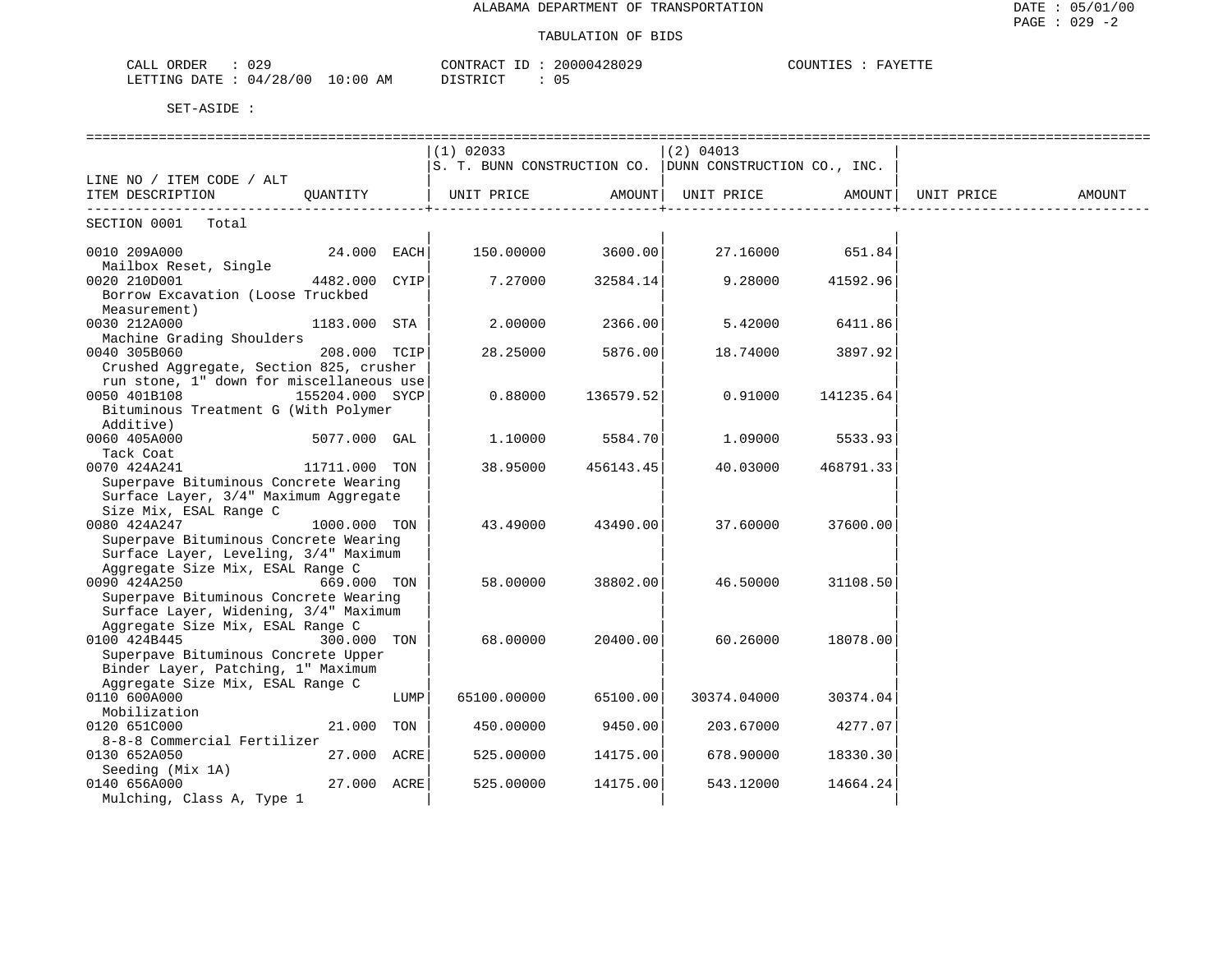| CALL ORDER                      | 029 | CONTRACT ID : | 20000428029 | COUNTIES : | FAYETTE |
|---------------------------------|-----|---------------|-------------|------------|---------|
| LETTING DATE: 04/28/00 10:00 AM |     | DISTRICT      |             |            |         |

|                                                                                   |                |              | $(1)$ 02033                                                   |          | (2) 04013         |                    |            |        |
|-----------------------------------------------------------------------------------|----------------|--------------|---------------------------------------------------------------|----------|-------------------|--------------------|------------|--------|
|                                                                                   |                |              | $ S. T. BUNN$ CONSTRUCTION CO. $ DUNN$ CONSTRUCTION CO., INC. |          |                   |                    |            |        |
| LINE NO / ITEM CODE / ALT                                                         |                |              |                                                               |          |                   |                    |            |        |
| ITEM DESCRIPTION $QUANTITY$   UNIT PRICE AMOUNT   UNIT PRICE AMOUNT               |                |              |                                                               |          |                   |                    | UNIT PRICE | AMOUNT |
|                                                                                   |                |              |                                                               |          |                   |                    |            |        |
| 0150 665F000                                                                      |                |              | 15.000 EACH 1.00000                                           |          | 15.00 2.72000     | 40.80              |            |        |
| Hay Bales                                                                         |                |              |                                                               |          |                   |                    |            |        |
| 0160 665J000 $136.00$ $100.000$ $1$ $F$   $4.00000$ $400.00$   $1.36000$ $136.00$ |                |              |                                                               |          |                   |                    |            |        |
| Silt Fence, Type A                                                                |                |              |                                                               |          |                   |                    |            |        |
| 0170 701C000                                                                      | 9.000 MILE     |              | $340.00000$ 3060.00                                           |          | 437.58000 3938.22 |                    |            |        |
| Broken Temporary Traffic Stripe                                                   |                |              |                                                               |          |                   |                    |            |        |
| 0180 701C001                                                                      | 14.000 MILE    |              | 380.00000                                                     | 5320.00  | 489.07000 6846.98 |                    |            |        |
| Solid Temporary Traffic Stripe                                                    |                |              |                                                               |          |                   |                    |            |        |
| 0190 702A007                                                                      | 8.000 MILE     |              | 1850.00000                                                    | 14800.00 | 2380.98000        | 19047.84           |            |        |
| Broken Yellow, Inverted Profile Traffic                                           |                |              |                                                               |          |                   |                    |            |        |
| Stripe (6" Wide)                                                                  |                |              |                                                               |          |                   |                    |            |        |
| 23.000 MILE<br>0200 702A008                                                       |                |              | 3700.00000                                                    | 85100.00 | 4761.97000        | 109525.31          |            |        |
| Solid White, Inverted Profile Traffic                                             |                |              |                                                               |          |                   |                    |            |        |
| Stripe (6" Wide)                                                                  |                |              |                                                               |          |                   |                    |            |        |
| 0210 702A009                                                                      | 14.000 MILE    |              | 3700.00000                                                    | 51800.00 | 4761.97000        | 66667.58           |            |        |
| Solid Yellow, Inverted Profile Traffic                                            |                |              |                                                               |          |                   |                    |            |        |
| Stripe (6" Wide)                                                                  |                |              |                                                               |          |                   |                    |            |        |
| 0220 702A010                                                                      |                | $1.000$ MILE | 1850.00000                                                    | 1850.00  |                   | 2380.98000 2380.98 |            |        |
| Broken White, Inverted Profile Traffic                                            |                |              |                                                               |          |                   |                    |            |        |
| Stripe (6" Wide)                                                                  |                |              |                                                               |          |                   |                    |            |        |
| 0230 703A002 4791.000 SQFT                                                        |                |              | 2.50000                                                       | 11977.50 | 3.22000           | 15427.02           |            |        |
| Traffic Control Markings, Class 2, Type                                           |                |              |                                                               |          |                   |                    |            |        |
| $\mathbb{A}$                                                                      |                |              |                                                               |          |                   |                    |            |        |
| 0240 703D001                                                                      | 4791.000 SOFT  |              | 1.30000                                                       | 6228.30  | 1.67000           | 8000.97            |            |        |
| Temporary Traffic Control Markings                                                |                |              |                                                               |          |                   |                    |            |        |
| 0250 705A032                                                                      | $411.000$ EACH |              | 5.00000                                                       | 2055.00  | 6.44000           | 2646.84            |            |        |
| Pavement Markers, Class A-H, Type 1-B                                             |                |              |                                                               |          |                   |                    |            |        |
| 0260 705A037                                                                      | 1038.000 EACH  |              | 5.25000                                                       | 5449.50  | 6.76000           | 7016.88            |            |        |
| Pavement Markers, Class A-H, Type 2-D                                             |                |              |                                                               |          |                   |                    |            |        |
| 0270 740B000                                                                      | 1206.000 SQFT  |              | 12.00000                                                      | 14472.00 | 11.54000          | 13917.24           |            |        |
| Construction Signs                                                                |                |              |                                                               |          |                   |                    |            |        |
| 0280 740E000                                                                      | 81.000 EACH    |              | 3.00000                                                       | 243.00   | 0.34000           | 27.54              |            |        |
| Cones (36 Inches High)                                                            |                |              |                                                               |          |                   |                    |            |        |
| 0290 740M000                                                                      | 81.000 EACH    |              | 3.00000                                                       | 243.00   | 0.34000           | 27.54              |            |        |
|                                                                                   |                |              |                                                               |          |                   |                    |            |        |
| Weight For Cone<br>0300 7400000                                                   | $1.000$ EACH   |              | 1600.00000                                                    | 1600.00  | 2715.61000        | 2715.61            |            |        |
| Pilot Car                                                                         |                |              |                                                               |          |                   |                    |            |        |
| 0310 741A010                                                                      | 1.000          | EACH         | 2500.00000                                                    | 2500.00  | 7264.26000        | 7264.26            |            |        |
|                                                                                   |                |              |                                                               |          |                   |                    |            |        |
| State Retained Portable Sequential                                                |                |              |                                                               |          |                   |                    |            |        |
| Arrow And Chevron Sign Unit                                                       |                |              |                                                               |          |                   |                    |            |        |
| 0320 998A000                                                                      |                | LUMP         | 1000.00000                                                    | 1000.00  | 339.45000         | 339.45             |            |        |
| Construction Fuel (Maximum Bid Limited                                            |                |              |                                                               |          |                   |                    |            |        |
| To $$41,600.00)$                                                                  |                |              |                                                               |          |                   |                    |            |        |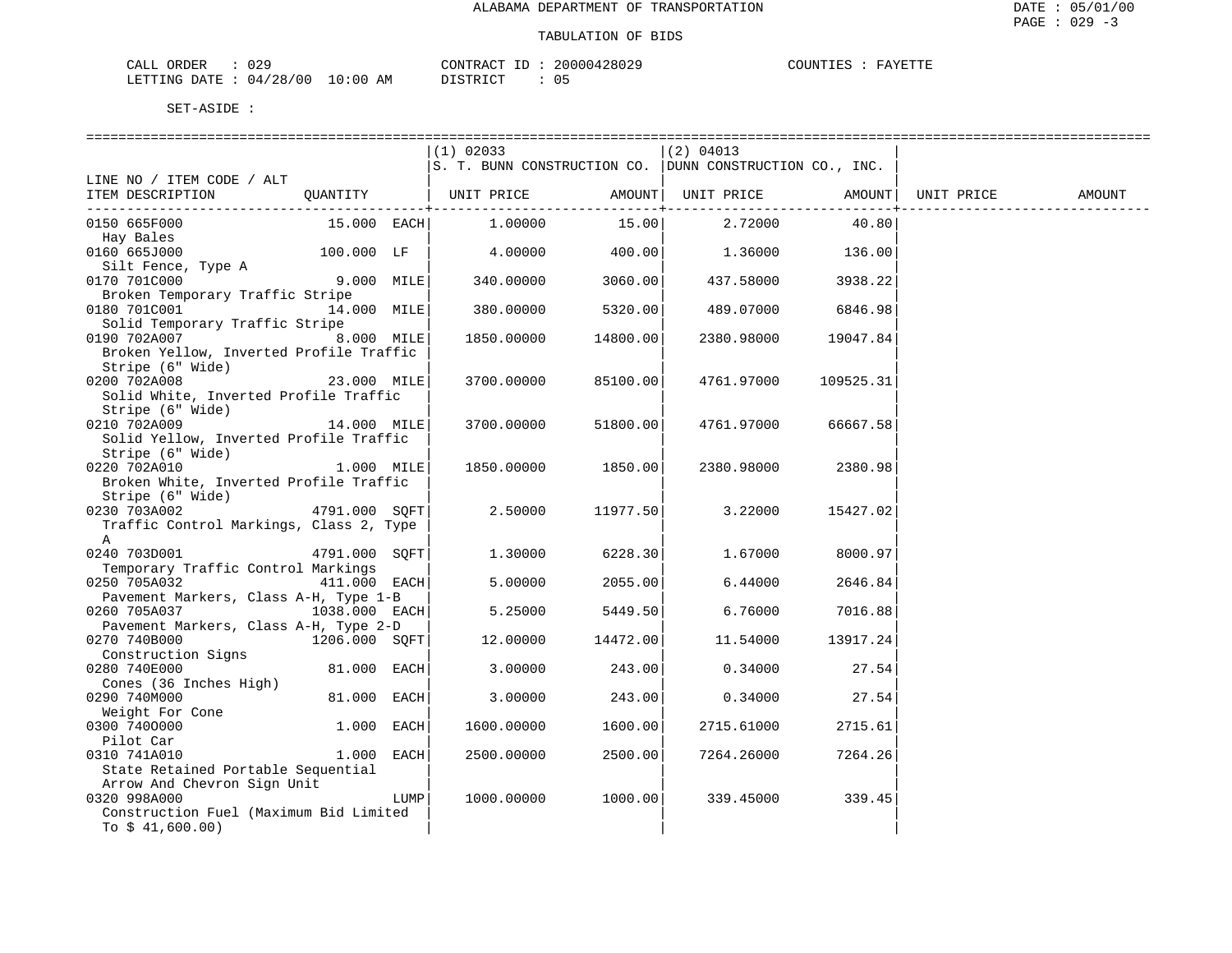#### TABULATION OF BIDS

| 029<br>ື<br>.<br>◡▴◟◡∸                                                       | $\gamma$ ONTRAC<br>ח ה<br>1 7 9 0 A 7 0<br>-2002 <sup>-11</sup><br>$\sim$ $\sim$ $\sim$ | $\sim$ $\sim$ $\sim$<br>חדת<br>$\cdots$ |  |
|------------------------------------------------------------------------------|-----------------------------------------------------------------------------------------|-----------------------------------------|--|
| 100<br>100<br>LETTING<br>DATF<br>. . O O<br>$\overline{ }$<br>14.<br>AР<br>. | $T^{\prime}$<br>פידים<br>◡ ◡                                                            |                                         |  |

|                                                   |          | 02033<br>IS. T. BUNN CONSTRUCTION CO. |                 | (2) 04013<br>DUNN CONSTRUCTION CO., INC. |                 |            |        |
|---------------------------------------------------|----------|---------------------------------------|-----------------|------------------------------------------|-----------------|------------|--------|
| ITEM CODE<br>/ ALT<br>LINE NO<br>ITEM DESCRIPTION | OUANTITY | UNIT PRICE                            | AMOUNT          | UNIT PRICE                               | AMOUNT          | UNIT PRICE | AMOUNT |
| SECTION TOTALS                                    |          |                                       | \$1,056,439.11] |                                          | \$1,088,514.69] |            |        |
| CONTRACT TOTALS                                   |          |                                       | \$1,056,439.11] |                                          | \$1,088,514.69] |            |        |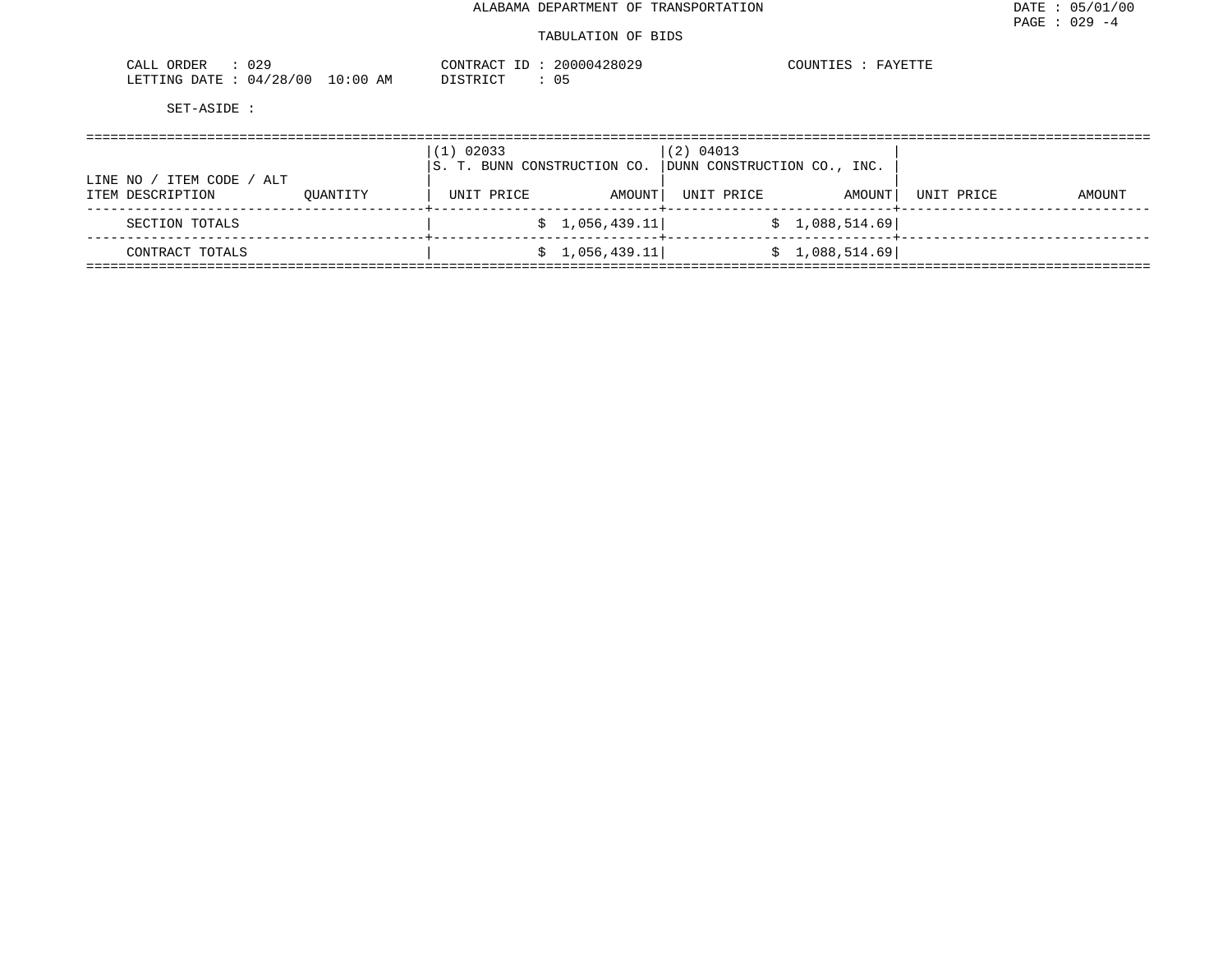| CALL ORDER : 032<br>LETTING DATE : 04/28/00 10:00 AM                                                                                                                                                                                         | CONTRACT ID: 20000428032<br>$\therefore$ 03<br>DISTRICT |              | COUNTIES : ST. CLAIR |                              |
|----------------------------------------------------------------------------------------------------------------------------------------------------------------------------------------------------------------------------------------------|---------------------------------------------------------|--------------|----------------------|------------------------------|
| CONTRACT DESCRIPTION:<br>for constructing the Planing, Resurfacing, Traffic Stripe,<br>and Loop Detector on S.R. #25 (U.S. #411) from M.P. 170.450<br>at the Jefferson/St. Clair county line to M.P. 174.000 in<br>Moody. Length - 3.550 mi. | 45<br>CONTRACT TIME:<br>RURAL                           | Working Days | (available days)     | PROJECT $(S)$ : MG-480 $(8)$ |
| SET-ASIDE:                                                                                                                                                                                                                                   |                                                         |              |                      |                              |
|                                                                                                                                                                                                                                              |                                                         |              |                      |                              |

| RANK | VENDOR NO./NAME |                                  | TOTAL<br><b>BID</b> | % OVER<br>LOW BID |
|------|-----------------|----------------------------------|---------------------|-------------------|
|      | 07002           | GOOD HOPE CONTRACTING CO., INC.  | 964,271.79          | 100.0000%         |
|      | 04013           | DUNN CONSTRUCTION CO., INC.      | 983,572.78          | 102.0016%         |
|      | 01018           | APAC-ALABAMA, INC.               | \$1,089,573.41      | 112.9944%         |
|      | 13022           | MCCARTNEY CONSTRUCTION CO., INC. | \$1,156,696.15      | 119.9554%         |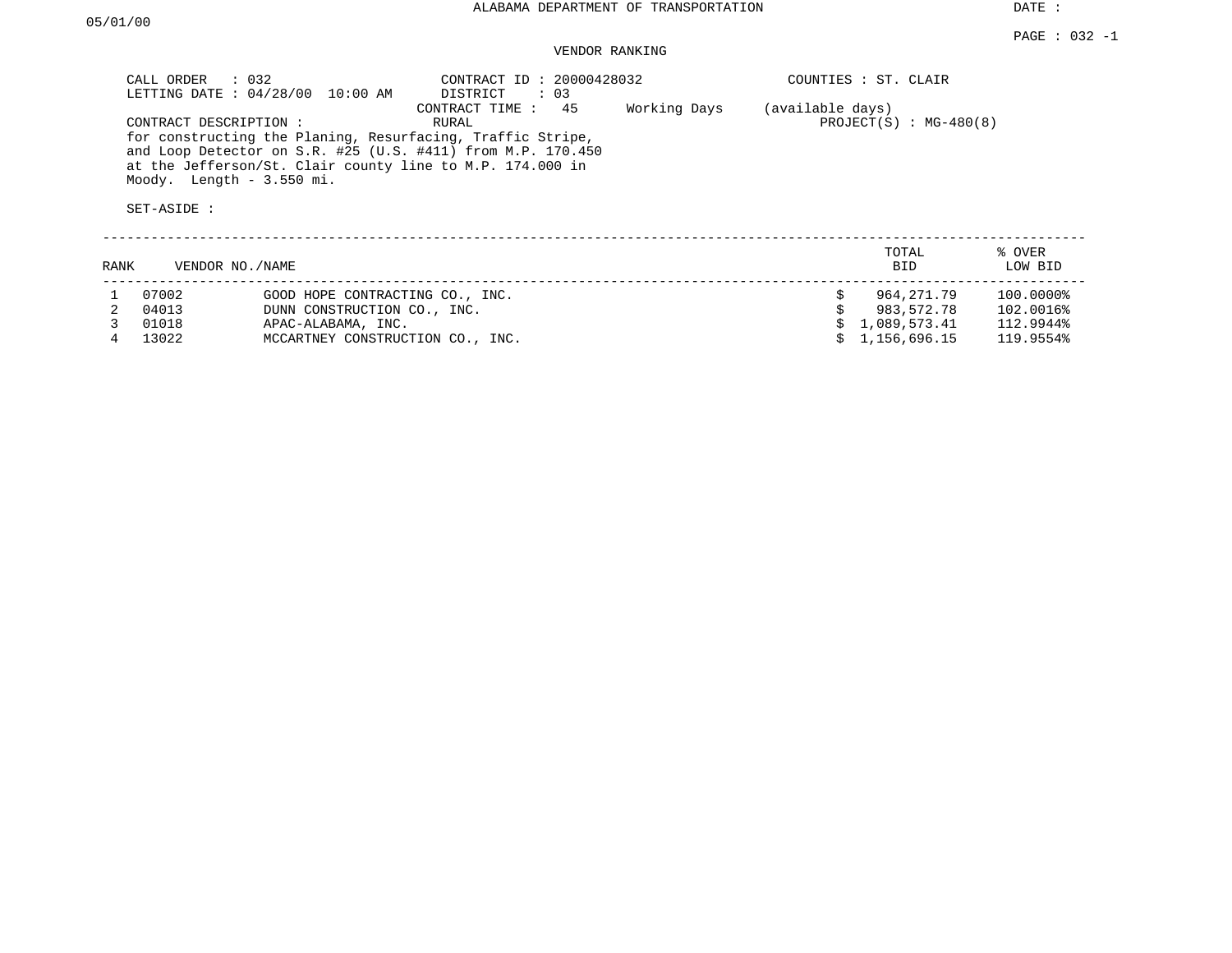| ORDER<br>CALL            |             | CONTRACT<br>TD.                 | 20000428032 | ST.<br>COUNTI<br>'F.S | CLATF |
|--------------------------|-------------|---------------------------------|-------------|-----------------------|-------|
| 04/28/00<br>LETTING DATE | 10:00<br>AΜ | <b>DICTOIOT</b><br>' ש<br>∸∸∽∸∽ |             |                       |       |

|                                                                  |                  |      | (1) 07002                                                                    |           | $(2)$ 04013 |                                     | $(3)$ 01018 |           |
|------------------------------------------------------------------|------------------|------|------------------------------------------------------------------------------|-----------|-------------|-------------------------------------|-------------|-----------|
|                                                                  |                  |      | GOOD HOPE CONTRACTING CO., I DUNN CONSTRUCTION CO., INC.  APAC-ALABAMA, INC. |           |             |                                     |             |           |
| LINE NO / ITEM CODE / ALT                                        |                  |      |                                                                              |           |             |                                     |             |           |
| ITEM DESCRIPTION OUANTITY   UNIT PRICE AMOUNT  UNIT PRICE AMOUNT |                  |      |                                                                              |           |             |                                     | UNIT PRICE  | AMOUNT    |
| --------------------------                                       |                  |      |                                                                              |           |             | . _ _ _ _ _ _ _ _ _ _ _ _ _ _ _ _ _ |             |           |
| SECTION 0001 TOTAL                                               |                  |      |                                                                              |           |             |                                     |             |           |
| 0010 206C025                                                     | 680.000 SOYD     |      | 5.00000                                                                      | 3400.00   |             | 2.23000 1516.40                     | 8.39000     | 5705.20   |
| Removing Bituminous Pavement On                                  |                  |      |                                                                              |           |             |                                     |             |           |
| Concrete Surfaces                                                |                  |      |                                                                              |           |             |                                     |             |           |
| 0020 209A000                                                     | 3.000 EACH       |      | 50.00000                                                                     | 150.00    | 178.16000   | 534.48                              | 194.00000   | 582.00    |
| Mailbox Reset, Single                                            |                  |      |                                                                              |           |             |                                     |             |           |
| 0030 405A000                                                     | 3855.000 GAL     |      | 2,00000                                                                      | 7710.00   | 0.89000     | 3430.95                             | 1,00000     | 3855.00   |
| Tack Coat                                                        |                  |      |                                                                              |           |             |                                     |             |           |
| 128478.000 SQYD<br>0040 408A053                                  |                  |      | 0.48000                                                                      | 61669.44  | 0.49000     | 62954.22                            | 1.18000     | 151604.04 |
| Planing Existing Pavement                                        |                  |      |                                                                              |           |             |                                     |             |           |
| (Approximately 2.10" Thru 3.0" Thick)                            |                  |      |                                                                              |           |             |                                     |             |           |
| 0050 424A280                                                     | 7068.000 TON     |      | 36.04000                                                                     | 254730.72 | 32.78000    | 231689.04                           | 35.50000    | 250914.00 |
| Superpave Bituminous Concrete Wearing                            |                  |      |                                                                              |           |             |                                     |             |           |
| Surface Layer, 1/2" Maximum Aggregate                            |                  |      |                                                                              |           |             |                                     |             |           |
| Size Mix, ESAL Range E                                           |                  |      |                                                                              |           |             |                                     |             |           |
| 0060 424B281                                                     | 14133.000 TON    |      | 29.83000                                                                     |           | 31.56000    | 446037.48                           | 32.00000    | 452256.00 |
|                                                                  |                  |      |                                                                              | 421587.39 |             |                                     |             |           |
| Superpave Bituminous Concrete Upper                              |                  |      |                                                                              |           |             |                                     |             |           |
| Binder Layer, 1" Maximum Aggregate Size                          |                  |      |                                                                              |           |             |                                     |             |           |
| Mix, ESAL Range E                                                |                  |      |                                                                              |           |             |                                     |             |           |
| 0070 600A000                                                     |                  | LUMP | 8640.99000                                                                   | 8640.99   | 22500.00000 | 22500.00                            | 10300.00000 | 10300.00  |
| Mobilization                                                     |                  |      |                                                                              |           |             |                                     |             |           |
| 50.000 EACH<br>0080 665F000                                      |                  |      | 1,00000                                                                      | 50.00     | 5.94000     | 297.00                              | 4.25000     | 212.50    |
| Hay Bales                                                        |                  |      |                                                                              |           |             |                                     |             |           |
| 0090 665J000                                                     | 150.000 LF       |      | 1,00000                                                                      | 150.00    | 5.94000     | 891.00                              | 5.75000     | 862.50    |
| Silt Fence, Type A                                               |                  |      |                                                                              |           |             |                                     |             |           |
| 0100 701C000                                                     | A<br>25.000 MILE |      | 340.00000                                                                    | 8500.00   | 383.63000   | 9590.75                             | 350.00000   | 8750.00   |
| Broken Temporary Traffic Stripe                                  |                  |      |                                                                              |           |             |                                     |             |           |
| 0110 701C001                                                     | 17.000 MILE      |      | 380.00000                                                                    | 6460.00   | 428.76000   | 7288.92                             | 391.40000   | 6653.80   |
| Solid Temporary Traffic Stripe                                   |                  |      |                                                                              |           |             |                                     |             |           |
| 0120 702A007                                                     | 7.000 MILE       |      | 1850.00000                                                                   | 12950.00  | 2083.24000  | 14582.68                            | 1905.50000  | 13338.50  |
| Broken Yellow, Inverted Profile Traffic                          |                  |      |                                                                              |           |             |                                     |             |           |
| Stripe (6" Wide)                                                 |                  |      |                                                                              |           |             |                                     |             |           |
| 0130 702A008                                                     | 8.000 MILE       |      | 3700.00000                                                                   | 29600.00  | 4166.49000  | 33331.92                            | 3811,00000  | 30488.00  |
| Solid White, Inverted Profile Traffic                            |                  |      |                                                                              |           |             |                                     |             |           |
| Stripe (6" Wide)                                                 |                  |      |                                                                              |           |             |                                     |             |           |
| 0140 702A009                                                     | 10.000 MILE      |      | 3700.00000                                                                   | 37000.00  | 4166.49000  | 41664.90                            | 3811,00000  | 38110.00  |
| Solid Yellow, Inverted Profile Traffic                           |                  |      |                                                                              |           |             |                                     |             |           |
| Stripe (6" Wide)                                                 |                  |      |                                                                              |           |             |                                     |             |           |
| 0150 702A010                                                     | 6.000 MILE       |      | 1850.00000                                                                   | 11100.00  | 2083.25000  | 12499.50                            | 1905.50000  | 11433.00  |
| Broken White, Inverted Profile Traffic                           |                  |      |                                                                              |           |             |                                     |             |           |
| Stripe (6" Wide)                                                 |                  |      |                                                                              |           |             |                                     |             |           |
|                                                                  |                  |      |                                                                              |           |             |                                     |             |           |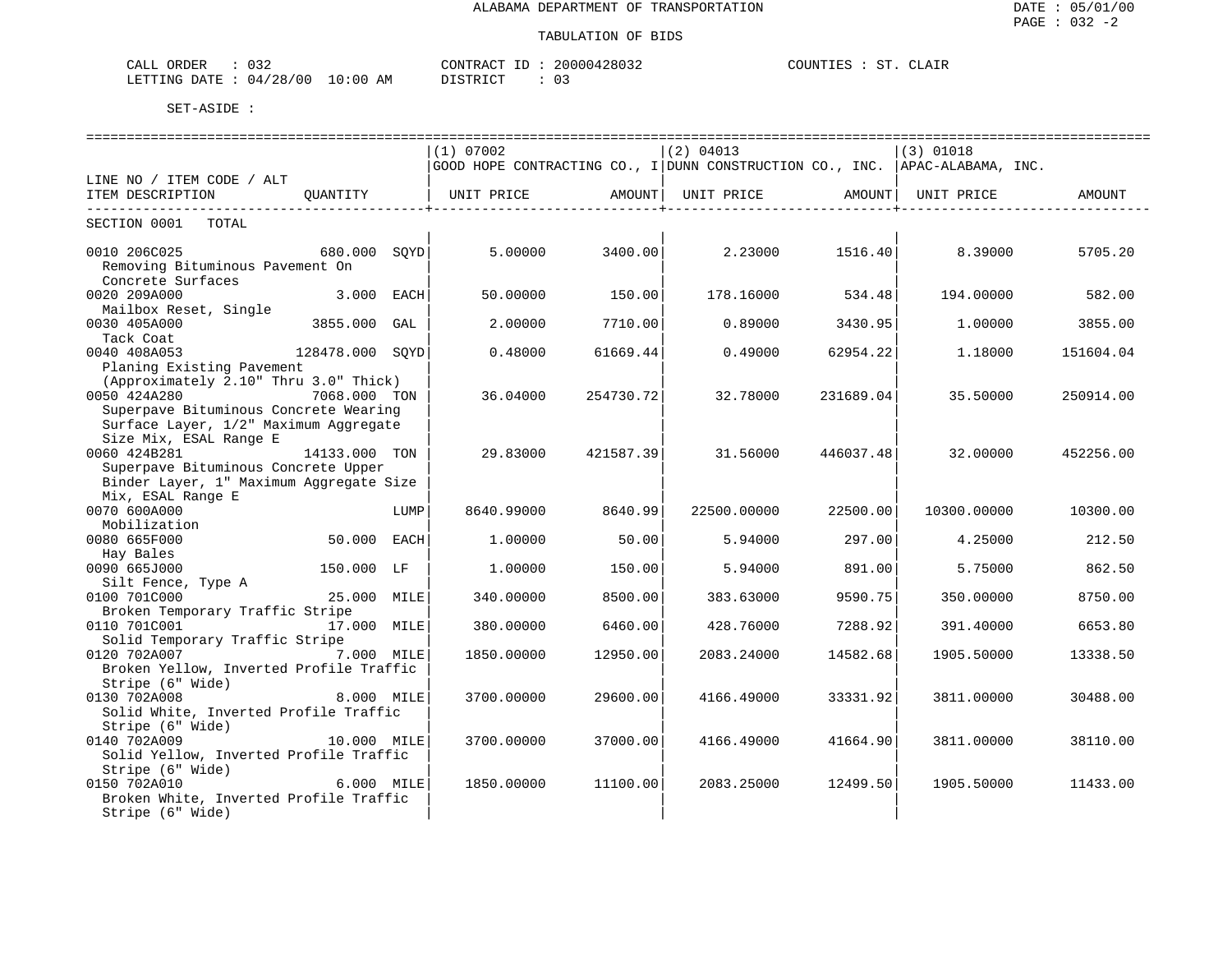| CALL ORDER                       | 032 |  | CONTRACT ID : | 20000428032 | COUNTIES : |  | ST. CLAIR |
|----------------------------------|-----|--|---------------|-------------|------------|--|-----------|
| LETTING DATE : 04/28/00 10:00 AM |     |  | DISTRICT      |             |            |  |           |

| (1) 07002<br>$(2)$ 04013<br>$(3)$ 01018<br>GOOD HOPE CONTRACTING CO., I DUNN CONSTRUCTION CO., INC. APAC-ALABAMA, INC.<br>QUANTITY   UNIT PRICE      AMOUNT  UNIT PRICE     AMOUNT  UNIT PRICE<br>AMOUNT<br>ITEM DESCRIPTION<br>------------------------------<br>0160 702B001<br>2165.000 LF<br>$1.50000$ $3247.50$<br>1.70000<br>3680.50<br>1.55000<br>3355.75<br>Dotted Inverted Profile Traffic Stripe<br>(6" Wide)<br>9977.000 SQFT<br>2.50000<br>24942.50<br>2.81000<br>28035.37<br>2.58000<br>25740.66<br>Traffic Control Markings, Class 2, Type<br>$\mathsf{A}$<br>785.000 SQFT<br>0180 703B002<br>2.80000<br>2198.00<br>3.15000<br>2472.75<br>2.88000<br>2260.80<br>Traffic Control Legends, Class 2, Type A<br>0190 703D001<br>2560.000 SOFT<br>1.30000<br>3328.00<br>3737.60<br>3430.40<br>1.46000<br>1.34000<br>Temporary Traffic Control Markings<br>0200 705A030<br>46.000 EACH<br>5.25000<br>241.50<br>5.91000<br>271.86<br>5.40000<br>248.40<br>Pavement Markers, Class A-H, Type 2-C<br>0210 705A031<br>5.00000<br>2340.00<br>2634.84<br>2410.20<br>468.000 EACH<br>5.63000<br>5.15000<br>Pavement Markers, Class A-H, Type 1-A<br>2355.00<br>2425.65<br>0220 705A032<br>471.000 EACH<br>5.00000<br>5.63000<br>2651.73<br>5.15000<br>Pavement Markers, Class A-H, Type 1-B<br>0230 705A037<br>2850.75<br>3209.13<br>2932.20<br>543.000 EACH<br>5.25000<br>5.91000<br>5.40000<br>Pavement Markers, Class A-H, Type 2-D<br>0240 705A038<br>24.000 EACH<br>5.25000<br>126.00<br>5.91000<br>141.84<br>5.40000<br>129.60<br>Pavement Markers, Class A-H, Type 2-E<br>43722.00<br>0250 730H000<br>14574.000 LF<br>3,00000<br>2.37000<br>34540.38<br>3.09000<br>45033.66<br>Loop Detector<br>1050.000 LF<br>0260 7301000<br>1575.00<br>1249.50<br>1.55000<br>1627.50<br>1.50000<br>1,19000<br>Shielded Loop Detector Home-Run Cable<br>0270 740B000<br>637.000 SOFT<br>8,00000<br>5096.00<br>9,20000<br>5860.40<br>9.95000<br>6338.15<br>Construction Signs<br>275.000 EACH<br>0280 740E000<br>18,00000<br>4950.00<br>9.50000<br>2612.50<br>11.70000<br>3217.50<br>Cones (36 Inches High)<br>275.000 EACH<br>0290 740M000<br>4.00000<br>1100.00<br>1551.00<br>7.57000<br>2081.75<br>5.64000<br>Weight For Cone<br>0300 741C010<br>$2.000$ EACH<br>1250.00000<br>2500.00<br>997.68000<br>1995.36<br>1637.70000<br>3275.40<br>Portable Sequential Arrow And Chevron<br>Sign Unit<br>0310 998A000<br>1.00000<br>1.00<br>118.78000<br>118.78<br>1.25000 1.25<br>LUMP<br>Construction Fuel (Maximum Bid Limited<br>To $$60,000.00)$<br>$\sin \frac{1}{2}$ 573.41 $\sin \frac{1}{2}$ 583,572.78 $\sin \frac{1}{2}$ 5 1,089,573.41<br>SECTION TOTALS |                           |  |                                       |  |  |
|----------------------------------------------------------------------------------------------------------------------------------------------------------------------------------------------------------------------------------------------------------------------------------------------------------------------------------------------------------------------------------------------------------------------------------------------------------------------------------------------------------------------------------------------------------------------------------------------------------------------------------------------------------------------------------------------------------------------------------------------------------------------------------------------------------------------------------------------------------------------------------------------------------------------------------------------------------------------------------------------------------------------------------------------------------------------------------------------------------------------------------------------------------------------------------------------------------------------------------------------------------------------------------------------------------------------------------------------------------------------------------------------------------------------------------------------------------------------------------------------------------------------------------------------------------------------------------------------------------------------------------------------------------------------------------------------------------------------------------------------------------------------------------------------------------------------------------------------------------------------------------------------------------------------------------------------------------------------------------------------------------------------------------------------------------------------------------------------------------------------------------------------------------------------------------------------------------------------------------------------------------------------------------------------------------------------------------------------------------------------------------------------------------------------------------------------------------------------------------------------------------------------------------------------------------------------------------------------------------------------------------------------------------|---------------------------|--|---------------------------------------|--|--|
|                                                                                                                                                                                                                                                                                                                                                                                                                                                                                                                                                                                                                                                                                                                                                                                                                                                                                                                                                                                                                                                                                                                                                                                                                                                                                                                                                                                                                                                                                                                                                                                                                                                                                                                                                                                                                                                                                                                                                                                                                                                                                                                                                                                                                                                                                                                                                                                                                                                                                                                                                                                                                                                          |                           |  |                                       |  |  |
|                                                                                                                                                                                                                                                                                                                                                                                                                                                                                                                                                                                                                                                                                                                                                                                                                                                                                                                                                                                                                                                                                                                                                                                                                                                                                                                                                                                                                                                                                                                                                                                                                                                                                                                                                                                                                                                                                                                                                                                                                                                                                                                                                                                                                                                                                                                                                                                                                                                                                                                                                                                                                                                          |                           |  |                                       |  |  |
|                                                                                                                                                                                                                                                                                                                                                                                                                                                                                                                                                                                                                                                                                                                                                                                                                                                                                                                                                                                                                                                                                                                                                                                                                                                                                                                                                                                                                                                                                                                                                                                                                                                                                                                                                                                                                                                                                                                                                                                                                                                                                                                                                                                                                                                                                                                                                                                                                                                                                                                                                                                                                                                          | LINE NO / ITEM CODE / ALT |  |                                       |  |  |
|                                                                                                                                                                                                                                                                                                                                                                                                                                                                                                                                                                                                                                                                                                                                                                                                                                                                                                                                                                                                                                                                                                                                                                                                                                                                                                                                                                                                                                                                                                                                                                                                                                                                                                                                                                                                                                                                                                                                                                                                                                                                                                                                                                                                                                                                                                                                                                                                                                                                                                                                                                                                                                                          |                           |  |                                       |  |  |
|                                                                                                                                                                                                                                                                                                                                                                                                                                                                                                                                                                                                                                                                                                                                                                                                                                                                                                                                                                                                                                                                                                                                                                                                                                                                                                                                                                                                                                                                                                                                                                                                                                                                                                                                                                                                                                                                                                                                                                                                                                                                                                                                                                                                                                                                                                                                                                                                                                                                                                                                                                                                                                                          |                           |  |                                       |  |  |
|                                                                                                                                                                                                                                                                                                                                                                                                                                                                                                                                                                                                                                                                                                                                                                                                                                                                                                                                                                                                                                                                                                                                                                                                                                                                                                                                                                                                                                                                                                                                                                                                                                                                                                                                                                                                                                                                                                                                                                                                                                                                                                                                                                                                                                                                                                                                                                                                                                                                                                                                                                                                                                                          |                           |  |                                       |  |  |
|                                                                                                                                                                                                                                                                                                                                                                                                                                                                                                                                                                                                                                                                                                                                                                                                                                                                                                                                                                                                                                                                                                                                                                                                                                                                                                                                                                                                                                                                                                                                                                                                                                                                                                                                                                                                                                                                                                                                                                                                                                                                                                                                                                                                                                                                                                                                                                                                                                                                                                                                                                                                                                                          |                           |  |                                       |  |  |
|                                                                                                                                                                                                                                                                                                                                                                                                                                                                                                                                                                                                                                                                                                                                                                                                                                                                                                                                                                                                                                                                                                                                                                                                                                                                                                                                                                                                                                                                                                                                                                                                                                                                                                                                                                                                                                                                                                                                                                                                                                                                                                                                                                                                                                                                                                                                                                                                                                                                                                                                                                                                                                                          |                           |  |                                       |  |  |
|                                                                                                                                                                                                                                                                                                                                                                                                                                                                                                                                                                                                                                                                                                                                                                                                                                                                                                                                                                                                                                                                                                                                                                                                                                                                                                                                                                                                                                                                                                                                                                                                                                                                                                                                                                                                                                                                                                                                                                                                                                                                                                                                                                                                                                                                                                                                                                                                                                                                                                                                                                                                                                                          | 0170 703A002              |  |                                       |  |  |
|                                                                                                                                                                                                                                                                                                                                                                                                                                                                                                                                                                                                                                                                                                                                                                                                                                                                                                                                                                                                                                                                                                                                                                                                                                                                                                                                                                                                                                                                                                                                                                                                                                                                                                                                                                                                                                                                                                                                                                                                                                                                                                                                                                                                                                                                                                                                                                                                                                                                                                                                                                                                                                                          |                           |  |                                       |  |  |
|                                                                                                                                                                                                                                                                                                                                                                                                                                                                                                                                                                                                                                                                                                                                                                                                                                                                                                                                                                                                                                                                                                                                                                                                                                                                                                                                                                                                                                                                                                                                                                                                                                                                                                                                                                                                                                                                                                                                                                                                                                                                                                                                                                                                                                                                                                                                                                                                                                                                                                                                                                                                                                                          |                           |  |                                       |  |  |
|                                                                                                                                                                                                                                                                                                                                                                                                                                                                                                                                                                                                                                                                                                                                                                                                                                                                                                                                                                                                                                                                                                                                                                                                                                                                                                                                                                                                                                                                                                                                                                                                                                                                                                                                                                                                                                                                                                                                                                                                                                                                                                                                                                                                                                                                                                                                                                                                                                                                                                                                                                                                                                                          |                           |  |                                       |  |  |
|                                                                                                                                                                                                                                                                                                                                                                                                                                                                                                                                                                                                                                                                                                                                                                                                                                                                                                                                                                                                                                                                                                                                                                                                                                                                                                                                                                                                                                                                                                                                                                                                                                                                                                                                                                                                                                                                                                                                                                                                                                                                                                                                                                                                                                                                                                                                                                                                                                                                                                                                                                                                                                                          |                           |  |                                       |  |  |
|                                                                                                                                                                                                                                                                                                                                                                                                                                                                                                                                                                                                                                                                                                                                                                                                                                                                                                                                                                                                                                                                                                                                                                                                                                                                                                                                                                                                                                                                                                                                                                                                                                                                                                                                                                                                                                                                                                                                                                                                                                                                                                                                                                                                                                                                                                                                                                                                                                                                                                                                                                                                                                                          |                           |  |                                       |  |  |
|                                                                                                                                                                                                                                                                                                                                                                                                                                                                                                                                                                                                                                                                                                                                                                                                                                                                                                                                                                                                                                                                                                                                                                                                                                                                                                                                                                                                                                                                                                                                                                                                                                                                                                                                                                                                                                                                                                                                                                                                                                                                                                                                                                                                                                                                                                                                                                                                                                                                                                                                                                                                                                                          |                           |  |                                       |  |  |
|                                                                                                                                                                                                                                                                                                                                                                                                                                                                                                                                                                                                                                                                                                                                                                                                                                                                                                                                                                                                                                                                                                                                                                                                                                                                                                                                                                                                                                                                                                                                                                                                                                                                                                                                                                                                                                                                                                                                                                                                                                                                                                                                                                                                                                                                                                                                                                                                                                                                                                                                                                                                                                                          |                           |  |                                       |  |  |
|                                                                                                                                                                                                                                                                                                                                                                                                                                                                                                                                                                                                                                                                                                                                                                                                                                                                                                                                                                                                                                                                                                                                                                                                                                                                                                                                                                                                                                                                                                                                                                                                                                                                                                                                                                                                                                                                                                                                                                                                                                                                                                                                                                                                                                                                                                                                                                                                                                                                                                                                                                                                                                                          |                           |  |                                       |  |  |
|                                                                                                                                                                                                                                                                                                                                                                                                                                                                                                                                                                                                                                                                                                                                                                                                                                                                                                                                                                                                                                                                                                                                                                                                                                                                                                                                                                                                                                                                                                                                                                                                                                                                                                                                                                                                                                                                                                                                                                                                                                                                                                                                                                                                                                                                                                                                                                                                                                                                                                                                                                                                                                                          |                           |  |                                       |  |  |
|                                                                                                                                                                                                                                                                                                                                                                                                                                                                                                                                                                                                                                                                                                                                                                                                                                                                                                                                                                                                                                                                                                                                                                                                                                                                                                                                                                                                                                                                                                                                                                                                                                                                                                                                                                                                                                                                                                                                                                                                                                                                                                                                                                                                                                                                                                                                                                                                                                                                                                                                                                                                                                                          |                           |  |                                       |  |  |
|                                                                                                                                                                                                                                                                                                                                                                                                                                                                                                                                                                                                                                                                                                                                                                                                                                                                                                                                                                                                                                                                                                                                                                                                                                                                                                                                                                                                                                                                                                                                                                                                                                                                                                                                                                                                                                                                                                                                                                                                                                                                                                                                                                                                                                                                                                                                                                                                                                                                                                                                                                                                                                                          |                           |  |                                       |  |  |
|                                                                                                                                                                                                                                                                                                                                                                                                                                                                                                                                                                                                                                                                                                                                                                                                                                                                                                                                                                                                                                                                                                                                                                                                                                                                                                                                                                                                                                                                                                                                                                                                                                                                                                                                                                                                                                                                                                                                                                                                                                                                                                                                                                                                                                                                                                                                                                                                                                                                                                                                                                                                                                                          |                           |  |                                       |  |  |
|                                                                                                                                                                                                                                                                                                                                                                                                                                                                                                                                                                                                                                                                                                                                                                                                                                                                                                                                                                                                                                                                                                                                                                                                                                                                                                                                                                                                                                                                                                                                                                                                                                                                                                                                                                                                                                                                                                                                                                                                                                                                                                                                                                                                                                                                                                                                                                                                                                                                                                                                                                                                                                                          |                           |  |                                       |  |  |
|                                                                                                                                                                                                                                                                                                                                                                                                                                                                                                                                                                                                                                                                                                                                                                                                                                                                                                                                                                                                                                                                                                                                                                                                                                                                                                                                                                                                                                                                                                                                                                                                                                                                                                                                                                                                                                                                                                                                                                                                                                                                                                                                                                                                                                                                                                                                                                                                                                                                                                                                                                                                                                                          |                           |  |                                       |  |  |
|                                                                                                                                                                                                                                                                                                                                                                                                                                                                                                                                                                                                                                                                                                                                                                                                                                                                                                                                                                                                                                                                                                                                                                                                                                                                                                                                                                                                                                                                                                                                                                                                                                                                                                                                                                                                                                                                                                                                                                                                                                                                                                                                                                                                                                                                                                                                                                                                                                                                                                                                                                                                                                                          |                           |  |                                       |  |  |
|                                                                                                                                                                                                                                                                                                                                                                                                                                                                                                                                                                                                                                                                                                                                                                                                                                                                                                                                                                                                                                                                                                                                                                                                                                                                                                                                                                                                                                                                                                                                                                                                                                                                                                                                                                                                                                                                                                                                                                                                                                                                                                                                                                                                                                                                                                                                                                                                                                                                                                                                                                                                                                                          |                           |  |                                       |  |  |
|                                                                                                                                                                                                                                                                                                                                                                                                                                                                                                                                                                                                                                                                                                                                                                                                                                                                                                                                                                                                                                                                                                                                                                                                                                                                                                                                                                                                                                                                                                                                                                                                                                                                                                                                                                                                                                                                                                                                                                                                                                                                                                                                                                                                                                                                                                                                                                                                                                                                                                                                                                                                                                                          |                           |  |                                       |  |  |
|                                                                                                                                                                                                                                                                                                                                                                                                                                                                                                                                                                                                                                                                                                                                                                                                                                                                                                                                                                                                                                                                                                                                                                                                                                                                                                                                                                                                                                                                                                                                                                                                                                                                                                                                                                                                                                                                                                                                                                                                                                                                                                                                                                                                                                                                                                                                                                                                                                                                                                                                                                                                                                                          |                           |  |                                       |  |  |
|                                                                                                                                                                                                                                                                                                                                                                                                                                                                                                                                                                                                                                                                                                                                                                                                                                                                                                                                                                                                                                                                                                                                                                                                                                                                                                                                                                                                                                                                                                                                                                                                                                                                                                                                                                                                                                                                                                                                                                                                                                                                                                                                                                                                                                                                                                                                                                                                                                                                                                                                                                                                                                                          |                           |  |                                       |  |  |
|                                                                                                                                                                                                                                                                                                                                                                                                                                                                                                                                                                                                                                                                                                                                                                                                                                                                                                                                                                                                                                                                                                                                                                                                                                                                                                                                                                                                                                                                                                                                                                                                                                                                                                                                                                                                                                                                                                                                                                                                                                                                                                                                                                                                                                                                                                                                                                                                                                                                                                                                                                                                                                                          |                           |  |                                       |  |  |
|                                                                                                                                                                                                                                                                                                                                                                                                                                                                                                                                                                                                                                                                                                                                                                                                                                                                                                                                                                                                                                                                                                                                                                                                                                                                                                                                                                                                                                                                                                                                                                                                                                                                                                                                                                                                                                                                                                                                                                                                                                                                                                                                                                                                                                                                                                                                                                                                                                                                                                                                                                                                                                                          |                           |  |                                       |  |  |
|                                                                                                                                                                                                                                                                                                                                                                                                                                                                                                                                                                                                                                                                                                                                                                                                                                                                                                                                                                                                                                                                                                                                                                                                                                                                                                                                                                                                                                                                                                                                                                                                                                                                                                                                                                                                                                                                                                                                                                                                                                                                                                                                                                                                                                                                                                                                                                                                                                                                                                                                                                                                                                                          |                           |  |                                       |  |  |
|                                                                                                                                                                                                                                                                                                                                                                                                                                                                                                                                                                                                                                                                                                                                                                                                                                                                                                                                                                                                                                                                                                                                                                                                                                                                                                                                                                                                                                                                                                                                                                                                                                                                                                                                                                                                                                                                                                                                                                                                                                                                                                                                                                                                                                                                                                                                                                                                                                                                                                                                                                                                                                                          |                           |  |                                       |  |  |
|                                                                                                                                                                                                                                                                                                                                                                                                                                                                                                                                                                                                                                                                                                                                                                                                                                                                                                                                                                                                                                                                                                                                                                                                                                                                                                                                                                                                                                                                                                                                                                                                                                                                                                                                                                                                                                                                                                                                                                                                                                                                                                                                                                                                                                                                                                                                                                                                                                                                                                                                                                                                                                                          |                           |  |                                       |  |  |
|                                                                                                                                                                                                                                                                                                                                                                                                                                                                                                                                                                                                                                                                                                                                                                                                                                                                                                                                                                                                                                                                                                                                                                                                                                                                                                                                                                                                                                                                                                                                                                                                                                                                                                                                                                                                                                                                                                                                                                                                                                                                                                                                                                                                                                                                                                                                                                                                                                                                                                                                                                                                                                                          |                           |  |                                       |  |  |
|                                                                                                                                                                                                                                                                                                                                                                                                                                                                                                                                                                                                                                                                                                                                                                                                                                                                                                                                                                                                                                                                                                                                                                                                                                                                                                                                                                                                                                                                                                                                                                                                                                                                                                                                                                                                                                                                                                                                                                                                                                                                                                                                                                                                                                                                                                                                                                                                                                                                                                                                                                                                                                                          |                           |  |                                       |  |  |
|                                                                                                                                                                                                                                                                                                                                                                                                                                                                                                                                                                                                                                                                                                                                                                                                                                                                                                                                                                                                                                                                                                                                                                                                                                                                                                                                                                                                                                                                                                                                                                                                                                                                                                                                                                                                                                                                                                                                                                                                                                                                                                                                                                                                                                                                                                                                                                                                                                                                                                                                                                                                                                                          |                           |  |                                       |  |  |
|                                                                                                                                                                                                                                                                                                                                                                                                                                                                                                                                                                                                                                                                                                                                                                                                                                                                                                                                                                                                                                                                                                                                                                                                                                                                                                                                                                                                                                                                                                                                                                                                                                                                                                                                                                                                                                                                                                                                                                                                                                                                                                                                                                                                                                                                                                                                                                                                                                                                                                                                                                                                                                                          |                           |  |                                       |  |  |
|                                                                                                                                                                                                                                                                                                                                                                                                                                                                                                                                                                                                                                                                                                                                                                                                                                                                                                                                                                                                                                                                                                                                                                                                                                                                                                                                                                                                                                                                                                                                                                                                                                                                                                                                                                                                                                                                                                                                                                                                                                                                                                                                                                                                                                                                                                                                                                                                                                                                                                                                                                                                                                                          |                           |  |                                       |  |  |
|                                                                                                                                                                                                                                                                                                                                                                                                                                                                                                                                                                                                                                                                                                                                                                                                                                                                                                                                                                                                                                                                                                                                                                                                                                                                                                                                                                                                                                                                                                                                                                                                                                                                                                                                                                                                                                                                                                                                                                                                                                                                                                                                                                                                                                                                                                                                                                                                                                                                                                                                                                                                                                                          |                           |  |                                       |  |  |
|                                                                                                                                                                                                                                                                                                                                                                                                                                                                                                                                                                                                                                                                                                                                                                                                                                                                                                                                                                                                                                                                                                                                                                                                                                                                                                                                                                                                                                                                                                                                                                                                                                                                                                                                                                                                                                                                                                                                                                                                                                                                                                                                                                                                                                                                                                                                                                                                                                                                                                                                                                                                                                                          |                           |  |                                       |  |  |
|                                                                                                                                                                                                                                                                                                                                                                                                                                                                                                                                                                                                                                                                                                                                                                                                                                                                                                                                                                                                                                                                                                                                                                                                                                                                                                                                                                                                                                                                                                                                                                                                                                                                                                                                                                                                                                                                                                                                                                                                                                                                                                                                                                                                                                                                                                                                                                                                                                                                                                                                                                                                                                                          |                           |  |                                       |  |  |
|                                                                                                                                                                                                                                                                                                                                                                                                                                                                                                                                                                                                                                                                                                                                                                                                                                                                                                                                                                                                                                                                                                                                                                                                                                                                                                                                                                                                                                                                                                                                                                                                                                                                                                                                                                                                                                                                                                                                                                                                                                                                                                                                                                                                                                                                                                                                                                                                                                                                                                                                                                                                                                                          |                           |  |                                       |  |  |
|                                                                                                                                                                                                                                                                                                                                                                                                                                                                                                                                                                                                                                                                                                                                                                                                                                                                                                                                                                                                                                                                                                                                                                                                                                                                                                                                                                                                                                                                                                                                                                                                                                                                                                                                                                                                                                                                                                                                                                                                                                                                                                                                                                                                                                                                                                                                                                                                                                                                                                                                                                                                                                                          |                           |  | . _ _ _ _ _ _ _ _ _ _ _ _ _ _ _ _ _ _ |  |  |
| \$983,572.78]<br>\$964, 271.79]<br>\$1,089,573.41<br>CONTRACT TOTALS                                                                                                                                                                                                                                                                                                                                                                                                                                                                                                                                                                                                                                                                                                                                                                                                                                                                                                                                                                                                                                                                                                                                                                                                                                                                                                                                                                                                                                                                                                                                                                                                                                                                                                                                                                                                                                                                                                                                                                                                                                                                                                                                                                                                                                                                                                                                                                                                                                                                                                                                                                                     |                           |  |                                       |  |  |
|                                                                                                                                                                                                                                                                                                                                                                                                                                                                                                                                                                                                                                                                                                                                                                                                                                                                                                                                                                                                                                                                                                                                                                                                                                                                                                                                                                                                                                                                                                                                                                                                                                                                                                                                                                                                                                                                                                                                                                                                                                                                                                                                                                                                                                                                                                                                                                                                                                                                                                                                                                                                                                                          |                           |  |                                       |  |  |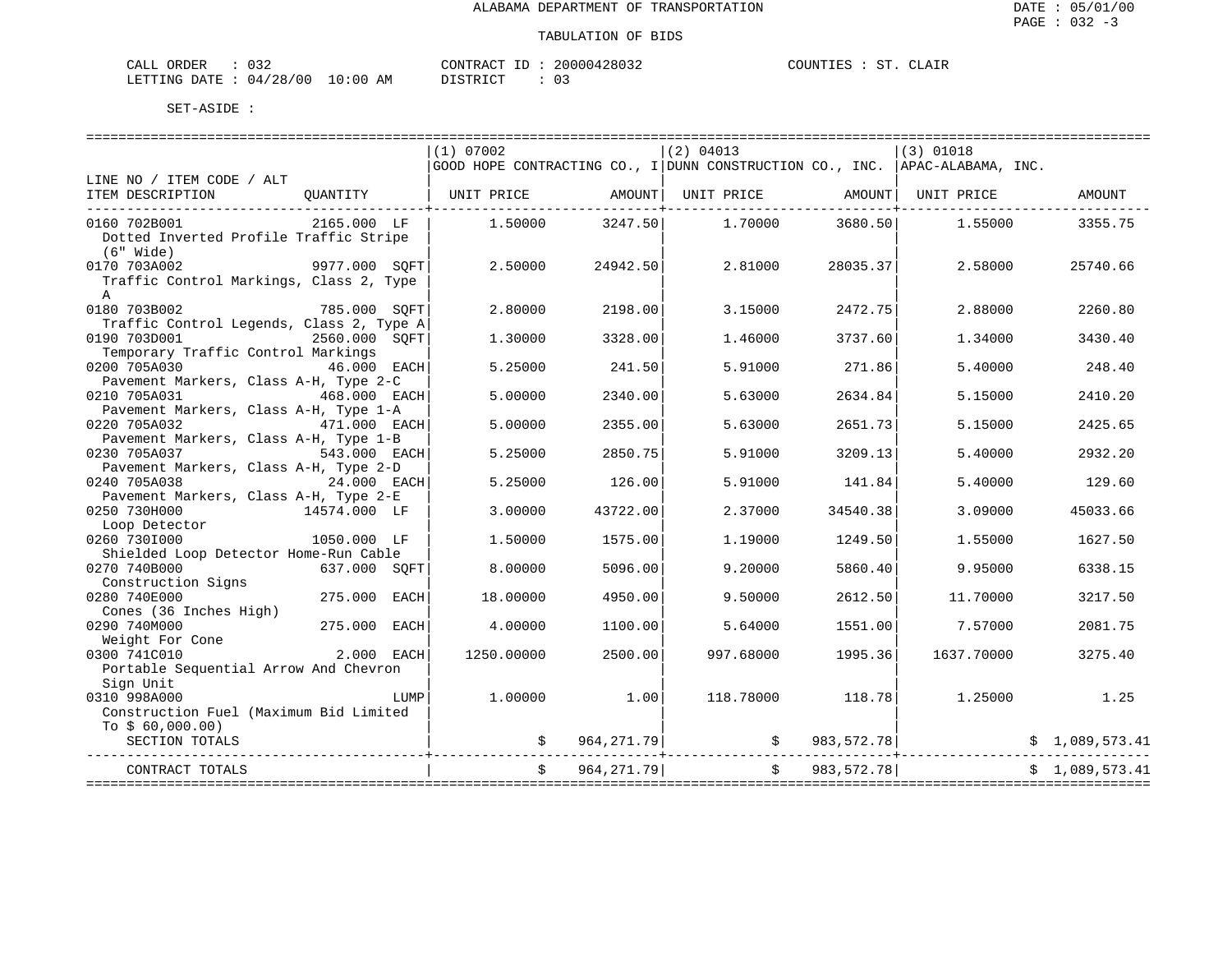# TABULATION OF BIDS

| ORDER<br>CALL  | 032        |            | CONTRACT ID | 20000428032 | COUNTIES | <b>RTP</b><br>. | CLAIR |  |
|----------------|------------|------------|-------------|-------------|----------|-----------------|-------|--|
| LETTING DATE : | : 04/28/00 | $10:00$ AM | DISTRICT    | 03          |          |                 |       |  |

|                                         |                 |      | $(4)$ 13022                 |           |  |        |
|-----------------------------------------|-----------------|------|-----------------------------|-----------|--|--------|
|                                         |                 |      | MCCARTNEY CONSTRUCTION CO., |           |  |        |
| LINE NO / ITEM CODE / ALT               |                 |      |                             |           |  |        |
| ITEM DESCRIPTION QUANTITY               |                 |      |                             |           |  | AMOUNT |
|                                         |                 |      |                             |           |  |        |
| SECTION 0001 TOTAL                      |                 |      |                             |           |  |        |
|                                         |                 |      |                             |           |  |        |
| 0010 206C025                            |                 |      |                             |           |  |        |
| Removing Bituminous Pavement On         |                 |      |                             |           |  |        |
| Concrete Surfaces                       |                 |      |                             |           |  |        |
| 0020 209A000                            | $3.000$ EACH    |      | 80.00000                    | 240.00    |  |        |
| Mailbox Reset, Single                   |                 |      |                             |           |  |        |
| 0030 405A000                            | 3855.000 GAL    |      | 1.50000                     | 5782.50   |  |        |
| Tack Coat                               |                 |      |                             |           |  |        |
| 0040 408A053                            | 128478.000 SOYD |      | 1.05000                     | 134901.90 |  |        |
| Planing Existing Pavement               |                 |      |                             |           |  |        |
| (Approximately 2.10" Thru 3.0" Thick)   |                 |      |                             |           |  |        |
| 0050 424A280                            | 7068.000 TON    |      | 40.00000                    | 282720.00 |  |        |
| Superpave Bituminous Concrete Wearing   |                 |      |                             |           |  |        |
| Surface Layer, 1/2" Maximum Aggregate   |                 |      |                             |           |  |        |
| Size Mix, ESAL Range E                  |                 |      |                             |           |  |        |
| 0060 424B281                            | 14133.000 TON   |      | 31.00000                    | 438123.00 |  |        |
| Superpave Bituminous Concrete Upper     |                 |      |                             |           |  |        |
| Binder Layer, 1" Maximum Aggregate Size |                 |      |                             |           |  |        |
| Mix, ESAL Range E                       |                 |      |                             |           |  |        |
| 0070 600A000                            |                 | LUMP | 79450.00000                 | 79450.001 |  |        |
|                                         |                 |      |                             |           |  |        |
| Mobilization                            |                 |      |                             |           |  |        |
| 0080 665F000                            | 50.000 EACH     |      | 2.00000                     | 100.00    |  |        |
| Hay Bales                               |                 |      |                             |           |  |        |
| 0090 665J000                            | 150.000 LF      |      | 1.00000                     | 150.00    |  |        |
| Silt Fence, Type A                      |                 |      |                             |           |  |        |
| 0100 701C000                            | 25.000 MILE     |      | 340.00000                   | 8500.00   |  |        |
| Broken Temporary Traffic Stripe         |                 |      |                             |           |  |        |
| 0110 701C001                            | 17.000 MILE     |      | 380.00000                   | 6460.00   |  |        |
| Solid Temporary Traffic Stripe          |                 |      |                             |           |  |        |
| 0120 702A007                            | 7.000 MILE      |      | 1850.00000                  | 12950.00  |  |        |
| Broken Yellow, Inverted Profile Traffic |                 |      |                             |           |  |        |
| Stripe (6" Wide)                        |                 |      |                             |           |  |        |
| 0130 702A008                            | 8.000 MILE      |      | 3700.00000                  | 29600.00  |  |        |
| Solid White, Inverted Profile Traffic   |                 |      |                             |           |  |        |
| Stripe (6" Wide)                        |                 |      |                             |           |  |        |
| 0140 702A009                            | 10.000 MILE     |      | 3700.00000                  | 37000.00  |  |        |
| Solid Yellow, Inverted Profile Traffic  |                 |      |                             |           |  |        |
| Stripe (6" Wide)                        |                 |      |                             |           |  |        |
| 0150 702A010                            | 6.000 MILE      |      | 1850.00000                  | 11100.00  |  |        |
| Broken White, Inverted Profile Traffic  |                 |      |                             |           |  |        |
| Stripe (6" Wide)                        |                 |      |                             |           |  |        |
|                                         |                 |      |                             |           |  |        |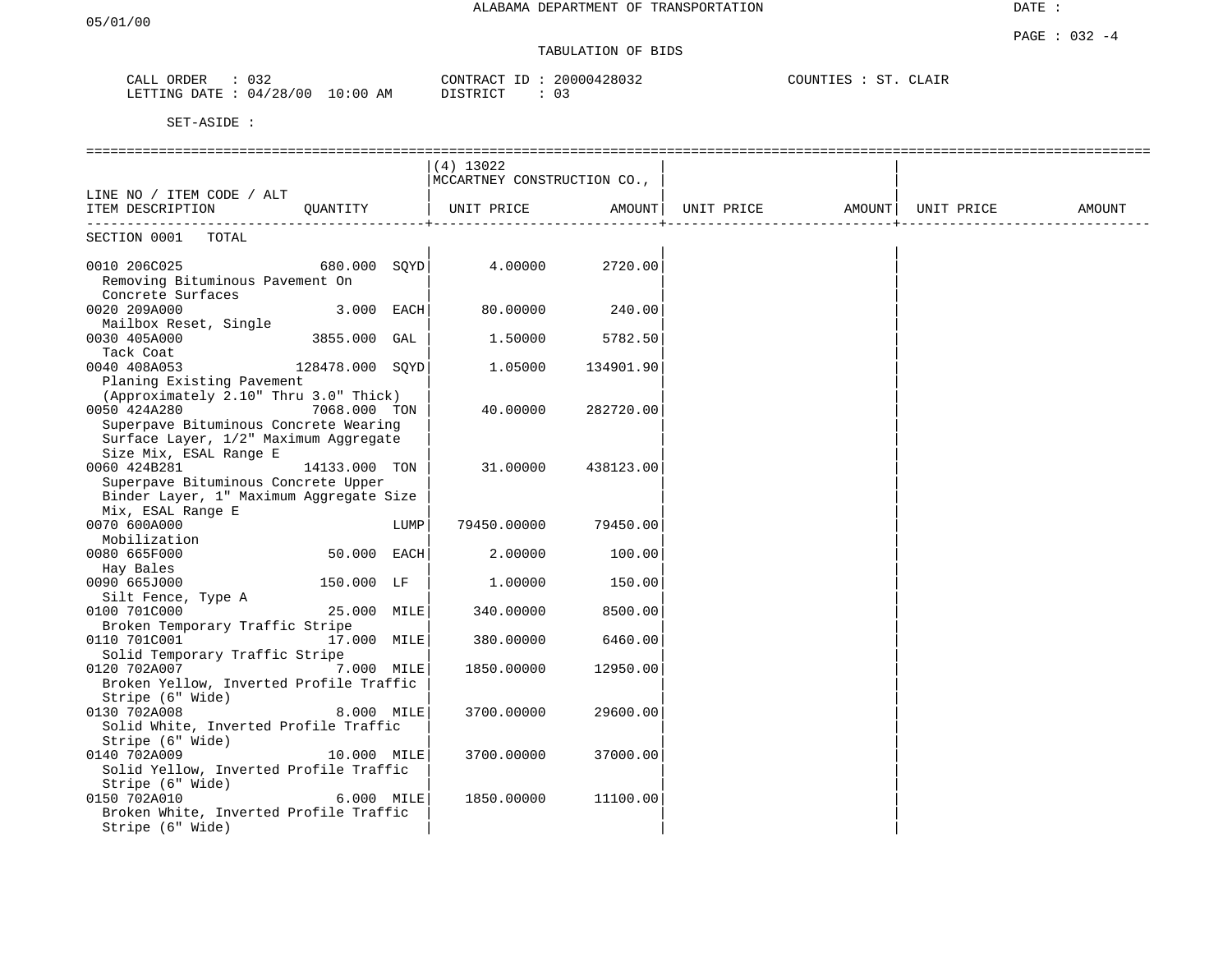ST. CLAIR

| CALL ORDER                      | 032 |          | CONTRACT ID: 20000428032 | COUNTIES : ST. CLAIR |  |  |
|---------------------------------|-----|----------|--------------------------|----------------------|--|--|
| LETTING DATE: 04/28/00 10:00 AM |     | DISTRICT |                          |                      |  |  |

|                                          | $(4)$ 13022                   |                 |  |                    |        |
|------------------------------------------|-------------------------------|-----------------|--|--------------------|--------|
|                                          | MCCARTNEY CONSTRUCTION CO.,   |                 |  |                    |        |
| LINE NO / ITEM CODE / ALT                |                               |                 |  |                    |        |
| QUANTITY<br>ITEM DESCRIPTION             | UNIT PRICE AMOUNT  UNIT PRICE |                 |  | AMOUNT  UNIT PRICE | AMOUNT |
| -----------------------------------      |                               |                 |  |                    |        |
| 2165.000 LF<br>0160 702B001              |                               | 1.50000 3247.50 |  |                    |        |
| Dotted Inverted Profile Traffic Stripe   |                               |                 |  |                    |        |
| (6" Wide)                                |                               |                 |  |                    |        |
| 9977.000 SOFT<br>0170 703A002            | 2.50000                       | 24942.50        |  |                    |        |
| Traffic Control Markings, Class 2, Type  |                               |                 |  |                    |        |
| A                                        |                               |                 |  |                    |        |
| $785.000$ SQFT<br>0180 703B002           | 2.80000                       | 2198.00         |  |                    |        |
| Traffic Control Legends, Class 2, Type A |                               |                 |  |                    |        |
| 0190 703D001<br>2560.000 SOFT            | 1,30000                       | 3328.00         |  |                    |        |
| Temporary Traffic Control Markings       |                               |                 |  |                    |        |
| 0200 705A030<br>46.000 EACH              | 5.25000                       | 241.50          |  |                    |        |
|                                          |                               |                 |  |                    |        |
| Pavement Markers, Class A-H, Type 2-C    |                               |                 |  |                    |        |
| 0210 705A031<br>$468.000$ EACH           | 5.00000                       | 2340.00         |  |                    |        |
| Pavement Markers, Class A-H, Type 1-A    |                               |                 |  |                    |        |
| 0220 705A032<br>471.000 EACH             | 5.00000                       | 2355.00         |  |                    |        |
| Pavement Markers, Class A-H, Type 1-B    |                               |                 |  |                    |        |
| 543.000 EACH<br>0230 705A037             | 5.25000                       | 2850.75         |  |                    |        |
| Pavement Markers, Class A-H, Type 2-D    |                               |                 |  |                    |        |
| $24.000$ EACH<br>0240 705A038            | 5.25000                       | 126.00          |  |                    |        |
| Pavement Markers, Class A-H, Type 2-E    |                               |                 |  |                    |        |
| 0250 730H000<br>14574.000 LF             | 3.00000                       | 43722.00        |  |                    |        |
| Loop Detector                            |                               |                 |  |                    |        |
| $1050.000$ LF<br>0260 7301000            | 1,00000                       | 1050.00         |  |                    |        |
| Shielded Loop Detector Home-Run Cable    |                               |                 |  |                    |        |
| 0270 740B000<br>637.000 SOFT             | 12.50000                      | 7962.50         |  |                    |        |
| Construction Signs                       |                               |                 |  |                    |        |
| 0280 740E000<br>275.000 EACH             | 20,00000                      | 5500.00         |  |                    |        |
| Cones (36 Inches High)                   |                               |                 |  |                    |        |
| 0290 740M000<br>275.000 EACH             | 5,00000                       | 1375.00         |  |                    |        |
| Weight For Cone                          |                               |                 |  |                    |        |
| 0300 741C010<br>$2.000$ EACH             | 2830.00000                    | 5660.00         |  |                    |        |
| Portable Sequential Arrow And Chevron    |                               |                 |  |                    |        |
| Sign Unit                                |                               |                 |  |                    |        |
| 0310 998A000                             | 0.00000<br>LUMP               | 0.00            |  |                    |        |
| Construction Fuel (Maximum Bid Limited   |                               |                 |  |                    |        |
| To $$60,000.00)$                         |                               |                 |  |                    |        |
| SECTION TOTALS                           |                               | \$1,156,696.15  |  |                    |        |
|                                          |                               |                 |  |                    |        |
| CONTRACT TOTALS                          |                               | \$1,156,696.15  |  |                    |        |
|                                          |                               |                 |  |                    |        |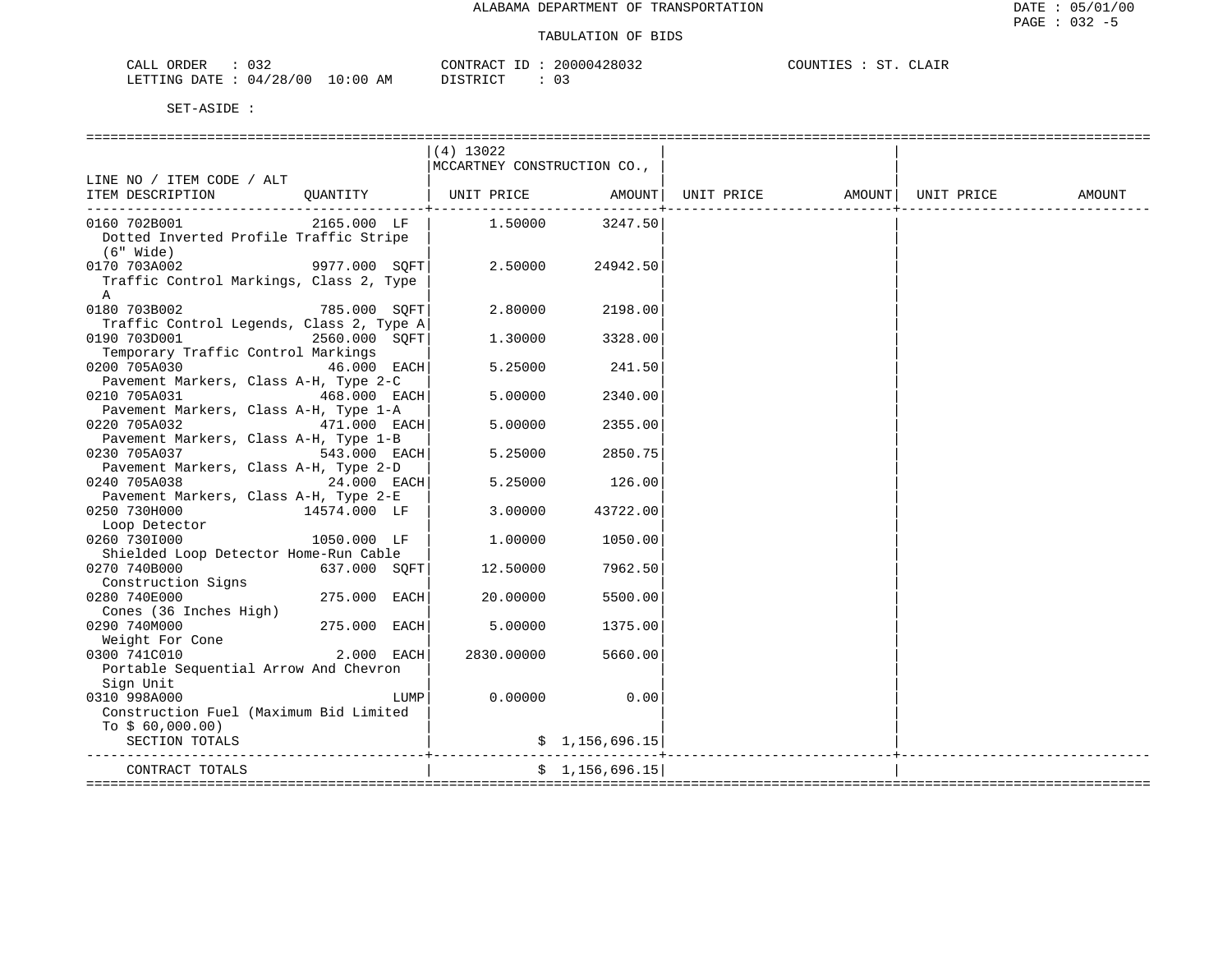| CALL ORDER                   | $\therefore$ 033<br>LETTING DATE: 04/28/00<br>10:00 AM | CONTRACT ID: 20000428033<br>DISTRICT<br>: 08                                                                                                              |              | COUNTIES : CHOCTAW |                                |                        |
|------------------------------|--------------------------------------------------------|-----------------------------------------------------------------------------------------------------------------------------------------------------------|--------------|--------------------|--------------------------------|------------------------|
| CONTRACT DESCRIPTION :<br>km |                                                        | CONTRACT TIME : 15<br>RURAL<br>for constructing the Guardrail and Guardrail End Anchors on<br>C.R.#6 northwest of Bladon Springs State Park. Length 0.297 | Working Days | (available days)   | $PROJECT(S)$ : STPNU-1201(104) |                        |
| SET-ASIDE :                  |                                                        |                                                                                                                                                           |              |                    |                                |                        |
| RANK                         | VENDOR NO. / NAME                                      |                                                                                                                                                           |              |                    | TOTAL<br><b>BID</b>            | % OVER<br>LOW BID      |
| 01029<br>08073               | ATWOOD FENCE COMPANY, INC.<br>H & L GUARDRAIL, INC.    |                                                                                                                                                           |              | \$<br>Ś            | 23,825.00<br>28,179.95         | 100.0000%<br>118.2789% |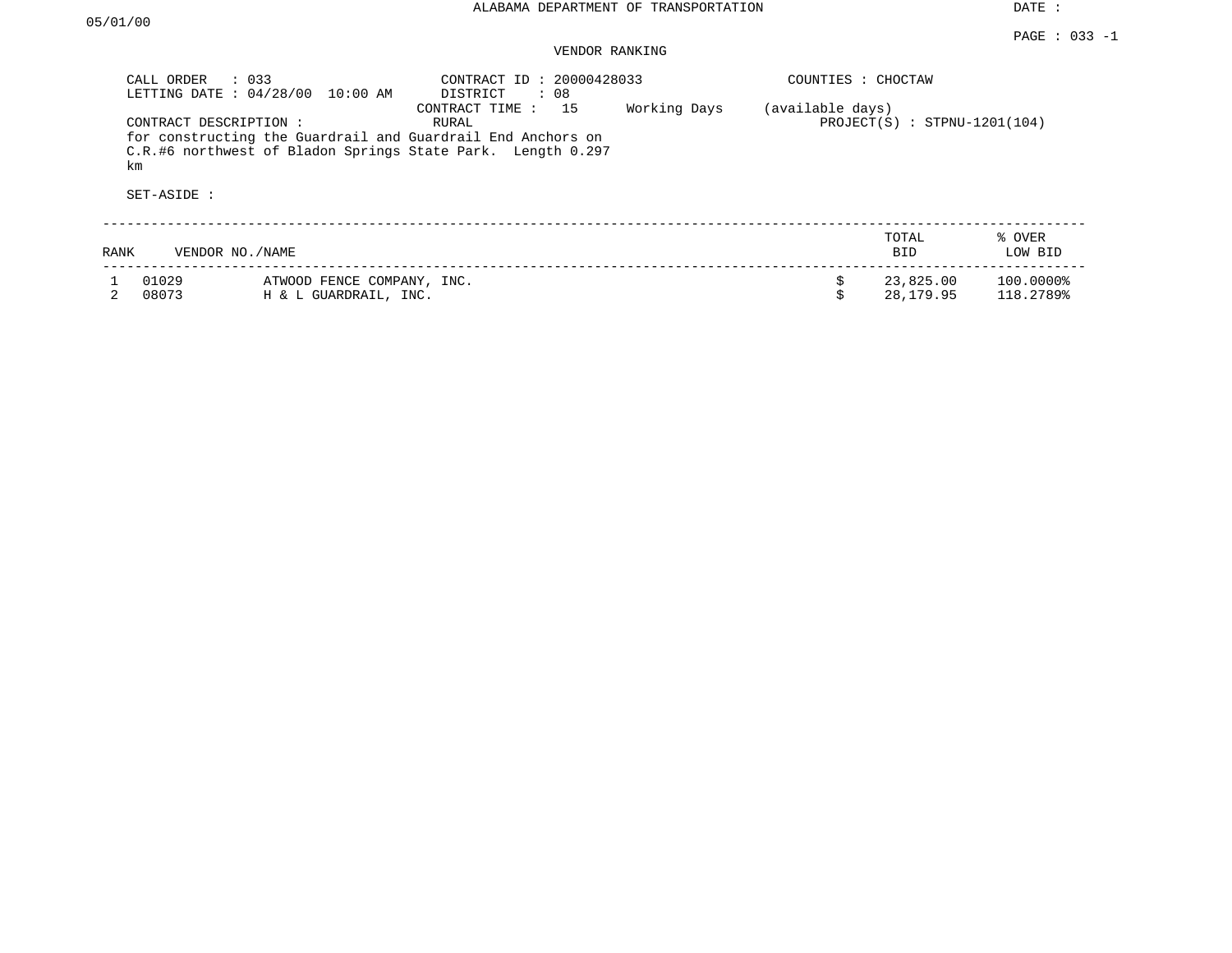| <u>__</u><br>ORDER<br>U33<br>للتنعب | $\bigcap$ NTRA $\bigcap$ | 428033 | $T$ רדאדזר $\Gamma$<br>$\ldots$ CHOCT <sup>7</sup><br>AW |
|-------------------------------------|--------------------------|--------|----------------------------------------------------------|
| 04/28/00<br>ETTING DATE             | 0:00<br>AΜ<br>-----      | U O    |                                                          |

|                                        |          |      | $(1)$ 01029                                          |                    | (2) 08073  |           |            |                             |
|----------------------------------------|----------|------|------------------------------------------------------|--------------------|------------|-----------|------------|-----------------------------|
|                                        |          |      | ATWOOD FENCE COMPANY, INC. $ H \& L$ GUARDRAIL, INC. |                    |            |           |            |                             |
| LINE NO / ITEM CODE / ALT              |          |      |                                                      |                    |            |           |            |                             |
|                                        |          |      | UNIT PRICE AMOUNT  UNIT PRICE AMOUNT                 |                    |            |           | UNIT PRICE | <b>EXAMPLE THE PROPERTY</b> |
| ITEM DESCRIPTION                       | QUANTITY |      |                                                      |                    |            |           |            |                             |
| SECTION 0001 Total                     |          |      |                                                      |                    |            |           |            |                             |
|                                        |          |      |                                                      |                    |            |           |            |                             |
| 0010 600A000                           |          | LUMP |                                                      | 1000.00000 1000.00 | 2000.00000 | 2000.00   |            |                             |
|                                        |          |      |                                                      |                    |            |           |            |                             |
| Mobilization                           |          |      |                                                      |                    |            |           |            |                             |
| 0020 630A000<br>229.000 M              |          |      | 50.00000                                             | 11450.00           | 59.05000   | 13522.45  |            |                             |
| Steel Beam Guardrail, Class A, Type 1  |          |      |                                                      |                    |            |           |            |                             |
| 0030 630C070 6.000 EACH                |          |      | 1600.00000                                           | 9600.00            | 1600.00000 | 9600.00   |            |                             |
| Guardrail End Anchor, Type 10 Series   |          |      |                                                      |                    |            |           |            |                             |
| 0040 740B000<br>$14.000$ M2            |          |      | 100.00000                                            | 1400.00            | 130.00000  | 1820.00   |            |                             |
| Construction Signs                     |          |      |                                                      |                    |            |           |            |                             |
| 25.000 EACH<br>0050 740E000            |          |      | 5.00000                                              | 125.00             | 29.50000   | 737.50    |            |                             |
| Cones (900 mm High)                    |          |      |                                                      |                    |            |           |            |                             |
| 0060 998A000                           |          | LUMP | 250.00000                                            | 250.00             | 500.00000  | 500.00    |            |                             |
| Construction Fuel (Maximum Bid Limited |          |      |                                                      |                    |            |           |            |                             |
|                                        |          |      |                                                      |                    |            |           |            |                             |
| To $$1000.00)$                         |          |      |                                                      |                    |            |           |            |                             |
| SECTION TOTALS                         |          |      | \$                                                   | 23,825.00          | \$         | 28,179.95 |            |                             |
|                                        |          |      |                                                      |                    |            |           |            |                             |
| CONTRACT TOTALS                        |          |      | \$                                                   | 23,825.00          | $\ddot{s}$ | 28,179.95 |            |                             |
|                                        |          |      |                                                      |                    |            |           |            |                             |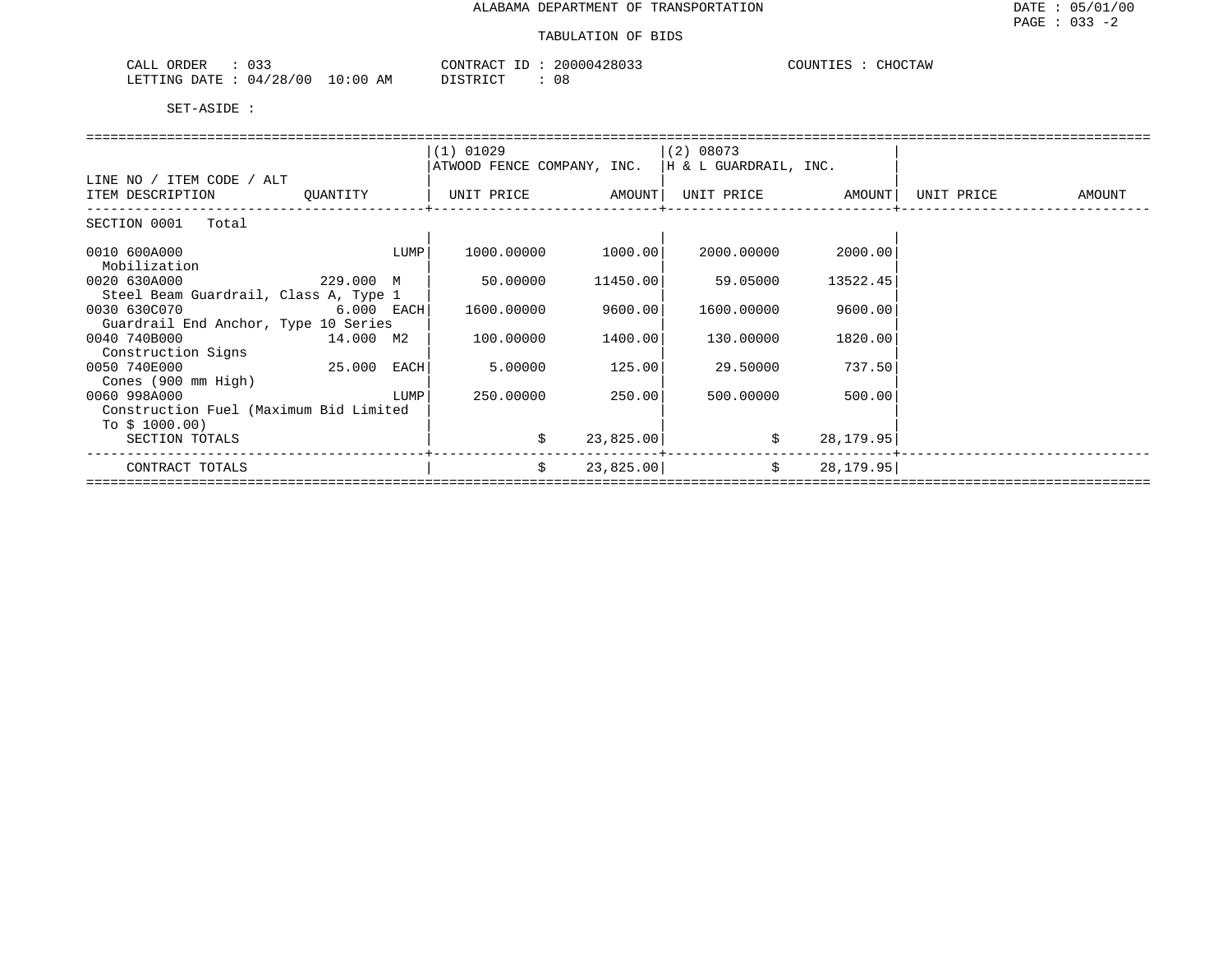| CALL ORDER : 034<br>LETTING DATE: 04/28/00<br>10:00 AM                                                                                                                     | CONTRACT ID: 20000428034<br>$\therefore$ 02<br>DISTRICT |              | COUNTIES : COLBERT                              | LAWRENCE |
|----------------------------------------------------------------------------------------------------------------------------------------------------------------------------|---------------------------------------------------------|--------------|-------------------------------------------------|----------|
| CONTRACT DESCRIPTION:                                                                                                                                                      | 30<br>CONTRACT TIME :<br>RURAL                          | Working Days | (available days)<br>$PROJECT(S) : MG-1716(103)$ |          |
| for constructing the Resurfacing and Traffic Stripe on S.R.<br>#184 from M.P. 10.46 near C.R. #67 to M.P. 14.92 at S.R.<br>#101, east of Muscle Shoals. Length - 4.460 mi. |                                                         |              |                                                 |          |
| SET-ASIDE :                                                                                                                                                                |                                                         |              |                                                 |          |

| RANK | VENDOR NO./NAME |                                    | TOTAL<br><b>BID</b> | % OVER<br>LOW BID |
|------|-----------------|------------------------------------|---------------------|-------------------|
|      | 02035           | BURGREEN CONTRACTING COMPANY, INC. | 394,893.50          | 100.0000%         |
|      | 19010           | SHELBY CONTRACTING COMPANY, INC.   | 418,662.65          | 106.0191%         |
|      | 08068           | H & L TRUCKING COMPANY, INC.       | 441,089.37          | 111.6983%         |
|      | 19074           | S & M EOUIPMENT CO., INC.          | 458,755.50          | 116.1719%         |
|      | 01018           | APAC-ALABAMA, INC.                 | 463,036.33          | 117.2560%         |
| 6.   | 18031           | ROGERS GROUP, INC.                 | 473,448.67          | 119.8927%         |
|      |                 |                                    |                     |                   |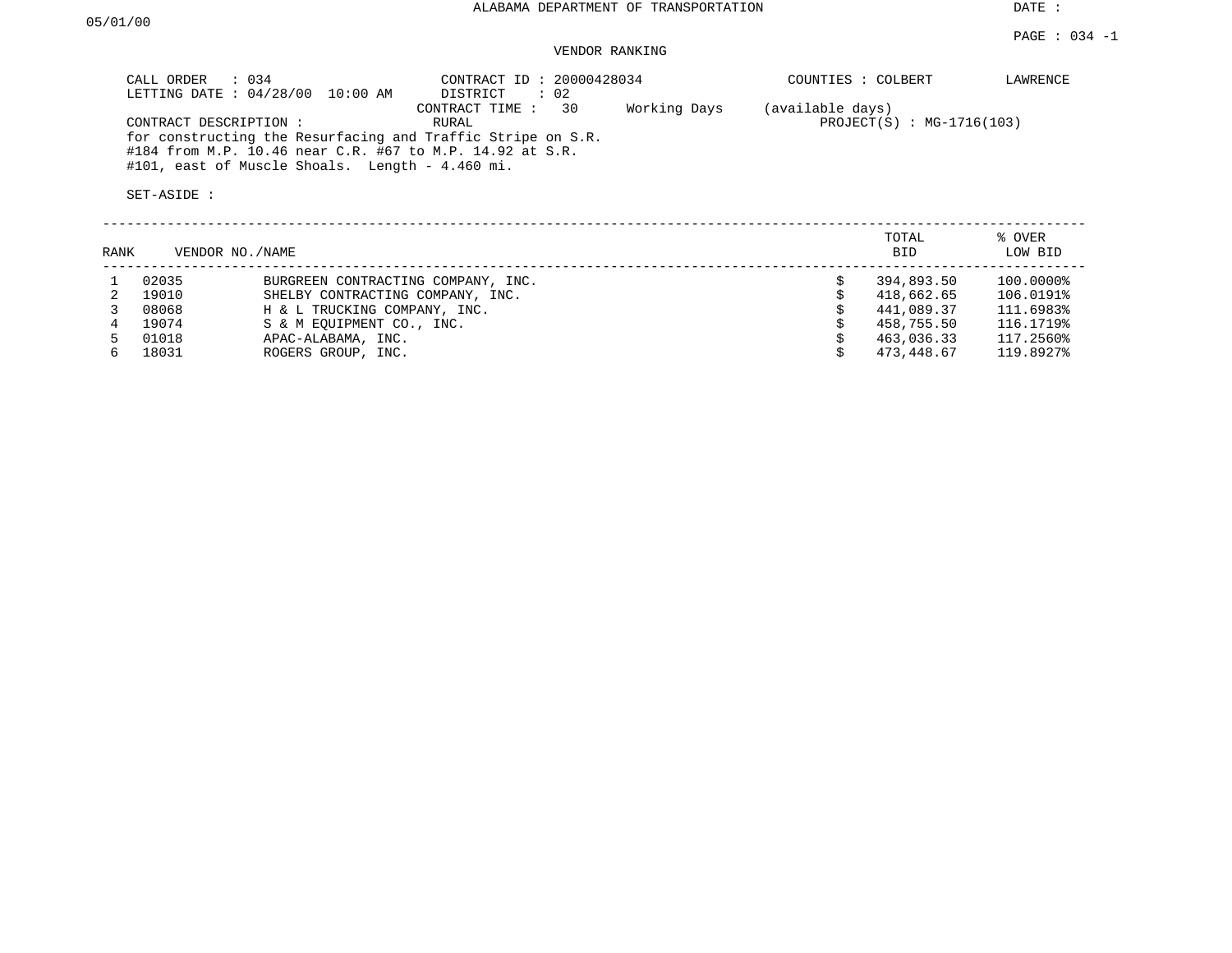| $7\lambda$<br>ORDEE<br>$\sim$<br>ـ ب                                             | $\bigcap_{\Lambda}$<br>$\sim$<br>,,,, | 7077777<br>. . | AWRENCE |
|----------------------------------------------------------------------------------|---------------------------------------|----------------|---------|
| ייד∆ו<br>$\sqrt{2}$<br>⊥ INC<br>n n<br>(14<br>$\sim$ $\sim$<br>.1111<br><b>A</b> | STR.<br>◡▵                            |                |         |

|                                                                                |               |      |                                                                                           |           | ========================= |           | ================== |           |
|--------------------------------------------------------------------------------|---------------|------|-------------------------------------------------------------------------------------------|-----------|---------------------------|-----------|--------------------|-----------|
|                                                                                |               |      | $(1)$ 02035                                                                               |           | $(2)$ 19010               |           | (3) 08068          |           |
|                                                                                |               |      | BURGREEN CONTRACTING CO., IN SHELBY CONTRACTING COMPANY, $ $ H & L TRUCKING COMPANY, INC. |           |                           |           |                    |           |
| LINE NO / ITEM CODE / ALT                                                      |               |      |                                                                                           |           |                           |           |                    |           |
| ITEM DESCRIPTION                                                               | OUANTITY      |      | UNIT PRICE                                                                                | AMOUNT    | UNIT PRICE                | AMOUNT    | UNIT PRICE         | AMOUNT    |
| SECTION 0001<br>TOTAL                                                          |               |      |                                                                                           |           |                           |           |                    |           |
|                                                                                |               |      |                                                                                           |           |                           |           |                    |           |
| 0010 305B060                                                                   | 2141.000 TCIP |      | 11,00000                                                                                  | 23551.00  | 11,23000                  | 24043.43  | 14.00000           | 29974.00  |
| Crushed Aggregate, Section 825, TYPE B,                                        |               |      |                                                                                           |           |                           |           |                    |           |
| For Miscellaneous Use                                                          |               |      |                                                                                           |           |                           |           |                    |           |
| 0020 405A000                                                                   | 833.000 GAL   |      | 1,00000                                                                                   | 833.00    | 0.01000                   | 8.33      | 1.00000            | 833.00    |
| Tack Coat                                                                      |               |      |                                                                                           |           |                           |           |                    |           |
| 0030 424A240                                                                   | 3604.000 TON  |      | 30,00000                                                                                  | 108120.00 | 31,23000                  | 112552.92 | 33.75000           | 121635.00 |
| Superpave Bituminous Concrete Wearing                                          |               |      |                                                                                           |           |                           |           |                    |           |
| Surface Layer, 1/2" Maximum Aggregate                                          |               |      |                                                                                           |           |                           |           |                    |           |
| Size Mix, ESAL Range C                                                         |               |      |                                                                                           |           |                           |           |                    |           |
| 0040 424A246                                                                   | 300.000 TON   |      | 27.50000                                                                                  | 8250.00   | 30.29000                  | 9087.00   | 35,00000           | 10500.00  |
| Superpave Bituminous Concrete Wearing<br>Surface Layer, Leveling, 1/2" Maximum |               |      |                                                                                           |           |                           |           |                    |           |
| Aggregate Size Mix, ESAL Range C                                               |               |      |                                                                                           |           |                           |           |                    |           |
| 0050 424A249                                                                   | 27.000 TON    |      | 30.00000                                                                                  | 810.00    | 30.29000                  | 817.83    | 35.00000           | 945.00    |
| Superpave Bituminous Concrete Wearing                                          |               |      |                                                                                           |           |                           |           |                    |           |
| Surface Layer, Widening, 1/2" Maximum                                          |               |      |                                                                                           |           |                           |           |                    |           |
| Aggregate Size Mix, ESAL Range C                                               |               |      |                                                                                           |           |                           |           |                    |           |
| 0060 424B441                                                                   | 7207.000 TON  |      | 24.00000                                                                                  | 172968.00 | 26.39000                  | 190192.73 | 23.85000           | 171886.95 |
| Superpave Bituminous Concrete Upper                                            |               |      |                                                                                           |           |                           |           |                    |           |
| Binder Layer, 1" Maximum Aggregate Size                                        |               |      |                                                                                           |           |                           |           |                    |           |
| Mix, ESAL Range C                                                              |               |      |                                                                                           |           |                           |           |                    |           |
| 0070 424B445                                                                   | 400.000 TON   |      | 24,00000                                                                                  | 9600.00   | 26.39000                  | 10556.00  | 35,00000           | 14000.00  |
| Superpave Bituminous Concrete Upper                                            |               |      |                                                                                           |           |                           |           |                    |           |
| Binder Layer, Patching, 1" Maximum                                             |               |      |                                                                                           |           |                           |           |                    |           |
| Aggregate Size Mix, ESAL Range C                                               |               |      |                                                                                           |           |                           |           |                    |           |
| 0080 424B449                                                                   | 200.000 TON   |      | 24,00000                                                                                  | 4800.00   | 26.39000                  | 5278.00   | 35,00000           | 7000.00   |
| Superpave Bituminous Concrete Upper<br>Binder Layer, Leveling, 1" Max          |               |      |                                                                                           |           |                           |           |                    |           |
| Aggregate Size Mix, ESAL Range C                                               |               |      |                                                                                           |           |                           |           |                    |           |
| 0090 424B452                                                                   | 54.000 TON    |      | 24.00000                                                                                  | 1296.00   | 26.39000                  | 1425.06   | 35.00000           | 1890.00   |
| Superpave Bituminous Concrete Upper                                            |               |      |                                                                                           |           |                           |           |                    |           |
| Binder Layer, Widening, 1" Max                                                 |               |      |                                                                                           |           |                           |           |                    |           |
| Aggregate Size Mix, ESAL Range C                                               |               |      |                                                                                           |           |                           |           |                    |           |
| 0100 600A000                                                                   |               | LUMP | 500.00000                                                                                 | 500.00    | 825.00000                 | 825.00    | 7500.00000         | 7500.00   |
| Mobilization                                                                   |               |      |                                                                                           |           |                           |           |                    |           |
| 0110 665F000                                                                   | 25.000 EACH   |      | 1,00000                                                                                   | 25.00     | 4.00000                   | 100.00    | 5.00000            | 125.00    |
| Hay Bales                                                                      |               |      |                                                                                           |           |                           |           |                    |           |
| 0120 665J000                                                                   | 400.000 LF    |      | 0.50000                                                                                   | 200.00    | 2.60000                   | 1040.00   | 5.00000            | 2000.00   |
| Silt Fence, Type A                                                             |               |      |                                                                                           |           |                           |           |                    |           |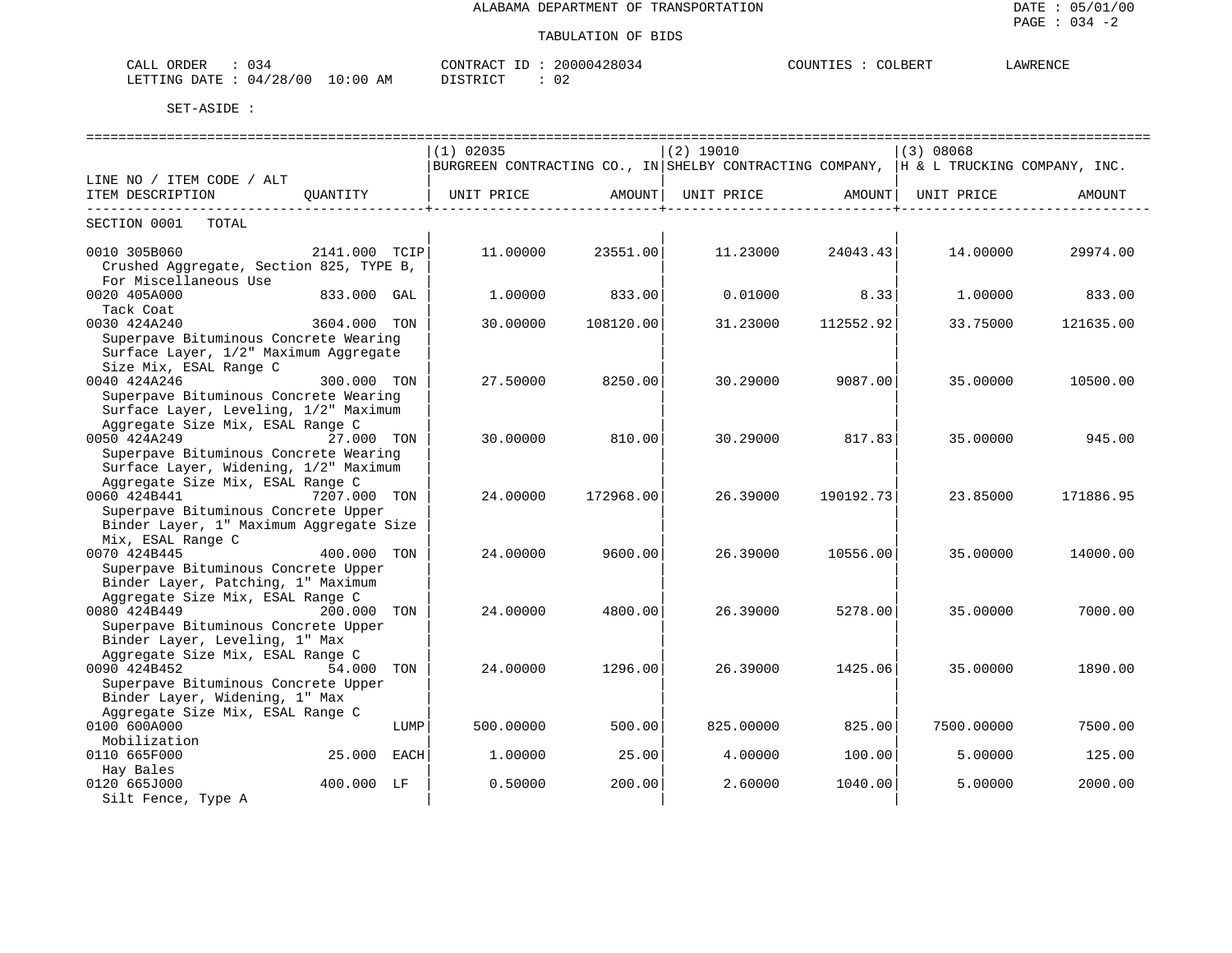| ٦A<br>ORDEF<br>.                                                                                             | 70M<br>$\cdots$ | <b>ARENCT</b><br>TUINT<br>BER'i<br>. . |
|--------------------------------------------------------------------------------------------------------------|-----------------|----------------------------------------|
| יידי∆רו<br>00 /<br><sup>n</sup><br>⊤NG<br>n n<br>) : N N<br>$\mathbf{114}$<br>AМ<br>$\overline{\phantom{a}}$ | .               |                                        |

|                                          |              |      | $(1)$ 02035                                                                           |          | $(2)$ 19010 |              | (3) 08068  |          |
|------------------------------------------|--------------|------|---------------------------------------------------------------------------------------|----------|-------------|--------------|------------|----------|
|                                          |              |      | BURGREEN CONTRACTING CO., IN SHELBY CONTRACTING COMPANY, H & L TRUCKING COMPANY, INC. |          |             |              |            |          |
| LINE NO / ITEM CODE / ALT                |              |      |                                                                                       |          |             |              |            |          |
| ITEM DESCRIPTION                         | OUANTITY     |      | UNIT PRICE                                                                            | AMOUNT   | UNIT PRICE  | AMOUNT       | UNIT PRICE | AMOUNT   |
|                                          |              |      |                                                                                       |          |             | -----------+ |            |          |
| 0130 701C000                             | 10.000 MILE  |      | 350.00000                                                                             | 3500.00  | 75.00000    | 750.00       | 300,00000  | 3000.00  |
| Broken Temporary Traffic Stripe          |              |      |                                                                                       |          |             |              |            |          |
| 0140 701C001                             | 4.000 MILE   |      | 390.00000                                                                             | 1560.00  | 175.00000   | 700.00       | 400.00000  | 1600.00  |
| Solid Temporary Traffic Stripe           |              |      |                                                                                       |          |             |              |            |          |
| 0150 701G125                             | 1194.000 LF  |      | 4.50000                                                                               | 5373.00  | 4.50000     | 5373.00      | 4.25000    | 5074.50  |
| Solid White, Class 3W, Type A Traffic    |              |      |                                                                                       |          |             |              |            |          |
| Stripe (6" Wide)                         |              |      |                                                                                       |          |             |              |            |          |
| 0160 701G129                             | 597.000 LF   |      | 4.00000                                                                               | 2388.00  | 3.75000     | 2238.75      | 2.36000    | 1408.92  |
| Broken Yellow, Class 3W, Type A Traffic  |              |      |                                                                                       |          |             |              |            |          |
| Stripe (6" Wide)                         |              |      |                                                                                       |          |             |              |            |          |
| 0170 701H000                             | 1194.000 LF  |      | 0.50000                                                                               | 597.00   | 0.50000     | 597.00       | 1,00000    | 1194.00  |
| Solid Traffic Stripe Removed (Paint)     |              |      |                                                                                       |          |             |              |            |          |
| 0180 701H006                             | 597.000 LF   |      | 0.40000                                                                               | 238.80   | 0.40000     | 238.80       | 1,00000    | 597.00   |
| Broken Traffic Stripe Removed (Plastic)  |              |      |                                                                                       |          |             |              |            |          |
| 0190 702A007                             | 5.000 MILE   |      | 1900.00000                                                                            | 9500.00  | 1850.00000  | 9250.00      | 1850.00000 | 9250.00  |
| Broken Yellow, Inverted Profile Traffic  |              |      |                                                                                       |          |             |              |            |          |
| Stripe (6" Wide)                         |              |      |                                                                                       |          |             |              |            |          |
|                                          |              |      |                                                                                       |          |             |              |            |          |
| 0200 702A008                             | 8.000 MILE   |      | 3800.00000                                                                            | 30400.00 | 3700.00000  | 29600.00     | 3700.00000 | 29600.00 |
| Solid White, Inverted Profile Traffic    |              |      |                                                                                       |          |             |              |            |          |
| Stripe (6" Wide)                         |              |      |                                                                                       |          |             |              |            |          |
| 0210 702A009                             | 2.000 MILE   |      | 1900.00000                                                                            | 3800.00  | 3700.00000  | 7400.00      | 3700.00000 | 7400.00  |
| Solid Yellow, Inverted Profile Traffic   |              |      |                                                                                       |          |             |              |            |          |
| Stripe (6" Wide)                         |              |      |                                                                                       |          |             |              |            |          |
| 0220 703A002                             | 664.000 SOFT |      | 2.50000                                                                               | 1660.00  | 2.00000     | 1328.00      | 2,00000    | 1328.00  |
| Traffic Control Markings, Class 2, Type  |              |      |                                                                                       |          |             |              |            |          |
| $\mathbb A$                              |              |      |                                                                                       |          |             |              |            |          |
| 0230 703B002                             | 273.000 SOFT |      | 3.00000                                                                               | 819.00   | 3.00000     | 819.00       | 3.00000    | 819.00   |
| Traffic Control Legends, Class 2, Type A |              |      |                                                                                       |          |             |              |            |          |
| 0240 703D001                             | 432.000 SOFT |      | 1.25000                                                                               | 540.00   | 1,25000     | 540.00       | 1,30000    | 561.60   |
| Temporary Traffic Control Markings       |              |      |                                                                                       |          |             |              |            |          |
| 0250 703E001                             | 273.000      | SOFT | 1,90000                                                                               | 518.70   | 1.80000     | 491.40       | 1,30000    | 354.90   |
| Temporary Traffic Control Legends        |              |      |                                                                                       |          |             |              |            |          |
| 0260 705A032                             | 115.000 EACH |      | 5.00000                                                                               | 575.00   | 4.80000     | 552.00       | 5.00000    | 575.00   |
| Pavement Markers, Class A-H, Type 1-B    |              |      |                                                                                       |          |             |              |            |          |
| 0270 705A037                             | 318.000 EACH |      | 5.00000                                                                               | 1590.00  | 4.80000     | 1526.40      | 5.25000    | 1669.50  |
| Pavement Markers, Class A-H, Type 2-D    |              |      |                                                                                       |          |             |              |            |          |
| 0280 740B000                             | 631.000 SOFT |      | 1,00000                                                                               | 631.00   | 1,00000     | 631.00       | 8,00000    | 5048.00  |
| Construction Signs                       |              |      |                                                                                       |          |             |              |            |          |
| 0290 740E000                             | 50.000       | EACH | 0.00000                                                                               | 0.00     | 0.00000     | 0.00         | 9,90000    | 495.00   |
| Cones (36 Inches High)                   |              |      |                                                                                       |          |             |              |            |          |
| 0300 740M000                             | 50.000 EACH  |      | 0.00000                                                                               | 0.00     | 0.00000     | 0.00         | 6.50000    | 325.00   |
| Weight For Cone                          |              |      |                                                                                       |          |             |              |            |          |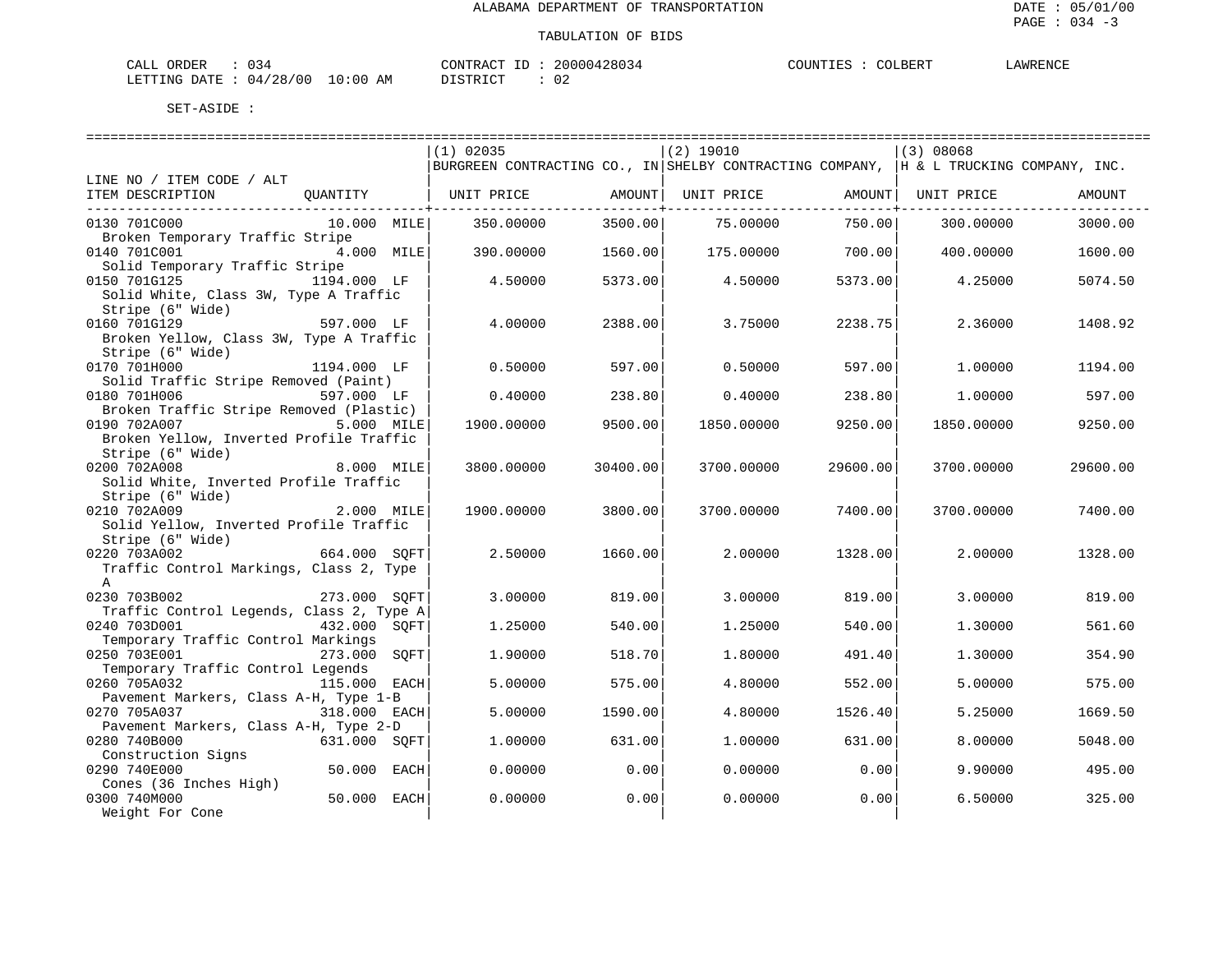| 034<br>CALL<br>ORDER                    | 20000428034<br>CONTRACT ID: | COUNTIES :<br>COLBERT | AWRENCE |
|-----------------------------------------|-----------------------------|-----------------------|---------|
| LETTING DATE : 04/28/00 3<br>$10:00$ AM | DISTRICT                    |                       |         |

| ITEM CODE / ALT<br>LINE NO                                                 |          |      | 02035<br>1)<br>BURGREEN CONTRACTING CO., IN SHELBY CONTRACTING COMPANY, |            | $(2)$ 19010 |            | (3) 08068<br> H & L TRUCKING COMPANY, INC. |   |            |
|----------------------------------------------------------------------------|----------|------|-------------------------------------------------------------------------|------------|-------------|------------|--------------------------------------------|---|------------|
| ITEM DESCRIPTION                                                           | OUANTITY |      | UNIT PRICE                                                              | AMOUNT     | UNIT PRICE  | AMOUNT     | UNIT PRICE                                 |   | AMOUNT     |
| 0310 7400000<br>Pilot Car                                                  | 1,000    | EACH | 250,00000                                                               | 250.00     | 700,00000   | 700.00     | 2500.00000                                 |   | 2500.00    |
| 0320 998A000<br>Construction Fuel (Maximum Bid Limited<br>To $$27,000.00)$ |          | LUMP | 0.00000                                                                 | 0.00       | 1,00000     | 1.00       | 0.00000                                    |   | 0.00       |
| SECTION TOTALS                                                             |          |      |                                                                         | 394,893.50 | S           | 418,662.65 |                                            | Ŝ | 441,089.37 |
| CONTRACT TOTALS                                                            |          |      |                                                                         | 394,893.50 | S           | 418,662.65 |                                            |   | 441,089.37 |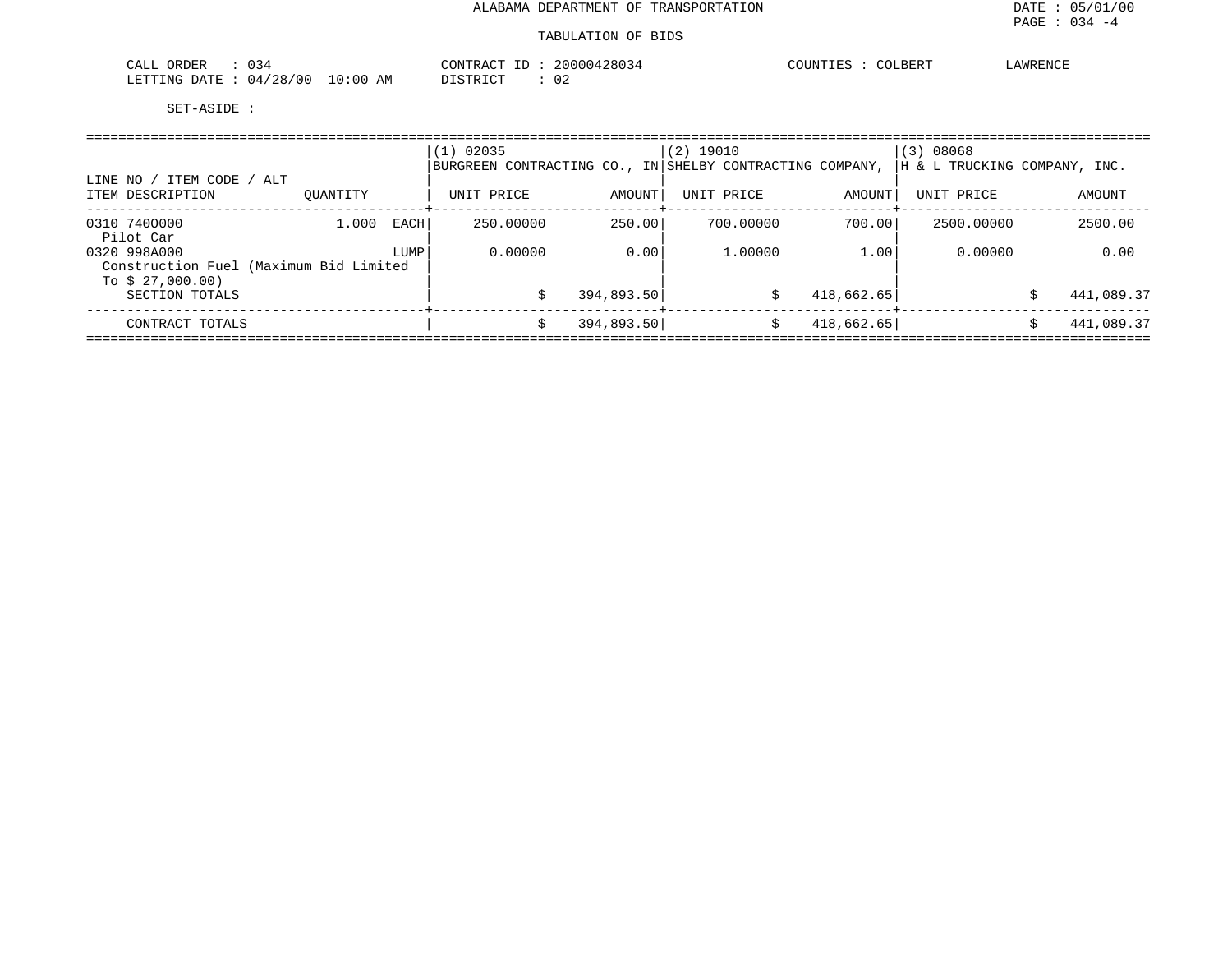# TABULATION OF BIDS

| $\bigcap \mathbb{R}^n$<br>ORDER<br>لمسلطات<br>しっせ                 | $\bigcap_{\Lambda}$<br>חיר ת חיד<br>ח ה<br>החחי<br>, , , , | BERT | <b>AMDEMOT</b><br>w <del>⊳</del><br>$\cdot$ $\rightarrow$ |
|-------------------------------------------------------------------|------------------------------------------------------------|------|-----------------------------------------------------------|
| 700<br>ING<br>: 00<br>הדרד ג<br>nmm <sup>.</sup><br>ΆM<br>04<br>. | $\cap$<br>$\neg$ $\tau$ $\land$ $\pi$<br>U 4               |      |                                                           |

|                                                                                |               |      |                                                     |           | ============================== |                               |                    | --------------------------------- |
|--------------------------------------------------------------------------------|---------------|------|-----------------------------------------------------|-----------|--------------------------------|-------------------------------|--------------------|-----------------------------------|
|                                                                                |               |      | $(4)$ 19074                                         |           | $(5)$ 01018                    |                               | $(6)$ 18031        |                                   |
|                                                                                |               |      | $ S \& M$ EQUIPMENT CO., INC. $ APAC-ALABAMA, INC.$ |           |                                |                               | ROGERS GROUP, INC. |                                   |
| LINE NO / ITEM CODE / ALT                                                      |               |      |                                                     |           |                                |                               |                    |                                   |
| ITEM DESCRIPTION                                                               |               |      | OUANTITY   UNIT PRICE   AMOUNT                      |           |                                | UNIT PRICE AMOUNT  UNIT PRICE |                    | AMOUNT                            |
| SECTION 0001<br>TOTAL                                                          |               |      |                                                     |           |                                |                               |                    |                                   |
| 0010 305B060                                                                   | 2141.000 TCIP |      | 10.75000                                            | 23015.75  | 11.40000                       | 24407.40                      | 11.25000           | 24086.25                          |
| Crushed Aggregate, Section 825, TYPE B,                                        |               |      |                                                     |           |                                |                               |                    |                                   |
| For Miscellaneous Use                                                          |               |      |                                                     |           |                                |                               |                    |                                   |
| 0020 405A000                                                                   | 833.000 GAL   |      | 0.75000                                             | 624.75    | 1.36000                        | 1132.88                       | 1,00000            | 833.00                            |
| Tack Coat                                                                      |               |      |                                                     |           |                                |                               |                    |                                   |
| 0030 424A240                                                                   | 3604.000 TON  |      | 29.65000                                            | 106858.60 | 36.38000                       | 131113.52                     | 32.00000           | 115328.00                         |
| Superpave Bituminous Concrete Wearing                                          |               |      |                                                     |           |                                |                               |                    |                                   |
| Surface Layer, 1/2" Maximum Aggregate                                          |               |      |                                                     |           |                                |                               |                    |                                   |
| Size Mix, ESAL Range C                                                         |               |      |                                                     |           |                                |                               |                    |                                   |
| 0040 424A246                                                                   | 300.000 TON   |      | 42.00000                                            | 12600.00  | 33.54000                       | 10062.00                      | 30.00000           | 9000.00                           |
| Superpave Bituminous Concrete Wearing                                          |               |      |                                                     |           |                                |                               |                    |                                   |
| Surface Layer, Leveling, 1/2" Maximum<br>Aggregate Size Mix, ESAL Range C      |               |      |                                                     |           |                                |                               |                    |                                   |
|                                                                                |               |      |                                                     |           |                                |                               |                    |                                   |
| 0050 424A249<br>27.000 TON                                                     |               |      | 60.00000                                            | 1620.00   | 37.65000                       | 1016.55                       | 45.00000           | 1215.00                           |
| Superpave Bituminous Concrete Wearing<br>Surface Layer, Widening, 1/2" Maximum |               |      |                                                     |           |                                |                               |                    |                                   |
| Aggregate Size Mix, ESAL Range C                                               |               |      |                                                     |           |                                |                               |                    |                                   |
| 0060 424B441<br>7207.000 TON                                                   |               |      | 24.10000                                            | 173688.70 | 24.78000                       | 178589.46                     | 26,00000           | 187382.00                         |
| Superpave Bituminous Concrete Upper                                            |               |      |                                                     |           |                                |                               |                    |                                   |
| Binder Layer, 1" Maximum Aggregate Size                                        |               |      |                                                     |           |                                |                               |                    |                                   |
| Mix, ESAL Range C                                                              |               |      |                                                     |           |                                |                               |                    |                                   |
| 400.000 TON<br>0070 424B445                                                    |               |      | 40.00000                                            | 16000.00  | 41.88000                       | 16752.00                      | 45.00000           | 18000.00                          |
| Superpave Bituminous Concrete Upper                                            |               |      |                                                     |           |                                |                               |                    |                                   |
| Binder Layer, Patching, 1" Maximum                                             |               |      |                                                     |           |                                |                               |                    |                                   |
| Aggregate Size Mix, ESAL Range C                                               |               |      |                                                     |           |                                |                               |                    |                                   |
| 0080 424B449                                                                   | 200.000 TON   |      | 38.00000                                            | 7600.00   | 31.07000                       | 6214.00                       | 45.00000           | 9000.00                           |
| Superpave Bituminous Concrete Upper                                            |               |      |                                                     |           |                                |                               |                    |                                   |
| Binder Layer, Leveling, 1" Max                                                 |               |      |                                                     |           |                                |                               |                    |                                   |
| Aggregate Size Mix, ESAL Range C                                               |               |      |                                                     |           |                                |                               |                    |                                   |
| 0090 424B452                                                                   | 54.000 TON    |      | 54.00000                                            | 2916.00   | 36.94000                       | 1994.76                       | 45.00000           | 2430.00                           |
| Superpave Bituminous Concrete Upper                                            |               |      |                                                     |           |                                |                               |                    |                                   |
| Binder Layer, Widening, 1" Max                                                 |               |      |                                                     |           |                                |                               |                    |                                   |
| Aggregate Size Mix, ESAL Range C                                               |               |      |                                                     |           |                                |                               |                    |                                   |
| 0100 600A000                                                                   |               | LUMP | 22500.00000                                         | 22500.00  | 22497.00000                    | 22497.00                      | 30432.00000        | 30432.00                          |
| Mobilization                                                                   |               |      |                                                     |           |                                |                               |                    |                                   |
| 0110 665F000                                                                   | 25.000 EACH   |      | 5.00000                                             | 125.00    | 1,00000                        | 25.00                         | 20.00000           | 500.00                            |
| Hay Bales                                                                      |               |      |                                                     |           |                                |                               |                    |                                   |
| 0120 665J000                                                                   | 400.000 LF    |      | 3.10000                                             | 1240.00   | 1,00000                        | 400.00                        | 5.00000            | 2000.00                           |
| Silt Fence, Type A                                                             |               |      |                                                     |           |                                |                               |                    |                                   |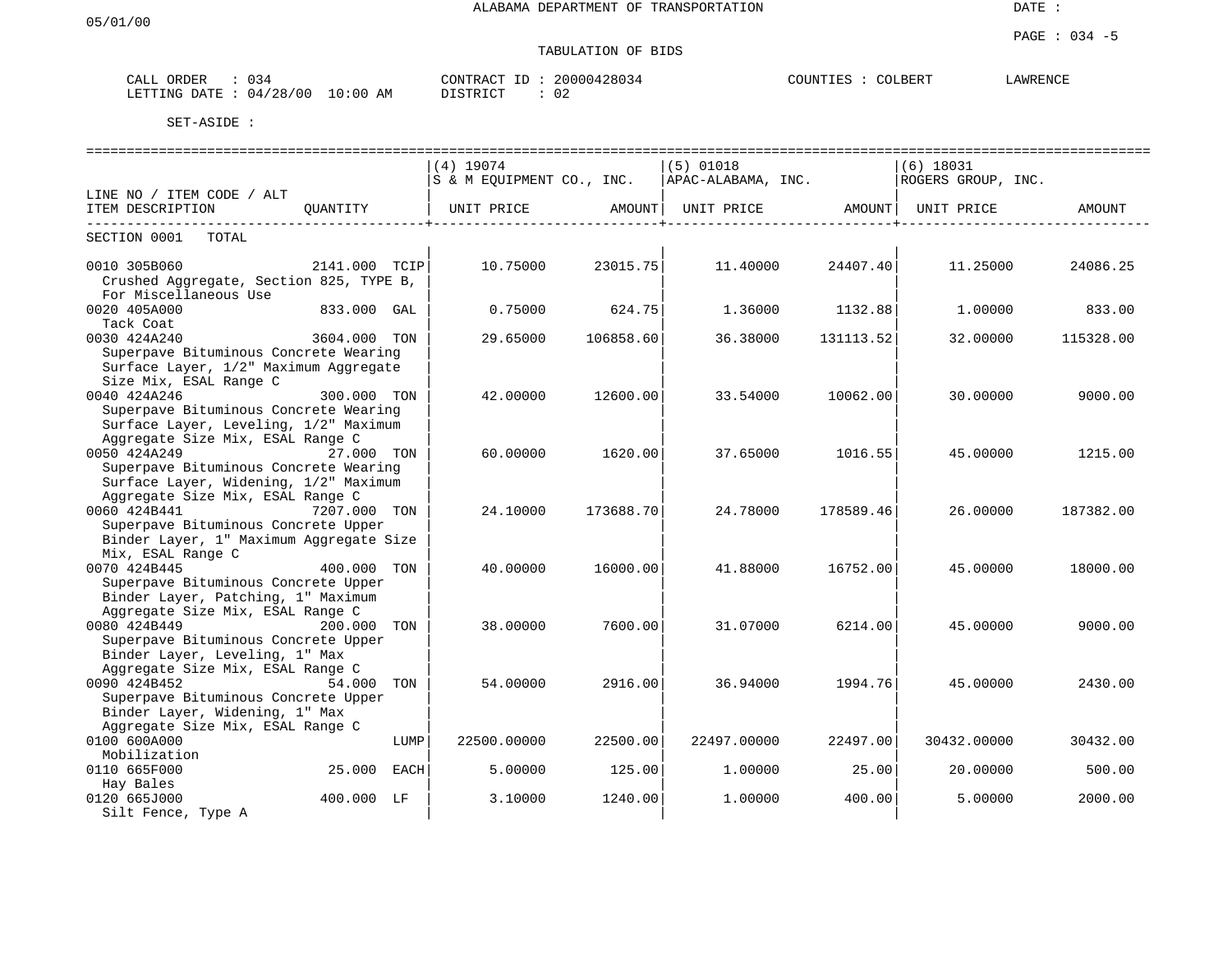| 034<br>CALL ORDER                       | 20000428034<br>CONTRACT ID | LAWRENCE<br>COUNTIES :<br>COLBERT |  |
|-----------------------------------------|----------------------------|-----------------------------------|--|
| $10:00$ AM<br>LETTING DATE : $04/28/00$ | DISTRICT<br><u>ົດ</u>      |                                   |  |

|                                                            |               |      | =============================== |          | ============================== |          | ============================== |          |
|------------------------------------------------------------|---------------|------|---------------------------------|----------|--------------------------------|----------|--------------------------------|----------|
|                                                            |               |      | $(4)$ 19074                     |          | $(5)$ 01018                    |          | $(6)$ 18031                    |          |
|                                                            |               |      | S & M EQUIPMENT CO., INC.       |          | APAC-ALABAMA, INC.             |          | ROGERS GROUP, INC.             |          |
| LINE NO / ITEM CODE / ALT                                  |               |      |                                 |          |                                |          |                                |          |
| ITEM DESCRIPTION                                           | OUANTITY      |      | UNIT PRICE AMOUNT               |          | UNIT PRICE AMOUNT              |          | UNIT PRICE                     | AMOUNT   |
|                                                            |               |      |                                 |          |                                |          |                                |          |
| 0130 701C000                                               | $10.000$ MILE |      | 345.00000                       | 3450.00  | 350.00000                      | 3500.00  | 300,00000                      | 3000.00  |
| Broken Temporary Traffic Stripe                            |               |      |                                 |          |                                |          |                                |          |
| 0140 701C001                                               | 4.000 MILE    |      | 460.00000                       | 1840.00  | 390.00000                      | 1560.00  | 400.00000                      | 1600.00  |
| Solid Temporary Traffic Stripe                             |               |      |                                 |          |                                |          |                                |          |
| 0150 701G125                                               | 1194.000 LF   |      | 4.89000                         | 5838.66  | 4.50000                        | 5373.00  | 4.25000                        | 5074.50  |
| Solid White, Class 3W, Type A Traffic                      |               |      |                                 |          |                                |          |                                |          |
| Stripe (6" Wide)                                           |               |      |                                 |          |                                |          |                                |          |
| 0160 701G129                                               | 597.000 LF    |      | 2.71000                         | 1617.87  | 4.00000                        | 2388.00  | 2.36000                        | 1408.92  |
| Broken Yellow, Class 3W, Type A Traffic                    |               |      |                                 |          |                                |          |                                |          |
| Stripe (6" Wide)                                           |               |      |                                 |          |                                |          |                                |          |
| 0170 701H000                                               | 1194.000 LF   |      | 1.15000                         | 1373.10  | 0.50000                        | 597.00   | 1,00000                        | 1194.00  |
| Solid Traffic Stripe Removed (Paint)                       |               |      |                                 |          |                                |          |                                |          |
| 0180 701H006                                               | 597.000 LF    |      | 1,15000                         | 686.55   | 0.40000                        | 238.80   | 1,00000                        | 597.00   |
| Broken Traffic Stripe Removed (Plastic)                    |               |      |                                 |          |                                |          |                                |          |
| 0190 702A007                                               | 5.000 MILE    |      | 2127.50000                      | 10637.50 | 1900.00000                     | 9500.00  | 1850.00000                     | 9250.00  |
| Broken Yellow, Inverted Profile Traffic                    |               |      |                                 |          |                                |          |                                |          |
| Stripe (6" Wide)                                           |               |      |                                 |          |                                |          |                                |          |
| 0200 702A008                                               | 8.000 MILE    |      | 4255.00000                      | 34040.00 | 3800.00000                     | 30400.00 | 3700.00000                     | 29600.00 |
| Solid White, Inverted Profile Traffic                      |               |      |                                 |          |                                |          |                                |          |
| Stripe (6" Wide)                                           |               |      |                                 |          |                                |          |                                |          |
| 0210 702A009                                               | 2.000 MILE    |      | 4255.00000                      | 8510.00  | 1900.00000                     | 3800.00  | 3700.00000                     | 7400.00  |
| Solid Yellow, Inverted Profile Traffic<br>Stripe (6" Wide) |               |      |                                 |          |                                |          |                                |          |
| 0220 703A002                                               | 664.000 SQFT  |      | 2.30000                         | 1527.20  | 2.50000                        | 1660.00  | 2,00000                        | 1328.00  |
| Traffic Control Markings, Class 2, Type                    |               |      |                                 |          |                                |          |                                |          |
| A                                                          |               |      |                                 |          |                                |          |                                |          |
| 0230 703B002                                               | 273.000 SOFT  |      | 3.45000                         | 941.85   | 3.00000                        | 819.00   | 3,00000                        | 819.00   |
| Traffic Control Legends, Class 2, Type A                   |               |      |                                 |          |                                |          |                                |          |
| 0240 703D001                                               | 432.000 SOFT  |      | 1.50000                         | 648.00   | 1.25000                        | 540.00   | 1,30000                        | 561.60   |
| Temporary Traffic Control Markings                         |               |      |                                 |          |                                |          |                                |          |
| 0250 703E001                                               | 273.000       | SOFT | 1,50000                         | 409.50   | 1.90000                        | 518.70   | 1.30000                        | 354.90   |
| Temporary Traffic Control Legends                          |               |      |                                 |          |                                |          |                                |          |
| 0260 705A032                                               | 115.000 EACH  |      | 5.75000                         | 661.25   | 5.00000                        | 575.00   | 5.00000                        | 575.00   |
| Pavement Markers, Class A-H, Type 1-B                      |               |      |                                 |          |                                |          |                                |          |
| 0270 705A037                                               | 318.000 EACH  |      | 6.04000                         | 1920.72  | 5.00000                        | 1590.00  | 5.25000                        | 1669.50  |
| Pavement Markers, Class A-H, Type 2-D                      |               |      |                                 |          |                                |          |                                |          |
| 0280 740B000                                               | 631.000 SOFT  |      | 9.50000                         | 5994.50  | 8.14000                        | 5136.34  | 10.00000                       | 6310.00  |
| Construction Signs                                         |               |      |                                 |          |                                |          |                                |          |
| 0290 740E000                                               | 50.000 EACH   |      | 12.00000                        | 600.00   | 1,00000                        | 50.00    | 5,00000                        | 250.00   |
| Cones (36 Inches High)                                     |               |      |                                 |          |                                |          |                                |          |
| 0300 740M000                                               | 50.000 EACH   |      | 10.00000                        | 500.00   | 1,00000                        | 50.00    | 5,00000                        | 250.00   |
| Weight For Cone                                            |               |      |                                 |          |                                |          |                                |          |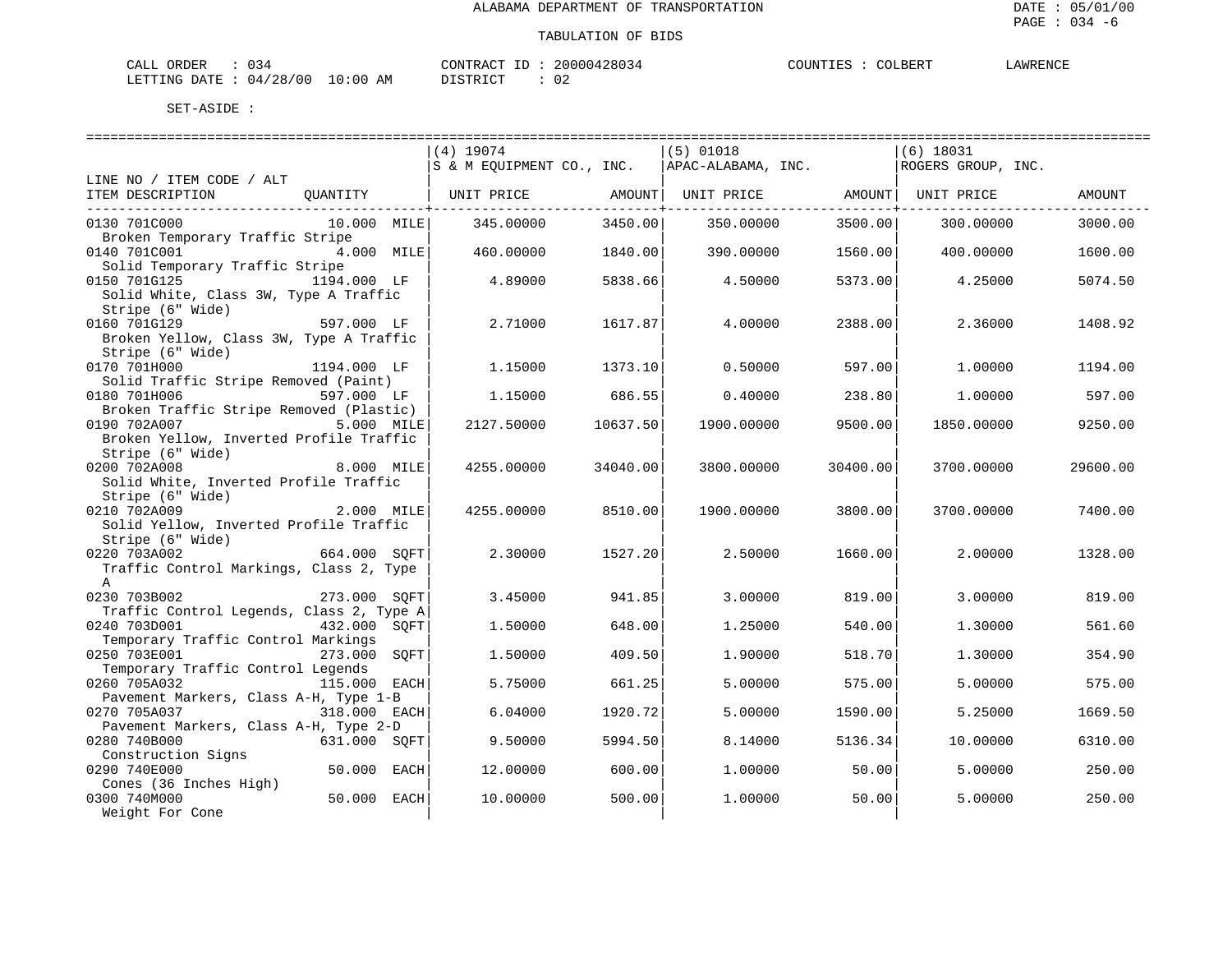| $\sim$ $\sim$<br>ORDER<br>⊬⊥ىطب<br>∪ ני                                                        | $\cap$ $\cap$ $\cap$<br>Ά( | ירי<br>$\cap$ $\cap$ $\cap$ $\cap$ $\cap$ $\cap$ $\cap$ $\cap$<br>∴AWR <sup>r</sup><br>. |
|------------------------------------------------------------------------------------------------|----------------------------|------------------------------------------------------------------------------------------|
| LETTING<br>$\sim$ $\sim$<br>DA TUR<br>$\overline{\phantom{a}}$<br>777<br>114<br>ט נ<br>AM<br>. | ◡▵                         |                                                                                          |

| / ITEM CODE<br>LINE NO /                                                      | / ALT    |      | $(4)$ 19074<br>S & M EOUIPMENT CO., INC. |            | $(5)$ 01018<br>APAC-ALABAMA, INC. |            | $(6)$ 18031<br> ROGERS GROUP, INC. |   |            |
|-------------------------------------------------------------------------------|----------|------|------------------------------------------|------------|-----------------------------------|------------|------------------------------------|---|------------|
| ITEM DESCRIPTION                                                              | OUANTITY |      | UNIT PRICE                               | AMOUNT     | UNIT PRICE                        | AMOUNT     | UNIT PRICE                         |   | AMOUNT     |
| 0310 7400000<br>Pilot Car                                                     | 1,000    | EACH | 3250.00000                               | 3250.00    | 535.92000                         | 535.92     | 1000.00000                         |   | 1000.00    |
| 0320 998A000<br>Construction Fuel (Maximum Bid Limited<br>To \$ $27.000.00$ ) |          | LUMP | 5520.00000                               | 5520.00    | 0.00000                           | 0.001      | 1000.00000                         |   | 1000.00    |
| SECTION TOTALS                                                                |          |      |                                          | 458,755.50 | S                                 | 463,036.33 |                                    | Ŝ | 473,448.67 |
| CONTRACT TOTALS                                                               |          |      |                                          | 458,755.50 | \$                                | 463,036.33 |                                    | Ŝ | 473,448.67 |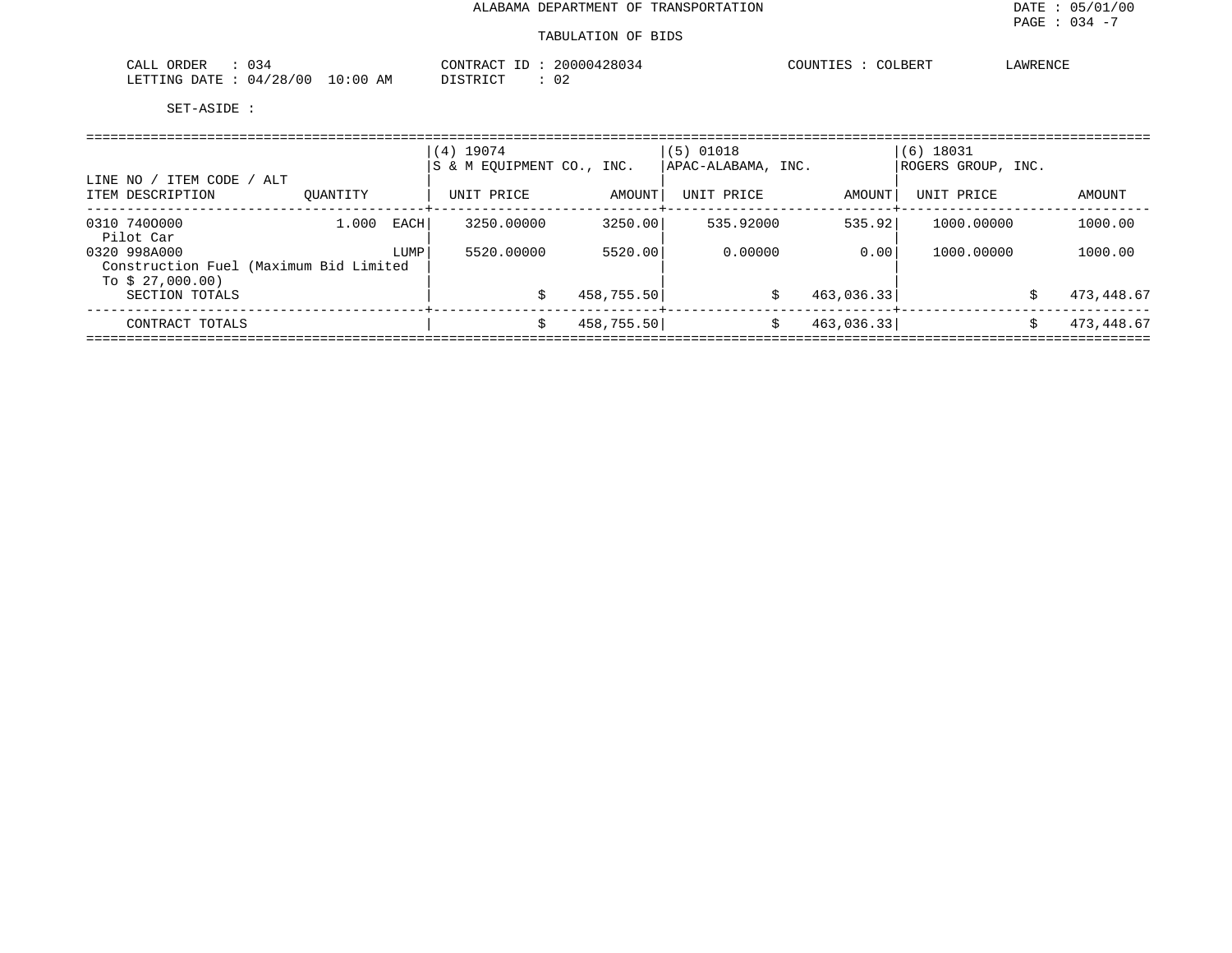| CALL ORDER                                        | $\therefore$ 035<br>LETTING DATE : 04/28/00 10:00 AM                                                           | CONTRACT ID: 20000428035<br>DISTRICT<br>$\therefore$ 05                                       |              | COUNTIES : LAMAR |                                             | FAYETTE           |
|---------------------------------------------------|----------------------------------------------------------------------------------------------------------------|-----------------------------------------------------------------------------------------------|--------------|------------------|---------------------------------------------|-------------------|
| CONTRACT DESCRIPTION:<br>7.757 mi.<br>SET-ASIDE : | for constructing the Resurfacing, Traffic Stripe, and<br>Traffic Counting Unit on S.R. #18 from M.P. 16.287 at | 40<br>CONTRACT TIME :<br>RURAL<br>Crossville to M.P. 24.044 southeast of Mt. Vernon. Length - | Working Days | (available days) | $PROJECT(S) : MG-2908(106)$<br>MG-3807(104) |                   |
| <b>RANK</b>                                       | VENDOR NO./NAME                                                                                                |                                                                                               |              |                  | TOTAL<br><b>BID</b>                         | % OVER<br>LOW BID |
| 02033                                             |                                                                                                                | S. T. BUNN CONSTRUCTION COMPANY, INC.                                                         |              | Ŝ.               | 755,673.85                                  | 100.0000%         |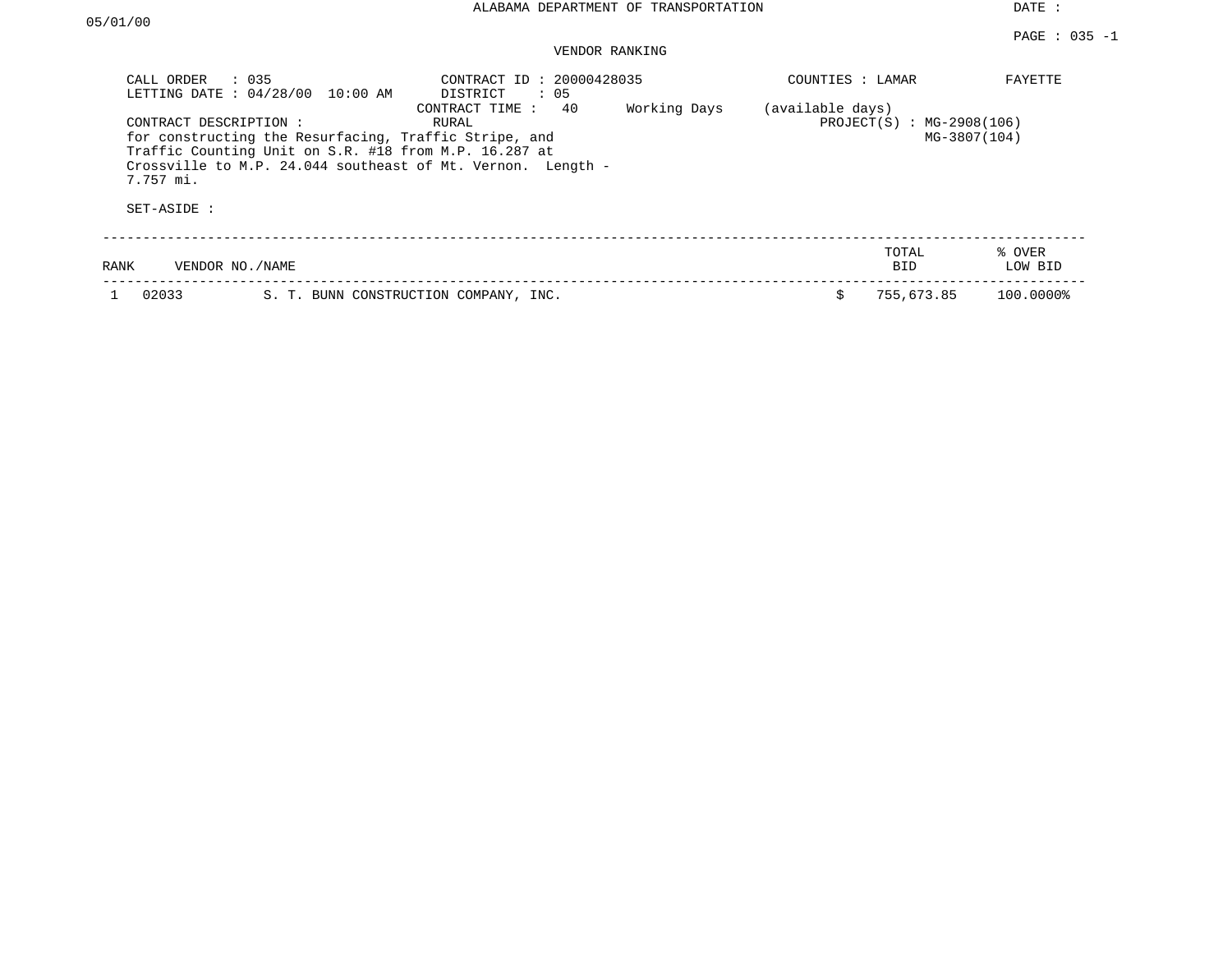| 035<br>$C\Delta T$<br>ORDER<br>$10:00$ AM<br>04/28/00<br>LETTING DATE | CONTRACT<br>TD.<br>20000428035<br>05<br>DI STR TOT | COUNTILES<br><b>_AMAR</b> | חידיה לא ג |
|-----------------------------------------------------------------------|----------------------------------------------------|---------------------------|------------|
|                                                                       |                                                    |                           |            |

|                                                                           |                 |      | $(1)$ 02033                 |                   |            |                    |        |
|---------------------------------------------------------------------------|-----------------|------|-----------------------------|-------------------|------------|--------------------|--------|
|                                                                           |                 |      | S. T. BUNN CONSTRUCTION CO. |                   |            |                    |        |
| LINE NO / ITEM CODE / ALT                                                 |                 |      |                             |                   |            |                    |        |
| ITEM DESCRIPTION QUANTITY                                                 |                 |      | UNIT PRICE AMOUNT           |                   | UNIT PRICE | AMOUNT  UNIT PRICE | AMOUNT |
|                                                                           |                 |      |                             |                   |            |                    |        |
| SECTION 0001 TOTAL                                                        |                 |      |                             |                   |            |                    |        |
|                                                                           |                 |      |                             |                   |            |                    |        |
| 0010 209A000                                                              | 14.000 EACH     |      |                             | 100.00000 1400.00 |            |                    |        |
| Mailbox Reset, Single                                                     |                 |      |                             |                   |            |                    |        |
| 0020 209A001                                                              | 2.000 EACH      |      | 200.00000                   | 400.00            |            |                    |        |
| Mailbox Reset, Double                                                     |                 |      |                             |                   |            |                    |        |
| 0030 210D001                                                              | 2515.000 CYIP   |      | 8.00000                     | 20120.00          |            |                    |        |
| Borrow Excavation (Loose Truckbed                                         |                 |      |                             |                   |            |                    |        |
| Measurement)                                                              |                 |      |                             |                   |            |                    |        |
| 0040 212A000                                                              | 790.000 STA     |      | 2.00000                     | 1580.00           |            |                    |        |
| Machine Grading Shoulders                                                 |                 |      |                             |                   |            |                    |        |
| 0050 305B060                                                              | 200.000 TCIP    |      | 28.50000                    | 5700.00           |            |                    |        |
| Crushed Aggregate, Section 825, Crusher                                   |                 |      |                             |                   |            |                    |        |
| Run Stone, 1" Down, For Miscellaneous                                     |                 |      |                             |                   |            |                    |        |
| Use                                                                       |                 |      |                             |                   |            |                    |        |
| 0060 401B108                                                              | 112285.000 SYCP |      | 0.88000                     | 98810.80          |            |                    |        |
| Bituminous Treatment G (With Polymer                                      |                 |      |                             |                   |            |                    |        |
| Additive)                                                                 |                 |      |                             |                   |            |                    |        |
| 0070 405A000                                                              | 3464.000 GAL    |      | 1.10000                     | 3810.40           |            |                    |        |
| Tack Coat                                                                 |                 |      |                             |                   |            |                    |        |
| 0080 424A241                                                              | 8658.000 TON    |      | 37.80000                    | 327272.40         |            |                    |        |
| Superpave Bituminous Concrete Wearing                                     |                 |      |                             |                   |            |                    |        |
| Surface Layer, 3/4" Maximum Aggregate                                     |                 |      |                             |                   |            |                    |        |
| Size Mix, ESAL Range C                                                    |                 |      |                             |                   |            |                    |        |
| 0090 424A247                                                              | 1685.000 TON    |      | 42.35000                    | 71359.75          |            |                    |        |
| Superpave Bituminous Concrete Wearing                                     |                 |      |                             |                   |            |                    |        |
| Surface Layer, Leveling, 3/4" Maximum                                     |                 |      |                             |                   |            |                    |        |
| Aggregate Size Mix, ESAL Range C                                          |                 |      |                             |                   |            |                    |        |
| 0100 424A250                                                              | 514.000 TON     |      | 57.00000                    | 29298.00          |            |                    |        |
| Superpave Bituminous Concrete Wearing                                     |                 |      |                             |                   |            |                    |        |
| Surface Layer, Widening, 3/4" Maximum                                     |                 |      |                             |                   |            |                    |        |
| Aggregate Size Mix, ESAL Range C                                          |                 |      |                             |                   |            |                    |        |
| 0110 424B445                                                              | 600.000 TON     |      | 65.00000                    | 39000.00          |            |                    |        |
| Superpave Bituminous Concrete Upper<br>Binder Layer, Patching, 1" Maximum |                 |      |                             |                   |            |                    |        |
| Aggregate Size Mix, ESAL Range C                                          |                 |      |                             |                   |            |                    |        |
| 0120 600A000                                                              |                 | LUMP | 48000.00000                 | 48000.00          |            |                    |        |
| Mobilization                                                              |                 |      |                             |                   |            |                    |        |
| 0130 651C000                                                              | 11.000 TON      |      | 550.00000                   | 6050.00           |            |                    |        |
| 8-8-8 Commercial Fertilizer                                               |                 |      |                             |                   |            |                    |        |
| 0140 652A050                                                              | 7.000 ACRE      |      | 575.00000                   | 4025.00           |            |                    |        |
| Seeding (Mix 1A)                                                          |                 |      |                             |                   |            |                    |        |
|                                                                           |                 |      |                             |                   |            |                    |        |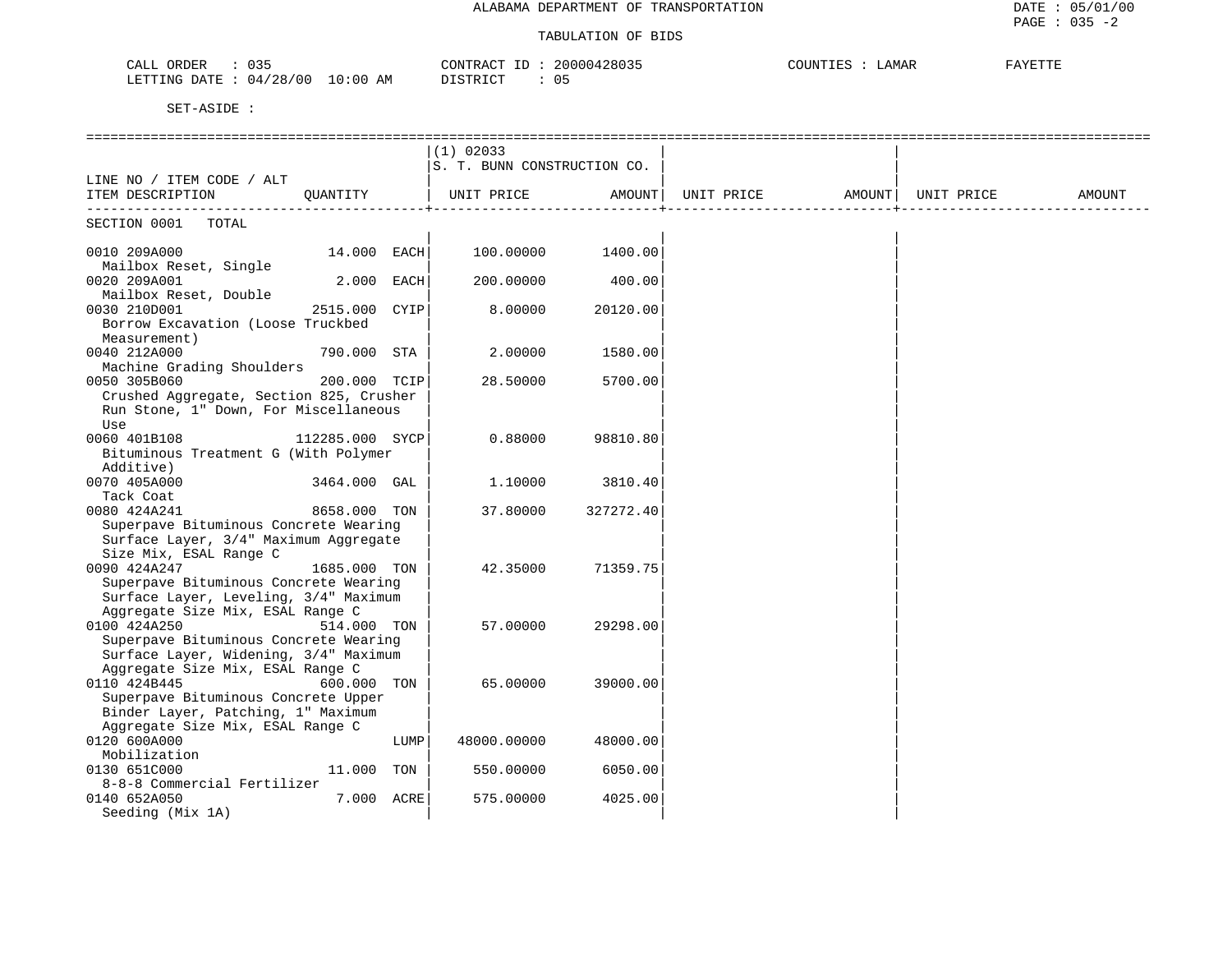| 035<br>CALL ORDER                    | 20000428035<br>CONTRACT ID | COUNTIES<br>LAMAR<br>FAYETTE |  |
|--------------------------------------|----------------------------|------------------------------|--|
| 10:00 AM<br>LETTING DATE: $04/28/00$ | DISTRICT                   |                              |  |

|                                                                              |              |      | $(1)$ 02033                 |              |                      |        |
|------------------------------------------------------------------------------|--------------|------|-----------------------------|--------------|----------------------|--------|
|                                                                              |              |      | S. T. BUNN CONSTRUCTION CO. |              |                      |        |
| LINE NO / ITEM CODE / ALT                                                    |              |      |                             |              |                      |        |
| ITEM DESCRIPTION QUANTITY   UNIT PRICE AMOUNT  UNIT PRICE AMOUNT  UNIT PRICE |              |      |                             |              | -------------------- | AMOUNT |
| 0150 652A053                                                                 | 7.000 ACRE   |      | 575.00000                   | 4025.00      |                      |        |
| Seeding (Mix 1E)                                                             |              |      |                             |              |                      |        |
| 0160 656A000                                                                 | 14.000 ACRE  |      | 575.00000                   | 8050.00      |                      |        |
| Mulching, Class A, Type 1                                                    |              |      |                             |              |                      |        |
| 0170 665F000                                                                 | 30.000 EACH  |      | 1.00000                     | 30.00        |                      |        |
| Hay Bales                                                                    |              |      |                             |              |                      |        |
| 0180 665J000                                                                 | 200.000 LF   |      | 4.00000                     | 800.00       |                      |        |
| Silt Fence, Type A                                                           |              |      |                             |              |                      |        |
| 16.000 MILE<br>0190 701A028                                                  |              |      | 1375.00000                  | 22000.00     |                      |        |
| Solid White, Class 2, Type A Traffic                                         |              |      |                             |              |                      |        |
| Stripe (0.06" Thick) (6"Wide)                                                |              |      |                             |              |                      |        |
| 0200 701A046                                                                 | 6.000 MILE   |      | 925,00000                   | 5550.00      |                      |        |
| Broken Yellow, Class 2, Type A Traffic                                       |              |      |                             |              |                      |        |
| Stripe (0.09" Thick) (6" Wide)                                               |              |      |                             |              |                      |        |
| 0210 701A048                                                                 | 11.000 MILE  |      | 1550.00000                  | 17050.00     |                      |        |
| Solid Yellow, Class 2, Type A Traffic                                        |              |      |                             |              |                      |        |
| Stripe (0.09" Thick) (6" Wide)                                               |              |      |                             |              |                      |        |
| 0220 701C000                                                                 | $6.000$ MILE |      | 340.00000                   | 2040.00      |                      |        |
| Broken Temporary Traffic Stripe<br>0230 701C001                              | 11.000 MILE  |      | 380.00000                   | 4180.00      |                      |        |
| Solid Temporary Traffic Stripe                                               |              |      |                             |              |                      |        |
| 600.000 SOFT<br>0240 703A002                                                 |              |      | 2.00000                     | 1200.00      |                      |        |
| Traffic Control Markings, Class 2, Type                                      |              |      |                             |              |                      |        |
| A                                                                            |              |      |                             |              |                      |        |
| 0250 703D001                                                                 | 200.000 SOFT |      | 1.30000                     | 260.00       |                      |        |
| Temporary Traffic Control Markings                                           |              |      |                             |              |                      |        |
| 0260 705A032                                                                 | 294.000 EACH |      | 5,00000                     | 1470.00      |                      |        |
| Pavement Markers, Class A-H, Type 1-B                                        |              |      |                             |              |                      |        |
| 0270 705A037                                                                 | 730.000 EACH |      | 5.25000                     | 3832.50      |                      |        |
| Pavement Markers, Class A-H, Type 2-D                                        |              |      |                             |              |                      |        |
| 0280 731A012                                                                 | $1.000$ EACH |      | 15500.00000                 | 15500.00     |                      |        |
| Traffic Counting Unit, Type M                                                |              |      |                             |              |                      |        |
| 0290 740B000                                                                 | 905.000 SQFT |      | 12.00000                    | 10860.00     |                      |        |
| Construction Signs<br>0300 7400000                                           | 1.000 EACH   |      | 1000.00000                  | 1000.00      |                      |        |
| Pilot Car                                                                    |              |      |                             |              |                      |        |
| 0310 998A000                                                                 |              | LUMP | 1000.00000                  | 1000.00      |                      |        |
| Construction Fuel (Maximum Bid Limited                                       |              |      |                             |              |                      |        |
| To $$26,000.00)$                                                             |              |      |                             |              |                      |        |
| SECTION TOTALS                                                               |              |      |                             | \$755,673.85 |                      |        |
|                                                                              |              |      |                             |              |                      |        |
| CONTRACT TOTALS                                                              |              |      | \$                          | 755,673.85   |                      |        |
|                                                                              |              |      |                             |              |                      |        |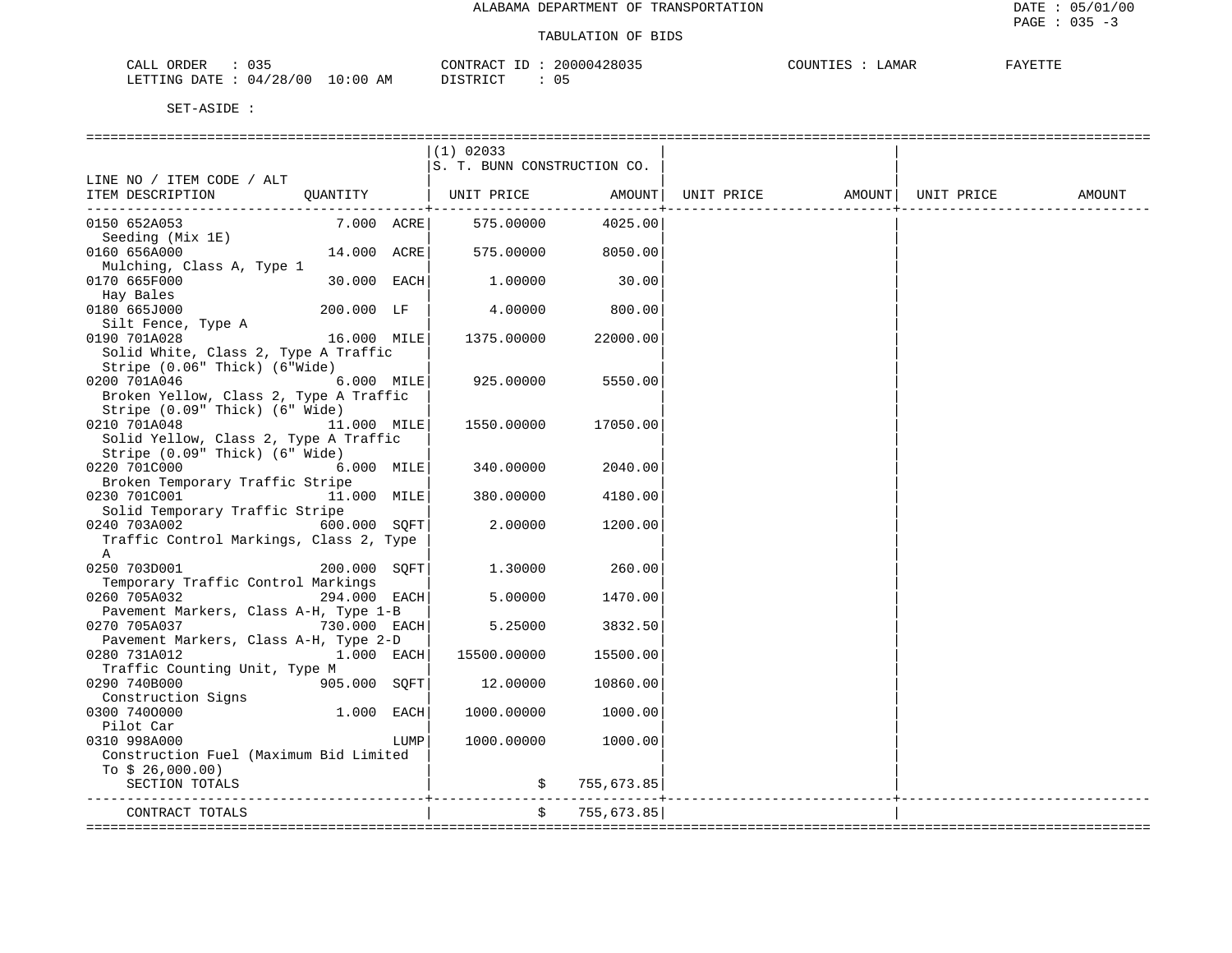|      | : 036<br>CALL ORDER<br>LETTING DATE: 04/28/00        | 10:00 AM                                                   | CONTRACT ID: 20000428036<br>: 07<br>DISTRICT                                                                                                     |              | COUNTIES : HENRY |                                |                        |
|------|------------------------------------------------------|------------------------------------------------------------|--------------------------------------------------------------------------------------------------------------------------------------------------|--------------|------------------|--------------------------------|------------------------|
|      | CONTRACT DESCRIPTION :<br>$2.409$ mi.<br>SET-ASIDE : |                                                            | 30<br>CONTRACT TIME:<br>for constructing the Resurfacing and Traffic Stripe on C.R.<br>#40 from C.R. #25 to S.R. #27 west of Abbeville. Length - | Working Days | (available days) | $PROJECT(S)$ : STPNU-3418(101) |                        |
| RANK | VENDOR NO. / NAME                                    |                                                            |                                                                                                                                                  |              |                  | TOTAL<br><b>BID</b>            | % OVER<br>LOW BID      |
|      | 23024<br>01018                                       | WIREGRASS CONSTRUCTION COMPANY, INC.<br>APAC-ALABAMA, INC. |                                                                                                                                                  |              | \$               | 148,710.92<br>154,512.84       | 100.0000%<br>103.9014% |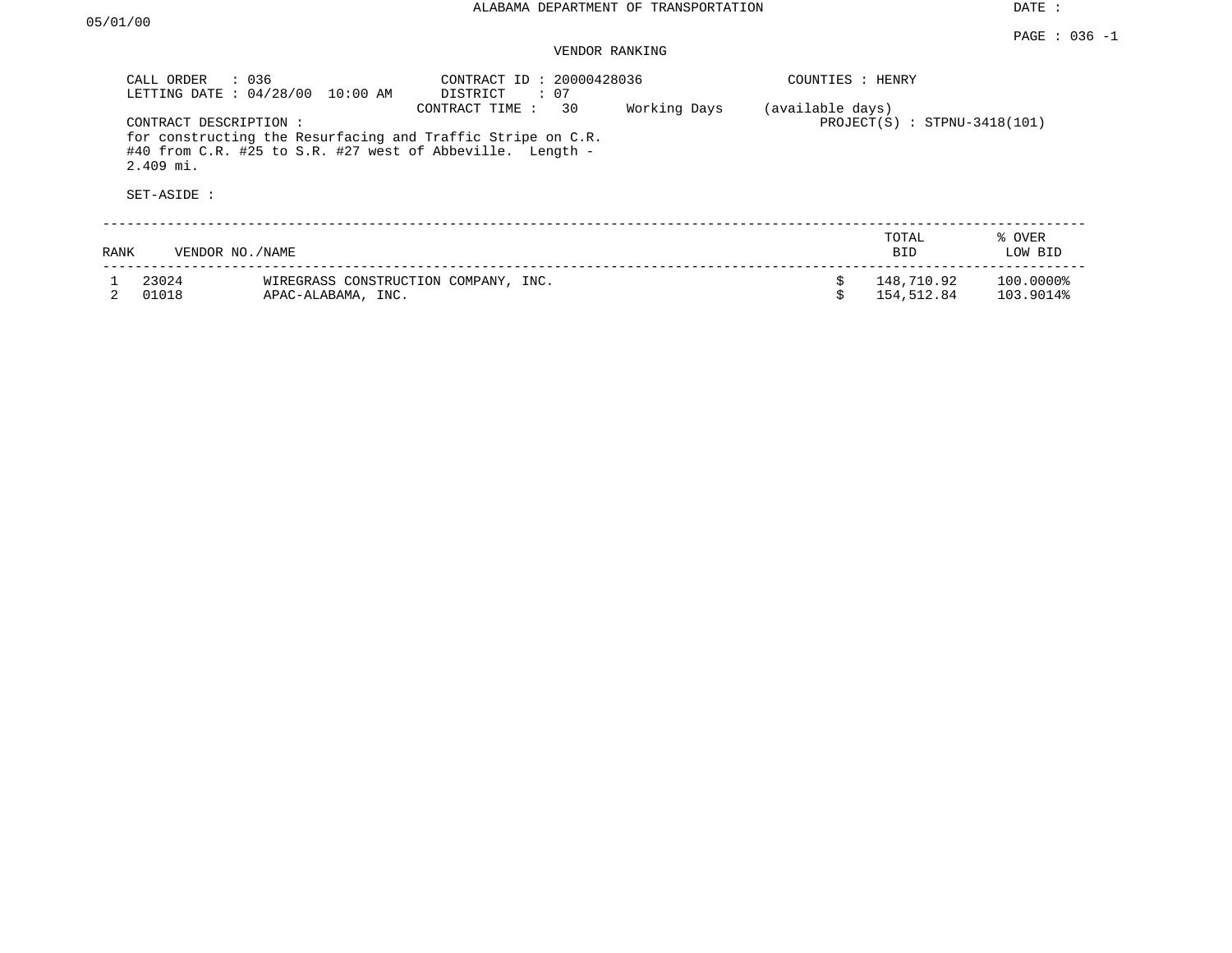| . . <i>.</i><br>ORDER<br>ىلىلەت<br>りろや |               | CONTRACT  | 20000428036 | ים דידיπוזר∩י<br>HENRY |
|----------------------------------------|---------------|-----------|-------------|------------------------|
| 04/28/00<br>LETTING DATE               | LO : 00<br>AΜ | DI STRICT |             |                        |

|                                         |                   |      | $(1)$ 23024 |          | $(2)$ 01018                                        |                    |  |        |
|-----------------------------------------|-------------------|------|-------------|----------|----------------------------------------------------|--------------------|--|--------|
|                                         |                   |      |             |          | WIREGRASS CONSTRUCTION COMPA APAC-ALABAMA, INC.    |                    |  |        |
| LINE NO / ITEM CODE / ALT               |                   |      |             |          |                                                    |                    |  |        |
| ITEM DESCRIPTION QUANTITY               |                   |      |             |          | UNIT PRICE AMOUNT   UNIT PRICE AMOUNT   UNIT PRICE |                    |  | AMOUNT |
| SECTION 0001 TOTAL                      |                   |      |             |          |                                                    | ----------------+- |  |        |
|                                         |                   |      |             |          |                                                    |                    |  |        |
| 0010 212A000                            | 126.000 STA       |      | 25.00000    | 3150.00  | 46.51000                                           | 5860.26            |  |        |
| Machine Grading Shoulders               |                   |      |             |          |                                                    |                    |  |        |
| 0020 305A000                            | 1100.000 CYCP     |      | 7.50000     | 8250.00  | 6.09000                                            | 6699.00            |  |        |
| Borrow, Section 210, A-4 or Better, For |                   |      |             |          |                                                    |                    |  |        |
| Miscellaneous Use                       |                   |      |             |          |                                                    |                    |  |        |
| 0030 405A000                            | 1210.000 GAL      |      | 2.00000     | 2420.00  | 2.21000                                            | 2674.10            |  |        |
| Tack Coat                               |                   |      |             |          |                                                    |                    |  |        |
| 0040 429A221                            | 2453.000 TON      |      | 35.64000    | 87424.92 | 35.88000                                           | 88013.64           |  |        |
| Improved Bituminous Concrete Wearing    |                   |      |             |          |                                                    |                    |  |        |
| Surface Layer, 3/4" Maximum Aggregate   |                   |      |             |          |                                                    |                    |  |        |
| Size Mix, ESAL Range B                  |                   |      |             |          |                                                    |                    |  |        |
| 0050 429A226                            | 300.000 TON       |      | 39.90000    | 11970.00 | 40.28000                                           | 12084.00           |  |        |
| Improved Bituminous Concrete Wearing    |                   |      |             |          |                                                    |                    |  |        |
| Surface Layer, Leveling, 1/2" Maximum   |                   |      |             |          |                                                    |                    |  |        |
| Aggregate Size Mix, ESAL Range B        |                   |      |             |          |                                                    |                    |  |        |
| 0060 600A000                            |                   | LUMP | 5000.00000  | 5000.00  | 8370.00000                                         | 8370.00            |  |        |
| Mobilization                            |                   |      |             |          |                                                    |                    |  |        |
| 0070 630A000                            | 150.000 LF        |      | 12.00000    | 1800.00  | 12.00000                                           | 1800.00            |  |        |
| Steel Beam Guardrail, Class A, Type 1   |                   |      |             |          |                                                    |                    |  |        |
| 0080 630C070                            | $4.000$ EACH      |      | 1650.00000  | 6600.00  | 1650.00000                                         | 6600.00            |  |        |
| Guardrail End Anchor, Type 10 Series    |                   |      |             |          |                                                    |                    |  |        |
| 0090 652A061                            | <b>5.000 ACRE</b> |      | 370.00000   | 1850.00  | 370.00000                                          | 1850.00            |  |        |
| Seeding (Mix 3E)                        |                   |      |             |          |                                                    |                    |  |        |
| 0100 656A000                            | 5.000 ACRE        |      | 370.00000   | 1850.00  | 370.00000                                          | 1850.00            |  |        |
| Mulching, Class A, Type 1               |                   |      |             |          |                                                    |                    |  |        |
| 0110 665F000                            | 100.000 EACH      |      | 4.50000     | 450.00   | 4.50000                                            | 450.00             |  |        |
| Hay Bales                               |                   |      |             |          |                                                    |                    |  |        |
| 0120 665J000                            | 400.000 LF        |      | 3.18000     | 1272.00  | 3.18000                                            | 1272.00            |  |        |
| Silt Fence, Type A                      |                   |      |             |          |                                                    |                    |  |        |
| 11 5.000 MILE<br>0130 701A004           |                   |      | 400.00000   | 2000.00  | 400.00000                                          | 2000.00            |  |        |
| Solid White, Class 1, Type A Traffic    |                   |      |             |          |                                                    |                    |  |        |
| Stripe                                  |                   |      |             |          |                                                    |                    |  |        |
| 0140 701A035                            | 3.000 MILE        |      | 2000.00000  | 6000.00  | 2000.00000                                         | 6000.00            |  |        |
| Solid Yellow, Class 2, Type A Traffic   |                   |      |             |          |                                                    |                    |  |        |
| Stripe (0.09" Thick)                    |                   |      |             |          |                                                    |                    |  |        |
| 0150 701A045                            | $1.000$ MILE      |      | 1000.00000  | 1000.00  | 1000.00000                                         | 1000.00            |  |        |
| Broken Yellow, Class 2, Type A Traffic  |                   |      |             |          |                                                    |                    |  |        |
| Stripe (0.09" Thick)                    |                   |      |             |          |                                                    |                    |  |        |
| 0160 701C000                            | 1.000 MILE        |      | 500.00000   | 500.00   | 500.00000                                          | 500.00             |  |        |
| Broken Temporary Traffic Stripe         |                   |      |             |          |                                                    |                    |  |        |
|                                         |                   |      |             |          |                                                    |                    |  |        |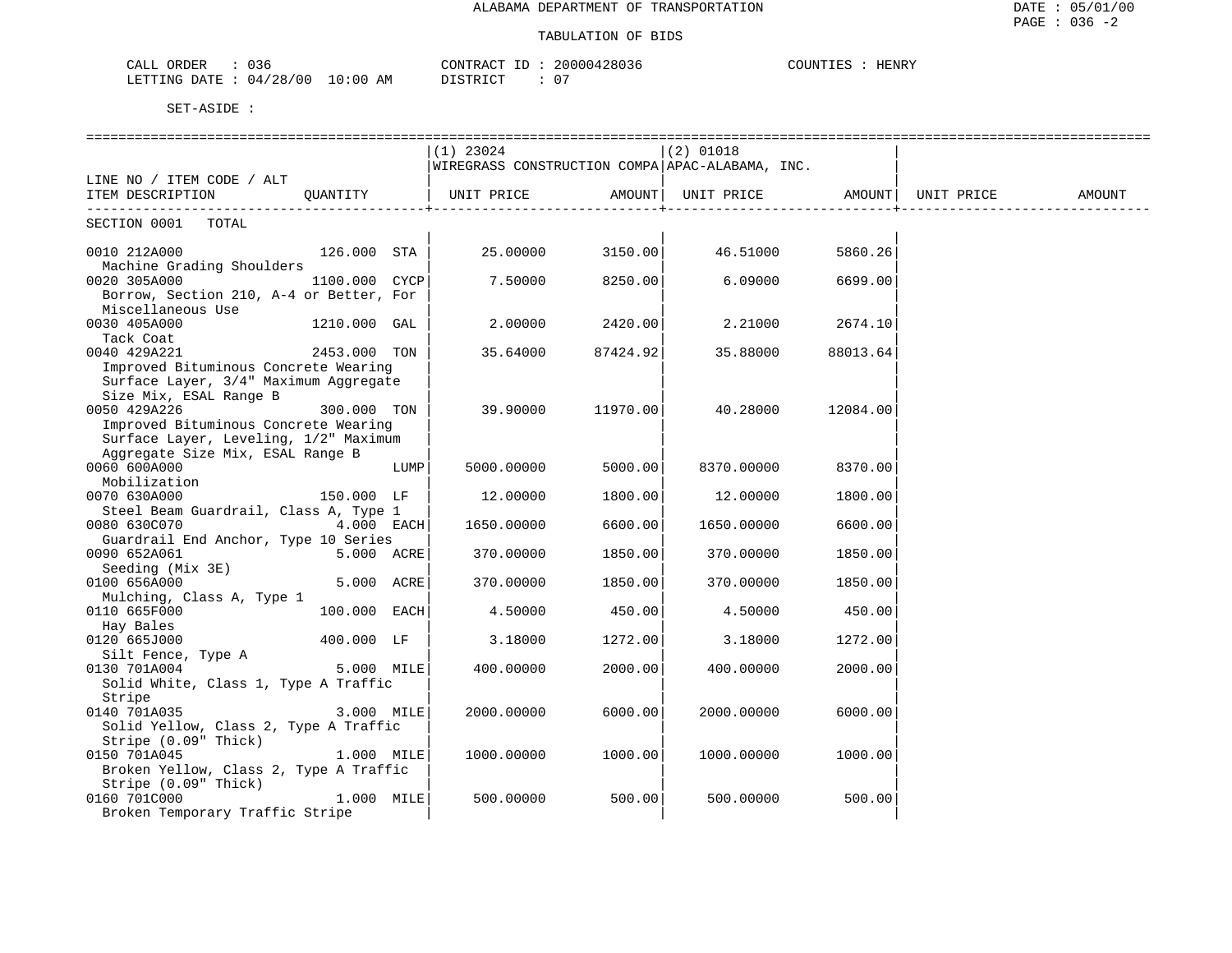| 036<br>CALL ORDER                |          | CONTRACT ID: 20000428036 | COUNTIES<br>HENRY |
|----------------------------------|----------|--------------------------|-------------------|
| LETTING DATE : 04/28/00 10:00 AM | DISTRICT |                          |                   |

|                                         |               |      | $(1)$ 23024                                     |                   | $(2)$ 01018  |                   |            |        |
|-----------------------------------------|---------------|------|-------------------------------------------------|-------------------|--------------|-------------------|------------|--------|
|                                         |               |      | WIREGRASS CONSTRUCTION COMPA APAC-ALABAMA, INC. |                   |              |                   |            |        |
| LINE NO / ITEM CODE / ALT               |               |      |                                                 |                   |              |                   |            |        |
| ITEM DESCRIPTION                        | OUANTITY      |      | UNIT PRICE AMOUNT                               |                   |              | UNIT PRICE AMOUNT | UNIT PRICE | AMOUNT |
| 0170 701C001                            | 3.000 MILE    |      |                                                 | 500.00000 1500.00 | 500.00000    | 1500.00           |            |        |
| Solid Temporary Traffic Stripe          |               |      |                                                 |                   |              |                   |            |        |
| 0180 703A000<br>48.000 SOFT             |               |      | 1.50000                                         | 72.00             | 1.50000      | 72.00             |            |        |
| Traffic Control Markings, Class 1, Type |               |      |                                                 |                   |              |                   |            |        |
| $\mathbf{A}$                            |               |      |                                                 |                   |              |                   |            |        |
| 0190 703D001<br>48.000 SOFT             |               |      | 1.50000                                         | 72.00             | 1.50000      | 72.00             |            |        |
| Temporary Traffic Control Markings      |               |      |                                                 |                   |              |                   |            |        |
| 0200 705A032                            | 120.000 EACH  |      | 4.70000                                         | 564.00            | 4.70000      | 564.00            |            |        |
| Pavement Markers, Class A-H, Type 1-B   |               |      |                                                 |                   |              |                   |            |        |
| 0210 705A037<br>240.000 EACH            |               |      | 4.90000                                         | 1176.00           | 4.90000      | 1176.00           |            |        |
| Pavement Markers, Class A-H, Type 2-D   |               |      |                                                 |                   |              |                   |            |        |
| 0220 740B000                            | 196.000 SOFT  |      | 15.00000                                        | 2940.00           | 13.04000     | 2555.84           |            |        |
| Construction Signs                      |               |      |                                                 |                   |              |                   |            |        |
| 0230 740E000                            | $20.000$ EACH |      | 12.50000                                        | 250.00            | 1.25000      | 25.00             |            |        |
| Cones (36 Inches High)                  |               |      |                                                 |                   |              |                   |            |        |
| 0240 740M000                            | 20.000 EACH   |      | 5.00000                                         | 100.00            | 1.25000      | 25.00             |            |        |
| Weight For Cone                         |               |      |                                                 |                   |              |                   |            |        |
| 0250 7400000                            | $1.000$ EACH  |      | 500.00000                                       | 500.00            | 1500.00000   | 1500.00           |            |        |
| Pilot Car                               |               |      |                                                 |                   |              |                   |            |        |
| 0260 998A000                            |               | LUMP | 0.00000                                         | 0.00              | 0.00000      | 0.00              |            |        |
| Construction Fuel (Maximum Bid Limited  |               |      |                                                 |                   |              |                   |            |        |
| To $$6000.00)$                          |               |      |                                                 |                   |              |                   |            |        |
| SECTION TOTALS                          |               |      | \$                                              | 148,710.92        | \$           | 154,512.84        |            |        |
| CONTRACT TOTALS                         |               |      | \$                                              | 148,710.92        | $\mathsf{S}$ | 154,512.84        |            |        |
|                                         |               |      |                                                 |                   |              |                   |            |        |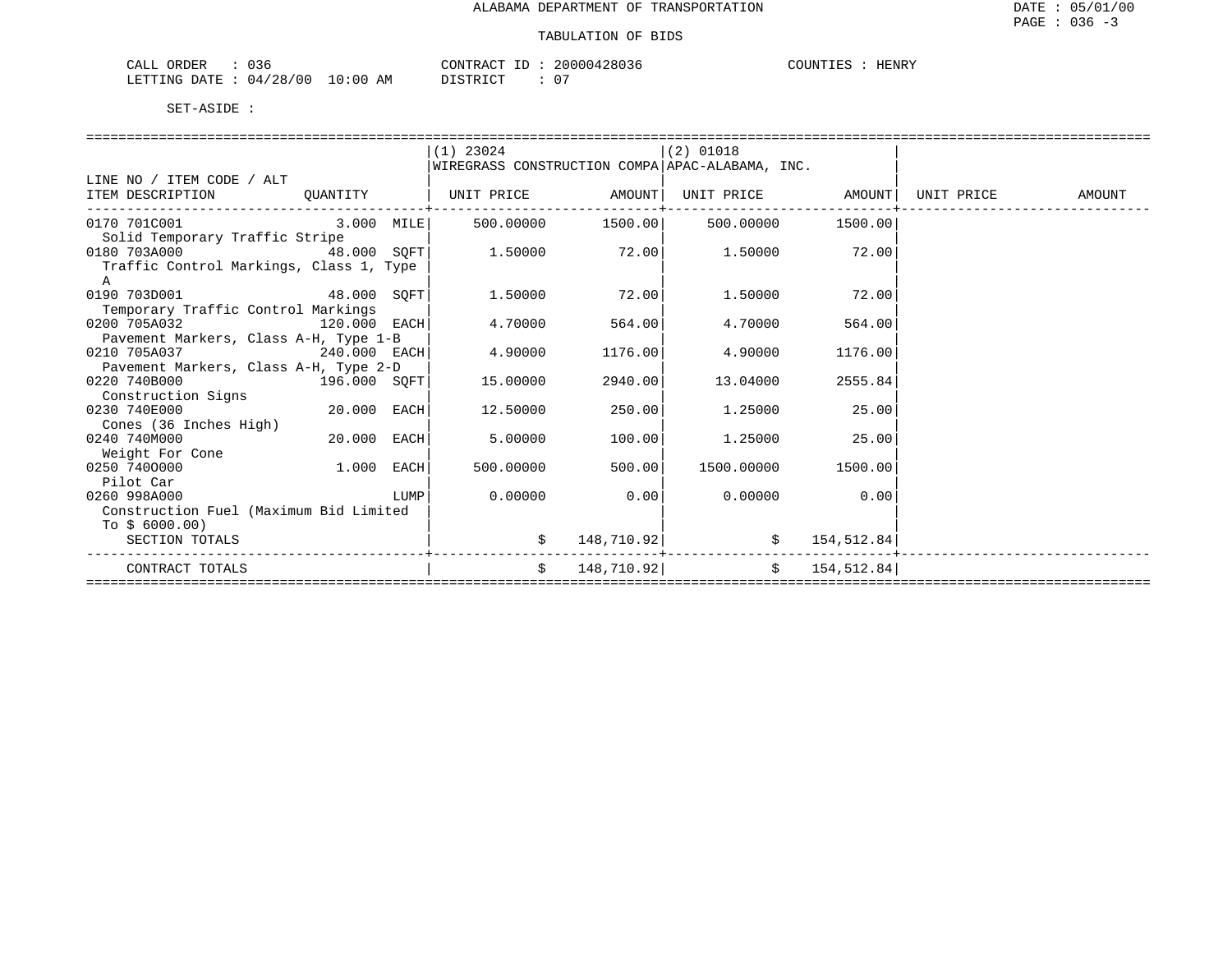| CALL ORDER<br>$\therefore$ 0.37<br>LETTING DATE: 04/28/00<br>10:00 AM                                                                                                                            | CONTRACT ID: 20000428037<br>: 06<br>DISTRICT | COUNTIES : LOWNDES                                |  |  |  |
|--------------------------------------------------------------------------------------------------------------------------------------------------------------------------------------------------|----------------------------------------------|---------------------------------------------------|--|--|--|
| CONTRACT DESCRIPTION :<br>for constructing the Resurfacing and Traffic Stripe on<br>$C.R.$ #37 from $S.R.$ #185 in Fort Deposit to $S.R.$ #97 in<br>Letohatchee. Length 12.419 mi.<br>SET-ASIDE: | Working Days<br>CONTRACT TIME: 70            | (available days)<br>$PROJECT(S) : STPNU-4300(20)$ |  |  |  |
|                                                                                                                                                                                                  |                                              | % OVER<br>TOTAL                                   |  |  |  |
| RANK<br>VENDOR NO. / NAME                                                                                                                                                                        |                                              | LOW BID<br><b>BID</b>                             |  |  |  |
| 01018<br>APAC-ALABAMA, INC.                                                                                                                                                                      |                                              | 1,219,411.50<br>100.0000%<br>S.                   |  |  |  |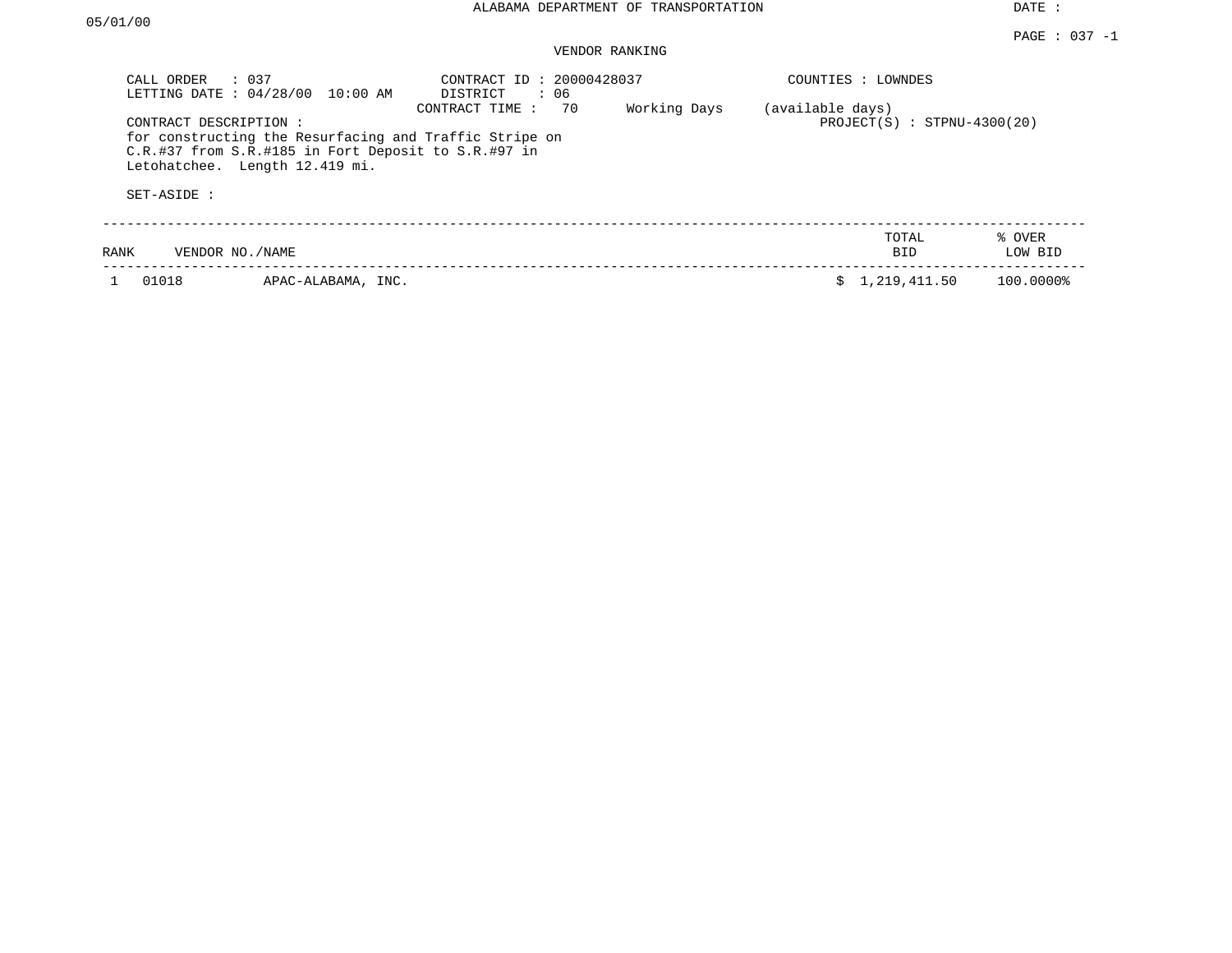| $\sim$ $\sim$ $\sim$<br>$\sim$ $\sim$ $\sim$<br>ORDER<br>$\prec$<br>۰ لىلمى<br>ັບ                                                                                                       | הרגר<br>החת ה<br>ח מו<br>200004 | OWNDES |
|-----------------------------------------------------------------------------------------------------------------------------------------------------------------------------------------|---------------------------------|--------|
| 100<br>28/00<br>ETTING<br>AΜ<br>DATE<br>:00<br>íΩ<br>$\overline{14}$<br>the contract of the contract of the contract of the contract of the contract of the contract of the contract of | $T \cap T$<br>U6                |        |

|                                                   |                 |      | $(1)$ 01018        |           |                   |            |        |
|---------------------------------------------------|-----------------|------|--------------------|-----------|-------------------|------------|--------|
|                                                   |                 |      | APAC-ALABAMA, INC. |           |                   |            |        |
| LINE NO / ITEM CODE / ALT                         |                 |      |                    |           |                   |            |        |
| ITEM DESCRIPTION                                  | QUANTITY        |      | UNIT PRICE         | AMOUNT    | UNIT PRICE AMOUNT | UNIT PRICE | AMOUNT |
| ---------------------------<br>SECTION 0001 Total |                 |      |                    |           |                   |            |        |
| 0010 401B108                                      | 158000.000 SYCP |      | 0.70000            | 110600.00 |                   |            |        |
| Bituminous Treatment G (With Polymer              |                 |      |                    |           |                   |            |        |
| Additive)                                         |                 |      |                    |           |                   |            |        |
| 0020 405A000                                      | 13000.000 GAL   |      | 1,15000            | 14950.00  |                   |            |        |
| Tack Coat                                         |                 |      |                    |           |                   |            |        |
| 0030 408A052                                      | 2200.000 SY     |      | 5.85000            | 12870.00  |                   |            |        |
| Planing Existing Pavement                         |                 |      |                    |           |                   |            |        |
| (Approximately 1.10" Thru 2.0" Thick)             |                 |      |                    |           |                   |            |        |
| 0040 429A200                                      | 9000.000 TON    |      | 40.90000           | 368100.00 |                   |            |        |
| Improved Bituminous Concrete Wearing              |                 |      |                    |           |                   |            |        |
| Surface Layer, 1/2" Maximum Aggregate             |                 |      |                    |           |                   |            |        |
| Size Mix, ESAL Range A                            |                 |      |                    |           |                   |            |        |
| 0050 429A206                                      | 8300.000 TON    |      | 40.35000           | 334905.00 |                   |            |        |
| Improved Bituminous Concrete Wearing              |                 |      |                    |           |                   |            |        |
| Surface Layer, Leveling, 1/2" Maximum             |                 |      |                    |           |                   |            |        |
| Aggregate Size Mix, ESAL Range A                  |                 |      |                    |           |                   |            |        |
| 0060 429B212                                      | 4500.000 TON    |      | 37.85000           | 170325.00 |                   |            |        |
| Improved Bituminous Concrete Binder               |                 |      |                    |           |                   |            |        |
| Layer, Widening, 1" Maximum Aggregate             |                 |      |                    |           |                   |            |        |
| Size Mix, ESAL Range A                            |                 |      |                    |           |                   |            |        |
| 0070 600A000                                      |                 | LUMP | 32000.00000        | 32000.00  |                   |            |        |
| Mobilization                                      |                 |      |                    |           |                   |            |        |
| 0080 630A000                                      | 850.000 LF      |      | 11.70000           | 9945.00   |                   |            |        |
| Steel Beam Guardrail, Class A, Type 1             |                 |      |                    |           |                   |            |        |
| 0090 630A004                                      | 2350.000 LF     |      | 23.50000           | 55225.00  |                   |            |        |
| Steel Beam Guardrail, Class B, Type 2             |                 |      |                    |           |                   |            |        |
| 0100 630C022                                      | 16.000 EACH     |      | 1550.00000         | 24800.00  |                   |            |        |
| Guardrail End Anchor, Type Special                |                 |      |                    |           |                   |            |        |
| 0110 630C070                                      | 16.000 EACH     |      | 1410.00000         | 22560.00  |                   |            |        |
| Guardrail End Anchor, Type 10 Series              |                 |      |                    |           |                   |            |        |
| 0120 665F000                                      | $400.000$ EACH  |      | 4.00000            | 1600.00   |                   |            |        |
| Hay Bales                                         |                 |      |                    |           |                   |            |        |
| 0130 665J000                                      | 2000.000 LF     |      | 3.00000            | 6000.00   |                   |            |        |
| Silt Fence, Type A                                |                 |      |                    |           |                   |            |        |
| 0140 701A030                                      | 25.000 MILE     |      | 630.00000          | 15750.00  |                   |            |        |
| Solid White, Class 2T, Type A, Traffic            |                 |      |                    |           |                   |            |        |
| Stripe                                            |                 |      |                    |           |                   |            |        |
| 0150 701A034                                      | 12.000 MILE     |      | 630.00000          | 7560.00   |                   |            |        |
| Solid Yellow, Class 2T, Type A, Traffic           |                 |      |                    |           |                   |            |        |
| Stripe                                            |                 |      |                    |           |                   |            |        |
|                                                   |                 |      |                    |           |                   |            |        |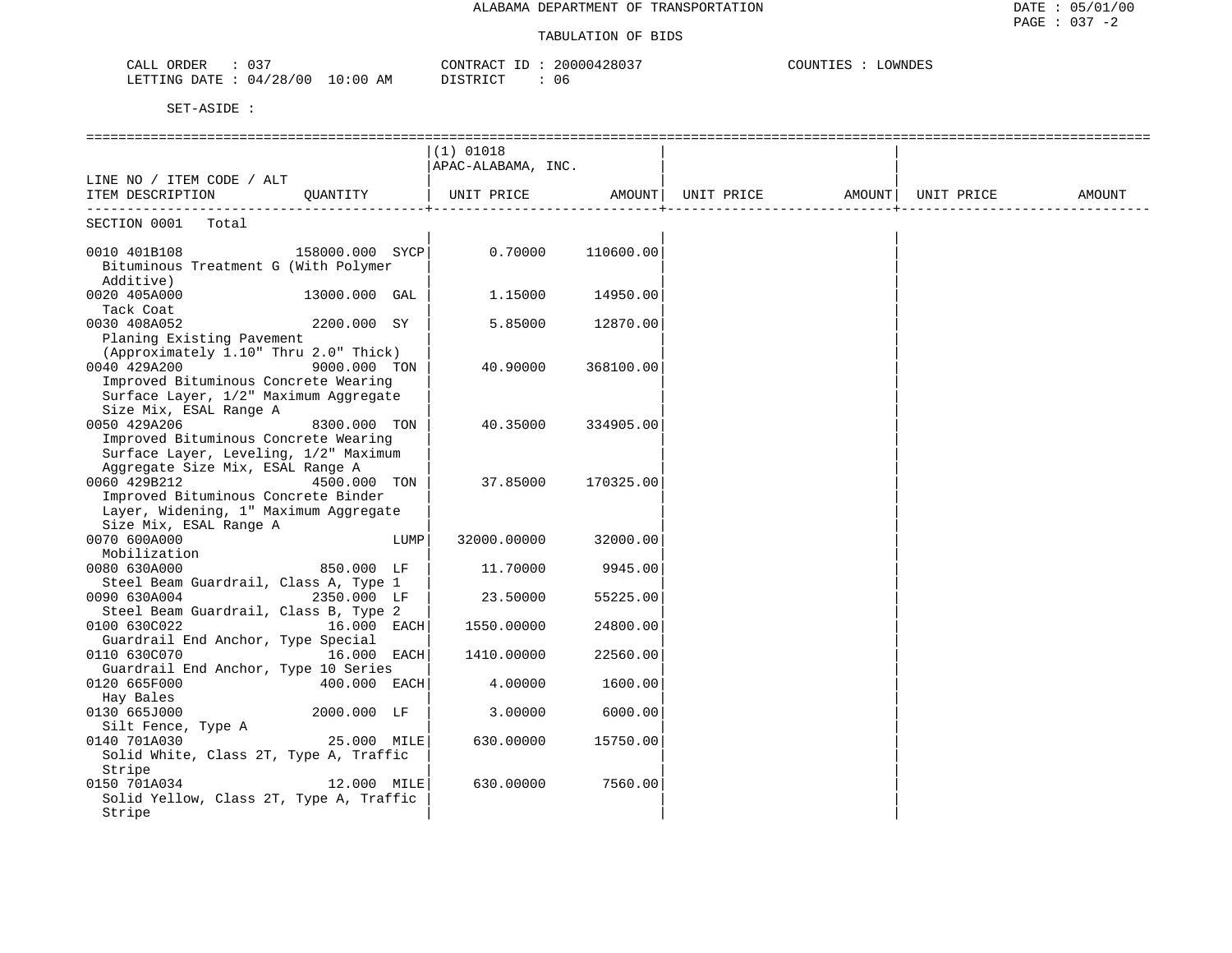| 037<br>CALL<br>ORDER         | CONTRAC <sup>.</sup><br>112                 | 20000428037 | OWNDES |
|------------------------------|---------------------------------------------|-------------|--------|
| 04/28/00<br>LETTING<br>DATE. | 10:00<br>ידי <i>ח</i> יד איד פרו<br>AΜ<br>. | -06         |        |

|                                           |                                                                                                                      | $(1)$ 01018        |                    |                   |            |        |
|-------------------------------------------|----------------------------------------------------------------------------------------------------------------------|--------------------|--------------------|-------------------|------------|--------|
|                                           |                                                                                                                      | APAC-ALABAMA, INC. |                    |                   |            |        |
| LINE NO / ITEM CODE / ALT                 |                                                                                                                      |                    |                    |                   |            |        |
| ITEM DESCRIPTION                          | QUANTITY                                                                                                             | UNIT PRICE AMOUNT  |                    | UNIT PRICE AMOUNT | UNIT PRICE | AMOUNT |
|                                           |                                                                                                                      |                    |                    |                   |            |        |
| 0160 701A044 5.000 MILE 310.00000 1550.00 |                                                                                                                      |                    |                    |                   |            |        |
| Broken Yellow, Class 2T, Type A,          |                                                                                                                      |                    |                    |                   |            |        |
| Traffic Stripe                            |                                                                                                                      |                    |                    |                   |            |        |
| 15.000 MILE<br>0170 701C000               |                                                                                                                      |                    | 320.00000 4800.00  |                   |            |        |
| Broken Temporary Traffic Stripe           |                                                                                                                      |                    |                    |                   |            |        |
| 0180 701C001 36.000 MILE                  |                                                                                                                      |                    | 365.00000 13140.00 |                   |            |        |
| Solid Temporary Traffic Stripe            |                                                                                                                      |                    |                    |                   |            |        |
| 0190 703A004 150.000 SOFT                 |                                                                                                                      | 6.40000            | 960.00             |                   |            |        |
| Traffic Control Markings, Class 2T,       |                                                                                                                      |                    |                    |                   |            |        |
| Type A                                    |                                                                                                                      |                    |                    |                   |            |        |
| 300.000 EACH<br>0200 705A032              |                                                                                                                      | 5.10000            | 1530.00            |                   |            |        |
| Pavement Markers, Class A-H, Type 1-B     |                                                                                                                      |                    |                    |                   |            |        |
| 0210 705A037<br>1150.000 EACH             |                                                                                                                      | 5.35000            | 6152.50            |                   |            |        |
| Pavement Markers, Class A-H, Type 2-D     |                                                                                                                      |                    |                    |                   |            |        |
| 0220 740B000<br>244.000 SOFT              |                                                                                                                      | 12.00000           | 2928.00            |                   |            |        |
| Construction Signs                        |                                                                                                                      |                    |                    |                   |            |        |
| 0230 740E000                              | $60.000$ EACH                                                                                                        | 8.35000            | 501.00             |                   |            |        |
| Cones (36 Inches High)                    |                                                                                                                      |                    |                    |                   |            |        |
| 0240 7400000                              | $1.000$ EACH                                                                                                         | 660.00000          | 660.00             |                   |            |        |
| Pilot Car                                 |                                                                                                                      |                    |                    |                   |            |        |
| 0250 998A000                              | <b>EXECUTE IN THE EXECUTIVE IN THE EXECUTIVE IN THE EXECUTIVE IN THE EXECUTIVE IN THE EXECUTIVE IN THE EXECUTIVE</b> | 0.00000            | 0.00               |                   |            |        |
| Construction Fuel (Maximum Bid Limited    |                                                                                                                      |                    |                    |                   |            |        |
| To $$49000.00)$                           |                                                                                                                      |                    |                    |                   |            |        |
| SECTION TOTALS                            |                                                                                                                      |                    | \$1,219,411.50     |                   |            |        |
| CONTRACT TOTALS                           |                                                                                                                      |                    | \$1,219,411.50     |                   |            |        |
|                                           |                                                                                                                      |                    |                    |                   |            |        |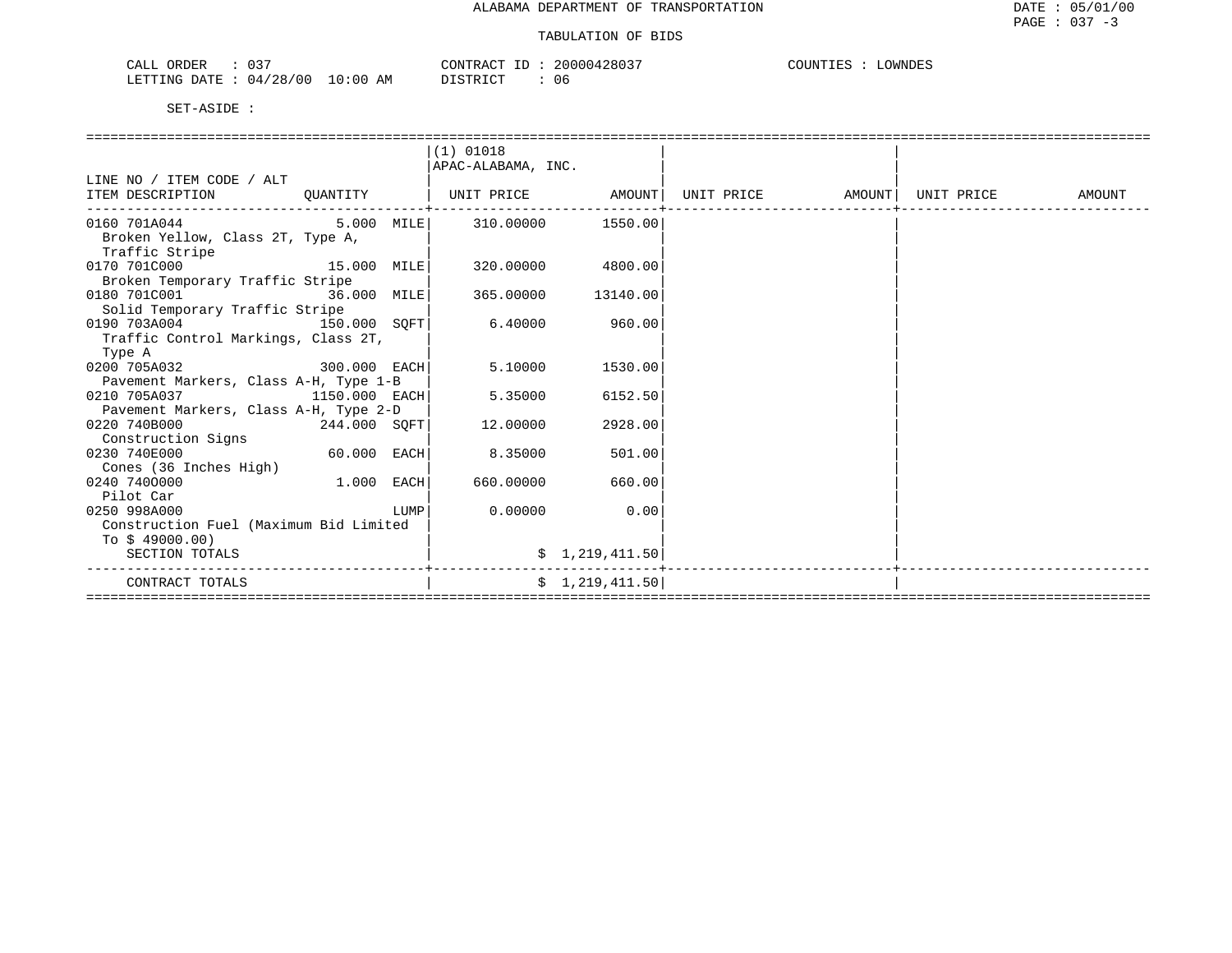## VENDOR RANKING

| CONTRACT ID: 20000428038<br>CALL ORDER : 038<br>LETTING DATE : 04/28/00 10:00 AM<br>DISTRICT                               | : 02               | COUNTIES : MARION                               |
|----------------------------------------------------------------------------------------------------------------------------|--------------------|-------------------------------------------------|
| CONTRACT TIME :<br>CONTRACT DESCRIPTION:                                                                                   | Working Days<br>85 | (available days)<br>$PROJECT(S)$ : BRZ-4700(41) |
| for constructing the Bridge Replacements (Culverts) on Wes<br>Yielding Road at Yielding Mill Creek in Hackleburg and on an |                    | BRZ-4700(42)                                    |
| unnamed road at Dry Creek west of Hamilton. Length 0.014 km                                                                |                    |                                                 |
| SET-ASIDE :                                                                                                                |                    |                                                 |

| RANK | VENDOR NO./NAME |                                        | TOTAL<br><b>BID</b> | % OVER<br>LOW BID |
|------|-----------------|----------------------------------------|---------------------|-------------------|
|      | 20011           | TRI COUNTY CONCRETE CONSTRUCTION, INC. | 182,331.20          | 100.0000%         |
|      | 18036           | RILEY BRIDGE & ENGINEERING CO., INC.   | 206,442.56          | 113.2239%         |
|      | 16003           | PHILLIPS CONTRACTING CO., INC.         | 212,132.00          | 116.3443%         |
|      | 08077           | HASTINGS GENERAL CONTRACTING, INC.     | 234,828.00          | 128.7920%         |
|      | 16039           | PINKERTON CONSTRUCTION, INC.           | 259,554.32          | 142.3532%         |
| б.   | 04009           | W. W. DYAR & SONS, INC.                | 325,442.40          | 178.4896%         |
|      | 18024           | RACON, INC.                            | 327,244.29          | 179.4779%         |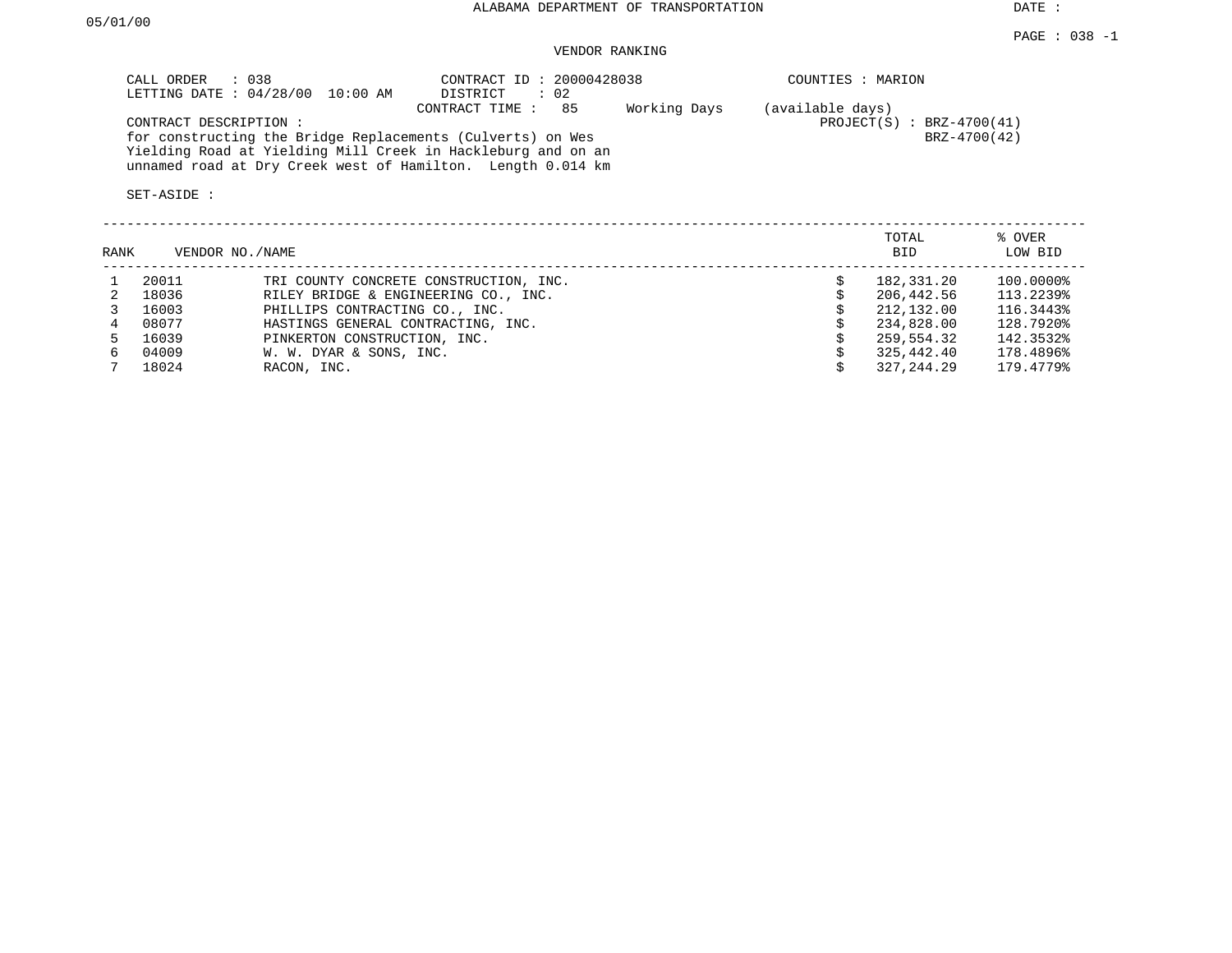| CALL ORDER : 038                |          | CONTRACT ID: 20000428038 | COUNTIES : MARION |
|---------------------------------|----------|--------------------------|-------------------|
| LETTING DATE: 04/28/00 10:00 AM | DISTRICT |                          |                   |

|                                                          |              |      | $(1)$ 20011                                                                            |            | $(2)$ 18036 |             | $(3)$ 16003               |             |
|----------------------------------------------------------|--------------|------|----------------------------------------------------------------------------------------|------------|-------------|-------------|---------------------------|-------------|
|                                                          |              |      | TRI COUNTY CONCRETE CONSTRUC RILEY BRIDGE & ENGINEERING C PHILLIPS CONTRACTING CO., IN |            |             |             |                           |             |
| LINE NO / ITEM CODE / ALT                                |              |      |                                                                                        |            |             |             |                           |             |
| ITEM DESCRIPTION                                         | OUANTITY     |      | UNIT PRICE                                                                             | AMOUNT     | UNIT PRICE  | AMOUNT      | UNIT PRICE                | AMOUNT      |
| SECTION 0001 Total                                       |              |      |                                                                                        |            |             |             |                           |             |
|                                                          |              |      |                                                                                        |            |             |             |                           |             |
| 0010 206A000                                             |              | LUMP | 12000.00000                                                                            | 12000.00   | 2500.00000  | 2500.00     | 1000.00000                | 1000.00     |
| Removal Of Old Bridge, Station 21+78.832<br>0020 206A001 |              | LUMP | 6000.00000                                                                             | 6000.00    | 2000.00000  | 2000.00     | 1000.00000                | 1000.00     |
| Removal Of Old Bridge, Station 21+57.069                 |              |      |                                                                                        |            |             |             |                           |             |
| 0030 214A000                                             | 211.000 M3   |      | 10.00000                                                                               | 2110.00    | 55,00000    | 11605.00    | 30.00000                  | 6330.00     |
| Structure Excavation                                     |              |      |                                                                                        |            |             |             |                           |             |
| 0040 214B001                                             | 120.000 M3   |      | 30.00000                                                                               | 3600.00    | 22,00000    | 2640.00     | 35.00000                  | 4200.00     |
| Foundation Backfill, Commercial                          |              |      |                                                                                        |            |             |             |                           |             |
| 0050 502A000                                             | 32552.000 KG |      | 1,10000                                                                                | 35807.20   | 1,03000     | 33528.56    | 1.00000                   | 32552.00    |
| Steel Reinforcement                                      |              |      |                                                                                        |            |             |             |                           |             |
| 0060 524A011                                             | 289.000      | М3   | 310.00000                                                                              | 89590.00   | 345.00000   | 99705.00    | 400.00000                 | 115600.00   |
| Culvert Concrete (Cast In Place)                         |              |      |                                                                                        |            |             |             |                           |             |
| 0070 600A000                                             |              | LUMP | 4000.00000                                                                             | 4000.00    | 20000.00000 | 20000.00    | 11500.00000               | 11500.00    |
| Mobilization                                             |              |      |                                                                                        |            |             |             |                           |             |
| 0080 610C001                                             | 100.000      | MTON | 30.00000                                                                               | 3000.00    | 22.00000    | 2200.00     | 30.00000                  | 3000.00     |
| Loose Riprap, Class 2                                    |              |      |                                                                                        |            |             |             |                           |             |
| 0090 610D000                                             | 100.000 M2   |      | 5.00000                                                                                | 500.00     | 3.50000     | 350.00      | 5.00000                   | 500.00      |
| Filter Blanket                                           |              |      |                                                                                        |            |             |             |                           |             |
| 0100 630A000                                             | 28.000 M     |      | 68.00000                                                                               | 1904.00    | 68.00000    | 1904.00     | 75.00000                  | 2100.00     |
| Steel Beam Guardrail, Class A, Type 1                    |              |      |                                                                                        |            |             |             |                           |             |
| 0110 630C070                                             | 4.000 EACH   |      | 2000.00000                                                                             | 8000.00    | 1450.00000  | 5800.00     | 2500.00000                | 10000.00    |
| Guardrail End Anchor, Type 10 Series                     |              |      |                                                                                        |            |             |             |                           |             |
| 0120 665F000                                             | 100.000 EACH |      | 5.00000                                                                                | 500.00     | 5.00000     | 500.00      | 5.00000                   | 500.00      |
| Hay Bales                                                |              |      |                                                                                        |            |             |             |                           |             |
| 0130 665J000                                             | 200.000 M    |      | 6.00000                                                                                | 1200.00    | 33.00000    | 6600.00     | 16.00000                  | 3200.00     |
| Silt Fence, Type A                                       |              |      |                                                                                        |            |             |             |                           |             |
| 0140 680A000                                             |              | LUMP | 3000.00000                                                                             | 3000.00    | 3000.00000  | 3000.00     | 4000.00000                | 4000.00     |
| Engineering Controls                                     |              |      |                                                                                        |            |             |             |                           |             |
| 0150 740B000                                             | 51.000       | M2   | 120.00000                                                                              | 6120.00    | 110.00000   | 5610.00     | 150.00000                 | 7650.00     |
| Construction Signs<br>0160 740F002                       | 16.000       | EACH | 250.00000                                                                              | 4000.00    | 400.00000   | 6400.00     | 300.00000                 | 4800.00     |
| Barricades, Type III                                     |              |      |                                                                                        |            |             |             |                           |             |
| 0170 7401005                                             | 4.000        | EACH | 250.00000                                                                              | 1000.00    | 400.00000   | 1600.00     | 300.00000                 | 1200.00     |
| Warning Lights, Type B (Detachable Head)                 |              |      |                                                                                        |            |             |             |                           |             |
| 0180 998A000                                             |              | LUMP | 0.00000                                                                                | 0.00       | 500.00000   | 500.00      | 3000.00000                | 3000.00     |
| Construction Fuel (Maximum Bid Limited                   |              |      |                                                                                        |            |             |             |                           |             |
| To $$5000.00)$                                           |              |      |                                                                                        |            |             |             |                           |             |
| SECTION TOTALS                                           |              |      |                                                                                        | 182,331.20 |             | 206, 442.56 |                           | 212,132.00  |
|                                                          |              |      |                                                                                        |            |             |             |                           |             |
| CONTRACT TOTALS                                          |              |      |                                                                                        | 182,331.20 |             | 206,442.56  |                           | 212, 132.00 |
|                                                          |              |      |                                                                                        |            |             |             | ========================= |             |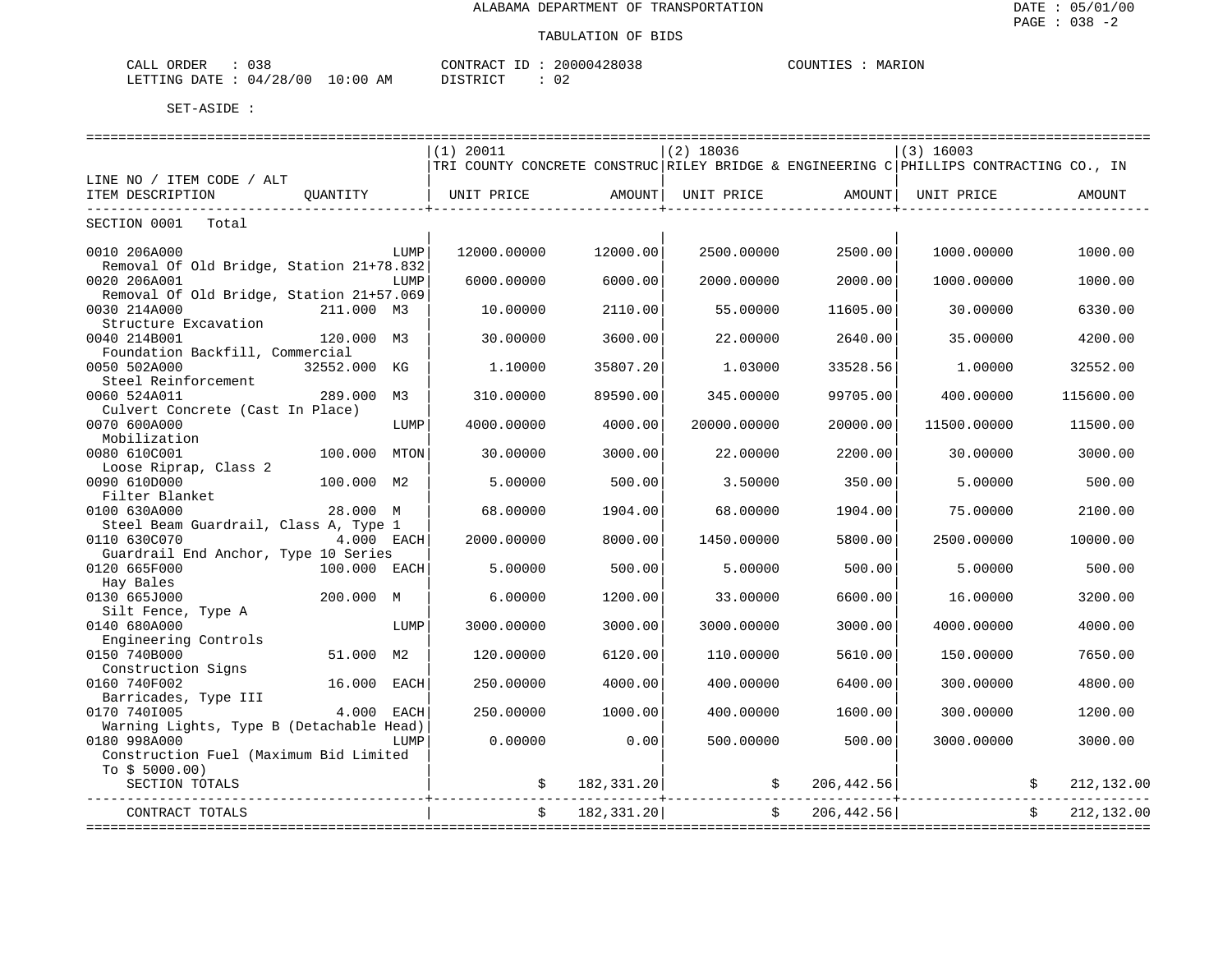| ORDER<br>CALL | 038      |             | CONTRACT | 20000428038  | MARION<br>COUNTIES |
|---------------|----------|-------------|----------|--------------|--------------------|
| LETTING DATE  | 04/28/00 | 10:00<br>AΜ | DISTRICT | $\sim$<br>∪∠ |                    |

|                                          |                 | (4) 08077                                                                         |            | $(5)$ 16039 |            | $(6)$ 04009                |             |
|------------------------------------------|-----------------|-----------------------------------------------------------------------------------|------------|-------------|------------|----------------------------|-------------|
|                                          |                 | HASTINGS GENERAL CONTRACTING PINKERTON CONSTRUCTION, INC. W. W. DYAR & SONS, INC. |            |             |            |                            |             |
| LINE NO / ITEM CODE / ALT                |                 |                                                                                   |            |             |            |                            |             |
| ITEM DESCRIPTION                         | OUANTITY        | UNIT PRICE                                                                        | AMOUNT     | UNIT PRICE  | AMOUNT     | UNIT PRICE                 | AMOUNT      |
|                                          |                 |                                                                                   |            |             |            |                            |             |
| SECTION 0001 Total                       |                 |                                                                                   |            |             |            |                            |             |
|                                          |                 |                                                                                   |            |             |            |                            |             |
| 0010 206A000                             | LUMP            | 10000.00000                                                                       | 10000.00   | 15000.00000 | 15000.00   | 5000.00000                 | 5000.00     |
| Removal Of Old Bridge, Station 21+78.832 |                 |                                                                                   |            |             |            |                            |             |
| 0020 206A001                             | LUMP            | 10000.00000                                                                       | 10000.00   | 15000.00000 | 15000.00   | 5000.00000                 | 5000.00     |
| Removal Of Old Bridge, Station 21+57.069 |                 |                                                                                   |            |             |            |                            |             |
| 0030 214A000                             | 211.000 M3      | 18.00000                                                                          | 3798.00    | 50.00000    | 10550.00   | 28.00000                   | 5908.00     |
| Structure Excavation                     |                 |                                                                                   |            |             |            |                            |             |
| 0040 214B001                             | 120.000 M3      | 21.00000                                                                          | 2520.00    | 35.00000    | 4200.00    | 32.00000                   | 3840.00     |
| Foundation Backfill, Commercial          |                 |                                                                                   |            |             |            |                            |             |
| 0050 502A000                             | 32552.000 KG    | 1.25000                                                                           | 40690.00   | 1.66000     | 54036.32   | 1,20000                    | 39062.40    |
| Steel Reinforcement                      |                 |                                                                                   |            |             |            |                            |             |
| 0060 524A011                             | 289.000<br>M3   | 420.00000                                                                         | 121380.00  | 372.00000   | 107508.00  | 700.00000                  | 202300.00   |
| Culvert Concrete (Cast In Place)         |                 |                                                                                   |            |             |            |                            |             |
| 0070 600A000                             | LUMP            | 20000.00000                                                                       | 20000.00   | 20000.00000 | 20000.00   | 30000.00000                | 30000.00    |
| Mobilization                             |                 |                                                                                   |            |             |            |                            |             |
| 0080 610C001                             | 100.000<br>MTON | 26.00000                                                                          | 2600.00    | 22.00000    | 2200.00    | 32.00000                   | 3200.00     |
| Loose Riprap, Class 2                    |                 |                                                                                   |            |             |            |                            |             |
| 0090 610D000                             | 100.000 M2      | 4.00000                                                                           | 400.00     | 5.00000     | 500.00     | 5.00000                    | 500.00      |
| Filter Blanket                           |                 |                                                                                   |            |             |            |                            |             |
| 0100 630A000                             | 28.000 M        | 90.00000                                                                          | 2520.00    | 80,00000    | 2240.00    | 74.00000                   | 2072.00     |
| Steel Beam Guardrail, Class A, Type 1    |                 |                                                                                   |            |             |            |                            |             |
| 0110 630C070                             | 4.000 EACH      | 2000.00000                                                                        | 8000.00    | 1680.00000  | 6720.00    | 1540.00000                 | 6160.00     |
| Guardrail End Anchor, Type 10 Series     |                 |                                                                                   |            |             |            |                            |             |
| 0120 665F000                             | 100.000 EACH    | 5.00000                                                                           | 500.00     | 5.00000     | 500.00     | 5.00000                    | 500.00      |
| Hay Bales                                |                 |                                                                                   |            |             |            |                            |             |
| 0130 665J000                             | 200.000 M       | 5.00000                                                                           | 1000.00    | 17.00000    | 3400.00    | 15.00000                   | 3000.00     |
| Silt Fence, Type A                       |                 |                                                                                   |            |             |            |                            |             |
| 0140 680A000                             | LUMP            | 5000.00000                                                                        | 5000.00    | 5000.00000  | 5000.00    | 5000.00000                 | 5000.00     |
| Engineering Controls                     |                 |                                                                                   |            |             |            |                            |             |
| 0150 740B000                             | 51.000 M2       | 20.00000                                                                          | 1020.00    | 100.00000   | 5100.00    | 140.00000                  | 7140.00     |
| Construction Signs                       |                 |                                                                                   |            |             |            |                            |             |
| 0160 740F002                             | 16.000<br>EACH  | 300,00000                                                                         | 4800.00    | 350.00000   | 5600.00    | 260,00000                  | 4160.00     |
| Barricades, Type III                     |                 |                                                                                   |            |             |            |                            |             |
| 0170 7401005                             | 4.000<br>EACH   | 150.00000                                                                         | 600.00     | 500.00000   | 2000.00    | 150.00000                  | 600.00      |
| Warning Lights, Type B (Detachable Head) |                 |                                                                                   |            |             |            |                            |             |
| 0180 998A000                             | LUMP            | 0.00000                                                                           | 0.00       | 0.00000     | 0.00       | 2000.00000                 | 2000.00     |
| Construction Fuel (Maximum Bid Limited   |                 |                                                                                   |            |             |            |                            |             |
| To $$5000.00)$                           |                 |                                                                                   |            |             |            |                            |             |
| SECTION TOTALS                           |                 |                                                                                   | 234,828.00 |             | 259,554.32 |                            | 325, 442.40 |
|                                          |                 |                                                                                   |            |             |            |                            |             |
| CONTRACT TOTALS                          |                 |                                                                                   | 234,828,00 |             | 259,554.32 |                            | 325, 442.40 |
|                                          |                 |                                                                                   |            |             |            | ========================== |             |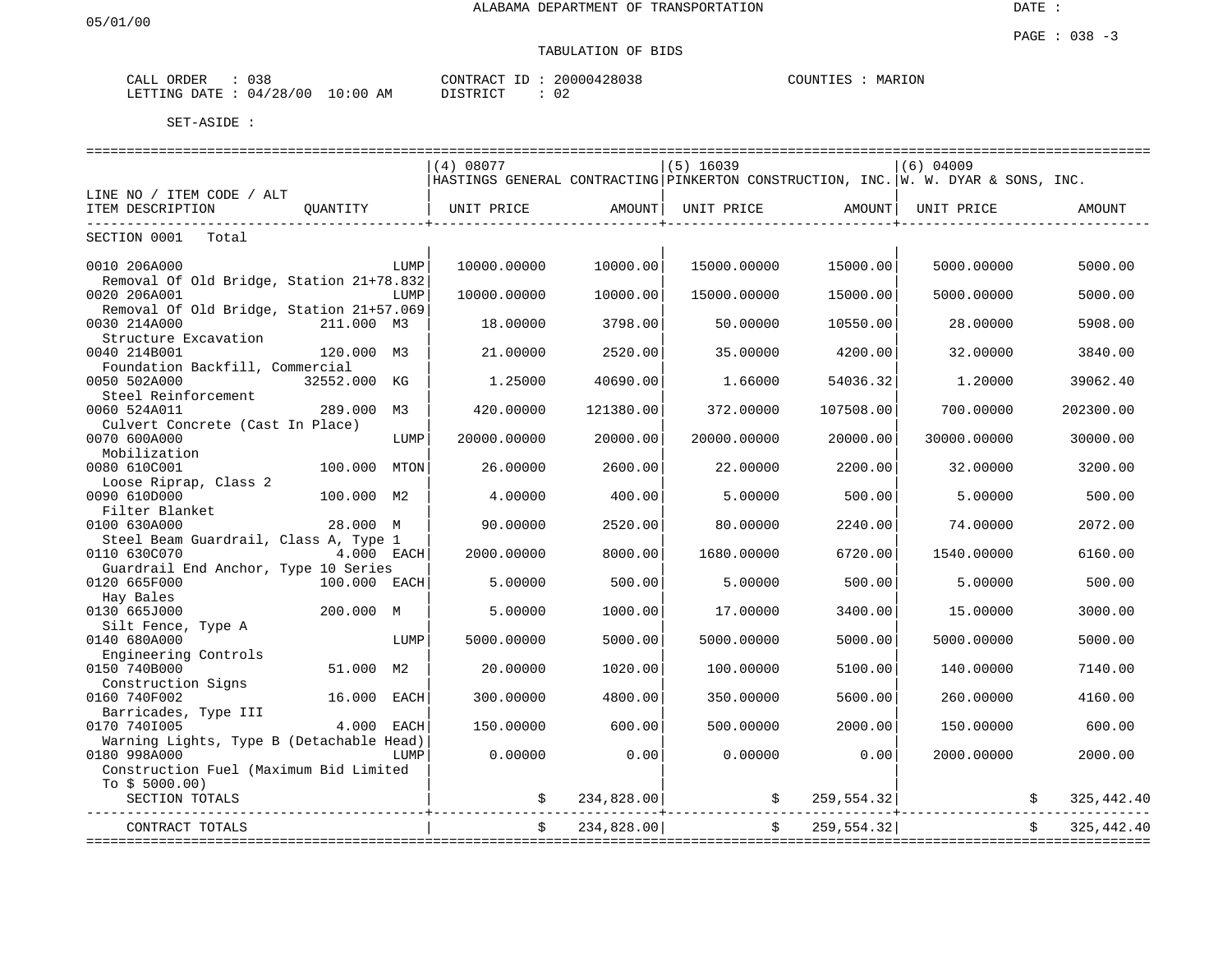| ひろと<br>' A I<br>بلططت                | CONTR<br>$\cdots$ $\lambda$ $\sim$ $\cdots$      | 428038<br>n n n n n | <b>DAT</b><br>JUN'<br>KT NIA<br>MAR |
|--------------------------------------|--------------------------------------------------|---------------------|-------------------------------------|
| /00<br>'28<br>LETTING<br>חימת<br>04. | - 0<br>DI STR TOT<br>AM<br>፡ 00<br>, + + + + + + |                     |                                     |

|                                                       |              |      | $(7)$ 18024 |             |            |                     |        |
|-------------------------------------------------------|--------------|------|-------------|-------------|------------|---------------------|--------|
|                                                       |              |      | RACON, INC. |             |            |                     |        |
| LINE NO / ITEM CODE / ALT                             |              |      |             |             |            |                     |        |
| ITEM DESCRIPTION                                      | OUANTITY     |      | UNIT PRICE  | AMOUNT      | UNIT PRICE | AMOUNT   UNIT PRICE | AMOUNT |
|                                                       |              |      |             |             |            |                     |        |
| SECTION 0001 Total                                    |              |      |             |             |            |                     |        |
|                                                       |              |      |             |             |            |                     |        |
| 0010 206A000                                          |              | LUMP | 5000.00000  | 5000.00     |            |                     |        |
| Removal Of Old Bridge, Station 21+78.832              |              |      |             |             |            |                     |        |
| 0020 206A001                                          |              | LUMP | 5000.00000  | 5000.00     |            |                     |        |
| Removal Of Old Bridge, Station 21+57.069              |              |      |             |             |            |                     |        |
| 0030 214A000                                          | 211.000 M3   |      | 65.00000    | 13715.00    |            |                     |        |
| Structure Excavation                                  |              |      |             |             |            |                     |        |
| 0040 214B001                                          | 120.000 M3   |      | 65.00000    | 7800.00     |            |                     |        |
| Foundation Backfill, Commercial                       |              |      |             |             |            |                     |        |
| 0050 502A000                                          | 32552.000 KG |      | 1.25000     | 40690.00    |            |                     |        |
| Steel Reinforcement                                   |              |      |             |             |            |                     |        |
| 0060 524A011                                          | 289.000 M3   |      | 655.00000   | 189295.00   |            |                     |        |
| Culvert Concrete (Cast In Place)                      |              |      |             |             |            |                     |        |
| 0070 600A000                                          |              | LUMP | 25000.00000 | 25000.00    |            |                     |        |
| Mobilization                                          |              |      |             |             |            |                     |        |
| 0080 610C001                                          | 100.000 MTON |      | 27.50000    | 2750.00     |            |                     |        |
| Loose Riprap, Class 2                                 |              |      |             |             |            |                     |        |
| 0090 610D000                                          | 100.000 M2   |      | 1.75000     | 175.00      |            |                     |        |
| Filter Blanket                                        |              |      |             |             |            |                     |        |
| 0100 630A000                                          | 28.000 M     |      | 76.48000    | 2141.44     |            |                     |        |
| Steel Beam Guardrail, Class A, Type 1<br>0110 630C070 | $4.000$ EACH |      | 1610.00000  | 6440.00     |            |                     |        |
| Guardrail End Anchor, Type 10 Series                  |              |      |             |             |            |                     |        |
| 0120 665F000                                          | 100.000 EACH |      | 5.00000     | 500.00      |            |                     |        |
| Hay Bales                                             |              |      |             |             |            |                     |        |
| 0130 665J000                                          | 200.000 M    |      | 7.35000     | 1470.00     |            |                     |        |
| Silt Fence, Type A                                    |              |      |             |             |            |                     |        |
| 0140 680A000                                          |              | LUMP | 11960.00000 | 11960.00    |            |                     |        |
| Engineering Controls                                  |              |      |             |             |            |                     |        |
| 0150 740B000                                          | 51.000 M2    |      | 102.35000   | 5219.85     |            |                     |        |
| Construction Signs                                    |              |      |             |             |            |                     |        |
| 0160 740F002                                          | 16.000 EACH  |      | 240.00000   | 3840.00     |            |                     |        |
| Barricades, Type III                                  |              |      |             |             |            |                     |        |
| 0170 7401005                                          | 4.000 EACH   |      | 312,00000   | 1248.00     |            |                     |        |
| Warning Lights, Type B (Detachable Head)              |              |      |             |             |            |                     |        |
| 0180 998A000                                          |              | LUMP | 5000.00000  | 5000.00     |            |                     |        |
| Construction Fuel (Maximum Bid Limited                |              |      |             |             |            |                     |        |
| To $$5000.00)$                                        |              |      |             |             |            |                     |        |
| SECTION TOTALS                                        |              |      |             | 327, 244.29 |            |                     |        |
|                                                       |              |      |             |             |            |                     |        |
| CONTRACT TOTALS                                       |              |      | $\ddot{s}$  | 327, 244.29 |            |                     |        |
|                                                       |              |      |             |             |            |                     |        |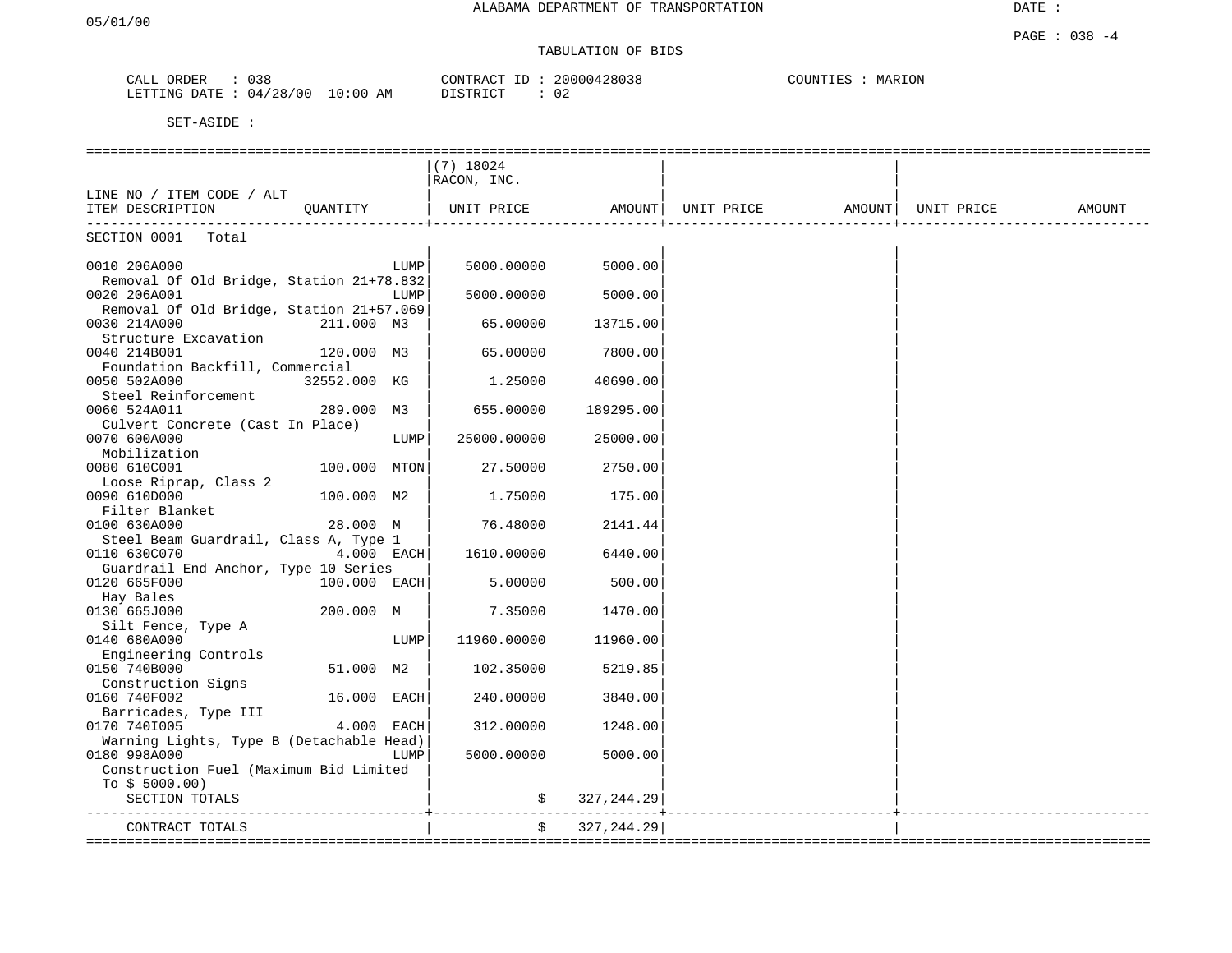#### PAGE : 039 -1 VENDOR RANKING

|      | CALL ORDER : 039<br>CONTRACT DESCRIPTION:<br>17.55). Length 5.950 mi.<br>SET-ASIDE : | LETTING DATE : 04/28/00 10:00 AM<br>for constructing the Resurfacing and Traffic Stripe on           | CONTRACT ID: 20000428039<br>DISTRICT : 02<br>CONTRACT TIME :<br>45<br>$S.R.$ #19 from $S.R.$ #74 (MP 11.60) to north of $C.R.$ #11 (MP | Working Days | COUNTIES : MARION<br>(available days) | $PROJECT(S) : MG-4717(101)$                          |                                                  |
|------|--------------------------------------------------------------------------------------|------------------------------------------------------------------------------------------------------|----------------------------------------------------------------------------------------------------------------------------------------|--------------|---------------------------------------|------------------------------------------------------|--------------------------------------------------|
| RANK | VENDOR NO./NAME                                                                      |                                                                                                      |                                                                                                                                        |              |                                       | TOTAL<br><b>BID</b>                                  | % OVER<br>LOW BID                                |
| 4    | 01018<br>19074<br>04013<br>18031                                                     | APAC-ALABAMA, INC.<br>S & M EOUIPMENT CO., INC.<br>DUNN CONSTRUCTION CO., INC.<br>ROGERS GROUP, INC. |                                                                                                                                        |              | Ŝ.                                    | 859,398.49<br>865,876.55<br>897,234.00<br>923,975.00 | 100.0000%<br>100.7537%<br>104.4025%<br>107.5141% |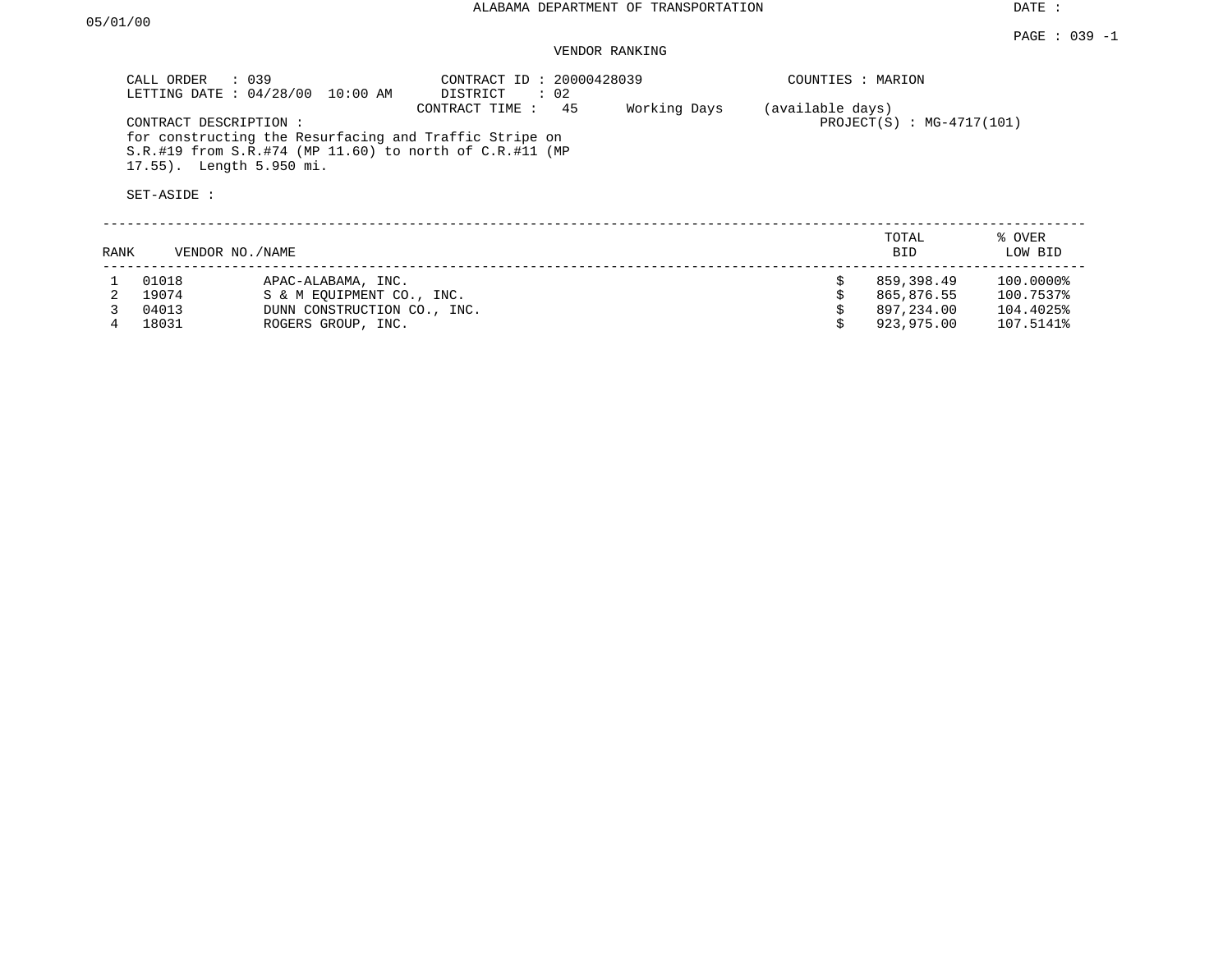| ORDER<br>CALL ( |                       | CONTRACT         | ID : | 20000428039         | <b>COUNTIES</b> | MARION |
|-----------------|-----------------------|------------------|------|---------------------|-----------------|--------|
| LETTING DATE    | : : 04/28/00 10:00 AM | TSTRICT<br>----- |      | ◡∠<br>$\sim$ $\sim$ |                 |        |

|                                         |               |      | $(1)$ 01018                                                           |           | $(2)$ 19074               |           | (3) 04013                   |           |
|-----------------------------------------|---------------|------|-----------------------------------------------------------------------|-----------|---------------------------|-----------|-----------------------------|-----------|
|                                         |               |      | APAC-ALABAMA, INC.                                                    |           | S & M EQUIPMENT CO., INC. |           | DUNN CONSTRUCTION CO., INC. |           |
| LINE NO / ITEM CODE / ALT               |               |      |                                                                       |           |                           |           |                             |           |
| ITEM DESCRIPTION                        | OUANTITY      |      | UNIT PRICE                AMOUNT    UNIT PRICE                 AMOUNT |           |                           |           | UNIT PRICE                  | AMOUNT    |
|                                         |               |      |                                                                       |           |                           |           |                             |           |
| SECTION 0001<br>Total                   |               |      |                                                                       |           |                           |           |                             |           |
|                                         |               |      |                                                                       |           |                           |           |                             |           |
| 0010 209A000                            | 10.000 EACH   |      | 70.67000                                                              | 706.70    | 125.00000                 | 1250.00   | 29.83000                    | 298.30    |
| Mailbox Reset, Single                   |               |      |                                                                       |           |                           |           |                             |           |
| 0020 209A001                            | 1.000         | EACH | 105.98000                                                             | 105.98    | 125,00000                 | 125.00    | 35.80000                    | 35.80     |
| Mailbox Reset, Double                   |               |      |                                                                       |           |                           |           |                             |           |
| 0030 209A002                            | 2.000 EACH    |      | 141.34000                                                             | 282.68    | 175.00000                 | 350.00    | 41.76000                    | 83.52     |
| Mailbox Reset, Multiple                 |               |      |                                                                       |           |                           |           |                             |           |
| 0040 305B060                            | 1031.000 TCIP |      | 13.77000                                                              | 14196.87  | 11.25000                  | 11598.75  | 16.43000                    | 16939.33  |
| Crushed Aggregate, Section 825, Type B, |               |      |                                                                       |           |                           |           |                             |           |
| For MIscellaneous Use                   |               |      |                                                                       |           |                           |           |                             |           |
| 0050 405A000                            | 3200.000 GAL  |      | 1.71000                                                               | 5472.00   | 1.05000                   | 3360.00   | 0.95000                     | 3040.00   |
| Tack Coat                               |               |      |                                                                       |           |                           |           |                             |           |
| 0060 424A240                            | 5865.000 TON  |      | 38.52000                                                              | 225919.80 | 31.78000                  | 186389.70 | 34.60000                    | 202929.00 |
| Superpave Bituminous Concrete Wearing   |               |      |                                                                       |           |                           |           |                             |           |
| Surface Layer, 1/2" Maximum Aggregate   |               |      |                                                                       |           |                           |           |                             |           |
| Size Mix, ESAL Range C                  |               |      |                                                                       |           |                           |           |                             |           |
| 0070 424A246                            | 200.000 TON   |      | 33.17000                                                              | 6634.00   | 42.00000                  | 8400.00   | 41.45000                    | 8290.00   |
| Superpave Bituminous Concrete Wearing   |               |      |                                                                       |           |                           |           |                             |           |
| Surface Layer, Leveling, 1/2" Maximum   |               |      |                                                                       |           |                           |           |                             |           |
| Aggregate Size Mix, ESAL Range C        |               |      |                                                                       |           |                           |           |                             |           |
| 0080 424B441                            | 11730.000 TON |      | 25.50000                                                              | 299115.00 | 26.72000                  | 313425.60 | 29.81000                    | 349671.30 |
| Superpave Bituminous Concrete Upper     |               |      |                                                                       |           |                           |           |                             |           |
| Binder Layer, 1" Maximum Aggregate Size |               |      |                                                                       |           |                           |           |                             |           |
| Mix, ESAL Range C                       |               |      |                                                                       |           |                           |           |                             |           |
| 0090 424B445                            | 500.000 TON   |      | 46.12000                                                              | 23060.00  | 44.00000                  | 22000.00  | 42.49000                    | 21245.00  |
| Superpave Bituminous Concrete Upper     |               |      |                                                                       |           |                           |           |                             |           |
| Binder Layer, Patching, 1" Maximum      |               |      |                                                                       |           |                           |           |                             |           |
| Aggregate Size Mix, ESAL Range C        |               |      |                                                                       |           |                           |           |                             |           |
| 0100 424B449                            | 500.000 TON   |      | 31.56000                                                              | 15780.00  | 38.00000                  | 19000.00  | 31.85000                    | 15925.00  |
| Superpave Bituminous Concrete Upper     |               |      |                                                                       |           |                           |           |                             |           |
| Binder Layer, Leveling, 1" Max          |               |      |                                                                       |           |                           |           |                             |           |
| Aggregate Size Mix, ESAL Range C        |               |      |                                                                       |           |                           |           |                             |           |
| 0110 424C251                            | 3928.000      | TON  | 26.32000                                                              | 103384.96 | 32.25000                  | 126678.00 | 30.77000                    | 120864.56 |
| Superpave Bituminous Concrete Base      |               |      |                                                                       |           |                           |           |                             |           |
| Layer, Widening, 1 1/2", Maximum        |               |      |                                                                       |           |                           |           |                             |           |
| Aggregate Size Mix, ESAL Range C        |               |      |                                                                       |           |                           |           |                             |           |
| 0120 600A000                            |               | LUMP | 47950.00000                                                           | 47950.00  | 24500.00000               | 24500.00  | 24380.48000                 | 24380.48  |
| Mobilization                            |               |      |                                                                       |           |                           |           |                             |           |
| 0130 665F000                            | 25.000 EACH   |      | 1.00000                                                               | 25.00     | 5.00000                   | 125.00    | 2.98000                     | 74.50     |
| Hay Bales                               |               |      |                                                                       |           |                           |           |                             |           |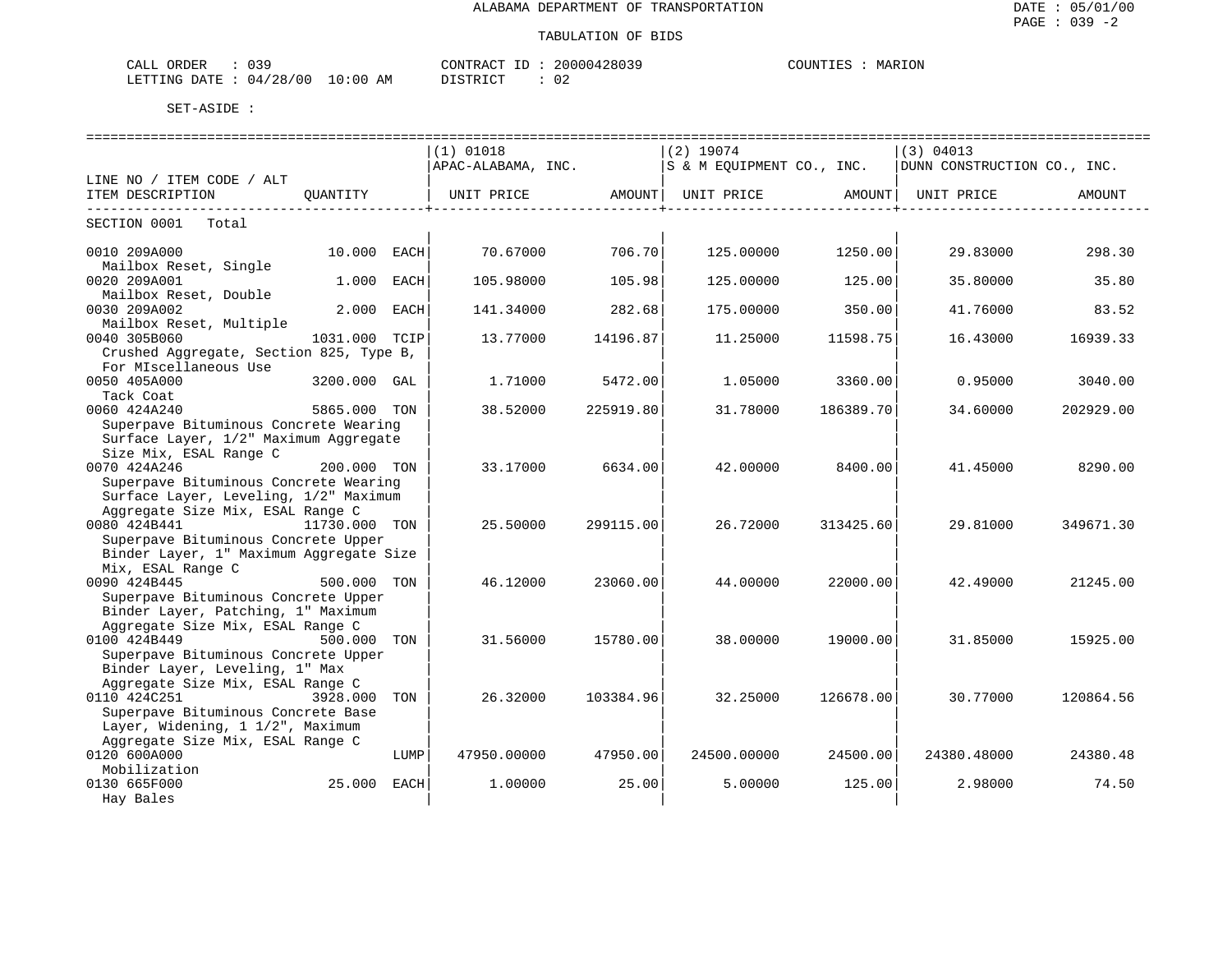| ORDER<br>CALL          | $\sim$ $\sim$ $\sim$ |             | TD.<br>CONTRACT | 20000428039 | COUNTIES | MARION |
|------------------------|----------------------|-------------|-----------------|-------------|----------|--------|
| LETTING DATE: 04/28/00 |                      | 10:00<br>AΜ | חימת דפידי את   |             |          |        |

|                                                       |               |      | $(1)$ 01018        |               | $(2)$ 19074               |               | (3) 04013                   |              |            |
|-------------------------------------------------------|---------------|------|--------------------|---------------|---------------------------|---------------|-----------------------------|--------------|------------|
|                                                       |               |      | APAC-ALABAMA, INC. |               | S & M EQUIPMENT CO., INC. |               | DUNN CONSTRUCTION CO., INC. |              |            |
| LINE NO / ITEM CODE / ALT                             |               |      |                    |               |                           |               |                             |              |            |
| ITEM DESCRIPTION                                      | OUANTITY      |      | UNIT PRICE         |               | AMOUNT  UNIT PRICE AMOUNT |               | UNIT PRICE                  |              | AMOUNT     |
|                                                       |               |      |                    |               |                           |               |                             |              |            |
| 0140 665J000                                          | 300.000 LF    |      | 1,00000            | 300.00        | 3.65000                   | 1095.00       | 2.39000                     |              | 717.00     |
| Silt Fence, Type A                                    |               |      |                    |               |                           |               |                             |              |            |
| 0150 701C000                                          | 8.000 MILE    |      | 340.00000          | 2720.00       | 391.00000                 | 3128.00       | 384.56000                   |              | 3076.48    |
| Broken Temporary Traffic Stripe<br>0160 701C001       | 40.000 MILE   |      | 380.00000          | 15200.00      | 437.00000                 | 17480.00      | 429.80000                   |              | 17192.00   |
| Solid Temporary Traffic Stripe                        |               |      |                    |               |                           |               |                             |              |            |
| 0170 702A007                                          | $4.000$ MILE  |      | 1850.00000         | 7400.00       | 2100.00000                | 8400.00       | 2092.46000                  |              | 8369.84    |
| Broken Yellow, Inverted Profile Traffic               |               |      |                    |               |                           |               |                             |              |            |
| Stripe (6" Wide)                                      |               |      |                    |               |                           |               |                             |              |            |
| .,<br>12.000 MILE<br>0180 702A008                     |               |      | 3700.00000         | 44400.00      | 4200.00000                | 50400.00      | 4184.92000                  |              | 50219.04   |
| Solid White, Inverted Profile Traffic                 |               |      |                    |               |                           |               |                             |              |            |
| Stripe (6" Wide)                                      |               |      |                    |               |                           |               |                             |              |            |
| 0190 702A009                                          | 8.000 MILE    |      | 3700.00000         | 29600.00      | 4400.00000                | 35200.00      | 4184.93000                  |              | 33479.44   |
| Solid Yellow, Inverted Profile Traffic                |               |      |                    |               |                           |               |                             |              |            |
| Stripe (6" Wide)                                      |               |      |                    |               |                           |               |                             |              |            |
| 1265.000 SOFT<br>0200 703A002                         |               |      | 2.50000            | 3162.50       | 2.90000                   | 3668.50       | 2.83000                     |              | 3579.95    |
| Traffic Control Markings, Class 2, Type               |               |      |                    |               |                           |               |                             |              |            |
| $\mathsf{A}$                                          |               |      |                    |               |                           |               |                             |              |            |
| 0210 703D001                                          | 1265.000 SOFT |      | 1.30000            | 1644.50       | 1.50000                   | 1897.50       | 1,47000                     |              | 1859.55    |
| Temporary Traffic Control Markings                    |               |      |                    |               |                           |               |                             |              |            |
| 0220 705A032                                          | 208.000 EACH  |      | 5.00000            | 1040.00       | 5.75000                   | 1196.00       | 5.66000                     |              | 1177.28    |
| Pavement Markers, Class A-H, Type 1-B                 |               |      |                    |               |                           |               |                             |              |            |
| 0230 705A037                                          | 548.000 EACH  |      | 5.25000            | 2877.00       | 7.00000                   | 3836.00       | 5.94000                     |              | 3255.12    |
| Pavement Markers, Class A-H, Type 2-D<br>0240 740B000 | 813.000 SOFT  |      | 8.14000            | 6617.82       | 9.50000                   | 7723.50       | 10.14000                    |              | 8243.82    |
| Construction Signs                                    |               |      |                    |               |                           |               |                             |              |            |
| 0250 740D000                                          | 50.000        | EACH | 17.50000           | 875.00        | 40.00000                  | 2000.00       | 0.60000                     |              | 30.00      |
| Channelizing Drums                                    |               |      |                    |               |                           |               |                             |              |            |
| 0260 740E000                                          | 50.000 EACH   |      | 1,00000            | 50.00         | 12.00000                  | 600.00        | 0.12000                     |              | 6.00       |
| Cones (36 Inches High)                                |               |      |                    |               |                           |               |                             |              |            |
| 0270 740M000                                          | 50.000        | EACH | 1,00000            | 50.00         | 7.00000                   | 350.00        | 0.12000                     |              | 6.00       |
| Weight For Cone                                       |               |      |                    |               |                           |               |                             |              |            |
| 0280 7400000                                          | 1.000         | EACH | 828.68000          | 828.68        | 4200.00000                | 4200.00       | 1649.06000                  |              | 1649.06    |
| Pilot Car                                             |               |      |                    |               |                           |               |                             |              |            |
| 0290 998A000                                          |               | LUMP | 0.00000            | 0.00          | 7500.00000                | 7500.00       | 596.63000                   |              | 596.63     |
| Construction Fuel (Maximum Bid Limited                |               |      |                    |               |                           |               |                             |              |            |
| To $$40,000.00)$                                      |               |      |                    |               |                           |               |                             |              |            |
| SECTION TOTALS                                        |               |      |                    | \$859,398.49] |                           | \$865,876.55] |                             |              | 897,234.00 |
| CONTRACT TOTALS                                       |               |      |                    | \$859,398.49  |                           | \$865,876.55] |                             | $\mathsf{S}$ | 897,234.00 |
|                                                       |               |      |                    |               |                           |               |                             |              |            |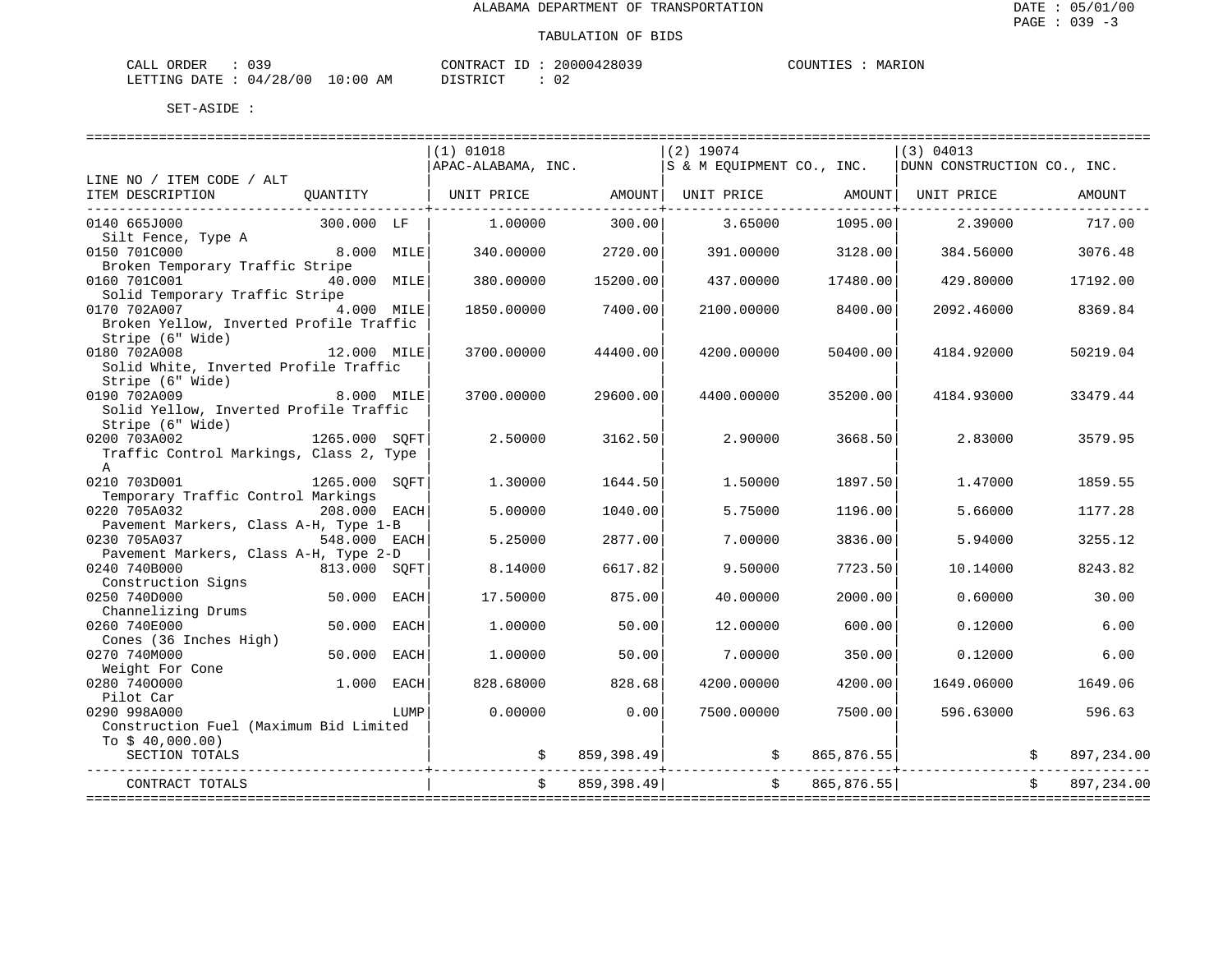PAGE : 039 -4

DATE :

# TABULATION OF BIDS

| 039<br>ORDER<br>CALL                                                                                                                        |             | CONTRACT<br>TD. | 20000428039 | MARION<br>COUNTIES |
|---------------------------------------------------------------------------------------------------------------------------------------------|-------------|-----------------|-------------|--------------------|
| 04/28/00<br>LETTING DATE<br>the contract of the contract of the contract of the contract of the contract of the contract of the contract of | 10:00<br>AΜ | DISTRICT        | ∪∠          |                    |

|                                                                        |               |      | $(4)$ 18031        |           |            |        |            |        |
|------------------------------------------------------------------------|---------------|------|--------------------|-----------|------------|--------|------------|--------|
|                                                                        |               |      | ROGERS GROUP, INC. |           |            |        |            |        |
| LINE NO / ITEM CODE / ALT                                              |               |      |                    |           |            |        |            |        |
| ITEM DESCRIPTION                                                       | QUANTITY      |      | UNIT PRICE         | AMOUNT    | UNIT PRICE | AMOUNT | UNIT PRICE | AMOUNT |
| SECTION 0001<br>Total                                                  |               |      |                    |           |            |        |            |        |
|                                                                        |               |      |                    |           |            |        |            |        |
| 0010 209A000                                                           | 10.000 EACH   |      | 75.00000           | 750.00    |            |        |            |        |
| Mailbox Reset, Single                                                  |               |      |                    |           |            |        |            |        |
| 0020 209A001                                                           | 1.000 EACH    |      | 100.00000          | 100.00    |            |        |            |        |
| Mailbox Reset, Double                                                  |               |      |                    |           |            |        |            |        |
| 0030 209A002                                                           | 2.000         | EACH | 150.00000          | 300.00    |            |        |            |        |
| Mailbox Reset, Multiple                                                |               |      |                    |           |            |        |            |        |
| 0040 305B060                                                           | 1031.000 TCIP |      | 14.00000           | 14434.00  |            |        |            |        |
| Crushed Aggregate, Section 825, Type B,                                |               |      |                    |           |            |        |            |        |
| For MIscellaneous Use                                                  |               |      |                    |           |            |        |            |        |
| 0050 405A000                                                           | 3200.000 GAL  |      | 1.00000            | 3200.00   |            |        |            |        |
| Tack Coat                                                              |               |      |                    |           |            |        |            |        |
| 0060 424A240                                                           | 5865.000 TON  |      | 38.00000           | 222870.00 |            |        |            |        |
| Superpave Bituminous Concrete Wearing                                  |               |      |                    |           |            |        |            |        |
| Surface Layer, 1/2" Maximum Aggregate                                  |               |      |                    |           |            |        |            |        |
| Size Mix, ESAL Range C<br>0070 424A246                                 | 200.000 TON   |      | 32.00000           | 6400.00   |            |        |            |        |
| Superpave Bituminous Concrete Wearing                                  |               |      |                    |           |            |        |            |        |
| Surface Layer, Leveling, 1/2" Maximum                                  |               |      |                    |           |            |        |            |        |
| Aggregate Size Mix, ESAL Range C                                       |               |      |                    |           |            |        |            |        |
| 0080 424B441                                                           | 11730.000 TON |      | 32.00000           | 375360.00 |            |        |            |        |
| Superpave Bituminous Concrete Upper                                    |               |      |                    |           |            |        |            |        |
| Binder Layer, 1" Maximum Aggregate Size                                |               |      |                    |           |            |        |            |        |
| Mix, ESAL Range C                                                      |               |      |                    |           |            |        |            |        |
| 0090 424B445                                                           | 500.000 TON   |      | 40.00000           | 20000.00  |            |        |            |        |
| Superpave Bituminous Concrete Upper                                    |               |      |                    |           |            |        |            |        |
| Binder Layer, Patching, 1" Maximum                                     |               |      |                    |           |            |        |            |        |
| Aggregate Size Mix, ESAL Range C                                       |               |      |                    |           |            |        |            |        |
| 0100 424B449                                                           | 500.000 TON   |      | 32.00000           | 16000.00  |            |        |            |        |
| Superpave Bituminous Concrete Upper                                    |               |      |                    |           |            |        |            |        |
| Binder Layer, Leveling, 1" Max                                         |               |      |                    |           |            |        |            |        |
| Aggregate Size Mix, ESAL Range C                                       |               |      |                    |           |            |        |            |        |
| 0110 424C251                                                           | 3928.000      | TON  | 32.00000           | 125696.00 |            |        |            |        |
| Superpave Bituminous Concrete Base<br>Layer, Widening, 1 1/2", Maximum |               |      |                    |           |            |        |            |        |
| Aggregate Size Mix, ESAL Range C                                       |               |      |                    |           |            |        |            |        |
| 0120 600A000                                                           |               | LUMP | 16441.00000        | 16441.00  |            |        |            |        |
| Mobilization                                                           |               |      |                    |           |            |        |            |        |
| 0130 665F000                                                           | 25.000 EACH   |      | 20.00000           | 500.00    |            |        |            |        |
|                                                                        |               |      |                    |           |            |        |            |        |
| Hay Bales                                                              |               |      |                    |           |            |        |            |        |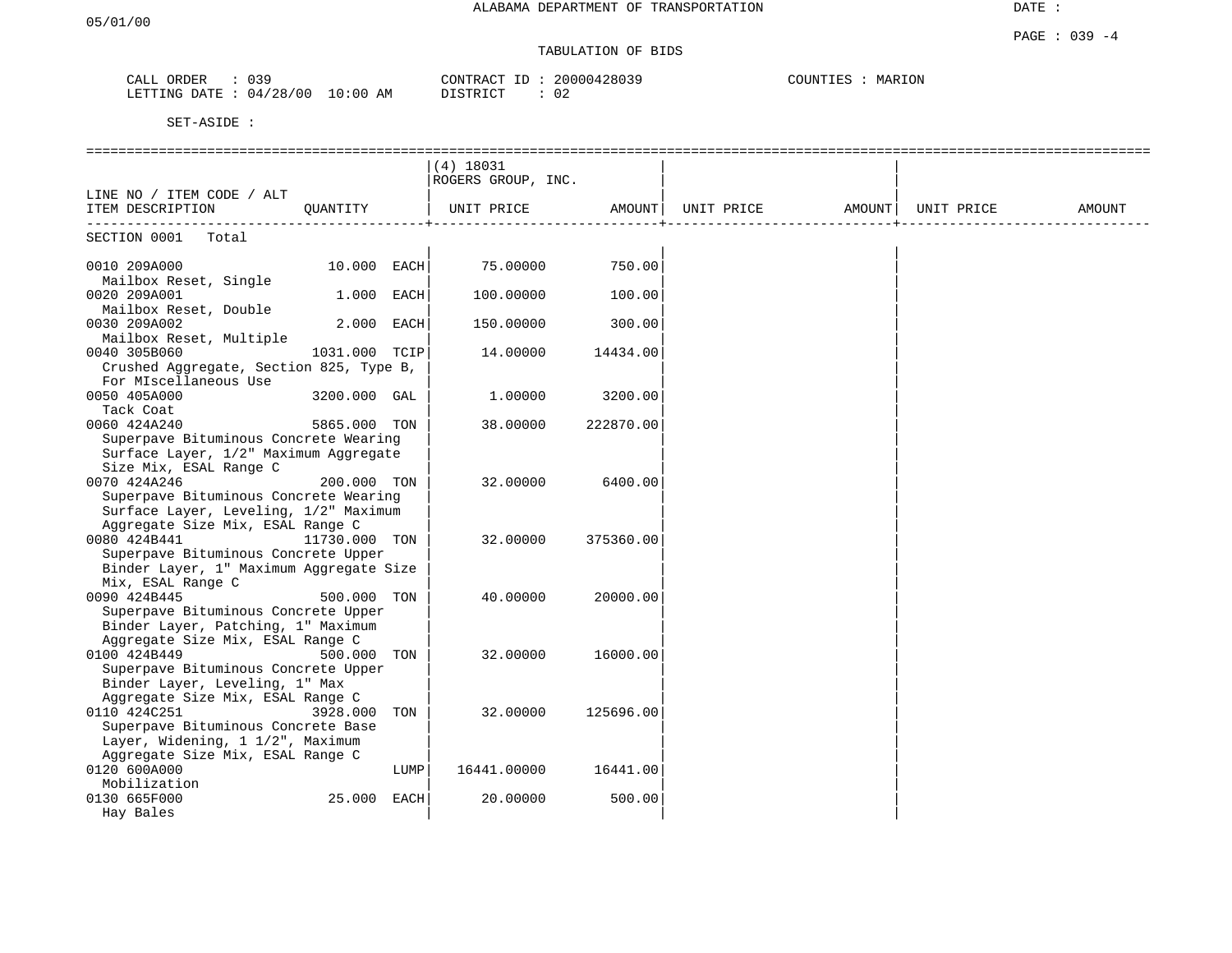| りょす<br>ORDER<br>CALL     |             | CONTRACT<br>TD.   | 20000428039 | COUNTIES<br>MARION |
|--------------------------|-------------|-------------------|-------------|--------------------|
| 04/28/00<br>LETTING DATE | 10:00<br>AΜ | יחי הדים דרי<br>. | ∩′          |                    |

|                                         |               |      | $(4)$ 18031                                                      |               |  |        |
|-----------------------------------------|---------------|------|------------------------------------------------------------------|---------------|--|--------|
|                                         |               |      | ROGERS GROUP, INC.                                               |               |  |        |
| LINE NO / ITEM CODE / ALT               |               |      |                                                                  |               |  |        |
| ITEM DESCRIPTION                        | QUANTITY      |      | UNIT PRICE         AMOUNT  UNIT PRICE         AMOUNT  UNIT PRICE |               |  | AMOUNT |
|                                         |               |      |                                                                  |               |  |        |
| 0140 665J000                            | 300.000 LF    |      | 5.00000                                                          | 1500.00       |  |        |
| Silt Fence, Type A                      |               |      |                                                                  |               |  |        |
| 0150 701C000                            | 8.000 MILE    |      | 340.00000                                                        | 2720.00       |  |        |
| Broken Temporary Traffic Stripe         |               |      |                                                                  |               |  |        |
| 0160 701C001                            | 40.000 MILE   |      | 380.00000                                                        | 15200.00      |  |        |
| Solid Temporary Traffic Stripe          |               |      |                                                                  |               |  |        |
| 0170 702A007                            | 4.000 MILE    |      | 1850.00000                                                       | 7400.00       |  |        |
| Broken Yellow, Inverted Profile Traffic |               |      |                                                                  |               |  |        |
| Stripe (6" Wide)                        |               |      |                                                                  |               |  |        |
| 0180 702A008                            | 12.000 MILE   |      | 3700.00000                                                       | 44400.00      |  |        |
| Solid White, Inverted Profile Traffic   |               |      |                                                                  |               |  |        |
| Stripe (6" Wide)                        |               |      |                                                                  |               |  |        |
| 0190 702A009                            | 8.000 MILE    |      | 3700.00000                                                       | 29600.00      |  |        |
| Solid Yellow, Inverted Profile Traffic  |               |      |                                                                  |               |  |        |
| Stripe (6" Wide)                        |               |      |                                                                  |               |  |        |
| 0200 703A002<br>1265.000 SQFT           |               |      | 2.50000                                                          | 3162.50       |  |        |
| Traffic Control Markings, Class 2, Type |               |      |                                                                  |               |  |        |
| A                                       |               |      |                                                                  |               |  |        |
| 0210 703D001                            | 1265.000 SOFT |      | 1.30000                                                          | 1644.50       |  |        |
| Temporary Traffic Control Markings      |               |      |                                                                  |               |  |        |
| 0220 705A032                            | 208.000 EACH  |      | 5.00000                                                          | 1040.00       |  |        |
| Pavement Markers, Class A-H, Type 1-B   |               |      |                                                                  |               |  |        |
| 0230 705A037                            | 548.000 EACH  |      | 5.25000                                                          | 2877.00       |  |        |
| Pavement Markers, Class A-H, Type 2-D   |               |      |                                                                  |               |  |        |
| 0240 740B000                            | 813.000 SQFT  |      | 10.00000                                                         | 8130.00       |  |        |
| Construction Signs                      |               |      |                                                                  |               |  |        |
| 0250 740D000<br>Channelizing Drums      | 50.000 EACH   |      | 35.00000                                                         | 1750.00       |  |        |
| 0260 740E000                            | 50.000 EACH   |      |                                                                  | 250.00        |  |        |
| Cones (36 Inches High)                  |               |      | 5.00000                                                          |               |  |        |
| 0270 740M000                            | 50.000 EACH   |      | 5.00000                                                          | 250.00        |  |        |
| Weight For Cone                         |               |      |                                                                  |               |  |        |
| 0280 7400000                            | 1.000 EACH    |      | 1000.00000                                                       | 1000.00       |  |        |
| Pilot Car                               |               |      |                                                                  |               |  |        |
| 0290 998A000                            |               | LUMP | 1000.00000                                                       | 1000.00       |  |        |
| Construction Fuel (Maximum Bid Limited  |               |      |                                                                  |               |  |        |
| To $$40,000.00)$                        |               |      |                                                                  |               |  |        |
| SECTION TOTALS                          |               |      |                                                                  | \$923,975.00] |  |        |
|                                         |               |      |                                                                  |               |  |        |
| CONTRACT TOTALS                         |               |      | \$                                                               | 923, 975.00   |  |        |
|                                         |               |      |                                                                  |               |  |        |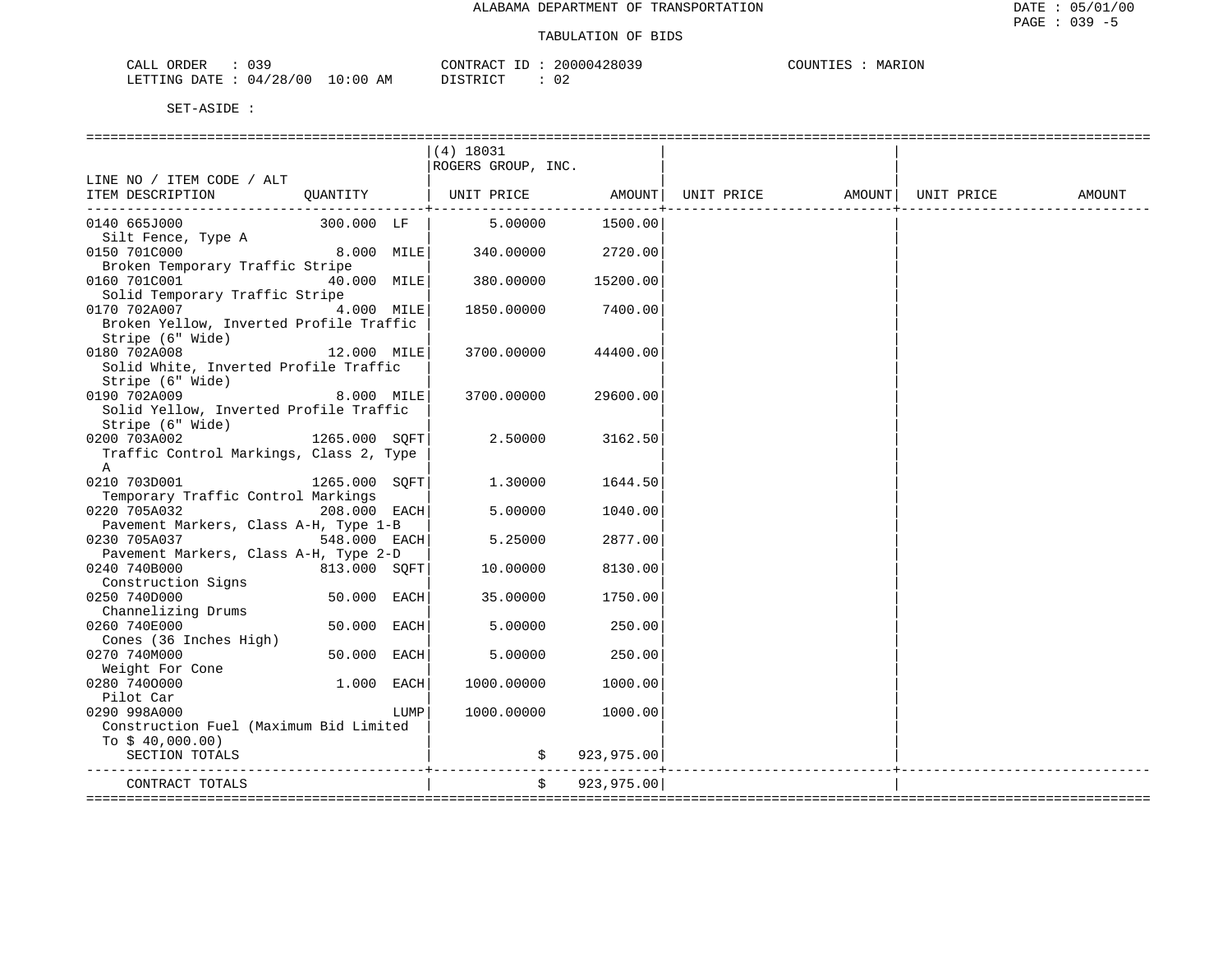## VENDOR RANKING

|      | $\therefore$ 040<br>CALL ORDER<br>LETTING DATE: 04/28/00 | $10:00$ AM                                      | CONTRACT ID: 20000428040<br>DISTRICT<br>: 06                                        |              |                  | COUNTIES : MONTGOMERY                  |                                     |
|------|----------------------------------------------------------|-------------------------------------------------|-------------------------------------------------------------------------------------|--------------|------------------|----------------------------------------|-------------------------------------|
|      | CONTRACT DESCRIPTION:<br>SET-ASIDE :                     | Montgomery County. Length - 14.894 mi.          | 60<br>CONTRACT TIME:<br>for constructing the Resurfacing on various County Roads in | Working Days | (available days) | $PROJECT(S) : STPNU-5100(15)$          |                                     |
| RANK | VENDOR NO. / NAME                                        |                                                 |                                                                                     |              |                  | TOTAL<br><b>BID</b>                    | % OVER<br>LOW BID                   |
|      | 01018<br>23024<br>01023                                  | APAC-ALABAMA, INC.<br>ASPHALT CONTRACTORS, INC. | WIREGRASS CONSTRUCTION COMPANY, INC.                                                |              |                  | 845,977.80<br>882,971.43<br>931,410.65 | 100.0000%<br>104.3728%<br>110.0987% |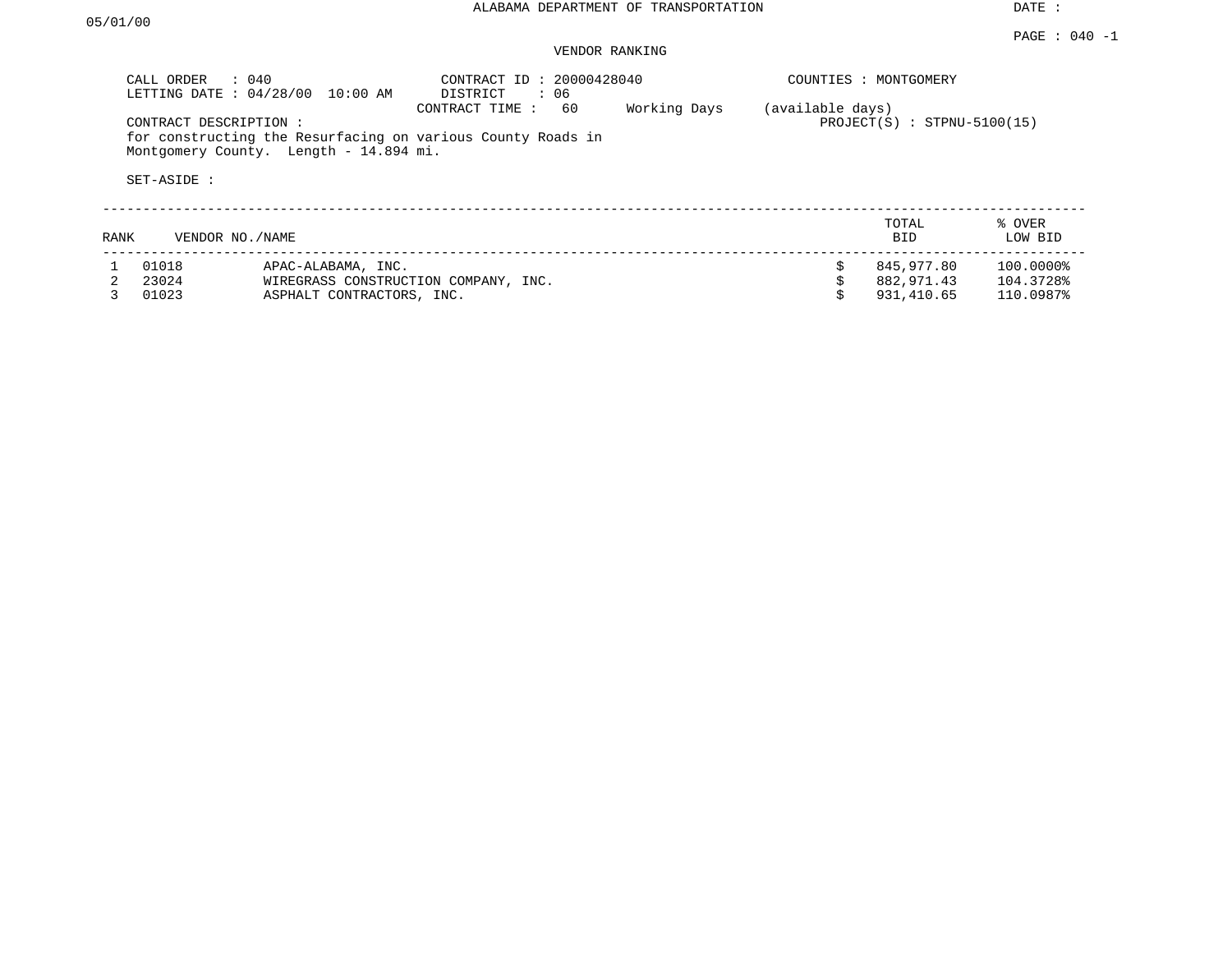| لىلطا<br>או            | 040                       |               | --<br>ידאר .<br>'R 41 | ה כ<br>(14 | MONTGOMERY<br>דתדדר י<br>$M_{\rm tot}$ |
|------------------------|---------------------------|---------------|-----------------------|------------|----------------------------------------|
| <b>ETTIMG</b><br>DATE: | $\cap$<br>04<br>128.<br>◡ | AΜ<br>1 : O O | DICTO ICT             | U6         |                                        |

|                                                                                                         |                                    |      |                                       |            |             |                                    | ==========================                             |              |            |
|---------------------------------------------------------------------------------------------------------|------------------------------------|------|---------------------------------------|------------|-------------|------------------------------------|--------------------------------------------------------|--------------|------------|
|                                                                                                         |                                    |      | $(1)$ 01018                           |            | $(2)$ 23024 |                                    | (3) 01023                                              |              |            |
|                                                                                                         |                                    |      | APAC-ALABAMA, INC.                    |            |             |                                    | WIREGRASS CONSTRUCTION COMPA ASPHALT CONTRACTORS, INC. |              |            |
| LINE NO / ITEM CODE / ALT<br>ITEM DESCRIPTION                                                           | OUANTITY                           |      | UNIT PRICE AMOUNT   UNIT PRICE AMOUNT |            |             |                                    | UNIT PRICE                                             |              | AMOUNT     |
|                                                                                                         |                                    |      |                                       |            |             | _____________________              |                                                        |              |            |
| SECTION 0001<br>TOTAL                                                                                   |                                    |      |                                       |            |             |                                    |                                                        |              |            |
| 0010 405A000<br>Tack Coat                                                                               | 10687.000 GAL                      |      | 1.05000                               | 11221.35   | 2.10000     | 22442.70                           | 0.75000                                                |              | 8015.25    |
| 0020 429A221                                                                                            | 14027.000 TON                      |      | 29.85000                              | 418705.95  | 30.15000    | 422914.05                          | 32.60000                                               |              | 457280.20  |
| Improved Bituminous Concrete Wearing<br>Surface Layer, 3/4" Maximum Aggregate<br>Size Mix, ESAL Range B |                                    |      |                                       |            |             |                                    |                                                        |              |            |
| 0030 429A227                                                                                            | 10287.000 TON                      |      | 30.50000                              | 313753.50  | 31.64000    | 325480.68                          | 33.60000                                               |              | 345643.20  |
| Improved Bituminous Concrete Wearing                                                                    |                                    |      |                                       |            |             |                                    |                                                        |              |            |
| Surface Layer, Leveling, 3/4" Maximum                                                                   |                                    |      |                                       |            |             |                                    |                                                        |              |            |
| Aggregate Size Mix, ESAL Range B                                                                        |                                    |      |                                       |            |             |                                    |                                                        |              |            |
| 0040 429B229                                                                                            | 300.000 TON                        |      | 44.50000                              | 13350.00   | 49.00000    | 14700.00                           | 34.00000                                               |              | 10200.00   |
| Improved Bituminous Concrete Binder                                                                     |                                    |      |                                       |            |             |                                    |                                                        |              |            |
| Layer, Leveling, 1" Maximum Aggregate                                                                   |                                    |      |                                       |            |             |                                    |                                                        |              |            |
| Size Mix, ESAL Range B                                                                                  |                                    |      |                                       |            |             |                                    |                                                        |              |            |
| 0050 600A000                                                                                            |                                    | LUMP | 12000.00000                           | 12000.00   | 45000.00000 | 45000.00                           | 37000.00000                                            |              | 37000.00   |
| Mobilization<br>0060 630A000                                                                            | 200.000 LF                         |      |                                       | 2950.00    | 12.00000    | 2400.00                            |                                                        |              |            |
| Steel Beam Guardrail, Class A, Type 1                                                                   |                                    |      | 14.75000                              |            |             |                                    | 14.00000                                               |              | 2800.00    |
| 0070 630C022                                                                                            | 12.000 EACH                        |      | 1530.00000                            | 18360.00   | 12.00000    | 144.00                             | 1450.00000                                             |              | 17400.00   |
| Guardrail End Anchor, Type Special                                                                      |                                    |      |                                       |            |             |                                    |                                                        |              |            |
| 0080 630C070                                                                                            | 12.000 EACH                        |      | 1850.00000                            | 22200.00   | 1650.00000  | 19800.00                           | 1750.00000                                             |              | 21000.00   |
| Guardrail End Anchor, Type 10 Series                                                                    |                                    |      |                                       |            |             |                                    |                                                        |              |            |
| 0090 701C000                                                                                            | 21.000 MILE                        |      | 530.00000                             | 11130.00   | 500.00000   | 10500.00                           | 500.00000                                              |              | 10500.00   |
| Broken Temporary Traffic Stripe                                                                         |                                    |      |                                       |            |             |                                    |                                                        |              |            |
| 0100 701C001                                                                                            | 29.000 MILE                        |      | 530.00000                             | 15370.00   | 500.00000   | 14500.00                           | 500.00000                                              |              | 14500.00   |
| Solid Temporary Traffic Stripe                                                                          |                                    |      |                                       |            |             |                                    |                                                        |              |            |
| 0110 740B000                                                                                            | 308.000 SOFT                       |      | 19.00000                              | 5852.00    | 12.50000    | 3850.00                            | 14.00000                                               |              | 4312.00    |
| Construction Signs                                                                                      |                                    |      |                                       |            |             |                                    |                                                        |              |            |
| 0120 740E000<br>Cones (36 Inches High)                                                                  | 60.000 EACH                        |      | 9.75000                               | 585.00     | 4.00000     | 240.00                             | 16.00000                                               |              | 960.00     |
| 0130 7400000                                                                                            | 1.000 EACH                         |      | 500.00000                             | 500.00     | 1000.00000  | 1000.00                            | 1800.00000                                             |              | 1800.00    |
| Pilot Car                                                                                               |                                    |      |                                       |            |             |                                    |                                                        |              |            |
| 0140 998A000                                                                                            |                                    | LUMP | 0.00000                               | 0.00       | 0.00000     | 0.00                               | 0.00000                                                |              | 0.00       |
| Construction Fuel (Maximum Bid Limited                                                                  |                                    |      |                                       |            |             |                                    |                                                        |              |            |
| To $$41,000.00)$                                                                                        |                                    |      |                                       |            |             |                                    |                                                        |              |            |
| SECTION TOTALS                                                                                          |                                    |      | \$                                    | 845,977.80 |             | 882, 971.43<br>$\ddot{\mathsf{s}}$ |                                                        |              | 931,410.65 |
| CONTRACT TOTALS                                                                                         | ---------------------------------- |      | $\ddot{s}$                            | 845,977.80 |             | \$882,971.43]                      |                                                        | $\mathsf{S}$ | 931,410.65 |
|                                                                                                         |                                    |      |                                       |            |             |                                    |                                                        |              |            |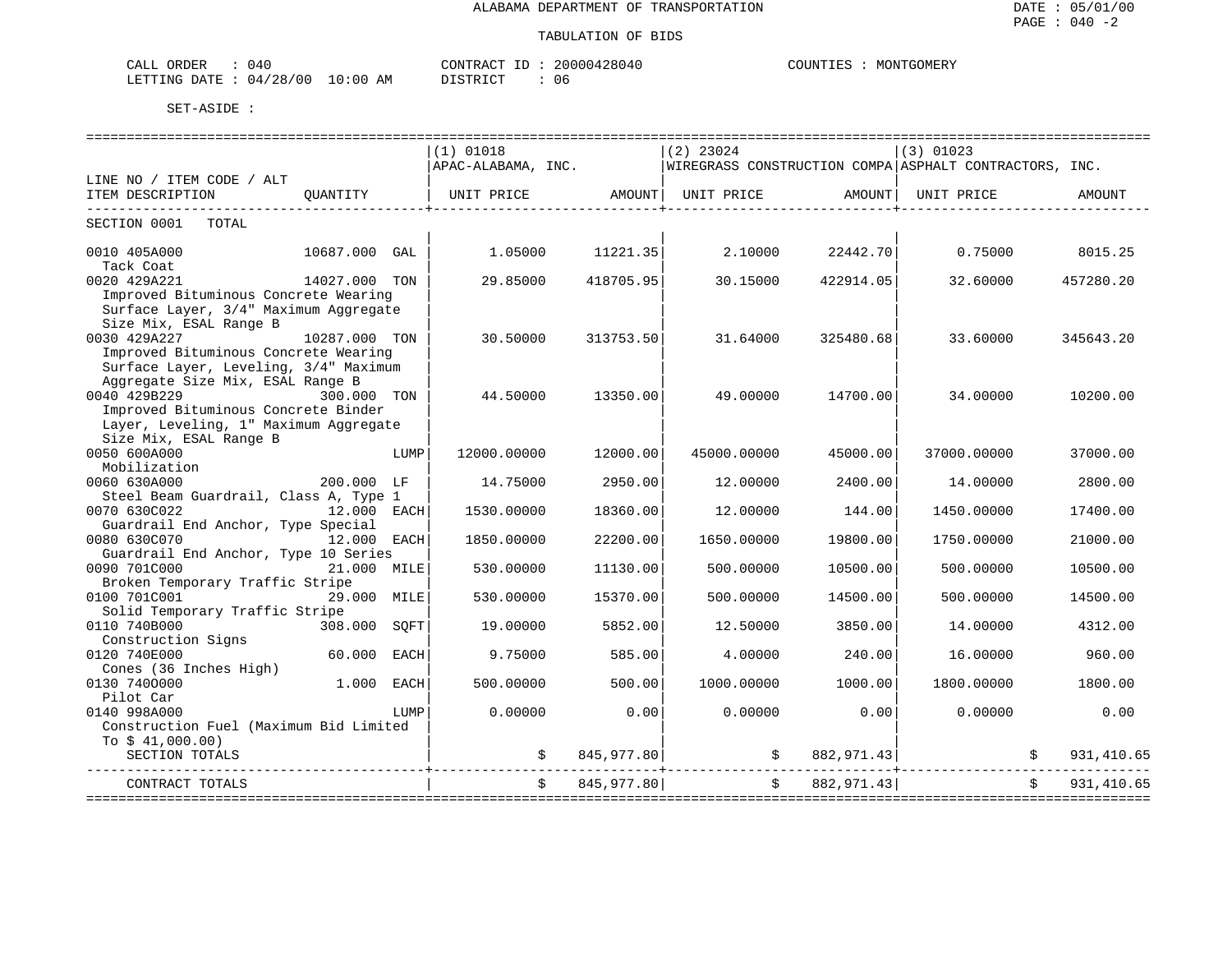#### PAGE : 051 -1 VENDOR RANKING

|      | : 051<br>CALL ORDER<br>LETTING DATE: 04/28/00<br>CONTRACT DESCRIPTION:<br>SET-ASIDE : | 10:00 AM<br>for constructing the Planing, Resurfacing and Traffic Stripe<br>on C.R.#010 from S.R.#15 (U.S.#29) to C.R.#159 and on<br>C.R.#159 from C.R.#010 north for 0.56 miles south of<br>Chewacla State Park. Length 2.869 mi. | CONTRACT ID: 20000428051<br>DISTRICT<br>CONTRACT TIME: | $\colon$ 04<br>30 | Working Days | (available days) | COUNTIES : LEE | $PROJECT(S) : ST-041-888-002$ |                        |
|------|---------------------------------------------------------------------------------------|------------------------------------------------------------------------------------------------------------------------------------------------------------------------------------------------------------------------------------|--------------------------------------------------------|-------------------|--------------|------------------|----------------|-------------------------------|------------------------|
| RANK | VENDOR NO./NAME                                                                       |                                                                                                                                                                                                                                    |                                                        |                   |              |                  |                | TOTAL<br><b>BID</b>           | % OVER<br>LOW BID      |
|      | 05002<br>01018                                                                        | EAST ALABAMA PAVING CO., INC.<br>APAC-ALABAMA, INC.                                                                                                                                                                                |                                                        |                   |              |                  |                | 872,559.76<br>941,548.60      | 100.0000%<br>107.9064% |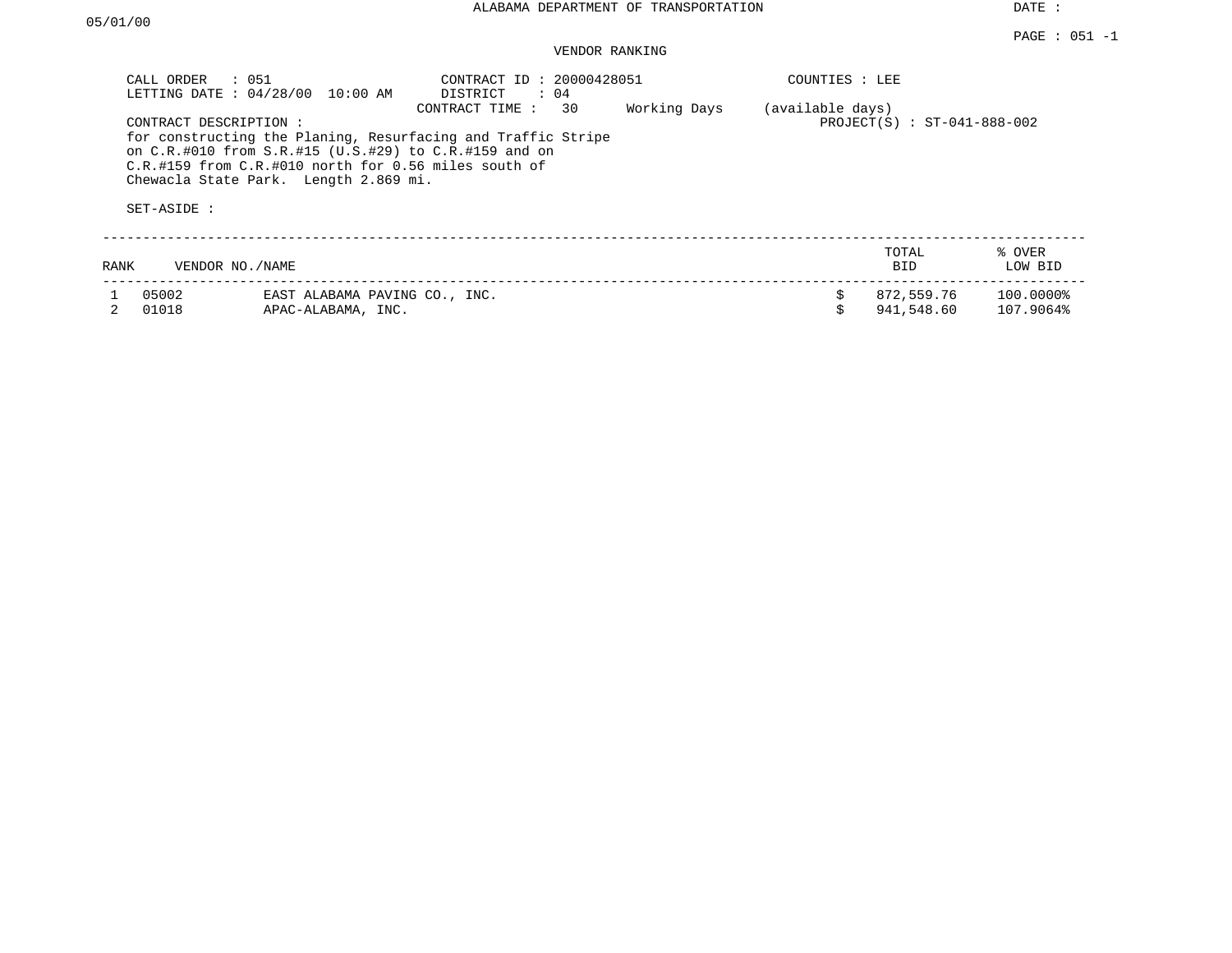| $\bigcap$ $\bigcap$ $\bigcap$<br>ORDER<br>ىلىلەپ                                       | 20000<br>42805<br>$\cap$ סידות<br>.<br>≀ בי ק<br>: 1U4<br>. | ਾਰਾ<br><b>COUNT</b><br>ᅭᇗ |
|----------------------------------------------------------------------------------------|-------------------------------------------------------------|---------------------------|
| LETTING<br>00 /<br>$\sim$ $\sim$<br>ΛM<br>DATE<br>10:00<br>(14.<br>אי<br>AP.<br>$\sim$ | $\sim$<br>04<br>. .<br>1.111111                             |                           |

|                                                   |               |      | $(1)$ 05002                                     |           | $(2)$ 01018       |           |            |        |
|---------------------------------------------------|---------------|------|-------------------------------------------------|-----------|-------------------|-----------|------------|--------|
|                                                   |               |      | EAST ALABAMA PAVING CO., INC APAC-ALABAMA, INC. |           |                   |           |            |        |
| LINE NO / ITEM CODE / ALT                         |               |      |                                                 |           |                   |           |            |        |
| ITEM DESCRIPTION                                  |               |      |                                                 |           | UNIT PRICE AMOUNT |           | UNIT PRICE | AMOUNT |
| SECTION 0001 Total                                |               |      |                                                 |           |                   |           |            |        |
| 0010 201C000                                      |               | LUMP | 45000.00000                                     | 45000.00  | 40000.00000       | 40000.00  |            |        |
| Clearing                                          |               |      |                                                 |           |                   |           |            |        |
| 0020 401B100<br>48280.000 SYCP                    |               |      | 0.65000                                         | 31382.00  | 0.62000           | 29933.60  |            |        |
| Bituminous Treatment E (With Polymer<br>Additive) |               |      |                                                 |           |                   |           |            |        |
| 0030 405A000                                      | 3538.000 GAL  |      | 1,00000                                         | 3538.00   | 1,05000           | 3714.90   |            |        |
| Tack Coat                                         |               |      |                                                 |           |                   |           |            |        |
| 0040 408A055                                      | 7120.000 SQYD |      | 13.50000                                        | 96120.00  | 4.00000           | 28480.00  |            |        |
| Planing Existing Pavement                         |               |      |                                                 |           |                   |           |            |        |
| (Approximately 4.10" Thru 5.0" Thick)             |               |      |                                                 |           |                   |           |            |        |
| 0050 429A241                                      | 3661.000 TON  |      | 43.36000                                        | 158740.96 | 36.60000          | 133992.60 |            |        |
| Improved Bituminous Concrete Wearing              |               |      |                                                 |           |                   |           |            |        |
| Surface Layer, 3/4" Maximum Aggregate             |               |      |                                                 |           |                   |           |            |        |
| Size Mix, ESAL Range C                            |               |      |                                                 |           |                   |           |            |        |
| 0060 429A243                                      | 200.000 TON   |      | 100.00000                                       | 20000.00  | 200.00000         | 40000.00  |            |        |
| Improved Bituminous Concrete Wearing              |               |      |                                                 |           |                   |           |            |        |
| Surface Layer, Patching, 1/2" Maximum             |               |      |                                                 |           |                   |           |            |        |
| Aggregate Size Mix, ESAL Range C                  |               |      |                                                 |           |                   |           |            |        |
| 0070 429A246                                      | 631.000 TON   |      | 50.00000                                        | 31550.00  | 41.70000          | 26312.70  |            |        |
| Improved Bituminous Concrete Wearing              |               |      |                                                 |           |                   |           |            |        |
| Surface Layer, Leveling, 1/2" Maximum             |               |      |                                                 |           |                   |           |            |        |
| Aggregate Size Mix, ESAL Range C                  |               |      |                                                 |           |                   |           |            |        |
| 0080 429B241                                      | 7006.000 TON  |      | 39.66000                                        | 277857.96 | 33.80000          | 236802.80 |            |        |
| Improved Bituminous Concrete Binder               |               |      |                                                 |           |                   |           |            |        |
| Layer, 1" Maximum Aggregate Size Mix,             |               |      |                                                 |           |                   |           |            |        |
| ESAL Range C                                      |               |      |                                                 |           |                   |           |            |        |
| 0090 429C241                                      | 4350.000 TON  |      | 0.00000                                         | 0.00      | 33.90000          | 147465.00 |            |        |
| Improved Bituminous Concrete Base Layer,          |               |      |                                                 |           |                   |           |            |        |
| 1 1/2" Maximum Aggregate Size Mix,                |               |      |                                                 |           |                   |           |            |        |
| ESAL Range C                                      |               |      |                                                 |           |                   |           |            |        |
| 0100 429C251                                      | 1308.000 TON  |      | 40.68000                                        | 53209.44  | 35.50000          | 46434.00  |            |        |
| Improved Bituminous Concrete Base Layer,          |               |      |                                                 |           |                   |           |            |        |
| Widening, 1 1/2" Maximum Aggregate                |               |      |                                                 |           |                   |           |            |        |
| Size Mix, ESAL Range C                            |               |      |                                                 |           |                   |           |            |        |
| 0110 600A000                                      |               | LUMP | 73375.00000                                     | 73375.00  | 9800.00000        | 9800.00   |            |        |
| Mobilization                                      |               |      |                                                 |           |                   |           |            |        |
| 0120 630A000                                      | 450.000 LF    |      | 13.00000                                        | 5850.00   | 14.00000          | 6300.00   |            |        |
| Steel Beam Guardrail, Class A, Type 1             |               |      |                                                 |           |                   |           |            |        |
| 0130 630A003                                      | 263.000 LF    |      | 20.00000                                        | 5260.00   | 22.00000          | 5786.00   |            |        |
| Steel Beam Guardrail, Class B, Type 1             |               |      |                                                 |           |                   |           |            |        |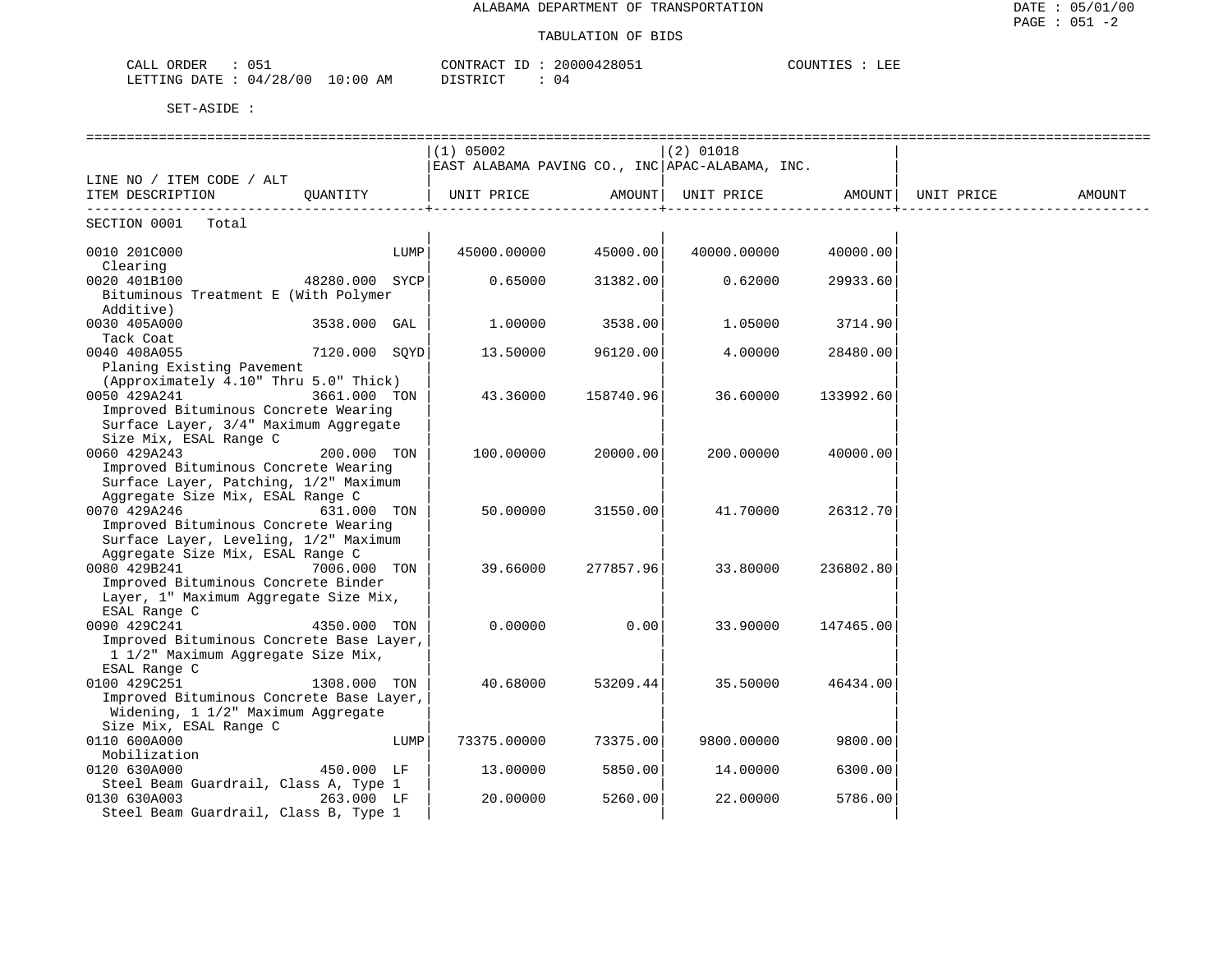| CALL ORDER                      | CONTRACT ID: 20000428051 | LEE<br>COUNTIES |
|---------------------------------|--------------------------|-----------------|
| LETTING DATE: 04/28/00 10:00 AM | DISTRICT                 |                 |

|                                         |                |      | $(1)$ 05002                                                 |          | (2) 01018  |           |        |
|-----------------------------------------|----------------|------|-------------------------------------------------------------|----------|------------|-----------|--------|
|                                         |                |      | EAST ALABAMA PAVING CO., INC APAC-ALABAMA, INC.             |          |            |           |        |
| LINE NO / ITEM CODE / ALT               |                |      |                                                             |          |            |           |        |
| ITEM DESCRIPTION                        |                |      | QUANTITY   UNIT PRICE AMOUNT  UNIT PRICE AMOUNT  UNIT PRICE |          |            |           | AMOUNT |
|                                         |                |      |                                                             |          |            |           |        |
| 0140 630C022                            | $8.000$ EACH   |      | 1300.00000                                                  | 10400.00 | 1450.00000 | 11600.00  |        |
| Guardrail End Anchor, Type Special      |                |      |                                                             |          |            |           |        |
| 0150 630C050                            | $8.000$ EACH   |      | 1650.00000                                                  | 13200.00 | 1900.00000 | 15200.00  |        |
| Guardrail End Anchor, Type 20 Series    |                |      |                                                             |          |            |           |        |
| 0160 650A000                            | 15080.000 CYIP |      | 0.00000                                                     | 0.00     | 6.85000    | 103298.00 |        |
| Topsoil                                 |                |      |                                                             |          |            |           |        |
| 0170 652A056                            | 13.000 ACRE    |      | 425.00000                                                   | 5525.00  | 450.00000  | 5850.00   |        |
| Seeding (Mix 2E)                        |                |      |                                                             |          |            |           |        |
| 0180 656A000                            | 13.000 ACRE    |      | 425.00000                                                   | 5525.00  | 450.00000  | 5850.00   |        |
| Mulching, Class A, Type 1               |                |      |                                                             |          |            |           |        |
| 0190 665F000                            | 200.000 EACH   |      | 5.00000                                                     | 1000.00  | 5.60000    | 1120.00   |        |
| Hay Bales                               |                |      |                                                             |          |            |           |        |
| 0200 665J000                            | 1550.000 LF    |      | 4.00000                                                     | 6200.00  | 5.00000    | 7750.00   |        |
| Silt Fence, Type A                      |                |      |                                                             |          |            |           |        |
| 0210 680A000                            |                | LUMP | 0.00000                                                     | 0.00     | 0.00000    | 0.00      |        |
| Engineering Controls                    |                |      |                                                             |          |            |           |        |
| 0220 701A004                            | 7.000 MILE     |      | 330.00000                                                   | 2310.00  | 500.00000  | 3500.00   |        |
| Solid White, Class 1, Type A Traffic    |                |      |                                                             |          |            |           |        |
| Stripe                                  |                |      |                                                             |          |            |           |        |
| 0230 701A008                            | 4.000 MILE     |      | 190.00000                                                   | 760.00   | 500.00000  | 2000.00   |        |
| Broken Yellow, Class 1, Type A Traffic  |                |      |                                                             |          |            |           |        |
| Stripe                                  |                |      |                                                             |          |            |           |        |
| 0240 701A012 7.000 MILE                 |                |      | 330.00000                                                   | 2310.00  | 500.00000  | 3500.00   |        |
| Solid Yellow, Class 1, Type A Traffic   |                |      |                                                             |          |            |           |        |
| Stripe<br>0250 701C000                  | 12.000 MILE    |      |                                                             |          |            |           |        |
| Broken Temporary Traffic Stripe         |                |      | 300.00000                                                   | 3600.00  | 500.00000  | 6000.00   |        |
| 0260 701C001                            | 23.000 MILE    |      | 370.00000                                                   | 8510.00  | 500.00000  | 11500.00  |        |
| Solid Temporary Traffic Stripe          |                |      |                                                             |          |            |           |        |
| 0270 703A001                            | 120.000 SOFT   |      | 1,80000                                                     | 216.00   | 1,50000    | 180.00    |        |
| Traffic Control Markings, Class 1, Type |                |      |                                                             |          |            |           |        |
| B                                       |                |      |                                                             |          |            |           |        |
| 0280 705A037                            | 227.000 EACH   |      | 5.20000                                                     | 1180.40  | 5.00000    | 1135.00   |        |
| Pavement Markers, Class A-H, Type 2-D   |                |      |                                                             |          |            |           |        |
| 0290 740B000                            | 304.000 SOFT   |      | 10,00000                                                    | 3040.00  | 13.50000   | 4104.00   |        |
| Construction Signs                      |                |      |                                                             |          |            |           |        |
| 0300 740D000                            | 100.000 EACH   |      | 50.00000                                                    | 5000.00  | 5.00000    | 500.00    |        |
| Channelizing Drums                      |                |      |                                                             |          |            |           |        |
| 0310 740E000                            | 20.000 EACH    |      | 20.00000                                                    | 400.00   | 2,00000    | 40.00     |        |
| Cones (36 Inches High)                  |                |      |                                                             |          |            |           |        |
| 0320 7400000                            | 1.000 EACH     |      | 1500.00000                                                  | 1500.00  | 3400.00000 | 3400.00   |        |
| Pilot Car                               |                |      |                                                             |          |            |           |        |
|                                         |                |      |                                                             |          |            |           |        |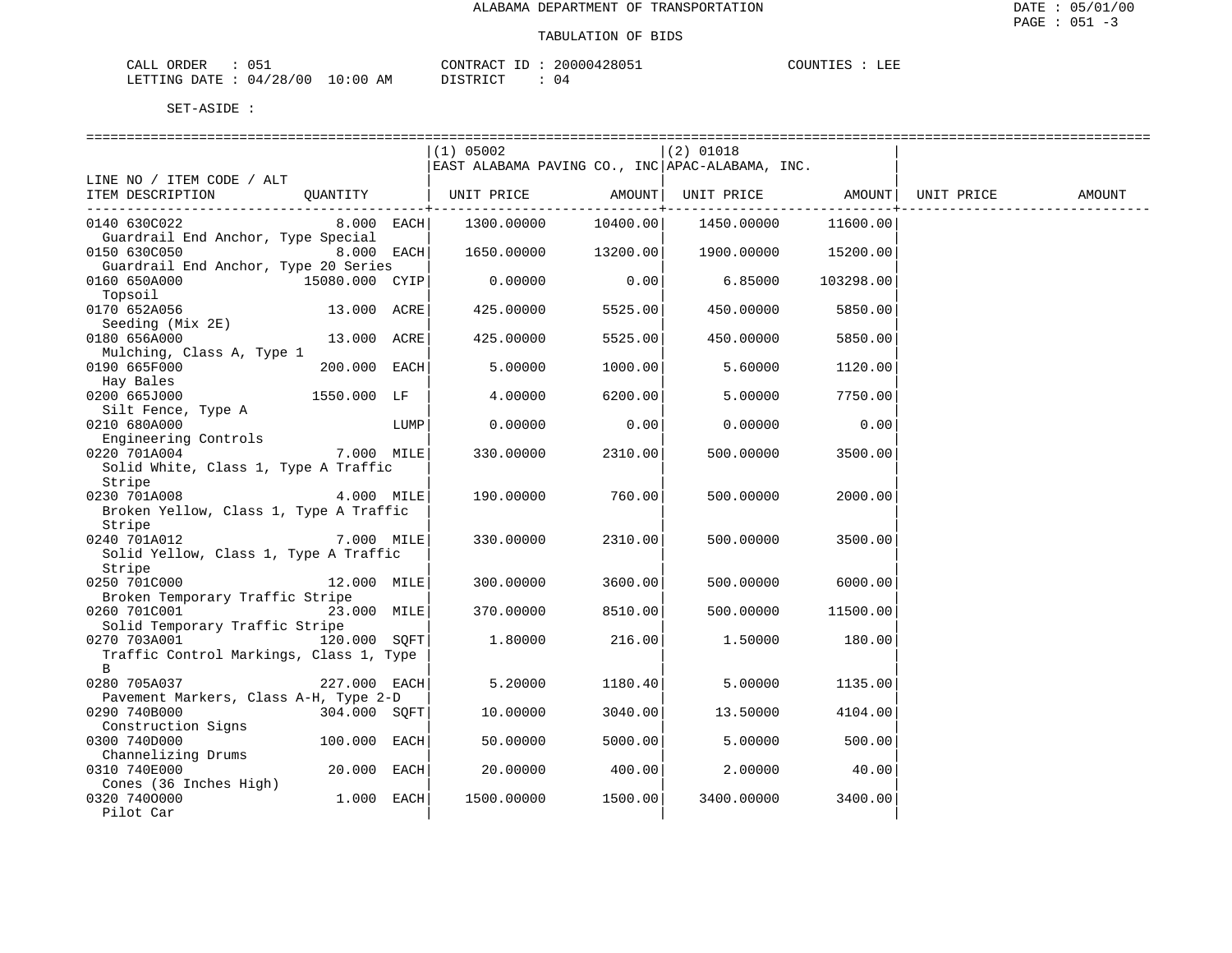| CALL ORDER                       |  |          | CONTRACT ID: 20000428051 | COUNTIES :<br>LEE |
|----------------------------------|--|----------|--------------------------|-------------------|
| LETTING DATE : 04/28/00 10:00 AM |  | DISTRICT | 04                       |                   |

|                                                                           | $(1)$ 05002 |                                                               | $(2)$ 01018 |            |            |            |        |
|---------------------------------------------------------------------------|-------------|---------------------------------------------------------------|-------------|------------|------------|------------|--------|
| ITEM CODE / ALT<br>LINE NO<br>ITEM DESCRIPTION                            | OUANTITY    | EAST ALABAMA PAVING CO., INC APAC-ALABAMA, INC.<br>UNIT PRICE | AMOUNT      | UNIT PRICE | AMOUNT     | UNIT PRICE | AMOUNT |
| 0330 998A000<br>Construction Fuel (Maximum Bid Limited<br>To $$38500.00)$ | LUMP        | 0.00000                                                       | 0.001       | 0.00000    | 0.00       |            |        |
| SECTION TOTALS                                                            |             |                                                               | 872,559.76  | S          | 941,548.60 |            |        |
| CONTRACT TOTALS                                                           |             |                                                               | 872,559.76  | S          | 941,548.60 |            |        |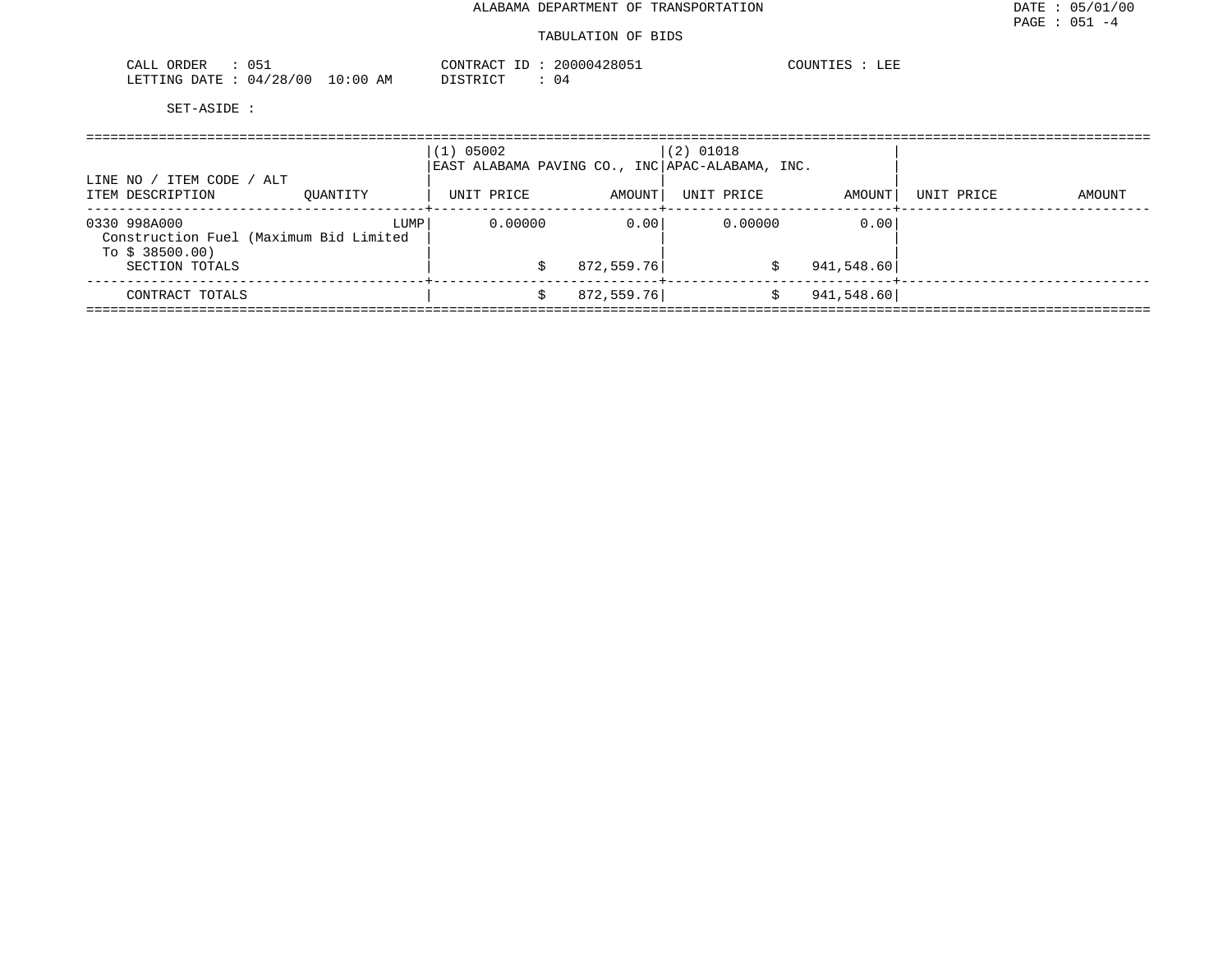## VENDOR RANKING

| CALL ORDER<br>LETTING DATE: 04/28/00               | $\therefore$ 053<br>10:00 AM                           | CONTRACT ID: 20000428053<br>: 06<br>DISTRICT                                                                                                     |              | COUNTIES : DALLAS |                                 |                   |
|----------------------------------------------------|--------------------------------------------------------|--------------------------------------------------------------------------------------------------------------------------------------------------|--------------|-------------------|---------------------------------|-------------------|
| CONTRACT DESCRIPTION:<br>14.197 mi.<br>SET-ASIDE : | for constructing the Planing, Resurfacing, and Traffic | 30<br>CONTRACT TIME:<br>Counting Unit on S.R. #8 (U.S. #80) from the Perry/Dallas<br>County Line to the Cahaba River at M.P. $74.139$ . Length - | Working Days | (available days)  | PROJECT(S) : 99-306-245-008-001 |                   |
| VENDOR NO./NAME<br>RANK                            |                                                        |                                                                                                                                                  |              |                   | TOTAL<br>BID                    | % OVER<br>LOW BID |
| 01023                                              | ASPHALT CONTRACTORS, INC.                              |                                                                                                                                                  |              |                   | 961,746.50                      | 100.0000%         |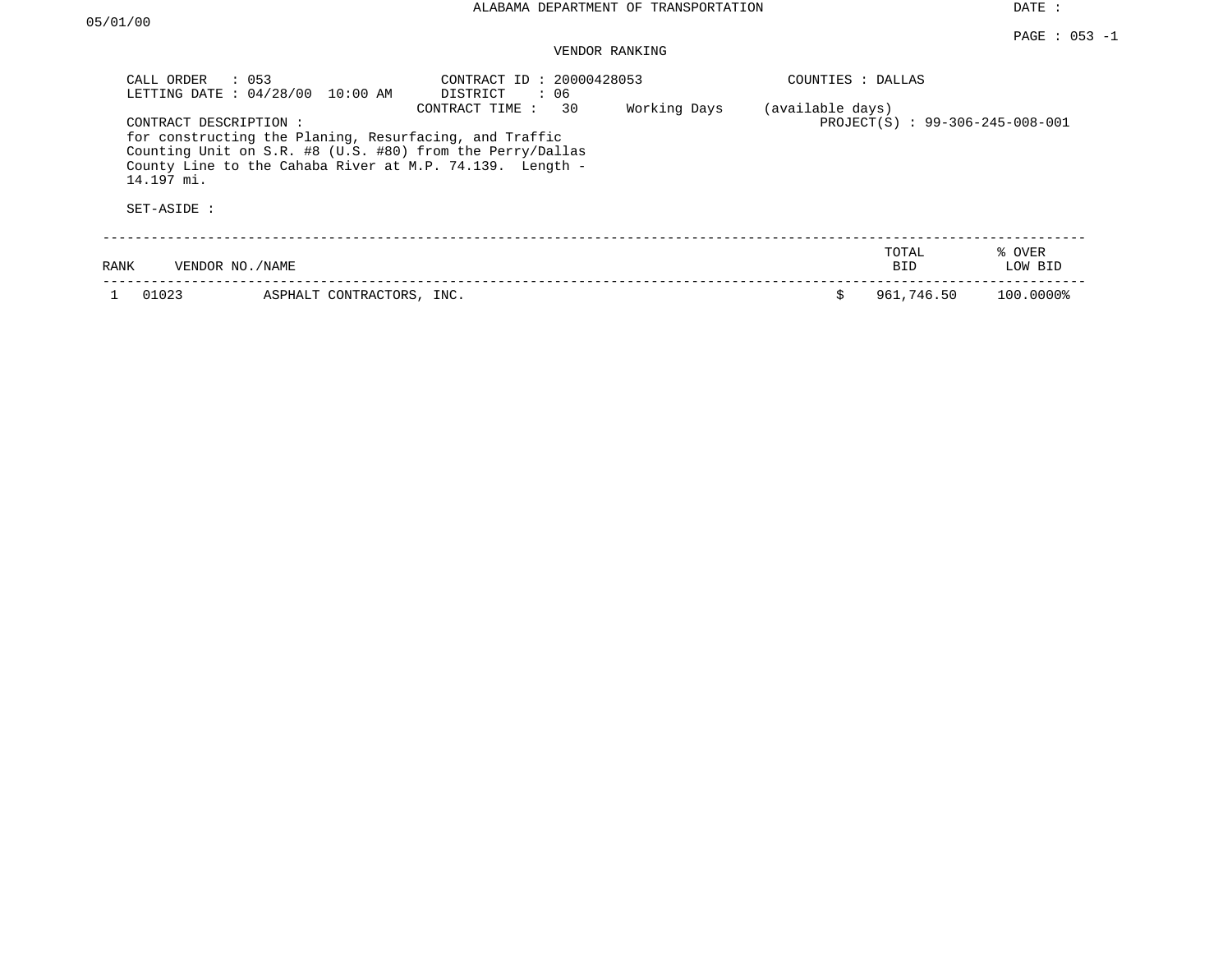| 05.<br>CALL<br>ORDER                                            | AONTRACT<br>00004 | COUNT<br>DAI<br>GLAZ |
|-----------------------------------------------------------------|-------------------|----------------------|
| 128/00<br>ETTING<br><b>DATE</b><br>0:00<br>$\mathbf{114}$<br>Aľ | יר אירא דרי<br>06 |                      |

|                                                        |               |      | $(1)$ 01023               |                   |                                                                  |  |        |
|--------------------------------------------------------|---------------|------|---------------------------|-------------------|------------------------------------------------------------------|--|--------|
|                                                        |               |      | ASPHALT CONTRACTORS, INC. |                   |                                                                  |  |        |
| LINE NO / ITEM CODE / ALT                              |               |      |                           |                   |                                                                  |  |        |
| ITEM DESCRIPTION QUANTITY                              |               |      |                           |                   | UNIT PRICE         AMOUNT  UNIT PRICE         AMOUNT  UNIT PRICE |  | AMOUNT |
| --------------------------------<br>SECTION 0001 TOTAL |               |      |                           |                   |                                                                  |  |        |
|                                                        |               |      |                           |                   |                                                                  |  |        |
| 0010 405A000<br>Tack Coat                              | 10000.000 GAL |      |                           | $0.80000$ 8000.00 |                                                                  |  |        |
| 0020 408A052                                           | 200000.000 SY |      | 0.75000                   | 150000.00         |                                                                  |  |        |
| Planing Existing Pavement                              |               |      |                           |                   |                                                                  |  |        |
| (Approximately 1.10" Thru 2.0" Thick)                  |               |      |                           |                   |                                                                  |  |        |
| 0030 424A281                                           | 17300.000 TON |      | 39.50000                  | 683350.00         |                                                                  |  |        |
| Superpave Bituminous Concrete Wearing                  |               |      |                           |                   |                                                                  |  |        |
| Surface Layer, 3/4" Maximum Aggregate                  |               |      |                           |                   |                                                                  |  |        |
| Size Mix, ESAL Range E                                 |               |      |                           |                   |                                                                  |  |        |
| 0040 424A284                                           | 500.000 TON   |      | 48.00000                  | 24000.00          |                                                                  |  |        |
| Superpave Bituminous Concrete Wearing                  |               |      |                           |                   |                                                                  |  |        |
| Surface Layer, Patching, 3/4" Maximum                  |               |      |                           |                   |                                                                  |  |        |
| Aggregate Size Mix, ESAL Range E                       |               |      |                           |                   |                                                                  |  |        |
| 0050 424A287                                           | 1000.000 TON  |      | 40.00000                  | 40000.00          |                                                                  |  |        |
| Superpave Bituminous Concrete Wearing                  |               |      |                           |                   |                                                                  |  |        |
| Surface Layer, Leveling, 3/4" Maximum                  |               |      |                           |                   |                                                                  |  |        |
| Aggregate Size Mix, ESAL Range E                       |               |      |                           |                   |                                                                  |  |        |
| 0060 600A000                                           |               | LUMP | 25500.00000               | 25500.00          |                                                                  |  |        |
| Mobilization                                           |               |      |                           |                   |                                                                  |  |        |
| 0070 731A010                                           | 1.000 EACH    |      | 7500.00000                | 7500.00           |                                                                  |  |        |
| Traffic Counting Units, Type K                         |               |      |                           |                   |                                                                  |  |        |
| 0080 740B000                                           | 517.000 SOFT  |      | 14.50000                  | 7496.50           |                                                                  |  |        |
| Construction Signs                                     |               |      |                           |                   |                                                                  |  |        |
| 0090 740D000                                           | 300.000 EACH  |      | 39.00000                  | 11700.00          |                                                                  |  |        |
| Channelizing Drums                                     |               |      |                           |                   |                                                                  |  |        |
| 0100 741C010                                           | 2.000 EACH    |      | 2100.00000                | 4200.00           |                                                                  |  |        |
| Portable Sequential Arrow And Chevron                  |               |      |                           |                   |                                                                  |  |        |
| Sign Unit                                              |               |      |                           |                   |                                                                  |  |        |
| 0110 998A000<br>Construction Fuel (Maximum Bid Limited |               | LUMP | 0.00000                   | 0.00              |                                                                  |  |        |
|                                                        |               |      |                           |                   |                                                                  |  |        |
| To $$40,000.00)$                                       |               |      |                           |                   |                                                                  |  |        |
| SECTION TOTALS                                         |               |      | \$                        | 961,746.50        |                                                                  |  |        |
| CONTRACT TOTALS                                        |               |      | $\ddot{s}$                | 961,746.50        |                                                                  |  |        |
|                                                        |               |      |                           |                   |                                                                  |  |        |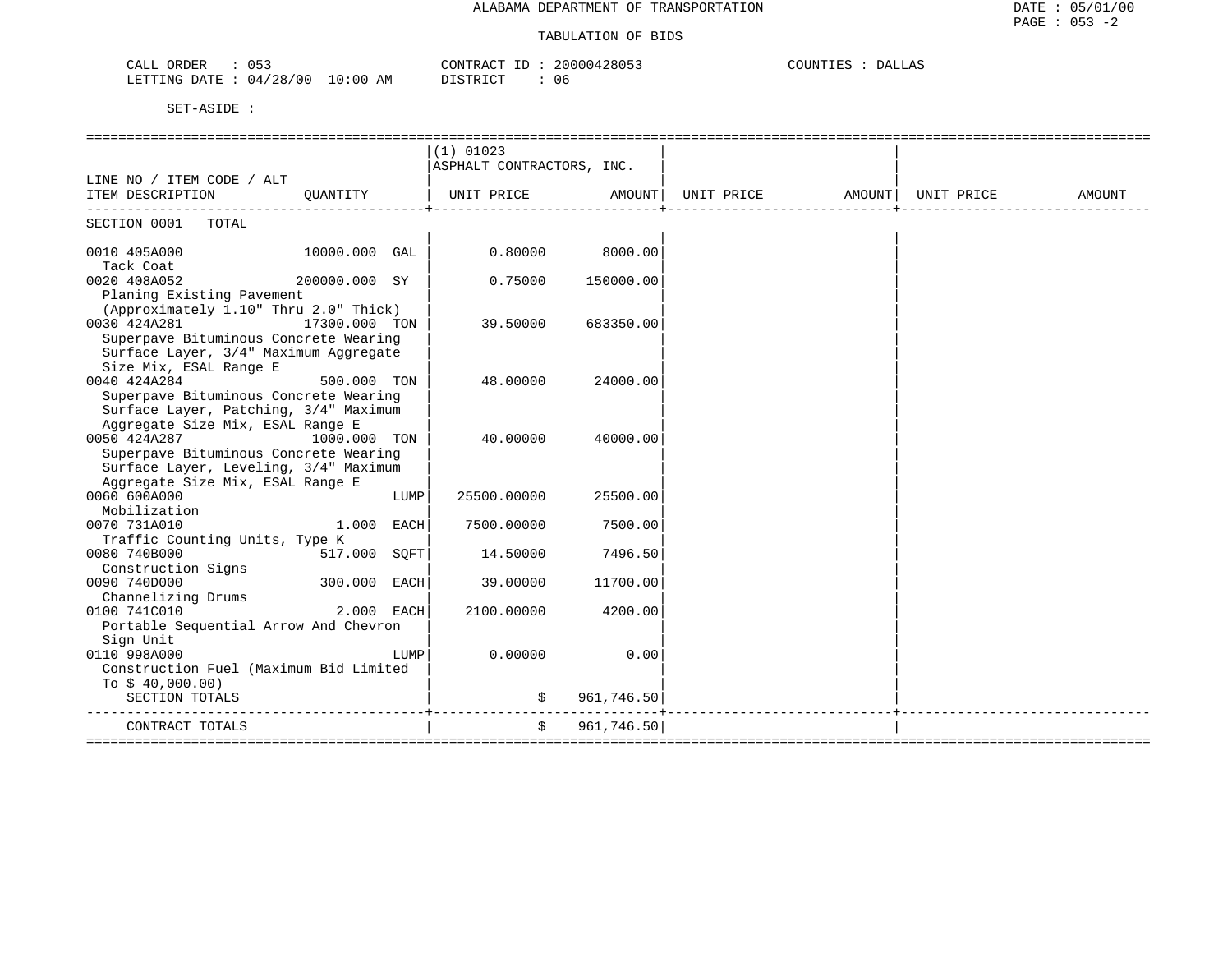### VENDOR RANKING

|      | CALL ORDER<br>$\therefore$ 0.54<br>LETTING DATE: 04/28/00<br>CONTRACT DESCRIPTION:<br>in the Fifth Division. | $10:00$ AM                       | CONTRACT ID: 20000428054<br>DISTRICT<br>: 05<br>210<br>CONTRACT TIME:<br>for constructing the Pile Encasements at various locations | Working Days | (available days) | COUNTIES : 5TH DIV. DIVISION-WIDE<br>PROJECT(S) : 99-505-999-950-001 |                   |
|------|--------------------------------------------------------------------------------------------------------------|----------------------------------|-------------------------------------------------------------------------------------------------------------------------------------|--------------|------------------|----------------------------------------------------------------------|-------------------|
|      | SET-ASIDE :                                                                                                  |                                  |                                                                                                                                     |              |                  |                                                                      |                   |
| RANK | VENDOR NO./NAME                                                                                              |                                  |                                                                                                                                     |              |                  | TOTAL<br>BID.                                                        | % OVER<br>LOW BID |
|      | 04009                                                                                                        | W. W. DYAR & SONS, INC.          |                                                                                                                                     |              | Ŝ.               | 950,397.00                                                           | 100.0000%         |
|      | 03001                                                                                                        | CLARK CONSTRUCTION COMPANY, INC. |                                                                                                                                     |              |                  | 1,080,464.00                                                         | 113.6855%         |
|      | 20011                                                                                                        |                                  | TRI COUNTY CONCRETE CONSTRUCTION, INC.                                                                                              |              |                  | 1,262,863.86                                                         | 132.8775%         |
|      | 18024                                                                                                        | RACON, INC.                      |                                                                                                                                     |              |                  | 1,372,346.75                                                         | 144.3972%         |
| 5    | 01007                                                                                                        | ALABAMA BRIDGE BUILDERS, INC.    |                                                                                                                                     |              |                  | 1,395,835.00                                                         | 146.8686%         |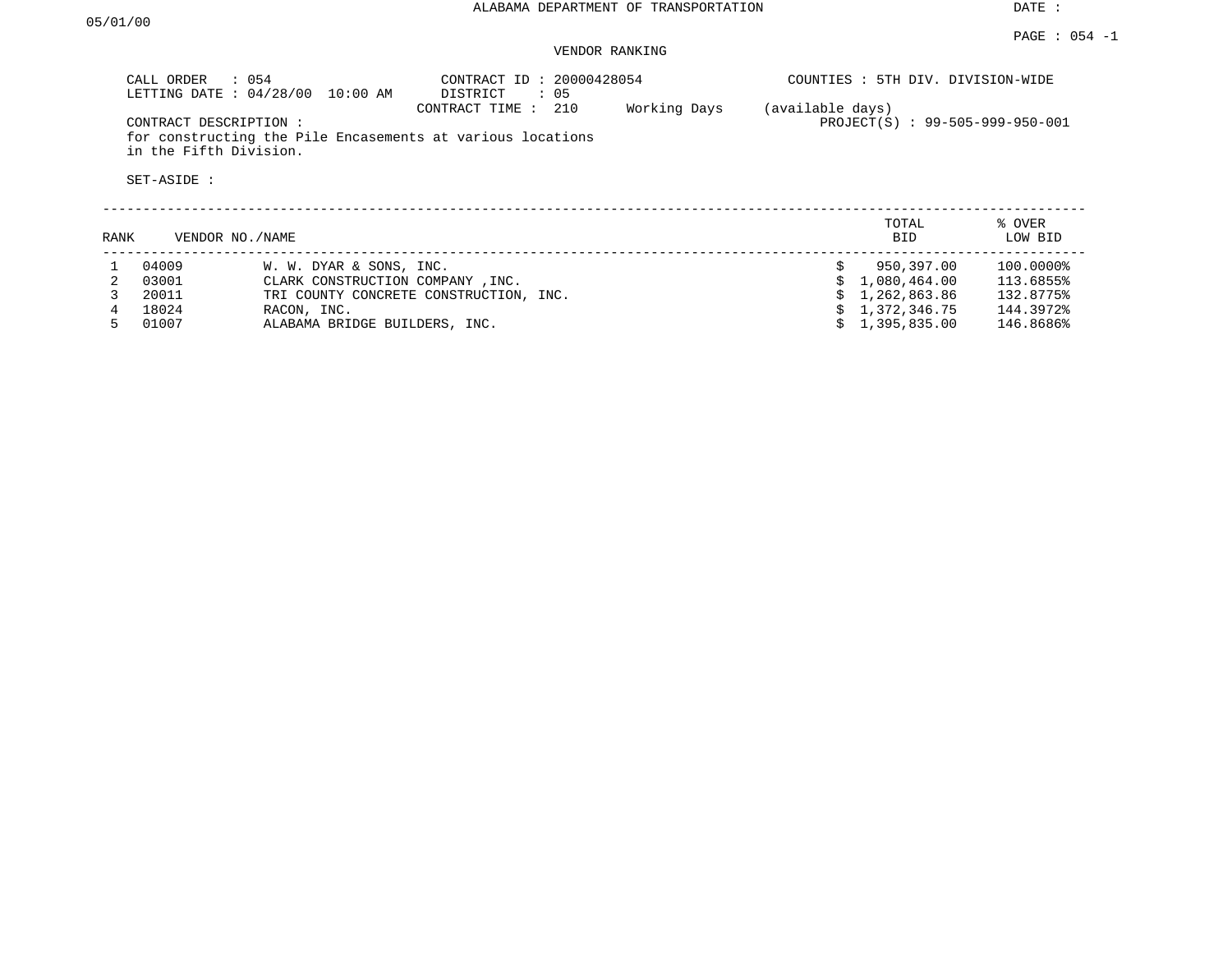| חהתי<br>$h - 4$<br>$\cdot$ 1 $\cdot$ $\cdot$<br>ັັ<br>--- |                     | יד הרא<br>$R^{\text{A}}$ | , nn n<br>$\overline{a}$<br>. | COUN | ON- |
|-----------------------------------------------------------|---------------------|--------------------------|-------------------------------|------|-----|
| ' O C<br>100<br>LETTING<br><b>DATF</b><br>14.<br>z o      | ⊢: ∩ ∩<br>. .<br>Aľ | $T^{\prime}$<br>$  -$    |                               |      |     |

|                                        |               |      | $(1)$ 04009                                                                           |             | $(2)$ 03001  |                    | $(3)$ 20011     |                |
|----------------------------------------|---------------|------|---------------------------------------------------------------------------------------|-------------|--------------|--------------------|-----------------|----------------|
|                                        |               |      | W. W. DYAR & SONS, INC. $ $ CLARK CONSTRUCTION CO., INC. TRI COUNTY CONCRETE CONSTRUC |             |              |                    |                 |                |
| LINE NO / ITEM CODE / ALT              |               |      |                                                                                       |             |              |                    |                 |                |
| ITEM DESCRIPTION                       | OUANTITY      |      | UNIT PRICE AMOUNT   UNIT PRICE AMOUNT   UNIT PRICE                                    |             |              |                    |                 | AMOUNT         |
| SECTION 0001 TOTAL                     |               |      |                                                                                       |             |              |                    |                 |                |
|                                        |               |      |                                                                                       |             |              |                    |                 |                |
| 0010 206D025<br>148.000 LF             |               |      | 200.00000                                                                             | 29600.00    | 150.00000    | 22200.00           | 200.00000       | 29600.00       |
| Removing Steel Piling Encasements      |               |      |                                                                                       |             |              |                    |                 |                |
| 0020 504G000                           | 1077.000 LF   |      | 375.00000                                                                             | 403875.00   | 400.00000    | 430800.00          | 200,00000       | 215400.00      |
| Steel Piling Encasement, Wet Condition |               |      |                                                                                       |             |              |                    |                 |                |
| 0030 504G001                           | 696.000 LF    |      | 300,00000                                                                             | 208800.00   | 275.00000    | 191400.00          | 150.00000       | 104400.00      |
| Steel Piling Encasement, Dry Condition |               |      |                                                                                       |             |              |                    |                 |                |
| 0040 600A000                           |               | LUMP | 50000.00000                                                                           | 50000.00    | 105000.00000 | 105000.00          | 519545.86000    | 519545.86      |
| Mobilization                           |               |      |                                                                                       |             |              |                    |                 |                |
| 0050 610C001                           | 6503.000 TON  |      | 32.00000                                                                              | 208096.00   | 45.00000     | 292635.00          | 50.00000        | 325150.00      |
| Loose Riprap, Class 2                  |               |      |                                                                                       |             |              |                    |                 |                |
| 0060 610D003                           | 5134.000 SOYD |      | 5.00000                                                                               | 25670.00    | 3.50000      | 17969.00           | 7.00000         | 35938.00       |
| Filter Blanket, Geotextile             |               |      |                                                                                       |             |              |                    |                 |                |
| 0070 652A056                           | 2.000 ACRE    |      | 1000.00000                                                                            | 2000.00     | 1500.00000   | 3000.00            | 2000.00000      | 4000.00        |
| Seeding (Mix 2E)                       |               |      |                                                                                       |             |              |                    |                 |                |
| 0080 656A000                           | 2.000 ACRE    |      | 800.00000                                                                             | 1600.00     | 1500.00000   | 3000.00            | 2000.00000      | 4000.00        |
| Mulching, Class A, Type 1              |               |      |                                                                                       |             |              |                    |                 |                |
| 0090 740B000                           | 304.000       | SOFT | 14.00000                                                                              | 4256.00     | 15.00000     | 4560.00            | 20.00000        | 6080.00        |
| Construction Signs                     |               |      |                                                                                       |             |              |                    |                 |                |
| 0100 740E000                           | 50.000        | EACH | 20.00000                                                                              | 1000.00     | 20,00000     | 1000.00            | 150.00000       | 7500.00        |
| Cones (36 Inches High)                 |               |      |                                                                                       |             |              |                    |                 |                |
| 0110 740M000                           | 50.000 EACH   |      | 10.00000                                                                              | 500.00      | 8,00000      | 400.00             | 25.00000        | 1250.00        |
| Weight For Cone                        |               |      |                                                                                       |             |              |                    |                 |                |
| 0120 741C010                           | 1.000 EACH    |      | 5000.00000                                                                            | 5000.00     | 7500.00000   | 7500.00            | 10000.00000     | 10000.00       |
| Portable Sequential Arrow And Chevron  |               |      |                                                                                       |             |              |                    |                 |                |
| Sign Unit                              |               |      |                                                                                       |             |              |                    |                 |                |
| 0130 998A000                           |               | LUMP | 10000.00000                                                                           | 10000.00    |              | 1000.00000 1000.00 | 0.00000         | 0.00           |
| Construction Fuel (Maximum Bid Limited |               |      |                                                                                       |             |              |                    |                 |                |
| To $$33,000.00)$                       |               |      |                                                                                       |             |              |                    |                 |                |
| SECTION TOTALS                         |               |      |                                                                                       | 950, 397.00 |              |                    | \$1,080,464.00] | \$1,262,863.86 |
| CONTRACT TOTALS                        |               |      | $\mathsf{S}$                                                                          | 950,397.00  |              | \$1,080,464.00     |                 | \$1,262,863.86 |
|                                        |               |      |                                                                                       |             |              |                    |                 |                |